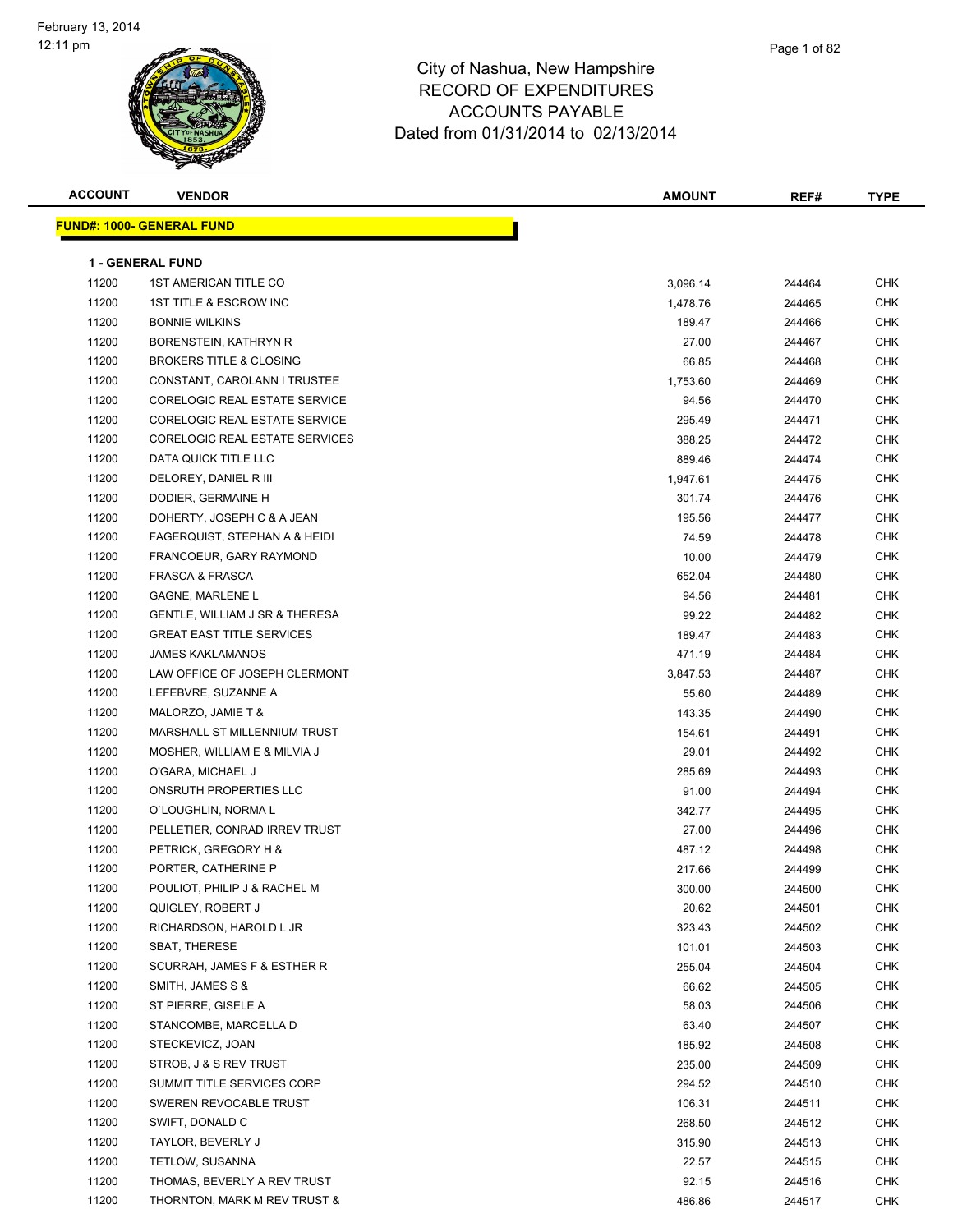| <b>ACCOUNT</b> | <b>VENDOR</b>                    | AMOUNT        | REF#   | <b>TYPE</b> |
|----------------|----------------------------------|---------------|--------|-------------|
|                | <b>FUND#: 1000- GENERAL FUND</b> |               |        |             |
|                |                                  |               |        |             |
|                | <b>1 - GENERAL FUND</b>          |               |        |             |
| 11200          | <b>TIMIOS INC</b>                | 3,194.49      | 244518 | <b>CHK</b>  |
| 11200          | TRIANGLE CREDIT UNION            | 242.71        | 244520 | CHK         |
| 11200          | TRIANGLE CREDIT UNION            | 42.16         | 244521 | CHK         |
| 11200          | TRIANGLE CREDIT UNION            | 408.45        | 244522 | CHK         |
| 11200          | TRIPODI, LINDA D                 | 50.13         | 244523 | CHK         |
| 11200          | TUCKER, ESTATE OF RICHARD P      | 40.83         | 244524 | <b>CHK</b>  |
| 11200          | <b>TWOMBLEY, CHRISTINE</b>       | 46.21         | 244525 | <b>CHK</b>  |
| 11200          | VASILIOU, CHARLES REV TRUST      | 70.20         | 244526 | CHK         |
| 11500          | MALORZO, JAMIE T &               | 1.32          | 244490 | CHK         |
| 11500          | STROB, J & S REV TRUST           | 2.36          | 244509 | CHK         |
| 11500          | ANTHONY M AMBRIANO ESQ           | 4,031.52      | 243624 | CHK         |
| 14144          | <b>PURCHASE POWER</b>            | 6,000.00      | 244090 | CHK         |
| 20800          | DBU CONSTRUCTION INC             | (7.00)        | 243657 | CHK         |
| 20800          | METHUEN CONSTRUCTION CO          | (151, 811.23) | 243722 | CHK         |
| 20800          | PARK CONSTRUCTION CORP           | (3,287.74)    | 243742 | CHK         |
| 20800          | DBU CONSTRUCTION INC             | (647.83)      | 244052 | CHK         |
| 20800          | ROADWAY EXCAVATORS INC           | 501.10        | 244072 | CHK         |
| 20800          | DELOURY CONSTRUCTION             | 28,048.68     | 244133 | <b>CHK</b>  |
| 20850          | ROADWAY EXCAVATORS INC           | 0.07          | 244072 | CHK         |
| 21418          | NH RETIREMENT SYSTEM             | 1,572,794.35  | 14811  | ACH         |
| 21420          | NH RETIREMENT SYSTEM             | 482,742.98    | 14811  | ACH         |
| 21422          | NH RETIREMENT SYSTEM             |               | 14811  | ACH         |
| 21425          | NH RETIREMENT SYSTEM             | 525, 154.52   |        | ACH         |
| 21432          | <b>TSA CONSULTING GROUP</b>      | 488,077.90    | 14811  |             |
|                |                                  | 2,573.65      | 14798  | <b>ACH</b>  |
| 21432          | <b>TSA CONSULTING GROUP</b>      | 240.11        | 14808  | <b>ACH</b>  |
| 21432          | <b>TSA CONSULTING GROUP</b>      | 74,524.70     | 14829  | <b>ACH</b>  |
| 21440          | HARTFORD LIFE IPD GROUP ANNUIT   | 24,514.10     | 14785  | ACH         |
| 21440          | HARTFORD LIFE IPD GROUP ANNUIT   | 58,790.32     | 14816  | ACH         |
| 21475          | <b>CITIZENS BANK</b>             | 1,500.00      | 243534 | CHK         |
| 21475          | <b>CITIZENS BANK</b>             | 1,294.10      | 243536 | CHK         |
| 21475          | <b>CITIZENS BANK</b>             | 1,603.79      | 244008 | <b>CHK</b>  |
| 21485          | AFSCME COUNCIL 93/LOCAL 365      | 2,040.62      | 14782  | ACH         |
| 21485          | FIREFIGHTERS LOCAL 789           | 4,032.14      | 14784  | ACH         |
| 21485          | IAFF LOCAL 789                   | 234.00        | 14786  | ACH         |
| 21485          | NASHUA POLICE COMM UNION         | 176.00        | 14788  | ACH         |
| 21485          | NASHUA POLICE PATROLMANS ASSOC   | 992.00        | 14789  | ACH         |
| 21485          | NASHUA POLICE RELIEF ASSOC       | 799.00        | 14790  | <b>ACH</b>  |
| 21485          | NASHUA POLICE SUPERVISORS ASSO   | 403.00        | 14791  | ACH         |
| 21485          | NPLE-LOCAL #4831                 | 240.78        | 14793  | ACH         |
| 21485          | TEAMSTERS UNION LOCAL #633       | 264.42        | 14796  | ACH         |
| 21485          | TREAS NASHUA TEACHERS UNION      | 4,769.78      | 14797  | ACH         |
| 21485          | UAW LOCAL 2232                   | 744.31        | 14799  | ACH         |
| 21485          | AFSCME COUNCIL 93/LOCAL 365      | 2,049.62      | 14812  | ACH         |
| 21485          | FIREFIGHTERS LOCAL 789           | 4,032.14      | 14815  | ACH         |
| 21485          | IAFF LOCAL 789                   | 234.00        | 14817  | ACH         |
| 21485          | NASHUA POLICE COMM UNION         | 176.00        | 14819  | ACH         |
| 21485          | NASHUA POLICE PATROLMANS ASSOC   | 1,000.00      | 14820  | ACH         |
| 21485          | NASHUA POLICE RELIEF ASSOC       | 803.50        | 14821  | ACH         |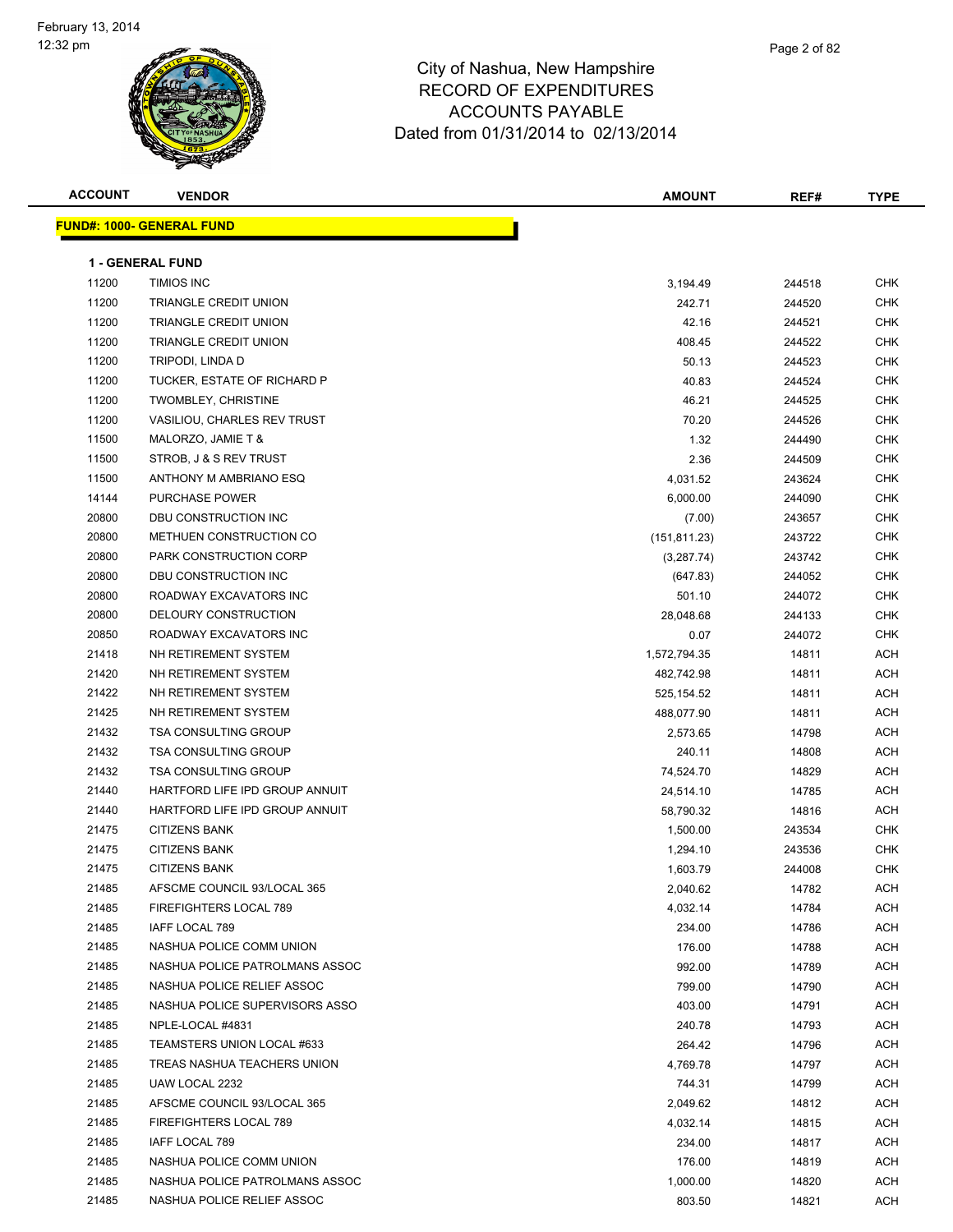

| <b>ACCOUNT</b> | <b>VENDOR</b>                     | <b>AMOUNT</b> | REF#   | <b>TYPE</b> |
|----------------|-----------------------------------|---------------|--------|-------------|
|                | <u> FUND#: 1000- GENERAL FUND</u> |               |        |             |
|                |                                   |               |        |             |
|                | <b>1 - GENERAL FUND</b>           |               |        |             |
| 21485          | NASHUA POLICE SUPERVISORS ASSO    | 403.00        | 14822  | ACH         |
| 21485          | NPLE-LOCAL #4831                  | 240.78        | 14824  | ACH         |
| 21485          | TEAMSTERS UNION LOCAL #633        | 264.42        | 14827  | ACH         |
| 21485          | TREAS NASHUA TEACHERS UNION       | 29,269.97     | 14828  | ACH         |
| 21485          | UAW LOCAL 2232                    | 744.31        | 14830  | <b>ACH</b>  |
| 21485          | AMERICAN FEDERATION OF TEACHER    | 15.25         | 243535 | CHK         |
| 21485          | AMERICAN FEDERATION OF TEACHER    | 198.25        | 244007 | CHK         |
| 21490          | UNITED WAY OF GREATER NASHUA      | 255.16        | 243549 | <b>CHK</b>  |
| 21490          | UNITED WAY OF GREATER NASHUA      | 816.97        | 244022 | CHK         |
| 21495          | <b>WAGE ASSIGNMENT</b>            | 318.00        | 14783  | ACH         |
| 21495          | <b>WAGE ASSIGNMENT</b>            | 219.23        | 14787  | ACH         |
| 21495          | <b>WAGE ASSIGNMENT</b>            | 175.00        | 14794  | ACH         |
| 21495          | <b>WAGE ASSIGNMENT</b>            | 259.00        | 14795  | ACH         |
| 21495          | <b>WAGE ASSIGNMENT</b>            | 318.00        | 14813  | ACH         |
| 21495          | <b>WAGE ASSIGNMENT</b>            | 594.00        | 14814  | ACH         |
| 21495          | <b>WAGE ASSIGNMENT</b>            | 219.23        | 14818  | ACH         |
| 21495          | <b>WAGE ASSIGNMENT</b>            | 175.00        | 14825  | ACH         |
| 21495          | <b>WAGE ASSIGNMENT</b>            | 259.00        | 14826  | ACH         |
| 21495          | <b>WAGE ASSIGNMENT</b>            | 130.38        | 243537 | <b>CHK</b>  |
| 21495          | <b>WAGE ASSIGNMENT</b>            | 1,337.07      | 243538 | CHK         |
| 21495          | <b>WAGE ASSIGNMENT</b>            | 1.15          | 243539 | CHK         |
| 21495          | <b>WAGE ASSIGNMENT</b>            | 75.39         | 243540 | CHK         |
| 21495          | <b>WAGE ASSIGNMENT</b>            | 56.67         | 243541 | CHK         |
| 21495          | <b>WAGE ASSIGNMENT</b>            | 89.27         | 243542 | CHK         |
| 21495          | <b>WAGE ASSIGNMENT</b>            | 1,305.85      | 243543 | CHK         |
| 21495          | <b>WAGE ASSIGNMENT</b>            | 25.00         | 243544 | CHK         |
| 21495          | <b>WAGE ASSIGNMENT</b>            | 80.74         | 243545 | <b>CHK</b>  |
| 21495          | <b>WAGE ASSIGNMENT</b>            | 11.54         | 243546 | CHK         |
| 21495          | <b>WAGE ASSIGNMENT</b>            | 103.50        | 243547 | CHK         |
| 21495          | <b>WAGE ASSIGNMENT</b>            | 237.00        | 243548 | CHK         |
| 21495          | <b>WAGE ASSIGNMENT</b>            | 123.67        | 243550 | CHK         |
| 21495          | <b>WAGE ASSIGNMENT</b>            | 120.74        | 244009 | <b>CHK</b>  |
| 21495          | <b>WAGE ASSIGNMENT</b>            | 1,337.07      | 244010 | <b>CHK</b>  |
| 21495          | <b>WAGE ASSIGNMENT</b>            | 1.15          | 244011 | <b>CHK</b>  |
| 21495          | <b>WAGE ASSIGNMENT</b>            | 45.33         | 244012 | <b>CHK</b>  |
| 21495          | <b>WAGE ASSIGNMENT</b>            | 89.27         | 244013 | <b>CHK</b>  |
| 21495          | <b>WAGE ASSIGNMENT</b>            | 1,305.85      | 244014 | <b>CHK</b>  |
| 21495          | <b>WAGE ASSIGNMENT</b>            | 75.00         | 244015 | <b>CHK</b>  |
| 21495          | <b>WAGE ASSIGNMENT</b>            | 80.74         | 244016 | <b>CHK</b>  |
| 21495          | <b>WAGE ASSIGNMENT</b>            | 11.54         | 244017 | <b>CHK</b>  |
| 21495          | <b>WAGE ASSIGNMENT</b>            | 103.50        | 244018 | <b>CHK</b>  |
| 21495          | <b>WAGE ASSIGNMENT</b>            | 375.95        | 244019 | <b>CHK</b>  |
| 21495          | <b>WAGE ASSIGNMENT</b>            | 237.00        | 244020 | <b>CHK</b>  |
| 21495          | <b>WAGE ASSIGNMENT</b>            | 197.45        | 244021 | <b>CHK</b>  |
| 21495          | <b>WAGE ASSIGNMENT</b>            | 587.31        | 244023 | <b>CHK</b>  |
| 21495          | <b>WAGE ASSIGNMENT</b>            | 148.23        | 244024 | <b>CHK</b>  |
| 21538          | NASHUA TEACHERS UNION             | 100.32        | 14792  | ACH         |
| 21538          | NASHUA TEACHERS UNION             | 4,378.33      | 14823  | <b>ACH</b>  |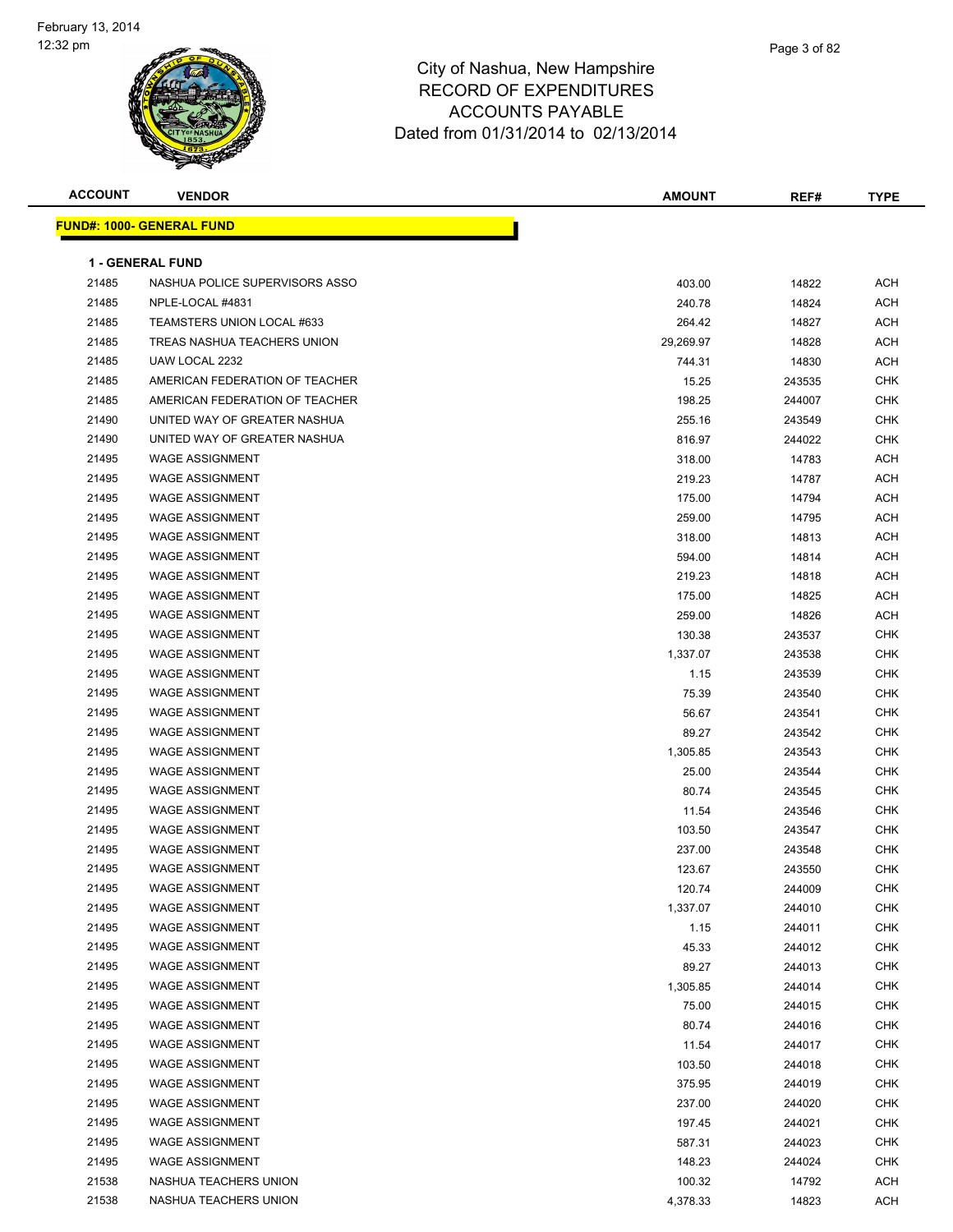| <b>ACCOUNT</b>     | <b>VENDOR</b>                    | <b>AMOUNT</b>  | REF#   | <b>TYPE</b> |
|--------------------|----------------------------------|----------------|--------|-------------|
|                    | <b>FUND#: 1000- GENERAL FUND</b> |                |        |             |
|                    | 1 - GENERAL FUND                 |                |        |             |
| 21907              | <b>DANIEL RIENEAU</b>            | 8.80           | 244473 | <b>CHK</b>  |
| 21907              | <b>JAMES ORR</b>                 | 124.20         | 244485 | <b>CHK</b>  |
| 21907              | <b>JOHN CAIN</b>                 | 27.00          | 244486 | <b>CHK</b>  |
| 21907              | <b>LAWRENCE POOLE</b>            | 55.00          | 244488 | <b>CHK</b>  |
| 21907              | PETERS AUTO SALES                | 6.00           | 244497 | <b>CHK</b>  |
| 21907              | <b>TERRY DAKIN</b>               | 161.20         | 244514 | <b>CHK</b>  |
| 21907              | <b>TONY ROCHA</b>                | 100.20         | 244519 | <b>CHK</b>  |
| 21921              | STATE OF NH-MV                   | 18,275.16      | 14774  | <b>ACH</b>  |
| 21921              | STATE OF NH-MV                   | 22,111.85      | 14775  | <b>ACH</b>  |
| 21921              | STATE OF NH-MV                   | 17,926.89      | 14780  | <b>ACH</b>  |
| 21921              | STATE OF NH-MV                   | 15,737.20      | 14781  | <b>ACH</b>  |
| 21921              | STATE OF NH-MV                   | 7,083.47       | 14800  | <b>ACH</b>  |
| 21921              | STATE OF NH-MV                   | 9,740.38       | 14802  | <b>ACH</b>  |
| 21921              | STATE OF NH-MV                   | 10,900.98      | 14803  | <b>ACH</b>  |
| 21921              | STATE OF NH-MV                   | 12,261.41      | 14809  | <b>ACH</b>  |
| 21921              | STATE OF NH-MV                   | 14,435.02      | 14810  | <b>ACH</b>  |
| 21921              | STATE OF NH-MV                   | 12,167.22      | 14831  | <b>ACH</b>  |
| 21922              | STATE OF NH DEPT OF SAFETY       | 33.00          | 243603 | <b>CHK</b>  |
|                    | <b>TOTAL 1 - GENERAL FUND</b>    | \$3,353,592.60 |        |             |
| <b>101 - MAYOR</b> |                                  |                |        |             |
| 61910              | SAM'S CLUB DIRECT-0860           | 49.96          | 243754 | <b>CHK</b>  |
|                    | TOTAL 101 - MAYOR                | \$49.96        |        |             |
|                    | <b>102 - BOARD OF ALDERMEN</b>   |                |        |             |
| 54828              | US BANK EQUIPMENT FINANCE        | 150.40         | 244035 | <b>CHK</b>  |
| 55699              | ANCO SIGNS & STAMPS INC          | 114.50         | 243627 | <b>CHK</b>  |
| 61100              | WB MASON CO INC                  | 58.06          | 244244 | CHK         |
|                    | TOTAL 102 - BOARD OF ALDERMEN    | \$322.96       |        |             |
| <b>103 - LEGAL</b> |                                  |                |        |             |
| 54828              | US BANK EQUIPMENT FINANCE        | 125.50         | 244110 | <b>CHK</b>  |
| 61100              | WB MASON CO INC                  | 35.78          | 243774 | <b>CHK</b>  |
| 61100              | WB MASON CO INC                  | 104.23         | 244077 | CHK         |
| 61807              | <b>MATTHEW BENDER &amp; CO</b>   | 59.44          | 244179 | CHK         |
|                    | <b>TOTAL 103 - LEGAL</b>         | \$324.95       |        |             |
| 105 - CITI-STAT    |                                  |                |        |             |
| 61100              | WB MASON CO INC                  | 25.94          | 244244 | CHK         |
|                    | <b>TOTAL 105 - CITI-STAT</b>     | \$25.94        |        |             |
|                    |                                  |                |        |             |

### **107 - CITY CLERK**

| TREASURER STATE OF NH<br>42508 | 684.00 | 243606 | СНК |
|--------------------------------|--------|--------|-----|
|--------------------------------|--------|--------|-----|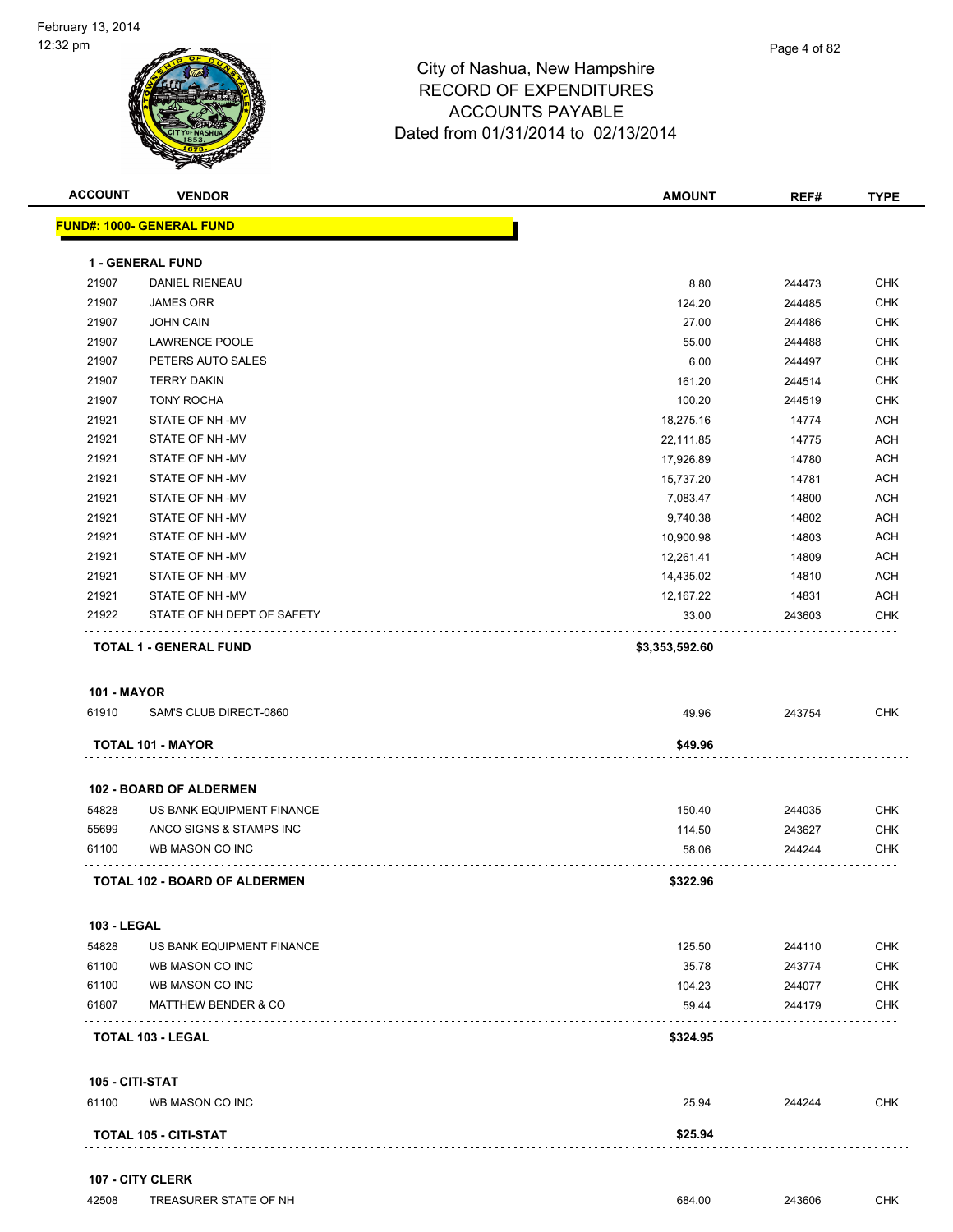

| <b>ACCOUNT</b> | <b>VENDOR</b>                                 | <b>AMOUNT</b> | REF#   | <b>TYPE</b> |
|----------------|-----------------------------------------------|---------------|--------|-------------|
|                | <u> FUND#: 1000- GENERAL FUND</u>             |               |        |             |
|                | 107 - CITY CLERK                              |               |        |             |
| 44149          | TREASURER STATE OF NH                         | 6,676.00      | 243606 | <b>CHK</b>  |
|                | <b>TOTAL 107 - CITY CLERK</b>                 | \$7,360.00    |        |             |
|                | <b>109 - CIVIC &amp; COMMUNITY ACTIVITIES</b> |               |        |             |
| 56214          | HUMANE SOCIETY FOR GREATER                    | 8,256.75      | 243694 | <b>CHK</b>  |
| 56228          | NASHUA SENIORS MEAL PROGRAM                   | 4,418.00      | 244195 | CHK         |
|                | TOTAL 109 - CIVIC & COMMUNITY ACTIVITIES      | \$12,674.75   |        |             |
|                | <b>111 - HUMAN RESOURCES</b>                  |               |        |             |
| 55425          | <b>CBCINNOVIS INC</b>                         | 12.65         | 243647 | <b>CHK</b>  |
| 55425          | PATRICK CHAMBERLAIN                           | 40.00         | 243744 | <b>CHK</b>  |
| 55425          | <b>ANTHONY VALDES</b>                         | 40.00         | 243772 | <b>CHK</b>  |
| 55425          | <b>HEALTH STOP INC</b>                        | 188.00        | 244155 | <b>CHK</b>  |
| 61807          | <b>SHRM</b>                                   | 185.00        | 244222 | <b>CHK</b>  |
|                | <b>TOTAL 111 - HUMAN RESOURCES</b>            | \$465.65      |        |             |
|                | <b>118 - OTHER GENERAL GOV'T</b>              |               |        |             |
| 45370          | NASHUA HYDROPOWER ASSOCIATES                  | 49,212.60     | 14801  | ACH         |
|                |                                               |               |        |             |
|                | TOTAL 118 - OTHER GENERAL GOV'T               | \$49,212.60   |        |             |
|                | <b>120 - TELECOMMUNICATIONS</b>               |               |        |             |
| 55109          | <b>SUSAN LOVERING</b>                         | 33.00         | 243559 | <b>CHK</b>  |
| 55109          | <b>FAIRPOINT COMMUNICATIONS</b>               | 2,258.07      | 243576 | <b>CHK</b>  |
| 55109          | PACIFIC TELEMANAGEMENT SERVICE                | 75.00         | 243741 | <b>CHK</b>  |
| 55109          | <b>FAIRPOINT COMMUNICATIONS</b>               | 778.21        | 244031 | <b>CHK</b>  |
| 55109          | BAYRING COMMUNICATIONS                        | 2,217.03      | 244096 | CHK         |
|                | <b>TOTAL 120 - TELECOMMUNICATIONS</b>         | \$5,361.31    |        |             |
|                | <b>122 - INFORMATION TECHNOLOGY</b>           |               |        |             |
| 54407          | SHI INTERNATIONAL CORP                        | 5,471.00      | 243759 | <b>CHK</b>  |
| 54414          | INTERWARE DEVELOPMENT CO INC                  | 1,350.00      | 244163 | <b>CHK</b>  |
| 55118          | VERIZON WIRELESS-985557535                    | 40.01         | 243609 | <b>CHK</b>  |
| 61615          | CONWAY OFFICE SOLUTIONS                       | 314.71        | 243653 | <b>CHK</b>  |
| 71221          | BEST BUY BUSINESS ADVANTAGE                   | 208.48        | 244125 | CHK         |
| 71221          | <b>DELL MARKETING LP</b>                      | 163.99        | 244132 | <b>CHK</b>  |
| 71221          | INTERWARE DEVELOPMENT CO INC                  | 180.00        | 244163 | <b>CHK</b>  |
| 71221          | <b>VOLOGY DATA SYSTEMS</b>                    | 830.00        | 244243 | CHK         |
|                | <b>TOTAL 122 - INFORMATION TECHNOLOGY</b>     | \$8,558.19    |        |             |
|                | <b>126 - FINANCIAL SERVICES</b>               |               |        |             |
| 41307          | HILLSBOROUGH COUNTY REGISTRY                  | 70.30         | 244158 | <b>CHK</b>  |

53452 KROLL, BECKER & WING LLC 606.05 243706 CHK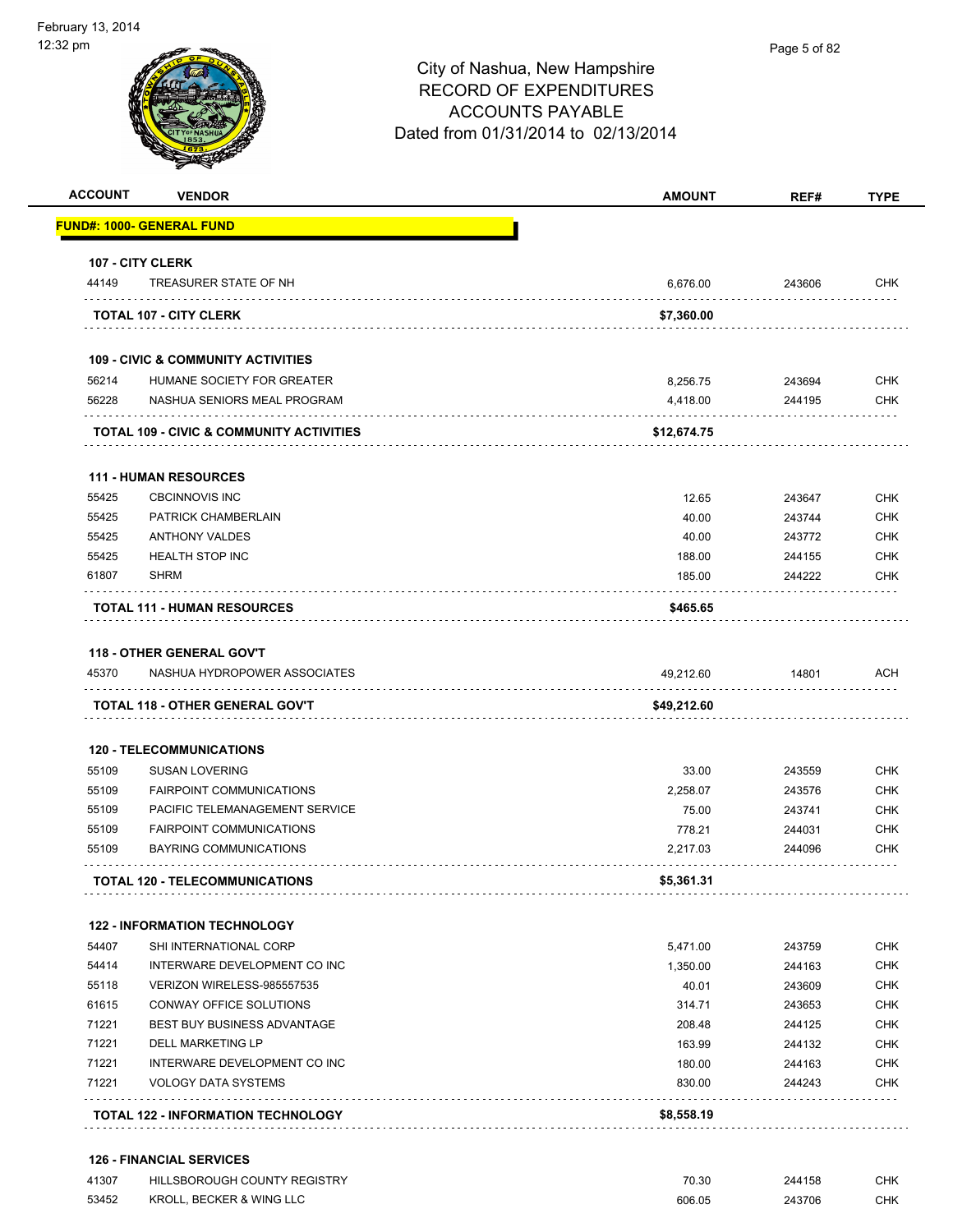| <b>ACCOUNT</b> | <b>VENDOR</b>                        | <b>AMOUNT</b> | REF#   | <b>TYPE</b> |
|----------------|--------------------------------------|---------------|--------|-------------|
|                | <u> FUND#: 1000- GENERAL FUND</u>    |               |        |             |
|                | <b>126 - FINANCIAL SERVICES</b>      |               |        |             |
| 53452          | KROLL, BECKER & WING LLC             | 782.00        | 244171 | <b>CHK</b>  |
| 53467          | <b>MAILINGS UNLIMITED</b>            | 724.25        | 243713 | <b>CHK</b>  |
| 54828          | US BANK EQUIPMENT FINANCE            | 26.55         | 243608 | <b>CHK</b>  |
| 54828          | US BANK EQUIPMENT FINANCE            | 96.71         | 244112 | <b>CHK</b>  |
| 55607          | <b>MAILINGS UNLIMITED - MVR</b>      | 935.00        | 14832  | <b>ACH</b>  |
| 55607          | <b>MAILINGS UNLIMITED</b>            | (19.25)       | 243713 | <b>CHK</b>  |
| 61100          | WB MASON CO INC                      | 50.86         | 243774 | CHK         |
| 61100          | WB MASON CO INC                      | 199.19        | 244244 | <b>CHK</b>  |
| 61235          | <b>FREEDOM PRINTERS LLC</b>          | 1,962.72      | 243671 | <b>CHK</b>  |
| 61235          | MHC SOFTWARE INC                     | 291.82        | 244187 | CHK         |
|                | TOTAL 126 - FINANCIAL SERVICES       | \$5,726.20    |        |             |
|                |                                      |               |        |             |
|                | <b>129 - CITY BUILDINGS</b>          |               |        |             |
| 54100          | <b>PSNH</b>                          | 2,107.93      | 244033 | <b>CHK</b>  |
| 54114          | LIBERTY UTILITIES - NH               | 1,132.80      | 243589 | <b>CHK</b>  |
| 54228          | <b>BAIN PEST CONTROL SERVICE INC</b> | 75.00         | 244120 | <b>CHK</b>  |
| 54243          | J LAWRENCE HALL INC                  | 248.25        | 244164 | <b>CHK</b>  |
| 54280          | <b>BLUE TARP FINANCIAL</b>           | 6.16          | 243641 | <b>CHK</b>  |
| 54280          | M & M ELECTRICAL SUPPLY CO INC       | 68.42         | 243711 | <b>CHK</b>  |
| 54280          | POWER UP GENERATOR SERVICE CO        | 161.70        | 243746 | <b>CHK</b>  |
| 54280          | YOUNGS                               | 17.25         | 244078 | <b>CHK</b>  |
| 54280          | <b>DRAIN MEDIC</b>                   | 195.00        | 244137 | <b>CHK</b>  |
| 54280          | HUFF & GAUTHIER INC                  | 120.00        | 244161 | <b>CHK</b>  |
| 54280          | STANLEY ELEVATOR CO INC              | 516.00        | 244226 | <b>CHK</b>  |
| 61428          | NEW ENGLAND PAPER & SUPPLY           | 1,122.64      | 244197 | <b>CHK</b>  |
| 71999          | HOME DEPOT CREDIT SERVICE 3065       | 132.55        | 244159 | CHK         |
|                | <b>TOTAL 129 - CITY BUILDINGS</b>    | \$5,903.70    |        |             |
|                |                                      |               |        |             |
|                | <b>130 - PURCHASING</b>              |               |        |             |
| 54828          | US BANK EQUIPMENT FINANCE            | 376.75        | 244036 | <b>CHK</b>  |
| 55500          | THE TELEGRAPH                        | 1,948.32      | 244103 | <b>CHK</b>  |
| 55500          | UNION LEADER CORP -- 19828           | 46.06         | 244107 | <b>CHK</b>  |
| 55500          | <b>UNION LEADER CORP</b>             | 185.73        | 244108 | <b>CHK</b>  |
| 61295          | US POSTAL SERVICES                   | 588.00        | 244093 | <b>CHK</b>  |
|                | <b>TOTAL 130 - PURCHASING</b>        | \$3,144.86    |        |             |
|                |                                      |               |        |             |
|                | <b>132 - ASSESSING</b>               |               |        |             |
| 55200          | TREASURER STATE OF NH                | 75.00         | 244092 | <b>CHK</b>  |
| 55307          | DOUGLAS DAME                         | 39.08         | 243554 | <b>CHK</b>  |
| 55307          | <b>GREG TURGISS</b>                  | 122.64        | 243570 | CHK         |
| 55307          | <b>GARY TURGISS</b>                  | 144.48        | 243768 | CHK         |
| 61100          | ANCO SIGNS & STAMPS INC              | 51.25         | 244118 | <b>CHK</b>  |
| 61100          | WB MASON CO INC                      | 28.41         | 244244 | <b>CHK</b>  |
| 61299          | BEST BUY BUSINESS ADVANTAGE          | 80.73         | 243640 | <b>CHK</b>  |
| 71999          | NATIONAL DATE STAMP                  | 165.50        | 243732 | <b>CHK</b>  |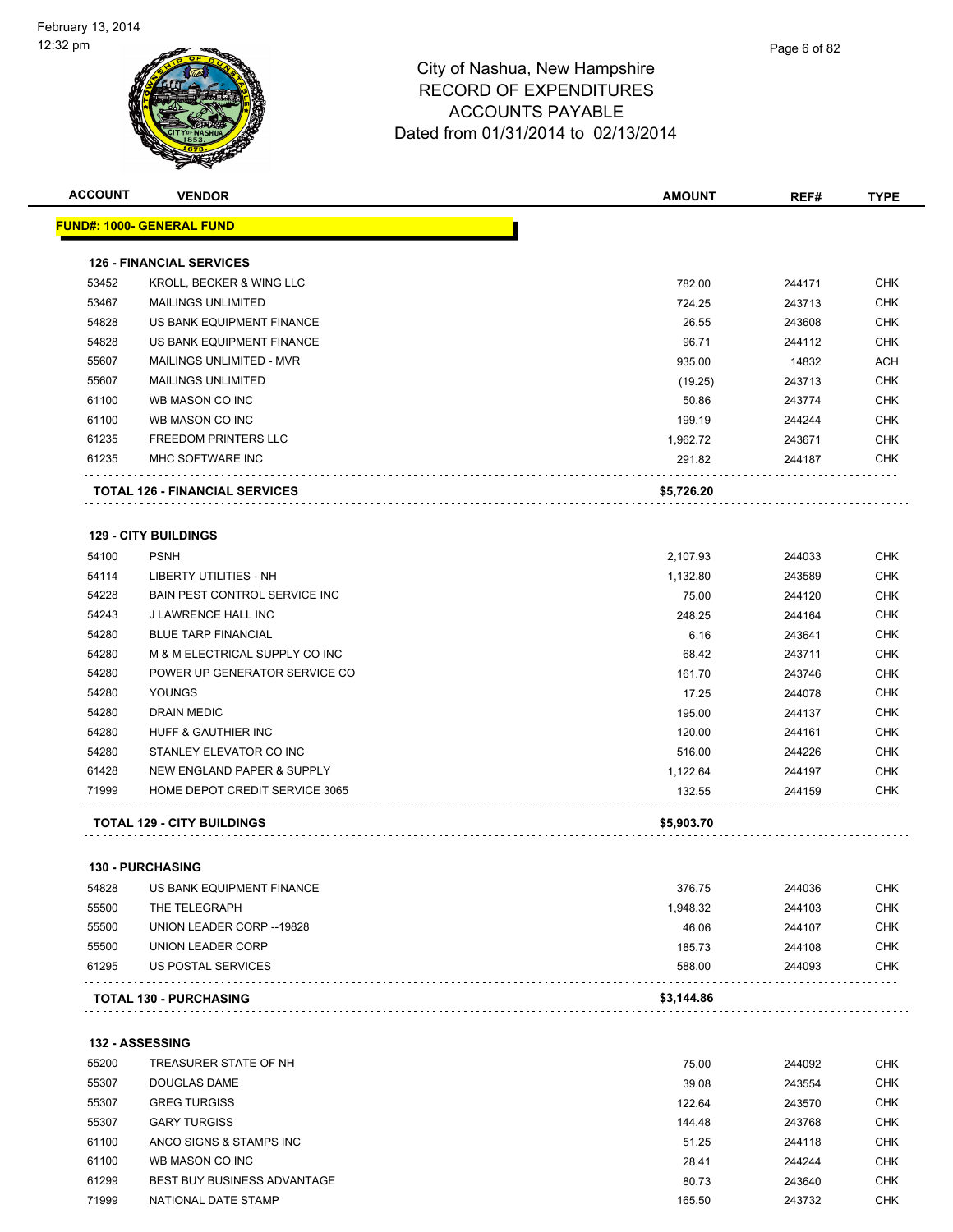

| <b>FUND#: 1000- GENERAL FUND</b><br><b>TOTAL 132 - ASSESSING</b><br>\$707.09<br><b>142 - WOODLAWN CEMETERY</b><br>52800<br>PETTY CASH<br>150.00<br>244087<br>54100<br><b>PSNH</b><br>268.26<br>244033<br>54107<br>MCLAUGHLIN OIL CO<br>490.38<br>243718<br>54114<br>LIBERTY UTILITIES - NH<br>1,024.74<br>243582<br>61300<br>DENNIS K BURKE INC<br>544.87<br>243658<br>61499<br>HOME DEPOT CREDIT SERVICE 3065<br>74.97<br>244159<br>61549<br><b>GRIFFIN GREENHOUSE SUPPLIES</b><br>79.40<br>243683<br>\$2,632.62<br><b>TOTAL 142 - WOODLAWN CEMETERY</b><br><b>144 - EDGEWOOD CEMETERY</b><br>54100<br><b>PSNH</b><br>117.10<br>244033<br>54487<br>AMERICAN CEMETERY SUPPLIES INC<br>68.36<br>244117<br><b>CARPARTS OF NASHUA</b><br>54600<br>7.18<br>243645<br>55699<br>BELLMORE CATCH BASIN LLC<br>775.00<br>243638<br><b>TOTAL 144 - EDGEWOOD CEMETERY</b><br>\$967.64<br>150 - POLICE<br>53999<br>AAA CREDIT SCREENING SERV LLC<br>25.00<br>243617<br>54100<br><b>PSNH</b><br>511.06<br>243599<br>54100<br>PSNH-LARGE POWER<br>11,063.18<br>243600<br><b>PSNH</b><br>54100<br>217.23<br>244033<br>54107<br>SHATTUCK MALONE OIL CO<br>689.92<br>244034<br>54141<br>PENNICHUCK WATER WORKS INC<br>639.52<br>243598<br>54243<br>J LAWRENCE HALL INC<br>127.00<br>243698<br><b>B &amp; S LOCKSMITHS INC</b><br>54280<br>25.50<br>243633<br>54280<br><b>B &amp; S LOCKSMITHS INC</b><br>56.11<br>244042<br>54280<br>TOTAL AIR SUPPLY INC<br>87.39<br>244233<br>TREASURER STATE OF NH<br>54487<br>210.00<br>243605<br>MCINTIRE BUSINESS PRODUCTS INC<br>54487<br>339.00<br>243717<br>MACMULKIN CHEVROLET INC<br>614.33<br>54600<br>243712<br>54600<br>DAVE ILLGS COLLISION REPAIR CE<br>108.00<br>244051<br>54600<br>SULLIVAN TIRE INC<br>699.74<br>244228<br>54828<br>US BANK EQUIPMENT FINANCE<br>1,385.98<br>244111<br>54849<br><b>COMCAST CABLE COMMUNICATIONS I</b><br>229.85<br>243574<br>54849<br><b>FAIRPOINT COMMUNICATIONS</b><br>32.44<br>243576<br>54849<br>VERIZON WIRELESS-286546928<br>1,162.22<br>243612<br>54849<br>PETER CINFO<br>45.96<br>244027<br>54849<br><b>FAIRPOINT COMMUNICATIONS</b><br>236.53<br>244031<br>54849<br><b>JOSHUA ST ONGE</b><br>45.96<br>244091<br>55200<br>HILLSBOROUGH COUNTY CHIEFS OF<br>25.00<br>243577<br><b>IACP</b><br>55200<br>120.00<br>243578 | <b>ACCOUNT</b> | <b>VENDOR</b>           | <b>AMOUNT</b> | REF#   | <b>TYPE</b> |
|--------------------------------------------------------------------------------------------------------------------------------------------------------------------------------------------------------------------------------------------------------------------------------------------------------------------------------------------------------------------------------------------------------------------------------------------------------------------------------------------------------------------------------------------------------------------------------------------------------------------------------------------------------------------------------------------------------------------------------------------------------------------------------------------------------------------------------------------------------------------------------------------------------------------------------------------------------------------------------------------------------------------------------------------------------------------------------------------------------------------------------------------------------------------------------------------------------------------------------------------------------------------------------------------------------------------------------------------------------------------------------------------------------------------------------------------------------------------------------------------------------------------------------------------------------------------------------------------------------------------------------------------------------------------------------------------------------------------------------------------------------------------------------------------------------------------------------------------------------------------------------------------------------------------------------------------------------------------------------------------------------------------------------------------------------------------------------------------------------------------------------------------------------------------------------------------------------------------------------------------------------------------------------------------------|----------------|-------------------------|---------------|--------|-------------|
|                                                                                                                                                                                                                                                                                                                                                                                                                                                                                                                                                                                                                                                                                                                                                                                                                                                                                                                                                                                                                                                                                                                                                                                                                                                                                                                                                                                                                                                                                                                                                                                                                                                                                                                                                                                                                                                                                                                                                                                                                                                                                                                                                                                                                                                                                                  |                |                         |               |        |             |
|                                                                                                                                                                                                                                                                                                                                                                                                                                                                                                                                                                                                                                                                                                                                                                                                                                                                                                                                                                                                                                                                                                                                                                                                                                                                                                                                                                                                                                                                                                                                                                                                                                                                                                                                                                                                                                                                                                                                                                                                                                                                                                                                                                                                                                                                                                  |                |                         |               |        |             |
|                                                                                                                                                                                                                                                                                                                                                                                                                                                                                                                                                                                                                                                                                                                                                                                                                                                                                                                                                                                                                                                                                                                                                                                                                                                                                                                                                                                                                                                                                                                                                                                                                                                                                                                                                                                                                                                                                                                                                                                                                                                                                                                                                                                                                                                                                                  |                |                         |               |        |             |
|                                                                                                                                                                                                                                                                                                                                                                                                                                                                                                                                                                                                                                                                                                                                                                                                                                                                                                                                                                                                                                                                                                                                                                                                                                                                                                                                                                                                                                                                                                                                                                                                                                                                                                                                                                                                                                                                                                                                                                                                                                                                                                                                                                                                                                                                                                  |                |                         |               |        |             |
|                                                                                                                                                                                                                                                                                                                                                                                                                                                                                                                                                                                                                                                                                                                                                                                                                                                                                                                                                                                                                                                                                                                                                                                                                                                                                                                                                                                                                                                                                                                                                                                                                                                                                                                                                                                                                                                                                                                                                                                                                                                                                                                                                                                                                                                                                                  |                |                         |               |        |             |
|                                                                                                                                                                                                                                                                                                                                                                                                                                                                                                                                                                                                                                                                                                                                                                                                                                                                                                                                                                                                                                                                                                                                                                                                                                                                                                                                                                                                                                                                                                                                                                                                                                                                                                                                                                                                                                                                                                                                                                                                                                                                                                                                                                                                                                                                                                  |                |                         |               |        | <b>CHK</b>  |
|                                                                                                                                                                                                                                                                                                                                                                                                                                                                                                                                                                                                                                                                                                                                                                                                                                                                                                                                                                                                                                                                                                                                                                                                                                                                                                                                                                                                                                                                                                                                                                                                                                                                                                                                                                                                                                                                                                                                                                                                                                                                                                                                                                                                                                                                                                  |                |                         |               |        | <b>CHK</b>  |
|                                                                                                                                                                                                                                                                                                                                                                                                                                                                                                                                                                                                                                                                                                                                                                                                                                                                                                                                                                                                                                                                                                                                                                                                                                                                                                                                                                                                                                                                                                                                                                                                                                                                                                                                                                                                                                                                                                                                                                                                                                                                                                                                                                                                                                                                                                  |                |                         |               |        | <b>CHK</b>  |
|                                                                                                                                                                                                                                                                                                                                                                                                                                                                                                                                                                                                                                                                                                                                                                                                                                                                                                                                                                                                                                                                                                                                                                                                                                                                                                                                                                                                                                                                                                                                                                                                                                                                                                                                                                                                                                                                                                                                                                                                                                                                                                                                                                                                                                                                                                  |                |                         |               |        | <b>CHK</b>  |
|                                                                                                                                                                                                                                                                                                                                                                                                                                                                                                                                                                                                                                                                                                                                                                                                                                                                                                                                                                                                                                                                                                                                                                                                                                                                                                                                                                                                                                                                                                                                                                                                                                                                                                                                                                                                                                                                                                                                                                                                                                                                                                                                                                                                                                                                                                  |                |                         |               |        | <b>CHK</b>  |
|                                                                                                                                                                                                                                                                                                                                                                                                                                                                                                                                                                                                                                                                                                                                                                                                                                                                                                                                                                                                                                                                                                                                                                                                                                                                                                                                                                                                                                                                                                                                                                                                                                                                                                                                                                                                                                                                                                                                                                                                                                                                                                                                                                                                                                                                                                  |                |                         |               |        | <b>CHK</b>  |
|                                                                                                                                                                                                                                                                                                                                                                                                                                                                                                                                                                                                                                                                                                                                                                                                                                                                                                                                                                                                                                                                                                                                                                                                                                                                                                                                                                                                                                                                                                                                                                                                                                                                                                                                                                                                                                                                                                                                                                                                                                                                                                                                                                                                                                                                                                  |                |                         |               |        | <b>CHK</b>  |
|                                                                                                                                                                                                                                                                                                                                                                                                                                                                                                                                                                                                                                                                                                                                                                                                                                                                                                                                                                                                                                                                                                                                                                                                                                                                                                                                                                                                                                                                                                                                                                                                                                                                                                                                                                                                                                                                                                                                                                                                                                                                                                                                                                                                                                                                                                  |                |                         |               |        |             |
|                                                                                                                                                                                                                                                                                                                                                                                                                                                                                                                                                                                                                                                                                                                                                                                                                                                                                                                                                                                                                                                                                                                                                                                                                                                                                                                                                                                                                                                                                                                                                                                                                                                                                                                                                                                                                                                                                                                                                                                                                                                                                                                                                                                                                                                                                                  |                |                         |               |        |             |
|                                                                                                                                                                                                                                                                                                                                                                                                                                                                                                                                                                                                                                                                                                                                                                                                                                                                                                                                                                                                                                                                                                                                                                                                                                                                                                                                                                                                                                                                                                                                                                                                                                                                                                                                                                                                                                                                                                                                                                                                                                                                                                                                                                                                                                                                                                  |                |                         |               |        | <b>CHK</b>  |
|                                                                                                                                                                                                                                                                                                                                                                                                                                                                                                                                                                                                                                                                                                                                                                                                                                                                                                                                                                                                                                                                                                                                                                                                                                                                                                                                                                                                                                                                                                                                                                                                                                                                                                                                                                                                                                                                                                                                                                                                                                                                                                                                                                                                                                                                                                  |                |                         |               |        | <b>CHK</b>  |
|                                                                                                                                                                                                                                                                                                                                                                                                                                                                                                                                                                                                                                                                                                                                                                                                                                                                                                                                                                                                                                                                                                                                                                                                                                                                                                                                                                                                                                                                                                                                                                                                                                                                                                                                                                                                                                                                                                                                                                                                                                                                                                                                                                                                                                                                                                  |                |                         |               |        | <b>CHK</b>  |
|                                                                                                                                                                                                                                                                                                                                                                                                                                                                                                                                                                                                                                                                                                                                                                                                                                                                                                                                                                                                                                                                                                                                                                                                                                                                                                                                                                                                                                                                                                                                                                                                                                                                                                                                                                                                                                                                                                                                                                                                                                                                                                                                                                                                                                                                                                  |                |                         |               |        | <b>CHK</b>  |
|                                                                                                                                                                                                                                                                                                                                                                                                                                                                                                                                                                                                                                                                                                                                                                                                                                                                                                                                                                                                                                                                                                                                                                                                                                                                                                                                                                                                                                                                                                                                                                                                                                                                                                                                                                                                                                                                                                                                                                                                                                                                                                                                                                                                                                                                                                  |                |                         |               |        |             |
|                                                                                                                                                                                                                                                                                                                                                                                                                                                                                                                                                                                                                                                                                                                                                                                                                                                                                                                                                                                                                                                                                                                                                                                                                                                                                                                                                                                                                                                                                                                                                                                                                                                                                                                                                                                                                                                                                                                                                                                                                                                                                                                                                                                                                                                                                                  |                |                         |               |        |             |
|                                                                                                                                                                                                                                                                                                                                                                                                                                                                                                                                                                                                                                                                                                                                                                                                                                                                                                                                                                                                                                                                                                                                                                                                                                                                                                                                                                                                                                                                                                                                                                                                                                                                                                                                                                                                                                                                                                                                                                                                                                                                                                                                                                                                                                                                                                  |                |                         |               |        |             |
|                                                                                                                                                                                                                                                                                                                                                                                                                                                                                                                                                                                                                                                                                                                                                                                                                                                                                                                                                                                                                                                                                                                                                                                                                                                                                                                                                                                                                                                                                                                                                                                                                                                                                                                                                                                                                                                                                                                                                                                                                                                                                                                                                                                                                                                                                                  |                |                         |               |        | <b>CHK</b>  |
|                                                                                                                                                                                                                                                                                                                                                                                                                                                                                                                                                                                                                                                                                                                                                                                                                                                                                                                                                                                                                                                                                                                                                                                                                                                                                                                                                                                                                                                                                                                                                                                                                                                                                                                                                                                                                                                                                                                                                                                                                                                                                                                                                                                                                                                                                                  |                |                         |               |        | <b>CHK</b>  |
|                                                                                                                                                                                                                                                                                                                                                                                                                                                                                                                                                                                                                                                                                                                                                                                                                                                                                                                                                                                                                                                                                                                                                                                                                                                                                                                                                                                                                                                                                                                                                                                                                                                                                                                                                                                                                                                                                                                                                                                                                                                                                                                                                                                                                                                                                                  |                |                         |               |        | <b>CHK</b>  |
|                                                                                                                                                                                                                                                                                                                                                                                                                                                                                                                                                                                                                                                                                                                                                                                                                                                                                                                                                                                                                                                                                                                                                                                                                                                                                                                                                                                                                                                                                                                                                                                                                                                                                                                                                                                                                                                                                                                                                                                                                                                                                                                                                                                                                                                                                                  |                |                         |               |        | <b>CHK</b>  |
|                                                                                                                                                                                                                                                                                                                                                                                                                                                                                                                                                                                                                                                                                                                                                                                                                                                                                                                                                                                                                                                                                                                                                                                                                                                                                                                                                                                                                                                                                                                                                                                                                                                                                                                                                                                                                                                                                                                                                                                                                                                                                                                                                                                                                                                                                                  |                |                         |               |        | <b>CHK</b>  |
|                                                                                                                                                                                                                                                                                                                                                                                                                                                                                                                                                                                                                                                                                                                                                                                                                                                                                                                                                                                                                                                                                                                                                                                                                                                                                                                                                                                                                                                                                                                                                                                                                                                                                                                                                                                                                                                                                                                                                                                                                                                                                                                                                                                                                                                                                                  |                |                         |               |        | <b>CHK</b>  |
|                                                                                                                                                                                                                                                                                                                                                                                                                                                                                                                                                                                                                                                                                                                                                                                                                                                                                                                                                                                                                                                                                                                                                                                                                                                                                                                                                                                                                                                                                                                                                                                                                                                                                                                                                                                                                                                                                                                                                                                                                                                                                                                                                                                                                                                                                                  |                |                         |               |        | <b>CHK</b>  |
|                                                                                                                                                                                                                                                                                                                                                                                                                                                                                                                                                                                                                                                                                                                                                                                                                                                                                                                                                                                                                                                                                                                                                                                                                                                                                                                                                                                                                                                                                                                                                                                                                                                                                                                                                                                                                                                                                                                                                                                                                                                                                                                                                                                                                                                                                                  |                |                         |               |        | <b>CHK</b>  |
|                                                                                                                                                                                                                                                                                                                                                                                                                                                                                                                                                                                                                                                                                                                                                                                                                                                                                                                                                                                                                                                                                                                                                                                                                                                                                                                                                                                                                                                                                                                                                                                                                                                                                                                                                                                                                                                                                                                                                                                                                                                                                                                                                                                                                                                                                                  |                |                         |               |        | <b>CHK</b>  |
|                                                                                                                                                                                                                                                                                                                                                                                                                                                                                                                                                                                                                                                                                                                                                                                                                                                                                                                                                                                                                                                                                                                                                                                                                                                                                                                                                                                                                                                                                                                                                                                                                                                                                                                                                                                                                                                                                                                                                                                                                                                                                                                                                                                                                                                                                                  |                |                         |               |        | <b>CHK</b>  |
|                                                                                                                                                                                                                                                                                                                                                                                                                                                                                                                                                                                                                                                                                                                                                                                                                                                                                                                                                                                                                                                                                                                                                                                                                                                                                                                                                                                                                                                                                                                                                                                                                                                                                                                                                                                                                                                                                                                                                                                                                                                                                                                                                                                                                                                                                                  |                |                         |               |        | <b>CHK</b>  |
|                                                                                                                                                                                                                                                                                                                                                                                                                                                                                                                                                                                                                                                                                                                                                                                                                                                                                                                                                                                                                                                                                                                                                                                                                                                                                                                                                                                                                                                                                                                                                                                                                                                                                                                                                                                                                                                                                                                                                                                                                                                                                                                                                                                                                                                                                                  |                |                         |               |        | <b>CHK</b>  |
|                                                                                                                                                                                                                                                                                                                                                                                                                                                                                                                                                                                                                                                                                                                                                                                                                                                                                                                                                                                                                                                                                                                                                                                                                                                                                                                                                                                                                                                                                                                                                                                                                                                                                                                                                                                                                                                                                                                                                                                                                                                                                                                                                                                                                                                                                                  |                |                         |               |        | <b>CHK</b>  |
|                                                                                                                                                                                                                                                                                                                                                                                                                                                                                                                                                                                                                                                                                                                                                                                                                                                                                                                                                                                                                                                                                                                                                                                                                                                                                                                                                                                                                                                                                                                                                                                                                                                                                                                                                                                                                                                                                                                                                                                                                                                                                                                                                                                                                                                                                                  |                |                         |               |        | <b>CHK</b>  |
|                                                                                                                                                                                                                                                                                                                                                                                                                                                                                                                                                                                                                                                                                                                                                                                                                                                                                                                                                                                                                                                                                                                                                                                                                                                                                                                                                                                                                                                                                                                                                                                                                                                                                                                                                                                                                                                                                                                                                                                                                                                                                                                                                                                                                                                                                                  |                |                         |               |        | <b>CHK</b>  |
|                                                                                                                                                                                                                                                                                                                                                                                                                                                                                                                                                                                                                                                                                                                                                                                                                                                                                                                                                                                                                                                                                                                                                                                                                                                                                                                                                                                                                                                                                                                                                                                                                                                                                                                                                                                                                                                                                                                                                                                                                                                                                                                                                                                                                                                                                                  |                |                         |               |        | <b>CHK</b>  |
|                                                                                                                                                                                                                                                                                                                                                                                                                                                                                                                                                                                                                                                                                                                                                                                                                                                                                                                                                                                                                                                                                                                                                                                                                                                                                                                                                                                                                                                                                                                                                                                                                                                                                                                                                                                                                                                                                                                                                                                                                                                                                                                                                                                                                                                                                                  |                |                         |               |        | <b>CHK</b>  |
|                                                                                                                                                                                                                                                                                                                                                                                                                                                                                                                                                                                                                                                                                                                                                                                                                                                                                                                                                                                                                                                                                                                                                                                                                                                                                                                                                                                                                                                                                                                                                                                                                                                                                                                                                                                                                                                                                                                                                                                                                                                                                                                                                                                                                                                                                                  |                |                         |               |        | <b>CHK</b>  |
|                                                                                                                                                                                                                                                                                                                                                                                                                                                                                                                                                                                                                                                                                                                                                                                                                                                                                                                                                                                                                                                                                                                                                                                                                                                                                                                                                                                                                                                                                                                                                                                                                                                                                                                                                                                                                                                                                                                                                                                                                                                                                                                                                                                                                                                                                                  |                |                         |               |        | <b>CHK</b>  |
|                                                                                                                                                                                                                                                                                                                                                                                                                                                                                                                                                                                                                                                                                                                                                                                                                                                                                                                                                                                                                                                                                                                                                                                                                                                                                                                                                                                                                                                                                                                                                                                                                                                                                                                                                                                                                                                                                                                                                                                                                                                                                                                                                                                                                                                                                                  |                |                         |               |        | <b>CHK</b>  |
|                                                                                                                                                                                                                                                                                                                                                                                                                                                                                                                                                                                                                                                                                                                                                                                                                                                                                                                                                                                                                                                                                                                                                                                                                                                                                                                                                                                                                                                                                                                                                                                                                                                                                                                                                                                                                                                                                                                                                                                                                                                                                                                                                                                                                                                                                                  |                |                         |               |        | <b>CHK</b>  |
|                                                                                                                                                                                                                                                                                                                                                                                                                                                                                                                                                                                                                                                                                                                                                                                                                                                                                                                                                                                                                                                                                                                                                                                                                                                                                                                                                                                                                                                                                                                                                                                                                                                                                                                                                                                                                                                                                                                                                                                                                                                                                                                                                                                                                                                                                                  |                |                         |               |        | <b>CHK</b>  |
|                                                                                                                                                                                                                                                                                                                                                                                                                                                                                                                                                                                                                                                                                                                                                                                                                                                                                                                                                                                                                                                                                                                                                                                                                                                                                                                                                                                                                                                                                                                                                                                                                                                                                                                                                                                                                                                                                                                                                                                                                                                                                                                                                                                                                                                                                                  |                |                         |               |        | <b>CHK</b>  |
|                                                                                                                                                                                                                                                                                                                                                                                                                                                                                                                                                                                                                                                                                                                                                                                                                                                                                                                                                                                                                                                                                                                                                                                                                                                                                                                                                                                                                                                                                                                                                                                                                                                                                                                                                                                                                                                                                                                                                                                                                                                                                                                                                                                                                                                                                                  |                |                         |               |        | <b>CHK</b>  |
|                                                                                                                                                                                                                                                                                                                                                                                                                                                                                                                                                                                                                                                                                                                                                                                                                                                                                                                                                                                                                                                                                                                                                                                                                                                                                                                                                                                                                                                                                                                                                                                                                                                                                                                                                                                                                                                                                                                                                                                                                                                                                                                                                                                                                                                                                                  | 55200          | AMERICAN POLYGRAPH ASSN | 150.00        | 244041 | <b>CHK</b>  |
| 55307<br><b>JUSTIN PEARSE</b><br>44.80<br>243565                                                                                                                                                                                                                                                                                                                                                                                                                                                                                                                                                                                                                                                                                                                                                                                                                                                                                                                                                                                                                                                                                                                                                                                                                                                                                                                                                                                                                                                                                                                                                                                                                                                                                                                                                                                                                                                                                                                                                                                                                                                                                                                                                                                                                                                 |                |                         |               |        | <b>CHK</b>  |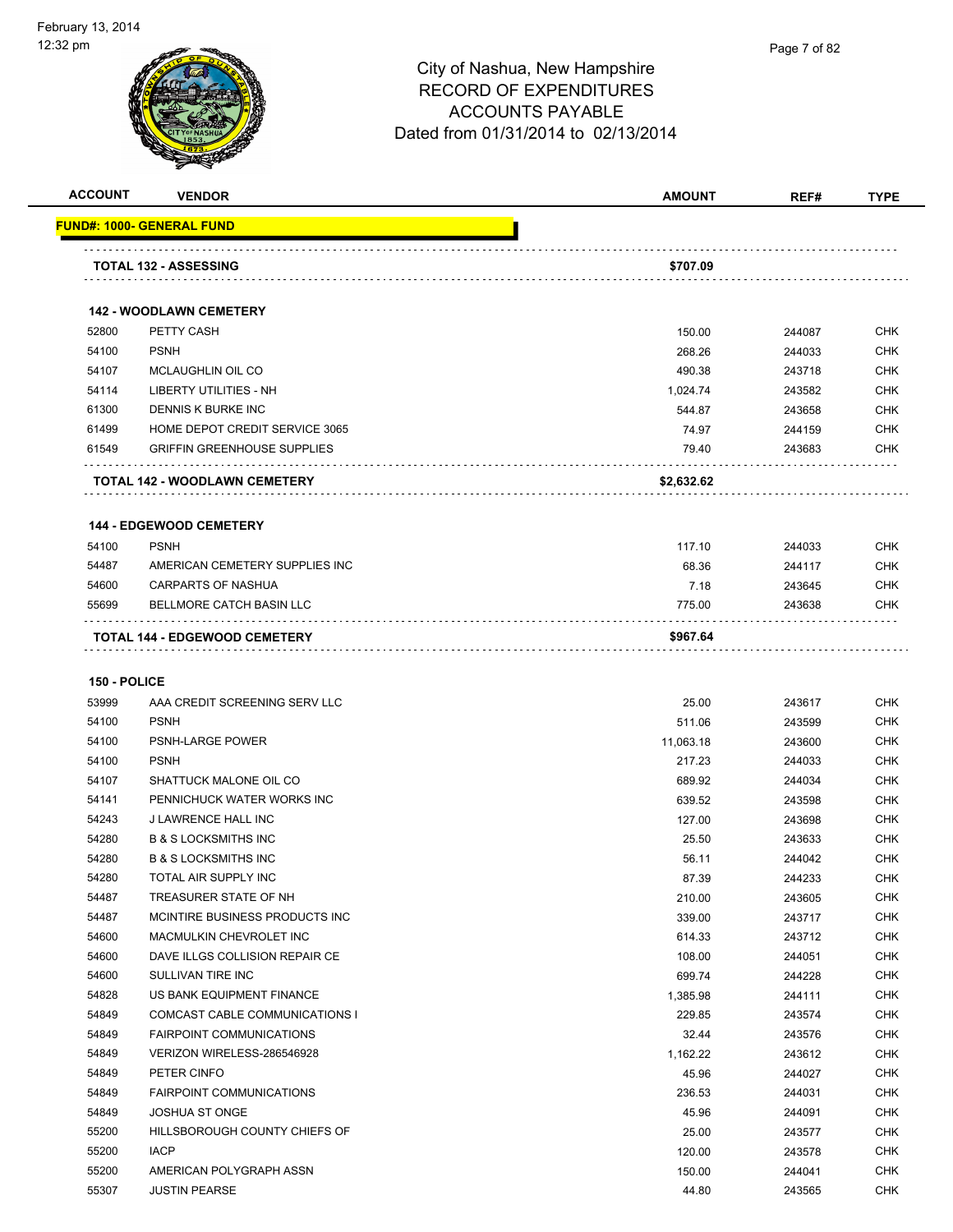

**ACCOUNT VENDOR AMOUNT REF# TYPE**

Page 8 of 82

| 150 - POLICE |                                |          |        |            |
|--------------|--------------------------------|----------|--------|------------|
| 55307        | <b>GEOFFREY ROGAN</b>          | 89.60    | 243567 | <b>CHK</b> |
| 55307        | <b>DON WEISS</b>               | 44.80    | 243571 | <b>CHK</b> |
| 55307        | <b>HEATHER WEST</b>            | 44.80    | 243572 | CHK        |
| 55307        | <b>HEATHER WEST</b>            | 44.80    | 244095 | <b>CHK</b> |
| 55307        | <b>KEITH TROMBLEY</b>          | 44.80    | 244236 | <b>CHK</b> |
| 55400        | <b>DANIEL HODGES</b>           | 205.00   | 243557 | <b>CHK</b> |
| 55400        | <b>ANDREW LANE</b>             | 180.00   | 243558 | <b>CHK</b> |
| 55400        | <b>TODD MORIARTY</b>           | 105.00   | 243562 | <b>CHK</b> |
| 55400        | NHBA - CLE                     | 100.00   | 243596 | <b>CHK</b> |
| 55400        | ST JOSEPHS HOSPITAL            | 502.50   | 243602 | <b>CHK</b> |
| 55400        | <b>SMITH &amp; WESSON CORP</b> | 1,010.00 | 243760 | <b>CHK</b> |
| 55400        | <b>FRANCIS BOURGEOIS</b>       | 350.00   | 244025 | <b>CHK</b> |
| 55421        | NEW HORIZONS COMPUTER LEARNING | 2,100.00 | 243595 | <b>CHK</b> |
| 55699        | <b>T-MOBILE</b>                | 50.00    | 243604 | CHK        |
| 55699        | <b>VERIZON WIRELESS</b>        | 50.00    | 243613 | <b>CHK</b> |
| 55699        | <b>JP PEST SERVICES</b>        | 48.76    | 244165 | <b>CHK</b> |
| 55699        | NASHUA MILLYARD ASSOC INC      | 703.46   | 244194 | <b>CHK</b> |
| 61100        | <b>STATIONERS INC</b>          | 80.01    | 243761 | <b>CHK</b> |
| 61100        | <b>BENS UNIFORMS</b>           | 29.95    | 244123 | <b>CHK</b> |
| 61100        | WB MASON CO INC                | 400.90   | 244244 | <b>CHK</b> |
| 61107        | ALECS SHOE STORE INC           | 2,483.82 | 243623 | <b>CHK</b> |
| 61107        | <b>BENS UNIFORMS</b>           | 848.15   | 243639 | <b>CHK</b> |
| 61107        | <b>BENS UNIFORMS</b>           | 654.55   | 244123 | <b>CHK</b> |
| 61110        | <b>BENS UNIFORMS</b>           | 105.00   | 243639 | <b>CHK</b> |
| 61110        | RILEYS SPORT SHOP INC          | 3,645.00 | 243752 | <b>CHK</b> |
| 61110        | <b>BENS UNIFORMS</b>           | 315.00   | 244045 | <b>CHK</b> |
| 61110        | <b>BENS UNIFORMS</b>           | 169.97   | 244123 | <b>CHK</b> |
| 61142        | AIRGAS USA LLC                 | 106.01   | 243620 | <b>CHK</b> |
| 61142        | BOUND TREE MEDICAL, LLC        | 71.52    | 243643 | <b>CHK</b> |
| 61299        | SAM'S CLUB DIRECT-0860         | 11.48    | 243754 | <b>CHK</b> |
| 61299        | TACTICAL MEDICAL SOLUTIONS INC | 545.96   | 244230 | <b>CHK</b> |
| 61300        | <b>WEX BANK</b>                | 964.16   | 244245 | <b>CHK</b> |
| 61428        | <b>BELLETETES INC</b>          | 23.57    | 243637 | <b>CHK</b> |
| 61428        | THE DURKIN CO INC              | 274.55   | 243662 | <b>CHK</b> |
| 61428        | NEVERETTS SEW & VAC INC        | 85.00    | 243734 | <b>CHK</b> |
| 61607        | SHI INTERNATIONAL CORP         | 280.00   | 243759 | <b>CHK</b> |
| 61607        | <b>TESSCO INC</b>              | 68.93    | 243763 | <b>CHK</b> |
| 61607        | <b>TESSCO INC</b>              | 74.88    | 243764 | <b>CHK</b> |
| 61799        | MACMULKIN CHEVROLET INC        | 34.47    | 243712 | <b>CHK</b> |

 CARPARTS OF NASHUA 67.50 244128 CHK FISHER AUTO PARTS INC 19.26 244144 CHK MACMULKIN CHEVROLET INC 428.48 244178 CHK NORTHERN FOREIGN CAR PARTS INC 592.90 244200 CHK

 NEW ENGLAND PARTS WAREHOUSE 250.96 243736 CHK NORTHERN FOREIGN CAR PARTS INC 296.45 243737 CHK USP OF NEW ENGLAND 148.76 243771 CHK FISHER AUTO PARTS INC 293.39 244057 CHK GRAPPONE AUTOMOTIVE GROUP 508.55 244064 CHK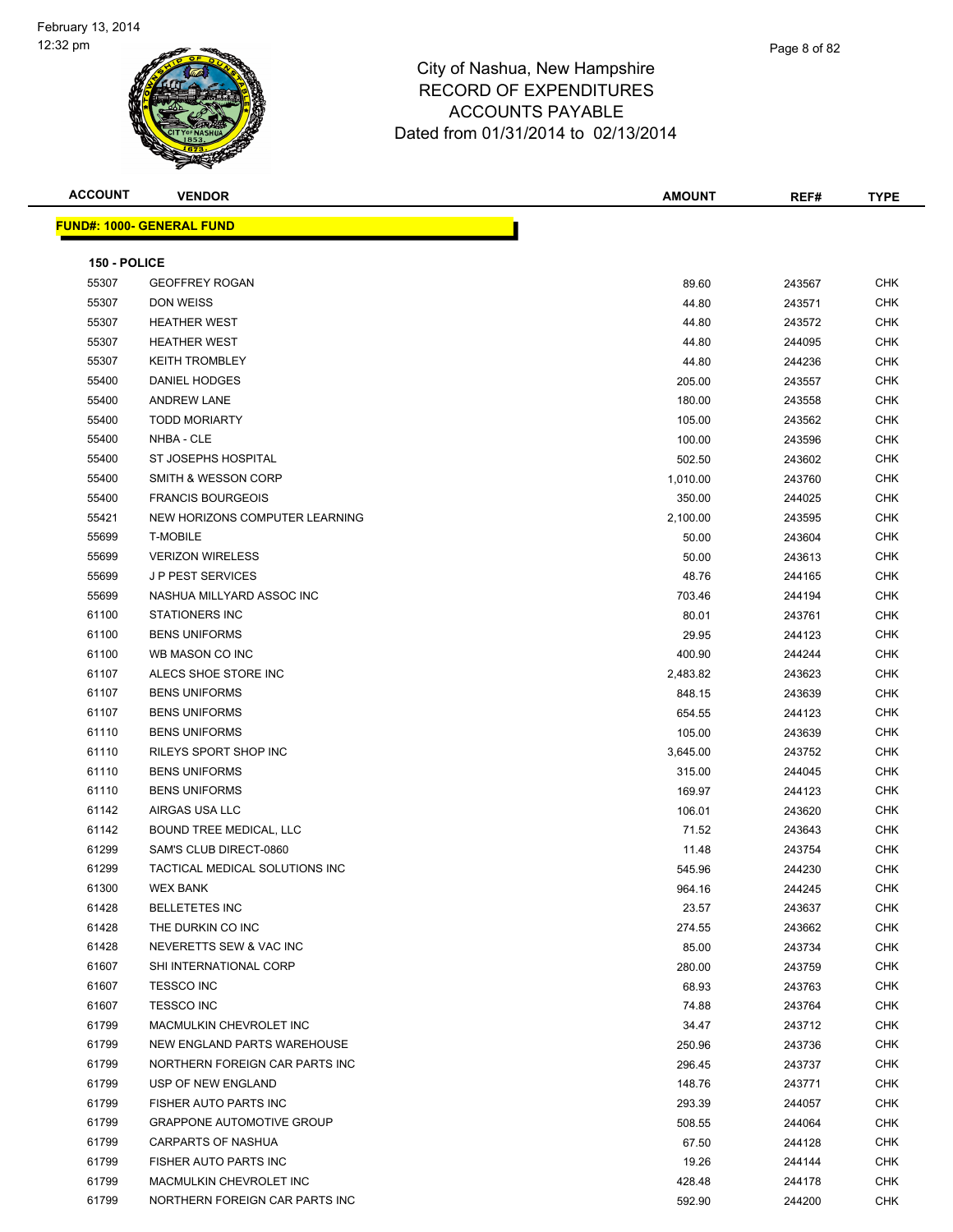| <b>ACCOUNT</b>    | <b>VENDOR</b>                       | <b>AMOUNT</b>  | REF#   | <b>TYPE</b>       |
|-------------------|-------------------------------------|----------------|--------|-------------------|
|                   | <u> FUND#: 1000- GENERAL FUND</u>   |                |        |                   |
|                   |                                     |                |        |                   |
| 150 - POLICE      |                                     |                |        |                   |
| 61799             | SAM'S CLUB DIRECT-0860              | 167.92         | 244216 | <b>CHK</b>        |
| 61799             | <b>TOWERS MOTOR PARTS CORP</b>      | 169.68         | 244234 | <b>CHK</b>        |
| 61907             | SAM'S CLUB DIRECT-0860              | 214.41         | 243754 | <b>CHK</b>        |
| 71400             | <b>AQUATIC SPECIALTIES LLC</b>      | 496.00         | 243629 | <b>CHK</b>        |
|                   | <b>TOTAL 150 - POLICE</b>           | \$39,492.38    |        |                   |
| <b>152 - FIRE</b> |                                     |                |        |                   |
| 54100             | <b>PSNH</b>                         | 6,172.26       | 244033 | CHK               |
| 54100             | <b>PSNH</b>                         | 490.77         | 244101 | <b>CHK</b>        |
| 54114             | LIBERTY UTILITIES - NH              | 982.46         | 243579 | <b>CHK</b>        |
| 54114             | LIBERTY UTILITIES - NH              | 262.43         | 243580 | <b>CHK</b>        |
| 54114             | LIBERTY UTILITIES - NH              | 610.47         | 243591 | <b>CHK</b>        |
| 54114             | LIBERTY UTILITIES - NH              | 343.58         | 243593 | <b>CHK</b>        |
| 54114             | <b>HESS CORPORATION</b>             | 3,111.21       | 243687 | <b>CHK</b>        |
| 54114             | <b>HESS CORPORATION</b>             | 903.89         | 244157 | <b>CHK</b>        |
| 54141             | PENNICHUCK WATER WORKS INC          | 304.25         | 243598 | CHK               |
| 54243             | AE MECHANICAL INC                   | 587.40         | 243619 | <b>CHK</b>        |
| 54280             | AE MECHANICAL INC                   | 660.75         | 243619 | <b>CHK</b>        |
| 54280             | <b>BELLETETES INC</b>               | 51.56          | 243637 | CHK               |
| 54280             | <b>FIMBEL PAUNET CORP</b>           | 730.00         | 244142 | <b>CHK</b>        |
| 54280             | HARRY W WELLS & SON INC             | 652.56         | 244154 | <b>CHK</b>        |
| 54487             | AUDIO VIDEO THERAPY LLC             | 635.00         | 243632 | <b>CHK</b>        |
| 54487             | KERRY FIRE PROTECTION INC           | 131.50         | 244170 | <b>CHK</b>        |
| 54600             | THE HOPE GROUP                      | 79.65          | 243690 | <b>CHK</b>        |
| 54600             | JACK YOUNG CO INC                   | 346.58         | 243699 | <b>CHK</b>        |
| 54600             | CHROMATE INDUSTRIAL CORP            | 229.12         | 244048 | <b>CHK</b>        |
| 54600             | ADAMSON INDUSTRIES CORP             | 1,230.00       | 244113 | <b>CHK</b>        |
| 54600             | SANEL AUTO PARTS CO                 | 18.16          | 244218 | <b>CHK</b>        |
| 54600             | YANKEE TRUCK LLC                    | 247.17         | 244246 | CHK               |
| 55421             | <b>PATRICK KERRIGAN</b>             |                |        | <b>CHK</b>        |
| 55699             | TRUE BLUE CLEANERS                  | 40.00          | 244169 | <b>CHK</b>        |
| 55699             | TRUE BLUE CLEANERS                  | 66.32<br>34.16 | 243765 | <b>CHK</b>        |
|                   |                                     |                | 243766 |                   |
| 55699             | TRUE BLUE CLEANERS                  | 49.74          | 243767 | CHK<br><b>CHK</b> |
| 55699             | TRUE BLUE CLEANERS                  | 66.32          | 244237 |                   |
| 55699             | TRUE BLUE CLEANERS                  | 30.54          | 244238 | <b>CHK</b>        |
| 55699             | TRUE BLUE CLEANERS                  | 49.74          | 244239 | CHK               |
| 61100             | WB MASON CO INC                     | 89.53          | 243774 | <b>CHK</b>        |
| 61100             | WB MASON CO INC                     | 134.95         | 244077 | <b>CHK</b>        |
| 61110             | BERGERON PROTECTIVE CLOTHING        | 293.92         | 244124 | <b>CHK</b>        |
| 61135             | THE IDEA BANK                       | 49.90          | 243695 | <b>CHK</b>        |
| 61156             | SANEL AUTO PARTS CO                 | 475.64         | 243756 | CHK               |
| 61166             | AIRGAS USA LLC                      | 12.00          | 243620 | CHK               |
| 61428             | NEW ENGLAND PAPER & SUPPLY          | 108.20         | 243735 | CHK               |
| 61428             | NEW ENGLAND PAPER & SUPPLY          | 342.43         | 244197 | CHK               |
| 61650             | WB MASON CO INC                     | 145.15         | 244077 | <b>CHK</b>        |
| 61699             | <b>GRANITE CITY ELECTRIC SUPPLY</b> | 138.65         | 243678 | <b>CHK</b>        |
| 61699             | RB ALLEN CO INC                     | 4,500.00       | 244213 | <b>CHK</b>        |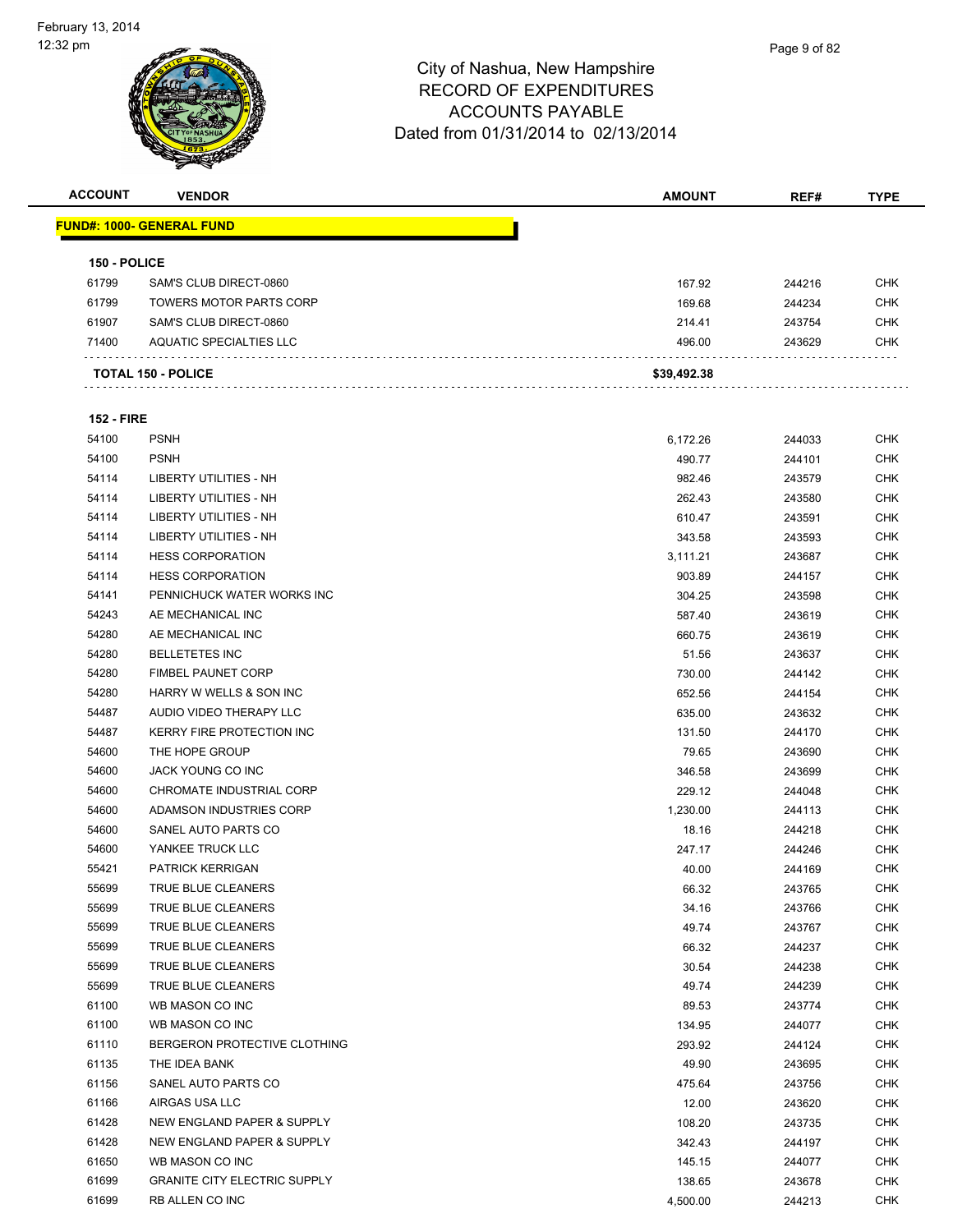| <b>ACCOUNT</b>                                                       | <b>VENDOR</b>                                                                                                                                                                                            | <b>AMOUNT</b>                                                              | REF#                                                                         | <b>TYPE</b>                                                                      |
|----------------------------------------------------------------------|----------------------------------------------------------------------------------------------------------------------------------------------------------------------------------------------------------|----------------------------------------------------------------------------|------------------------------------------------------------------------------|----------------------------------------------------------------------------------|
|                                                                      | <mark>FUND#: 1000- GENERAL FUND</mark>                                                                                                                                                                   |                                                                            |                                                                              |                                                                                  |
| <b>152 - FIRE</b>                                                    |                                                                                                                                                                                                          |                                                                            |                                                                              |                                                                                  |
| 61705                                                                | MAYNARD & LESIEUR INC                                                                                                                                                                                    | 70.00                                                                      | 243715                                                                       | CHK                                                                              |
| 61709                                                                | BEARINGS SPECIALTY CO INC                                                                                                                                                                                | 234.48                                                                     | 244122                                                                       | <b>CHK</b>                                                                       |
| 61799                                                                | A SIGN OF THINGS TO COME                                                                                                                                                                                 | 150.00                                                                     | 243616                                                                       | <b>CHK</b>                                                                       |
| 61799                                                                | FIRE TECH & SAFETY OF NEW ENGL                                                                                                                                                                           | 117.06                                                                     | 243668                                                                       | CHK                                                                              |
| 61799                                                                | SANEL AUTO PARTS CO                                                                                                                                                                                      | 108.24                                                                     | 243756                                                                       | <b>CHK</b>                                                                       |
| 61799                                                                | YANKEE TRUCK LLC                                                                                                                                                                                         | 313.37                                                                     | 243778                                                                       | CHK                                                                              |
| 61799                                                                | BEARINGS SPECIALTY CO INC                                                                                                                                                                                | 15.96                                                                      | 244122                                                                       | <b>CHK</b>                                                                       |
| 61799                                                                | <b>FASTENAL CO</b>                                                                                                                                                                                       | 26.32                                                                      | 244141                                                                       | <b>CHK</b>                                                                       |
| 61799                                                                | JACK YOUNG CO INC                                                                                                                                                                                        | 321.02                                                                     | 244166                                                                       | CHK                                                                              |
| 61799                                                                | MINUTEMAN TRUCKS INC                                                                                                                                                                                     | 376.56                                                                     | 244189                                                                       | <b>CHK</b>                                                                       |
| 61799                                                                | SANEL AUTO PARTS CO                                                                                                                                                                                      | 22.08                                                                      | 244218                                                                       | <b>CHK</b>                                                                       |
| 61799                                                                | YANKEE TRUCK LLC                                                                                                                                                                                         | 47.72                                                                      | 244246                                                                       | CHK                                                                              |
| 68335                                                                | PUBLIC AGENCY TRAINING COUNCIL                                                                                                                                                                           | 275.00                                                                     | 244211                                                                       | CHK                                                                              |
| 71432                                                                | FIRE TECH & SAFETY OF NEW ENGL                                                                                                                                                                           | 31,485.00                                                                  | 243668                                                                       | CHK                                                                              |
| 71432                                                                | FIREMATIC SUPPLY CO INC                                                                                                                                                                                  | 2,200.00                                                                   | 244143                                                                       | CHK                                                                              |
| 71999                                                                | LIFEGUARD SYSTEMS INC                                                                                                                                                                                    | 566.43                                                                     | 243709                                                                       | <b>CHK</b>                                                                       |
|                                                                      | <b>TOTAL 152 - FIRE</b>                                                                                                                                                                                  | \$61,737.20                                                                |                                                                              |                                                                                  |
| 55307<br>55307<br>55307<br>55307<br>55421<br>55421<br>55699<br>71999 | <b>TIMOTHY DUPONT</b><br><b>RUSS MARCUM</b><br><b>JEFFREY RICHARD</b><br><b>WILLIAM MCKINNEY</b><br><b>WILLIAM CONDRA</b><br><b>EASTERN STATES BUILDING</b><br><b>GMNHBRA</b><br><b>WILLIAM MCKINNEY</b> | 409.92<br>378.53<br>330.96<br>171.58<br>273.70<br>325.00<br>35.00<br>69.58 | 243556<br>243561<br>243566<br>243573<br>244028<br>244030<br>244061<br>243573 | <b>CHK</b><br>CHK<br><b>CHK</b><br><b>CHK</b><br>CHK<br><b>CHK</b><br>CHK<br>CHK |
|                                                                      | <b>TOTAL 153 - BUILDING INSPECTION</b>                                                                                                                                                                   | \$2,271.47                                                                 |                                                                              |                                                                                  |
|                                                                      | <b>155 - CODE ENFORCEMENT</b>                                                                                                                                                                            |                                                                            |                                                                              |                                                                                  |
| 55307                                                                | <b>NELSON ORTEGA</b>                                                                                                                                                                                     | 215.04                                                                     | 243563                                                                       | <b>CHK</b>                                                                       |
| 55307                                                                | ROBERT SOUSA                                                                                                                                                                                             | 311.92                                                                     | 243568                                                                       | CHK                                                                              |
|                                                                      | <b>TOTAL 155 - CODE ENFORCEMENT</b>                                                                                                                                                                      | \$526.96                                                                   |                                                                              |                                                                                  |
|                                                                      | <b>156 - EMERGENCY MANAGEMENT</b>                                                                                                                                                                        |                                                                            |                                                                              |                                                                                  |
| 55421                                                                | <b>JUSTIN KATES</b>                                                                                                                                                                                      | 10.17                                                                      | 244081                                                                       | <b>CHK</b>                                                                       |
| 68325                                                                | WB MASON CO INC                                                                                                                                                                                          | 398.91                                                                     | 244077                                                                       | <b>CHK</b>                                                                       |
|                                                                      | TOTAL 156 - EMERGENCY MANAGEMENT                                                                                                                                                                         | \$409.08                                                                   |                                                                              |                                                                                  |
|                                                                      | <b>157 - CITYWIDE COMMUNICATIONS</b>                                                                                                                                                                     |                                                                            |                                                                              |                                                                                  |

 CARPARTS OF NASHUA 35.85 243645 CHK er 61799 CARPARTS OF NASHUA 141.49 244128 CHK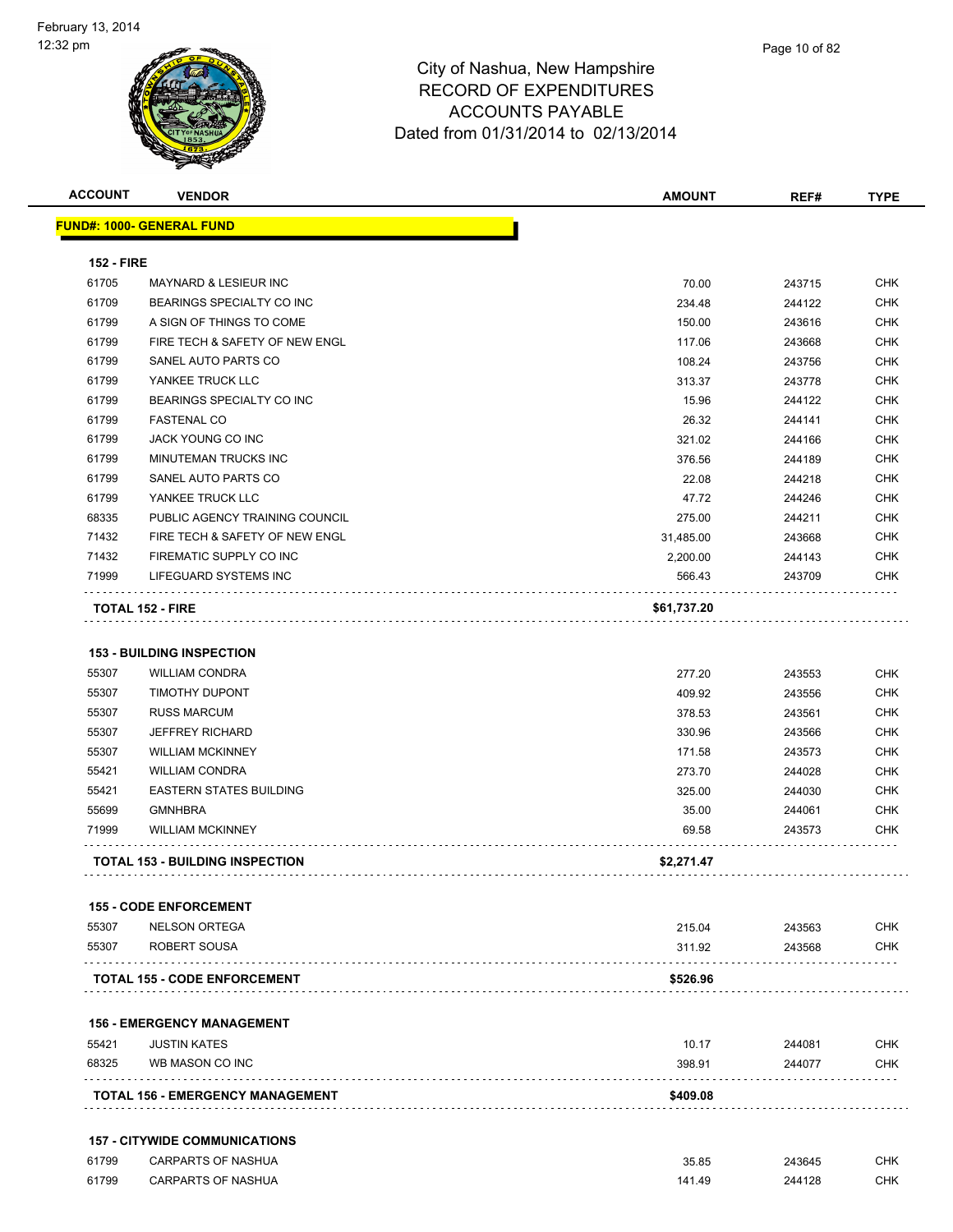| <b>ACCOUNT</b> | <b>VENDOR</b>                               | <b>AMOUNT</b> | REF#   | <b>TYPE</b> |
|----------------|---------------------------------------------|---------------|--------|-------------|
|                | <u> FUND#: 1000- GENERAL FUND</u>           |               |        |             |
|                | TOTAL 157 - CITYWIDE COMMUNICATIONS         | \$177.34      |        |             |
|                | <b>159 - OTHER PUBLIC SAFETY</b>            |               |        |             |
| 54835          | PENNICHUCK WATER WORKS INC                  | 214,137.06    | 243598 | CHK         |
|                |                                             |               |        |             |
|                | <b>TOTAL 159 - OTHER PUBLIC SAFETY</b>      | \$214,137.06  |        |             |
|                | <b>160 - PUBLIC WORKS-ADMIN/ENGINEERING</b> |               |        |             |
| 54100          | <b>PSNH</b>                                 | 1,082.24      | 243599 | <b>CHK</b>  |
| 54141          | PENNICHUCK WATER WORKS INC                  | 85.24         | 243598 | <b>CHK</b>  |
| 54828          | US BANK EQUIPMENT FINANCE                   | 198.72        | 244035 | <b>CHK</b>  |
| 55400          | TREASURER STATE OF NH                       | 50.00         | 244105 | <b>CHK</b>  |
| 55699          | JAN PRO CLEANING SYSTEMS NE                 | 665.00        | 243700 | <b>CHK</b>  |
| 55699          | <b>JP PEST SERVICES</b>                     | 4.46          | 244165 | <b>CHK</b>  |
| 61100          | WB MASON CO INC                             | 57.52         | 243774 | <b>CHK</b>  |
| 61100          | WB MASON CO INC                             | 107.67        | 244244 | <b>CHK</b>  |
| 61107          | ALECS SHOE STORE INC                        | 110.00        | 243623 | <b>CHK</b>  |
|                | TOTAL 160 - PUBLIC WORKS-ADMIN/ENGINEERING  | \$2,360.85    |        |             |
|                |                                             |               |        |             |
| 161 - STREETS  |                                             |               |        |             |
| 54100          | <b>PSNH</b>                                 | 3,130.76      | 243599 | <b>CHK</b>  |
| 54100          | <b>PSNH</b>                                 | 65.09         | 244033 | <b>CHK</b>  |
| 54114          | LIBERTY UTILITIES - NH                      | 63.63         | 244098 | <b>CHK</b>  |
| 54141          | PENNICHUCK WATER WORKS INC                  | 530.24        | 243598 | <b>CHK</b>  |
| 54200          | JAN PRO CLEANING SYSTEMS NE                 | 855.00        | 243700 | <b>CHK</b>  |
| 54228          | <b>JP PEST SERVICES</b>                     | 65.00         | 244165 | <b>CHK</b>  |
| 54243          | <b>GH PHILBRICK SONS INC</b>                | 2,410.00      | 243674 | <b>CHK</b>  |
| 54275          | HI-WAY SAFETY SYSTEMS INC                   | 18,480.24     | 243688 | <b>CHK</b>  |
| 54280          | UNIFIRST CORPORATION                        | 28.50         | 243769 | <b>CHK</b>  |
| 54280          | STEVE SHUMSKY UNLIMITED DOOR                | 440.00        | 244074 | <b>CHK</b>  |
| 54280          | HUFF & GAUTHIER INC                         | 153.95        | 244161 | <b>CHK</b>  |
| 54280          | UNIFIRST CORPORATION                        | 17.00         | 244240 | <b>CHK</b>  |
| 54305          | <b>GLOBAL TRAFFIC TECHNOLOGIES</b>          | 1,556.50      | 244060 | <b>CHK</b>  |
| 54600          | DONOVAN EQUIPMENT CO INC                    | 915.77        | 243660 | <b>CHK</b>  |
| 54600          | DONOVAN SPRING CO INC                       | 448.03        | 243661 | <b>CHK</b>  |
| 54600          | EASTERN NE HYDRAULICS INC                   | 690.00        | 243664 | <b>CHK</b>  |
| 54600          | HOWARD P FAIRFIELD LLC                      | 2,399.23      | 243692 | <b>CHK</b>  |
| 54600          | <b>NAPA AUTO PARTS</b>                      | 481.72        | 243726 | <b>CHK</b>  |
| 54600          | <b>B-B CHAIN INC</b>                        | 1,751.50      | 244043 | <b>CHK</b>  |
| 54600          | <b>BEST FORD</b>                            | 563.19        | 244046 | <b>CHK</b>  |
| 54600          | DONOVAN EQUIPMENT CO INC                    | 139.15        | 244054 | CHK         |
| 54600          | FREIGHTLINER OF NH INC                      | 169.00        | 244059 | <b>CHK</b>  |
| 54600          | TST HYDRAULICS INC                          | 15.26         | 244075 | <b>CHK</b>  |
| 54600          | <b>CARPARTS OF NASHUA</b>                   | 71.95         | 244128 | <b>CHK</b>  |
| 54600          | DONOVAN EQUIPMENT CO INC                    | 3.04          | 244135 | <b>CHK</b>  |
| 54600          | EASTERN NE HYDRAULICS INC                   | 395.00        | 244140 | <b>CHK</b>  |
| 54600          | HOWARD P FAIRFIELD LLC                      | 1,565.76      | 244160 | <b>CHK</b>  |
|                |                                             |               |        |             |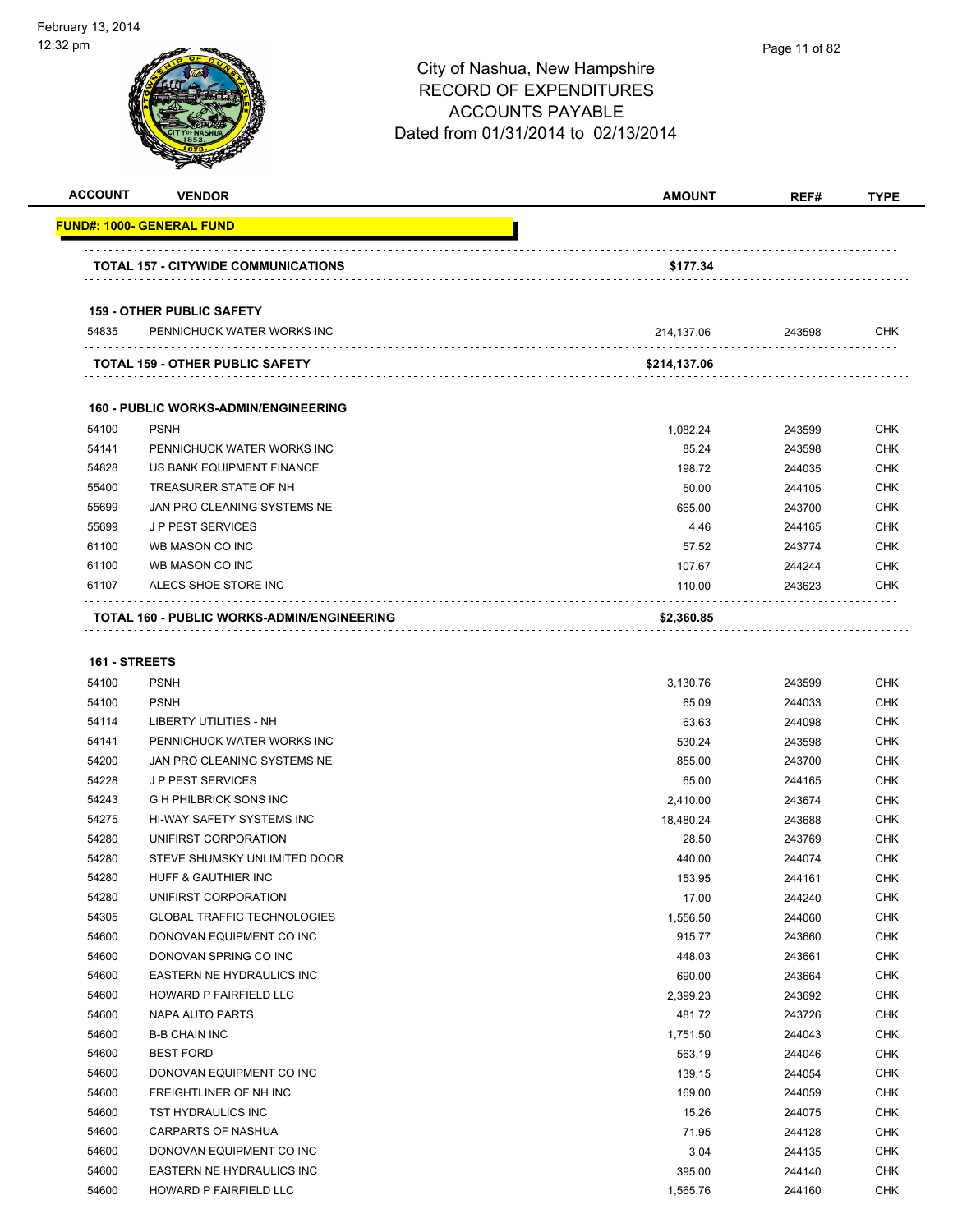| <b>ACCOUNT</b> | <b>VENDOR</b>                     | <b>AMOUNT</b> | REF#   | <b>TYPE</b> |
|----------------|-----------------------------------|---------------|--------|-------------|
|                | <b>FUND#: 1000- GENERAL FUND</b>  |               |        |             |
| 161 - STREETS  |                                   |               |        |             |
| 54600          | JORDAN EQUIPMENT CO               | 226.82        | 244168 | <b>CHK</b>  |
| 54600          | LIBERTY INTNL TRUCKS OF NH LLC    | 442.07        | 244173 | <b>CHK</b>  |
| 54600          | <b>MB TRACTOR &amp; EQUIPMENT</b> | 164.02        | 244182 | <b>CHK</b>  |
| 54600          | NAPA AUTO PARTS                   | 135.79        | 244192 | <b>CHK</b>  |
| 54600          | SANEL AUTO PARTS CO               | (24.28)       | 244219 | <b>CHK</b>  |
| 54600          | SANEL AUTO PARTS CO               | 66.37         | 244220 | <b>CHK</b>  |
| 55118          | CRITICAL ALERT SYSTEMS, LLC       | 333.40        | 243575 | <b>CHK</b>  |
| 55400          | <b>UNH</b>                        | 860.00        | 244106 | <b>CHK</b>  |
| 61107          | ALECS SHOE STORE INC              | 1,227.80      | 243623 | <b>CHK</b>  |
| 61107          | UNIFIRST CORPORATION              | 1,382.75      | 243769 | <b>CHK</b>  |
| 61107          | UNIFIRST CORPORATION              | 1,154.45      | 244240 | <b>CHK</b>  |
| 61166          | <b>BOT L GAS INC</b>              | 63.50         | 243642 | <b>CHK</b>  |
| 61299          | ERC WIPING PRODUCTS INC           | 425.00        | 243665 | <b>CHK</b>  |
| 61299          | NAPA AUTO PARTS                   | 398.85        | 243726 | <b>CHK</b>  |
| 61299          | USP OF NEW ENGLAND                | 1,040.20      | 243771 | <b>CHK</b>  |
| 61299          | <b>BELLETETES INC</b>             | 95.86         | 244044 | <b>CHK</b>  |
| 61299          | CORRIVEAU ROUTHIER INC            | 359.39        | 244049 | <b>CHK</b>  |
| 61299          | CARPARTS OF NASHUA                | 27.99         | 244128 | <b>CHK</b>  |
| 61299          | <b>G H BERLIN OIL CO</b>          | 236.15        | 244145 | <b>CHK</b>  |
| 61299          | HOME DEPOT CREDIT SERVICE 3065    | 108.01        | 244159 | <b>CHK</b>  |
| 61299          | JOHNSON SUPPLY CO INC             | 127.59        | 244167 | <b>CHK</b>  |
| 61299          | NAPA AUTO PARTS                   | 457.34        | 244192 | <b>CHK</b>  |
| 61299          | PINE MOTOR PARTS                  | 24.99         | 244208 | <b>CHK</b>  |
| 61299          | SANEL AUTO PARTS CO               | 194.31        | 244219 | <b>CHK</b>  |
| 61299          | USP OF NEW ENGLAND                | 915.32        | 244241 | <b>CHK</b>  |
| 61300          | DENNIS K BURKE INC                | 18,158.76     | 244134 | <b>CHK</b>  |
| 61507          | <b>BROX INDUSTRIES INC</b>        | 746.87        | 244047 | <b>CHK</b>  |
| 61507          | PRO CUT INC                       | 4,740.00      | 244209 | <b>CHK</b>  |
| 61514          | <b>EASTERN MINERALS INC</b>       | 10,230.16     | 243663 | <b>CHK</b>  |
| 61514          | <b>GRANITE STATE MINERAL INC</b>  | 32,990.64     | 243680 | <b>CHK</b>  |
| 61514          | <b>EASTERN MINERALS INC</b>       | 36,628.42     | 244139 | <b>CHK</b>  |
| 61514          | <b>GRANITE STATE MINERAL INC</b>  | 14,089.44     | 244152 | <b>CHK</b>  |
| 61521          | PEMBROKE SAND & GRAVEL            | 1,330.48      | 244068 | <b>CHK</b>  |
| 61535          | <b>BROX INDUSTRIES INC</b>        | 823.83        | 243644 | <b>CHK</b>  |
| 61542          | PERMA LINE CORP OF NEW ENGLAND    | 43.80         | 243745 | <b>CHK</b>  |
| 61542          | <b>FASTENAL CO</b>                | 36.21         | 244056 | <b>CHK</b>  |
| 61542          | <b>BLUE TARP FINANCIAL</b>        | 31.49         | 244127 | <b>CHK</b>  |
| 61556          | GATE CITY FENCE CO INC            | 20.00         | 244147 | <b>CHK</b>  |
| 61560          | HOME DEPOT CREDIT SERVICE 3065    | 393.04        | 244159 | <b>CHK</b>  |
| 61562          | <b>FASTENAL CO</b>                | 183.27        | 244056 | <b>CHK</b>  |
| 61705          | MAYNARD & LESIEUR INC             | 795.00        | 244181 | <b>CHK</b>  |
| 61709          | CARPARTS OF NASHUA                | 48.84         | 243645 | <b>CHK</b>  |
| 61709          | NAPA AUTO PARTS                   | 103.48        | 243726 | <b>CHK</b>  |
| 61709          | G H BERLIN OIL CO                 | 1,993.06      | 244145 | <b>CHK</b>  |
| 61709          | NAPA AUTO PARTS                   | 84.00         | 244192 | <b>CHK</b>  |
| 61709          | SANEL AUTO PARTS CO               | 30.12         | 244219 | <b>CHK</b>  |
| 61799          | <b>CARPARTS OF NASHUA</b>         | 38.01         | 243645 | <b>CHK</b>  |
| 61799          | NAPA AUTO PARTS                   | 204.92        | 243726 | <b>CHK</b>  |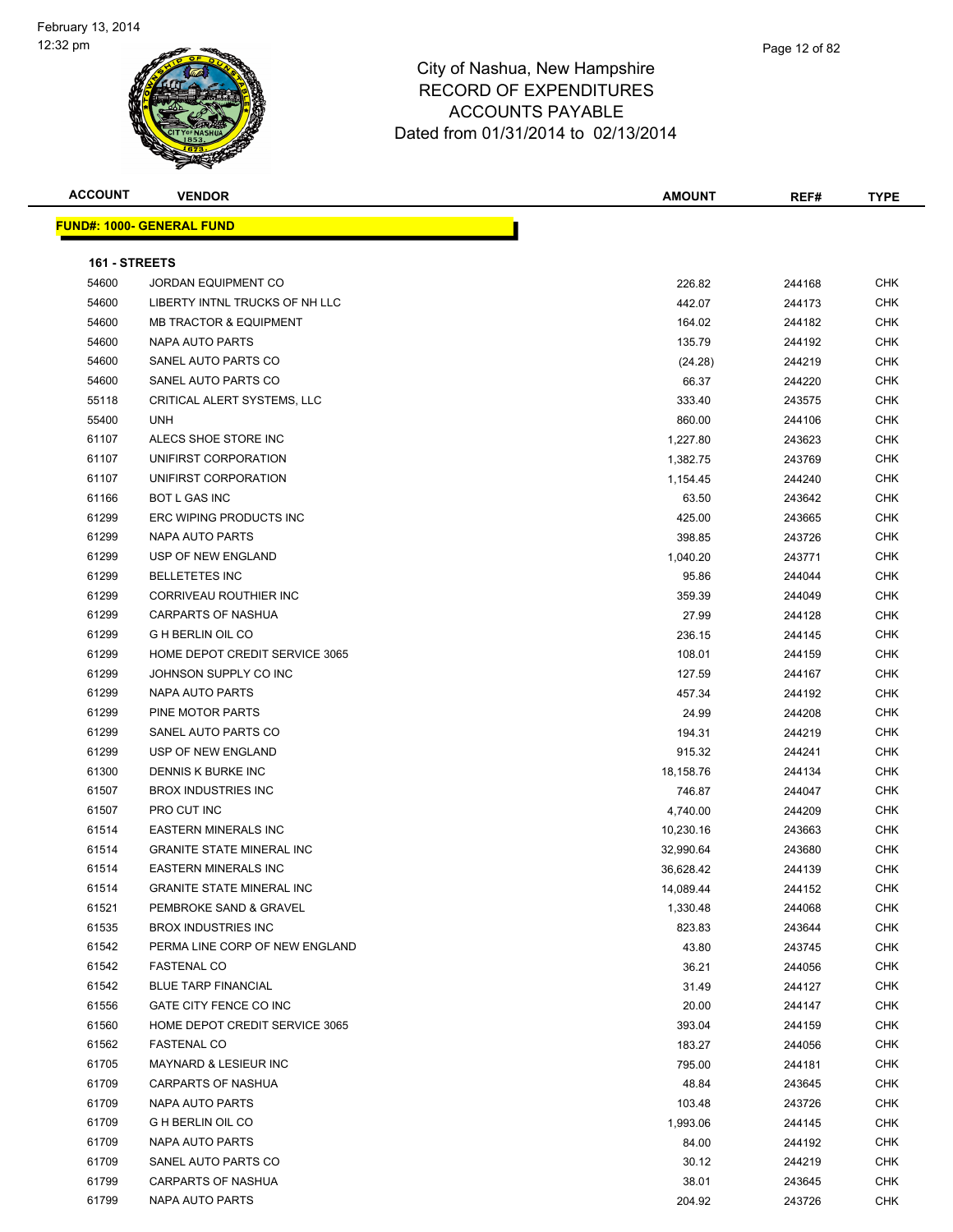

| <b>ACCOUNT</b> | <b>VENDOR</b>                         | <b>AMOUNT</b>    | REF#             | <b>TYPE</b>                                                 |
|----------------|---------------------------------------|------------------|------------------|-------------------------------------------------------------|
|                | <b>FUND#: 1000- GENERAL FUND</b>      |                  |                  |                                                             |
| 161 - STREETS  |                                       |                  |                  |                                                             |
| 61799          | AMERICAN AUTO SEAT COVER INC          | 165.00           | 244039           | <b>CHK</b>                                                  |
| 61799          | TST HYDRAULICS INC                    | 15.19            | 244075           | <b>CHK</b>                                                  |
| 61799          | CARPARTS OF NASHUA                    | 49.37            | 244128           | CHK                                                         |
| 61799          | DONOVAN EQUIPMENT CO INC              | 17.07            | 244135           | <b>CHK</b>                                                  |
| 61799          | LIBERTY INTNL TRUCKS OF NH LLC        | 10.24            | 244173           | <b>CHK</b>                                                  |
| 61799          | NAPA AUTO PARTS                       | 95.04            | 244192           | <b>CHK</b>                                                  |
| 61799          | SANEL AUTO PARTS CO                   | 334.52           | 244219           | <b>CHK</b>                                                  |
| 61799          | SANEL AUTO PARTS CO                   | 15.61            | 244220           | CHK                                                         |
| 61830          | THE TELEGRAPH                         | 208.00           | 244231           | <b>CHK</b>                                                  |
| 71000          | HOWARD P FAIRFIELD LLC                | 11,990.00        | 243692           | <b>CHK</b>                                                  |
| 71025          | USP OF NEW ENGLAND                    | 54.73            | 243771           | <b>CHK</b>                                                  |
| 71025          | <b>BELLETETES INC</b>                 | 29.68            | 244044           | <b>CHK</b>                                                  |
| 71025          | <b>MAYNARD &amp; LESIEUR INC</b>      | 45.00            | 244181           | <b>CHK</b>                                                  |
| 71025          | NAPA AUTO PARTS                       | 15.00            | 244192           | CHK                                                         |
| 71025          | SANEL AUTO PARTS CO                   | 6.49             | 244219           | <b>CHK</b>                                                  |
|                | TOTAL 161 - STREETS                   | \$184,642.98     |                  |                                                             |
|                | <b>162 - STREET LIGHTING</b>          |                  |                  |                                                             |
| 54100          | <b>PSNH</b>                           | 363.83           | 244033           | <b>CHK</b>                                                  |
| 54100          | <b>PSNH-LARGE POWER</b>               | 66,122.22        | 244102           | <b>CHK</b>                                                  |
|                | TOTAL 162 - STREET LIGHTING           | \$66,486.05      |                  |                                                             |
|                | <b>166 - PARKING LOTS</b>             |                  |                  |                                                             |
| 54100          | <b>PSNH</b>                           | 692.12           | 243599           | <b>CHK</b>                                                  |
| 54207          | THE DOTY GROUP INC                    | 2,062.50         | 244136           | <b>CHK</b>                                                  |
| 54280          | PEABODY SUPPLY CO                     | 45.29            | 244067           | CHK                                                         |
| 54280          | CENTRAL PAPER PRODUCTS CO             | 176.52           | 244129           | <b>CHK</b>                                                  |
|                |                                       |                  |                  |                                                             |
| 55307          | <b>JILL STANSFIELD</b>                | 23.86            | 243569           |                                                             |
|                | <b>TOTAL 166 - PARKING LOTS</b>       | \$3,000.29       |                  |                                                             |
|                |                                       |                  |                  |                                                             |
|                | <b>171 - COMMUNITY SERVICES</b>       |                  |                  |                                                             |
| 54107          | SHATTUCK MALONE OIL CO                | 1,514.88         | 244034           |                                                             |
| 61100<br>68320 | WB MASON CO INC<br>THE YOUTH COUNCIL  | 398.45<br>900.00 | 244244<br>244247 |                                                             |
|                | <b>TOTAL 171 - COMMUNITY SERVICES</b> | \$2,813.33       |                  |                                                             |
|                |                                       |                  |                  |                                                             |
|                | <b>172 - COMMUNITY HEALTH</b>         |                  |                  |                                                             |
| 61144          | PD-RX PHARMACEUTICALS INC             | 787.38           | 244204           | CHK<br><b>CHK</b><br><b>CHK</b><br><b>CHK</b><br><b>CHK</b> |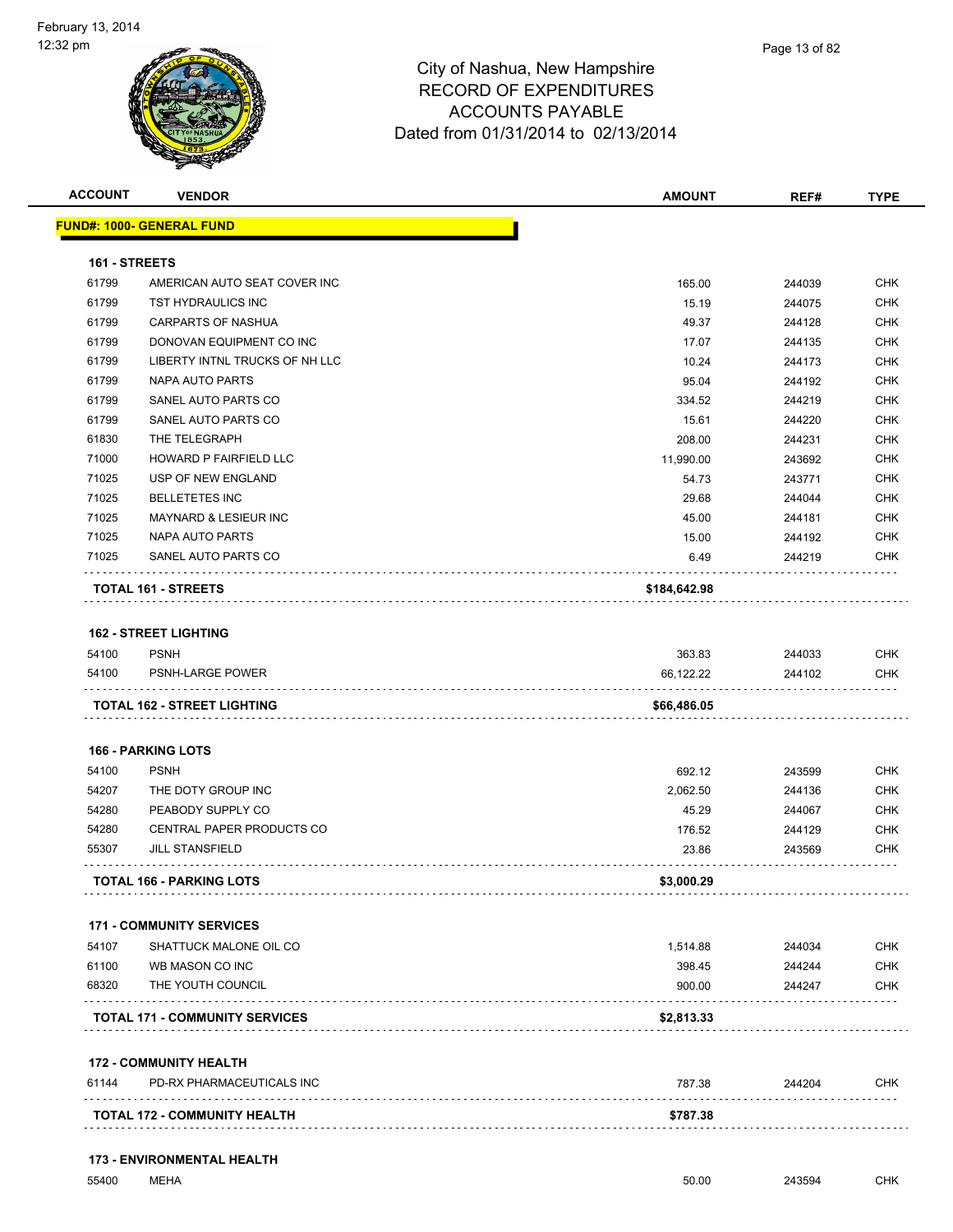| <b>ACCOUNT</b> | <b>VENDOR</b>                       | <b>AMOUNT</b> | REF#   | <b>TYPE</b> |
|----------------|-------------------------------------|---------------|--------|-------------|
|                | <u> FUND#: 1000- GENERAL FUND</u>   |               |        |             |
|                | TOTAL 173 - ENVIRONMENTAL HEALTH    | \$50.00       |        |             |
|                | <b>174 - WELFARE ADMINISTRATION</b> |               |        |             |
| 55307          | ROBERT MACK                         | 90.67         | 244084 | <b>CHK</b>  |
|                | TOTAL 174 - WELFARE ADMINISTRATION  | \$90.67       |        |             |
|                | <b>175 - WELFARE ASSISTANCE</b>     |               |        |             |
| 55810          | 188 CONCORD ST LLC                  | 784.00        | 243972 | <b>CHK</b>  |
| 55810          | ALEX C ARUN                         | 595.00        | 243973 | <b>CHK</b>  |
| 55810          | <b>KENNETH P BLANCHARD</b>          | 785.87        | 243974 | <b>CHK</b>  |
| 55810          | <b>BURNS HILL LLC</b>               | 785.87        | 243975 | <b>CHK</b>  |
| 55810          | <b>CENTRAL REALTY INC</b>           | 1,590.00      | 243976 | <b>CHK</b>  |
| 55810          | <b>JOSEPH E COTE</b>                | 560.00        | 243977 | <b>CHK</b>  |
| 55810          | D7 REAL ESTATE LLC                  | 305.00        | 243978 | <b>CHK</b>  |
| 55810          | <b>GEORGE R HALL JR</b>             | 572.61        | 243980 | <b>CHK</b>  |
| 55810          | J.I.B. INVESTMENTS-IVON BOYER       | 700.00        | 243981 | <b>CHK</b>  |
| 55810          | <b>RICHARD W JEAN</b>               | 1,050.00      | 243982 | <b>CHK</b>  |
| 55810          | <b>LAMERAND ENTERPRISES</b>         | 182.00        | 243983 | <b>CHK</b>  |
| 55810          | SAMUEL K MWANIKI                    | 900.00        | 243984 | <b>CHK</b>  |
| 55810          | PINE HILL GARDENS ASSOC             | 700.00        | 243985 | <b>CHK</b>  |
| 55810          | REALTYSCAPE BROKERAGE LLC           | 580.00        | 243986 | <b>CHK</b>  |
| 55810          | RJ REAL ESTATE PARTNERSHIP          | 907.81        | 243987 | <b>CHK</b>  |
| 55810          | <b>LEONARD ABREU</b>                | 900.97        | 244528 | <b>CHK</b>  |
| 55810          | <b>BCAD PROPERTIES</b>              | 700.00        | 244529 | <b>CHK</b>  |
| 55810          | BOULDER PARK APARTMENTS LLC         | 785.87        | 244530 | <b>CHK</b>  |
| 55810          | CENTRAL REALTY INC                  | 1,064.88      | 244531 | <b>CHK</b>  |
| 55810          | <b>CONSTANCE GAUTHIER</b>           | 680.00        | 244532 | <b>CHK</b>  |
| 55810          | LEO M LAVOIE                        | 210.00        | 244533 | <b>CHK</b>  |
| 55810          | <b>LIGHT PARTNERS</b>               | 900.97        | 244534 | <b>CHK</b>  |
| 55810          | <b>JOSE R RAMOS</b>                 | 212.51        | 244535 | <b>CHK</b>  |
| 55810          | <b>DIANE URQUHART</b>               | 1,399.00      | 244536 | <b>CHK</b>  |
| 55814          | PENNICHUCK WATER WORKS INC          | 282.92        | 243971 | <b>CHK</b>  |
| 55814          | NORTHEAST UTILITIES                 | 33.00         | 244527 | <b>CHK</b>  |
| 55820          | DAVIS FUNERAL HOME                  | 750.00        | 243979 | <b>CHK</b>  |

### **177 - PARKS & RECREATION**

| 54100 | <b>PSNH</b>                | 3.774.94 | 243599 | <b>CHK</b> |
|-------|----------------------------|----------|--------|------------|
| 54100 | <b>PSNH-LARGE POWER</b>    | 1.834.23 | 243600 | <b>CHK</b> |
| 54100 | <b>PSNH</b>                | 3.471.27 | 244033 | <b>CHK</b> |
| 54100 | <b>PSNH</b>                | 30.50    | 244101 | <b>CHK</b> |
| 54114 | LIBERTY UTILITIES - NH     | 46.40    | 243588 | <b>CHK</b> |
| 54114 | LIBERTY UTILITIES - NH     | 375.36   | 243592 | <b>CHK</b> |
| 54114 | <b>HESS CORPORATION</b>    | 772.27   | 244157 | <b>CHK</b> |
| 54141 | PENNICHUCK WATER WORKS INC | 334.29   | 243598 | <b>CHK</b> |
| 54280 | TREASURER STATE OF NH      | 800.00   | 243607 | <b>CHK</b> |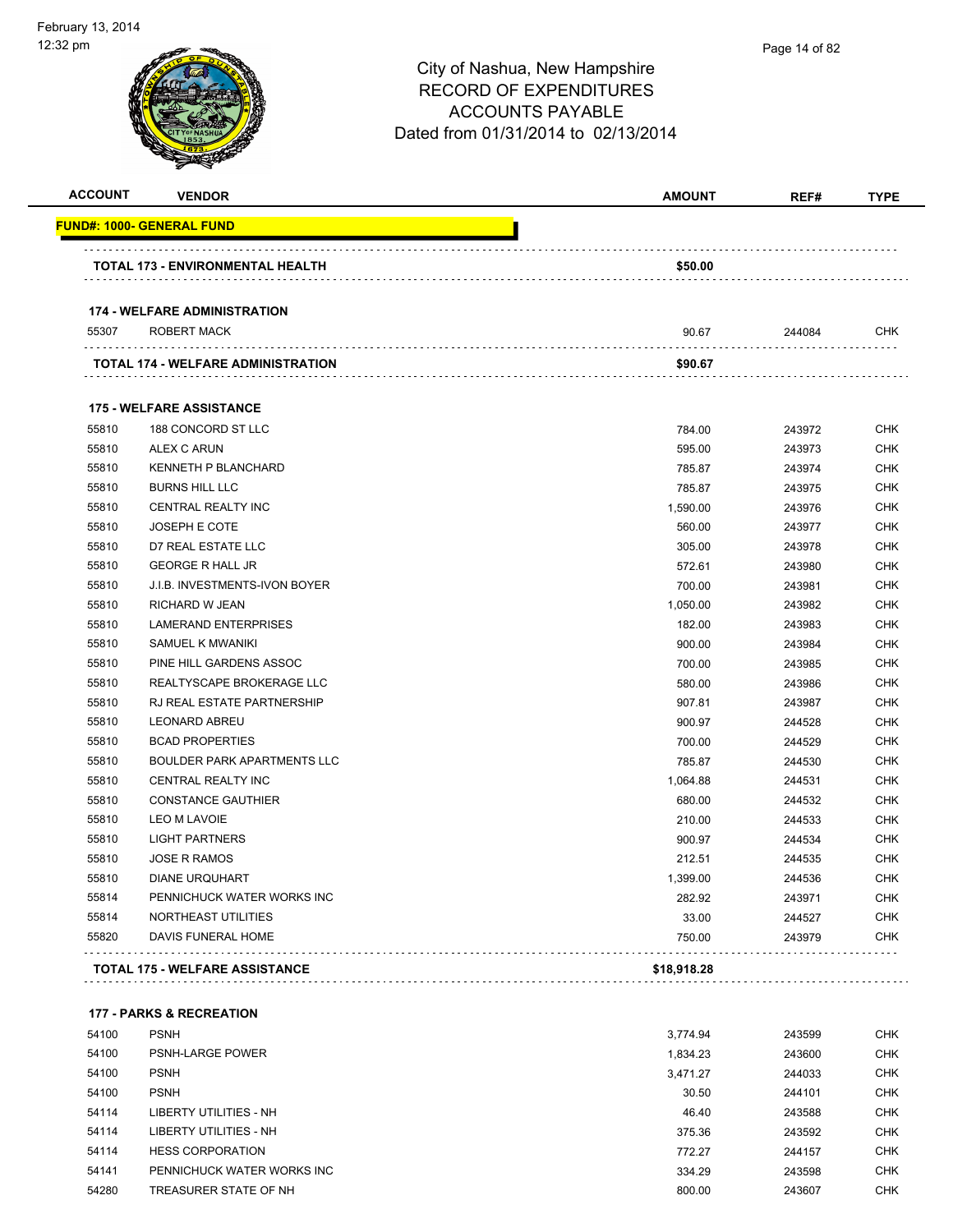

|   | Page 15 of 82 |
|---|---------------|
| e |               |
| S |               |

| <b>ACCOUNT</b> | <b>VENDOR</b>                                           | <b>AMOUNT</b> | REF#   | <b>TYPE</b> |
|----------------|---------------------------------------------------------|---------------|--------|-------------|
|                | <b>FUND#: 1000- GENERAL FUND</b>                        |               |        |             |
|                |                                                         |               |        |             |
|                | <b>177 - PARKS &amp; RECREATION</b>                     |               |        |             |
| 54280          | <b>BROX INDUSTRIES INC</b>                              | 56.27         | 243644 | <b>CHK</b>  |
| 54280          | GATE CITY FENCE CO INC                                  | 10.00         | 243675 | CHK         |
| 54280          | HOME DEPOT CREDIT SERVICE 3065                          | 1,668.59      | 243689 | CHK         |
| 54280          | JAN PRO CLEANING SYSTEMS NE                             | 300.00        | 243700 | CHK         |
| 54280          | JOHNSONS ELECTRIC INC                                   | 1,145.12      | 243704 | <b>CHK</b>  |
| 54280          | LEMELIN ENVIRONMENTAL SERVICES                          | 354.01        | 243708 | <b>CHK</b>  |
| 54280          | NASHUA OUTDOOR POWER EQUIPMENT                          | 30.58         | 243729 | CHK         |
| 54280          | NASHUA WALLPAPER & PAINT CO                             | 177.92        | 243731 | CHK         |
| 54280          | CARPARTS OF NASHUA                                      | 42.69         | 244128 | <b>CHK</b>  |
| 54600          | HUDSON SMALL ENGINE                                     | 60.00         | 243693 | <b>CHK</b>  |
| 55642          | <b>KEVIN COYLE</b>                                      | 700.00        | 243959 | <b>CHK</b>  |
| 55642          | <b>JOYCE DROWN</b>                                      | 352.00        | 243960 | <b>CHK</b>  |
| 55642          | <b>GERALD GADBOIS</b>                                   | 635.00        | 243961 | CHK         |
| 55642          | KATELYN E HENMUELLER                                    | 154.00        | 243962 | CHK         |
| 55642          | <b>TIMOTHY KLEIN</b>                                    | 308.00        | 243963 | CHK         |
| 55642          | SEAN-MICHAEL LANG                                       | 425.50        | 243964 | CHK         |
| 55642          | <b>ANTON MARINCHIK</b>                                  | 100.00        | 243965 | CHK         |
| 55642          | <b>JONATHAN R MATTE</b>                                 | 144.00        | 243966 | CHK         |
| 55642          | <b>BRIAN OLSEN</b>                                      | 332.00        | 243967 | CHK         |
| 55642          | <b>FRANK SAIA</b>                                       | 400.00        | 243968 | <b>CHK</b>  |
| 55642          | <b>KENNETH W SINCLAIR</b>                               | 352.00        | 243969 | CHK         |
| 55642          | <b>ALISTAIR STUART</b>                                  | 300.00        | 243970 | <b>CHK</b>  |
| 55642          | <b>CLYDE BOYKIN SR</b>                                  | 364.00        | 244455 | <b>CHK</b>  |
| 55642          | SEAN-MICHAEL LANG                                       | 283.00        | 244456 | CHK         |
| 55642          | DAVE MANSOR                                             | 1,019.00      | 244457 | <b>CHK</b>  |
| 55642          | <b>ANTON MARINCHIK</b>                                  | 589.00        | 244458 | <b>CHK</b>  |
| 55642          | <b>JONATHAN R MATTE</b>                                 | 232.00        | 244459 | CHK         |
| 55642          | <b>BRIAN OLSEN</b>                                      | 188.00        | 244460 | CHK         |
| 55642          | ROGER ROBICHAUD                                         | 768.00        | 244461 | CHK         |
| 55642          | <b>DOUG WHEELER</b>                                     | 144.00        | 244462 | CHK         |
| 55642          | <b>BRAD ZAPENAS</b>                                     | 450.00        | 244463 | CHK         |
| 61107          | M & N SPORTS LLC                                        | 622.15        | 244177 | <b>CHK</b>  |
| 61110          | ALECS SHOE STORE INC                                    | 205.00        | 243623 | CHK         |
| 61110          | HUDSON SMALL ENGINE                                     | 130.00        | 243693 | CHK         |
| 61300          | DENNIS K BURKE INC                                      | 2,684.28      | 243658 | <b>CHK</b>  |
| 61705          | MAYNARD & LESIEUR INC                                   | 111.50        | 243716 | CHK         |
| 61799          | D & R TOWING INC                                        | 250.00        | 243656 | <b>CHK</b>  |
| 61799          | DONOVAN EQUIPMENT CO INC                                | 242.20        | 243660 | <b>CHK</b>  |
| 61799          | FREIGHTLINER OF NH INC<br><b>HOWARD P FAIRFIELD LLC</b> | 63.98         | 243672 | <b>CHK</b>  |
| 61799          |                                                         | 921.20        | 243692 | <b>CHK</b>  |
| 61799          | MACMULKIN CHEVROLET INC                                 | 51.08         | 243712 | <b>CHK</b>  |
| 61799          | NAPA AUTO PARTS                                         | 65.79         | 243728 | CHK         |
| 61799          | SANEL AUTO PARTS CO                                     | 625.84        | 243758 | CHK         |
| 61799          | WOODS CRW CORP OF NH                                    | 3,125.35      | 243776 | CHK         |
| 61799          | <b>BEST FORD</b>                                        | 95.81         | 244126 | CHK         |
| 61799          | DONOVAN EQUIPMENT CO INC                                | 45.33         | 244135 | <b>CHK</b>  |
| 61799          | MACMULKIN CHEVROLET INC                                 | 71.15         | 244178 | <b>CHK</b>  |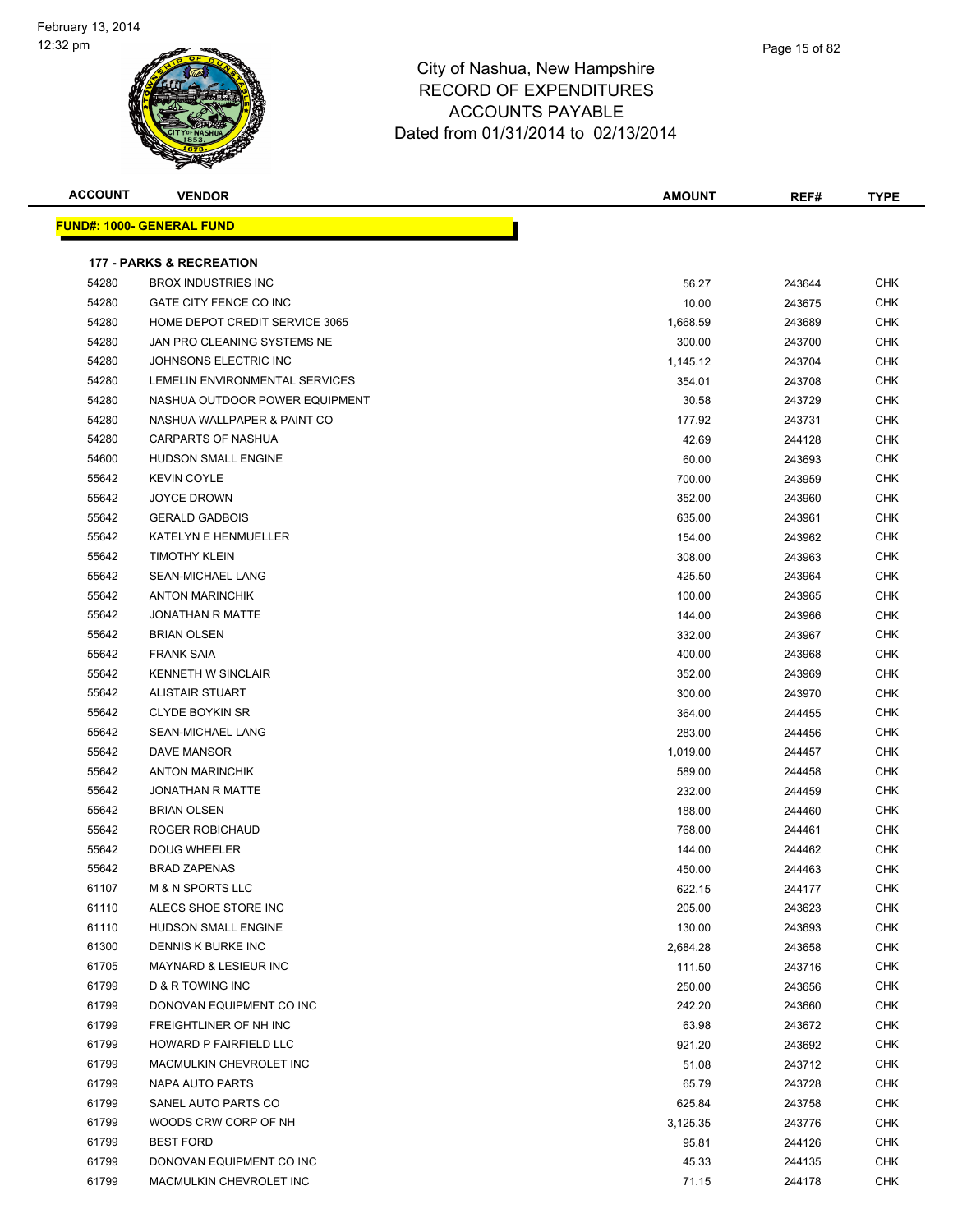| <b>ACCOUNT</b> | <b>VENDOR</b>                             | <b>AMOUNT</b> | REF#   | <b>TYPE</b> |
|----------------|-------------------------------------------|---------------|--------|-------------|
|                | <u> FUND#: 1000- GENERAL FUND</u>         |               |        |             |
|                | <b>TOTAL 177 - PARKS &amp; RECREATION</b> | \$32,834.60   |        |             |
|                |                                           |               |        |             |
| 179 - LIBRARY  |                                           |               |        |             |
| 54100          | PSNH-LARGE POWER                          | 5,146.36      | 244102 | <b>CHK</b>  |
| 54280          | <b>JP PEST SERVICES</b>                   | 114.00        | 244165 | <b>CHK</b>  |
| 54421          | AMS IMAGING LLC                           | 495.00        | 243626 | <b>CHK</b>  |
| 54487          | STANLEY CONVERGENT SECURITY               | 417.00        | 244073 | <b>CHK</b>  |
| 54828          | US BANK EQUIPMENT FINANCE                 | 133.06        | 244109 | <b>CHK</b>  |
| 55200          | NH LIBRARY ASSOCIATION                    | 100.00        | 243597 | <b>CHK</b>  |
| 55400          | NHLA-CHILIS                               | 110.00        | 244100 | <b>CHK</b>  |
| 55607          | PETTY CASH                                | 32.85         | 244086 | <b>CHK</b>  |
| 55699          | CARL PETER CHRISTOPH                      | 180.00        | 243551 | <b>CHK</b>  |
| 55699          | PETTY CASH                                | 38.59         | 244086 | <b>CHK</b>  |
| 61100          | WB MASON CO INC                           | (63.84)       | 243774 | <b>CHK</b>  |
| 61100          | ANCO SIGNS & STAMPS INC                   | 10.00         | 244118 | <b>CHK</b>  |
| 61100          | ONLINE LABELS INC                         | 68.90         | 244201 | <b>CHK</b>  |
| 61428          | NEW ENGLAND PAPER & SUPPLY                | 350.33        | 244197 | <b>CHK</b>  |
| 61807          | <b>BAKER &amp; TAYLOR</b>                 | 1,374.91      | 243634 | <b>CHK</b>  |
| 61807          | <b>INGRAM LIBRARY SERVICES</b>            | 85.18         | 243696 | <b>CHK</b>  |
| 61807          | <b>BAKER &amp; TAYLOR</b>                 | 366.07        | 244121 | <b>CHK</b>  |
| 61807          | <b>INGRAM LIBRARY SERVICES</b>            | 91.58         | 244162 | <b>CHK</b>  |
| 61807          | NATIONAL HIGHLIGHTS INC                   | 18.66         | 244196 | <b>CHK</b>  |
| 61807          | SCHOLASTIC LIBRARY PUBLISHING             | 180.00        | 244221 | <b>CHK</b>  |
| 61807          | SIMON & SCHUSTER                          | 17.64         | 244223 | <b>CHK</b>  |
| 61814          | <b>BAKER &amp; TAYLOR</b>                 | 49.48         | 243634 | <b>CHK</b>  |
| 61814          | <b>MIDWEST TAPE</b>                       | 546.41        | 243724 | <b>CHK</b>  |
| 61814          | RANDOM HOUSE LLC                          | 52.50         | 243750 | <b>CHK</b>  |
| 61814          | RECORDED BOOKS LLC                        | 8.50          | 243751 | <b>CHK</b>  |
| 61814          | <b>MIDWEST TAPE</b>                       | 136.34        | 244188 | <b>CHK</b>  |
| 61816          | PROSOURCE SPECIALTIES LLC                 | 82.00         | 243748 | <b>CHK</b>  |
| 61816          | PETTY CASH                                | 112.65        | 244086 | <b>CHK</b>  |
| 61816          | ORIENTAL TRADING CO                       | 132.99        | 244202 | CHK         |
| 61819          | RANDOM HOUSE LLC                          | 78.00         | 244071 | <b>CHK</b>  |
| 61819          | PETTY CASH                                | 26.80         | 244086 | <b>CHK</b>  |
|                |                                           |               |        |             |
| 61819          | SOPHIE SMITH                              | 54.74         | 244224 | <b>CHK</b>  |
| 61821          | <b>VICTORIA MAGAZINE</b>                  | 19.98         | 243614 | <b>CHK</b>  |

### **181 - COMMUNITY DEVELOPMENT**

| 54828 | US BANK EQUIPMENT FINANCE                | 364 19   | 244035 | CHK        |
|-------|------------------------------------------|----------|--------|------------|
| 61100 | WB MASON CO INC                          | 86.92    | 244244 | <b>CHK</b> |
|       | <b>TOTAL 181 - COMMUNITY DEVELOPMENT</b> | \$451.11 |        |            |

### **182 - PLANNING & ZONING**

| 55307 | ROGER HOUSTON   | 392.12                         | 244079<br>$\sim$ $\sim$ | CHK |
|-------|-----------------|--------------------------------|-------------------------|-----|
| 61299 | WB MASON CO INC | 165.72<br>$\sim$ $\sim$ $\sim$ | 244244                  | СНК |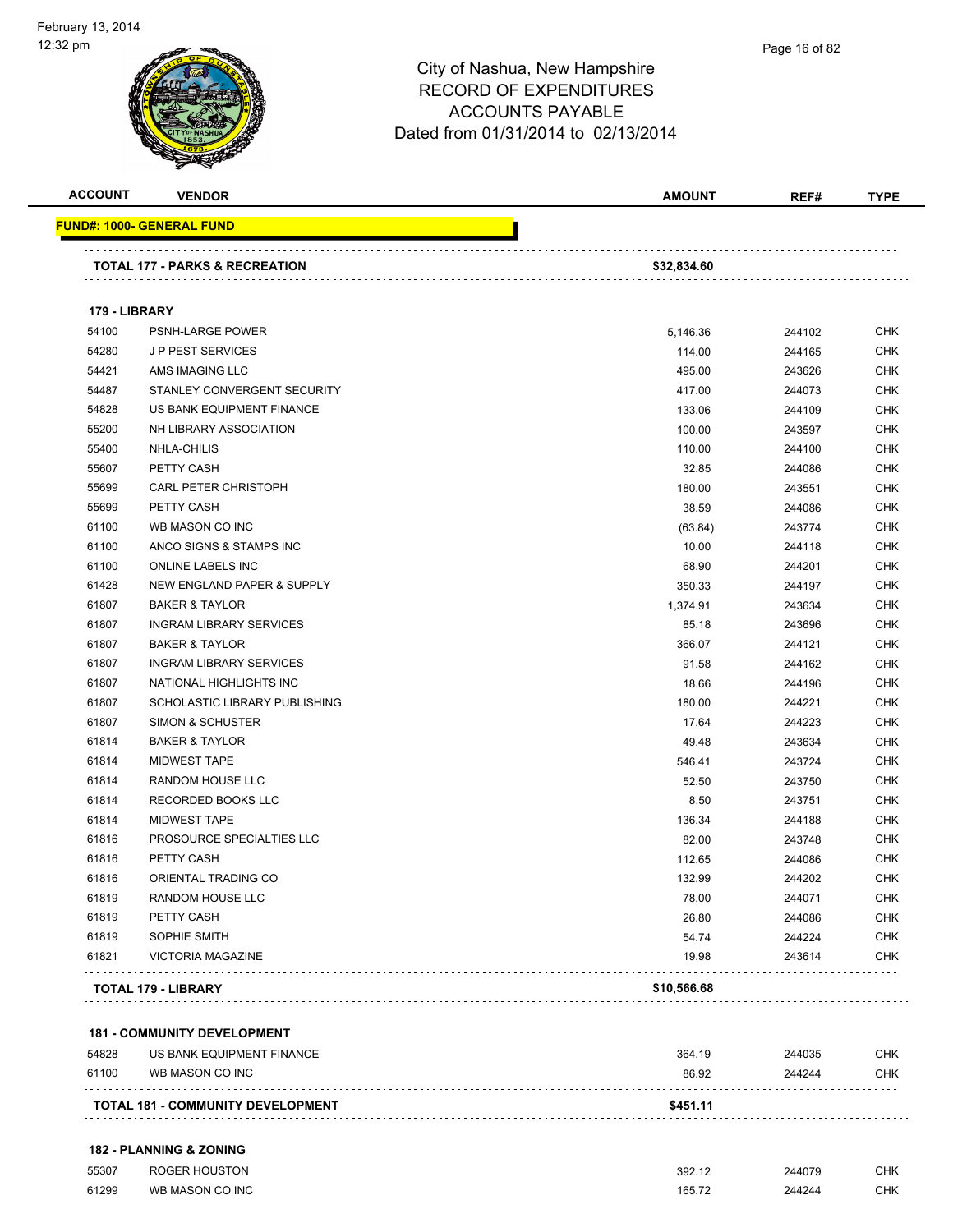| <b>ACCOUNT</b>      | <b>VENDOR</b>                           | <b>AMOUNT</b> | REF#   | <b>TYPE</b> |
|---------------------|-----------------------------------------|---------------|--------|-------------|
|                     | <b>FUND#: 1000- GENERAL FUND</b>        |               |        |             |
|                     | TOTAL 182 - PLANNING & ZONING           | \$557.84      |        |             |
|                     |                                         |               |        |             |
| <b>191 - SCHOOL</b> |                                         |               |        |             |
| 52300               | UNUM LIFE INSURANCE                     | 1,404.25      | 243950 | <b>CHK</b>  |
| 52300               | <b>GUARDIAN</b>                         | 3,297.26      | 244250 | <b>CHK</b>  |
| 52800               | <b>CATHERINE BELANGER</b>               | 540.00        | 243798 | CHK         |
| 52800               | SAMANTHA BIRON                          | 2,232.00      | 243799 | CHK         |
| 52800               | <b>JULIE DONOVAN</b>                    | 1,231.20      | 243837 | CHK         |
| 52800               | <b>EMILY DUSTIN</b>                     | 1,620.00      | 243838 | CHK         |
| 52800               | MARIA D HUNT                            | 1,000.00      | 243873 | CHK         |
| 52800               | <b>ALLISON KRONES</b>                   | 1,022.53      | 243886 | CHK         |
| 52800               | <b>KATE LEONAS</b>                      | 1,620.00      | 243892 | CHK         |
| 52800               | REKHA LUTHER                            | 3,254.40      | 243895 | CHK         |
| 52800               | <b>LISA MARSHALL</b>                    | 4,320.00      | 243900 | CHK         |
| 52800               | DOROTHY O'GARA                          | 1,231.20      | 243913 | CHK         |
| 52800               | <b>CYNTHIA PITKIN</b>                   | 540.00        | 243921 | <b>CHK</b>  |
| 52800               | <b>MAUREEN ODEA</b>                     | 723.20        | 244391 | CHK         |
| 53600               | THE YOUTH COUNCIL                       | 6,132.50      | 243957 | CHK         |
| 53600               | ADULT LEARNING CENTER                   | 28,643.30     | 244258 | <b>CHK</b>  |
| 53600               | <b>CLEARWAY HIGH SCHOOL</b>             | 28,485.00     | 244289 | CHK         |
| 53614               | <b>CENTER FOR SPEECH &amp; LANGUAGE</b> | 95.00         | 243817 | <b>CHK</b>  |
| 53614               | COMPASSIONATE STAFFING LLC              | 731.25        | 243825 | CHK         |
| 53614               | AMY MCCARTNEY                           | 7,797.95      | 243903 | CHK         |
| 53614               | <b>CLARK ASSOC</b>                      | 35,149.50     | 244288 | CHK         |
| 53614               | COMPASSIONATE STAFFING LLC              | 630.00        | 244293 | CHK         |
| 53614               | FIRST STUDENT INC                       | 77.93         | 244316 | CHK         |
| 53628               | <b>CLARITY WATER TECHNOLOGIES LLC</b>   | 822.92        | 243821 | CHK         |
| 53628               | <b>EDUCATION INC</b>                    | 93.10         | 243840 | CHK         |
| 53628               | PERFORMANCE REHAB INC                   | 5,424.40      | 243918 | CHK         |
| 53628               | <b>MULTI STATE BILLING SERVICES L</b>   | 6,929.04      | 244381 | CHK         |
| 53628               | SHRED-IT USA INC.                       | 546.35        | 244434 | CHK         |
| 54100               | <b>PSNH</b>                             | 6,238.89      | 243784 | <b>CHK</b>  |
| 54100               | <b>PSNH</b>                             | 9,263.98      | 244253 | <b>CHK</b>  |
| 54100               | PUBLIC SERVICE OF NH-LARGE POW          | 16,710.68     | 244411 | <b>CHK</b>  |
| 54114               | LIBERTY UTILITIES - NH                  | 20,694.88     | 243781 | <b>CHK</b>  |
| 54114               | <b>HESS CORPORATION</b>                 | 54,639.17     | 243868 | <b>CHK</b>  |
| 54114               | LIBERTY UTILITIES - NH                  | 5,472.58      | 244251 | <b>CHK</b>  |
| 54114               | <b>HESS CORPORATION</b>                 | 27,230.68     | 244339 | <b>CHK</b>  |
| 54141               | PENNICHUCK WATER WORKS INC              | 1,942.96      | 243783 | CHK         |
| 54243               | CONTROL TECHNOLOGIES INC                | 30,908.50     | 243827 | <b>CHK</b>  |
| 54243               | CONTROL TECHNOLOGIES INC                | 1,352.50      | 244296 | <b>CHK</b>  |
| 54280               | ALTERNATIVE COMMUNICATIONS SVC          |               |        | <b>CHK</b>  |
|                     |                                         | 353.25        | 244261 | <b>CHK</b>  |
| 54280               | <b>B &amp; S LOCKSMITHS INC</b>         | 183.69        | 244267 |             |
| 54280               | SECURADYNE SYSTEMS                      | 2,628.58      | 244432 | <b>CHK</b>  |
| 54280               | STANLEY ELEVATOR CO INC                 | 774.00        | 244439 | <b>CHK</b>  |
| 54450               | <b>MAILFINANCE</b>                      | 436.80        | 243898 | <b>CHK</b>  |
| 54487               | <b>GLOBAL TRADEQUEST INC</b>            | 120.22        | 243860 | <b>CHK</b>  |
| 54487               | HILLYARD/MANCHESTER                     | 535.00        | 243871 | <b>CHK</b>  |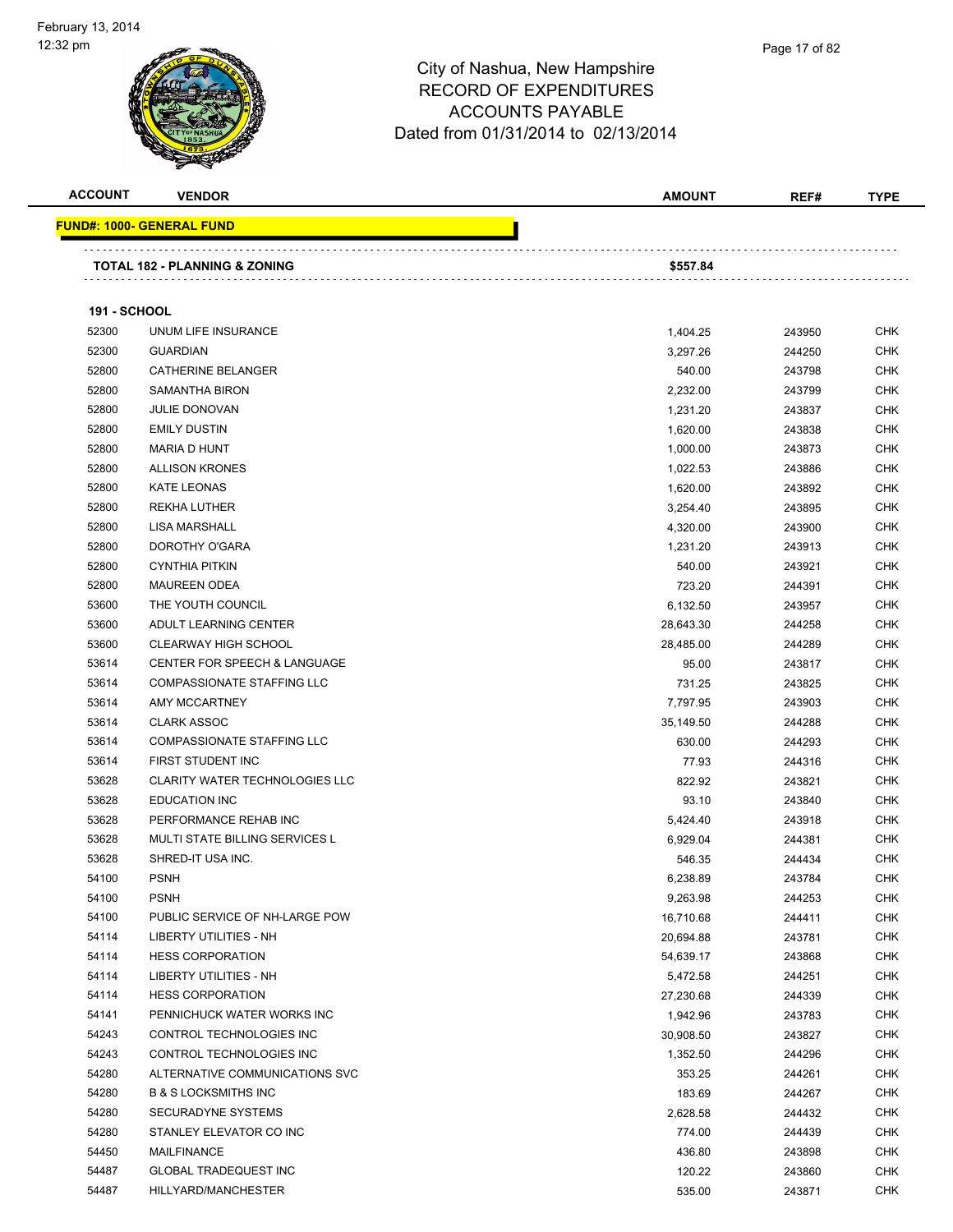| <b>ACCOUNT</b>      | <b>VENDOR</b>                     | <b>AMOUNT</b> | REF#   | <b>TYPE</b> |
|---------------------|-----------------------------------|---------------|--------|-------------|
|                     | <b>FUND#: 1000- GENERAL FUND</b>  |               |        |             |
|                     |                                   |               |        |             |
| <b>191 - SCHOOL</b> |                                   |               |        |             |
| 54487               | KARCHER NORTH AMERICA             | 125.10        | 243881 | CHK         |
| 54487               | COMPUTER HUT dba IT INSIDERS      | 762.00        | 244294 | CHK         |
| 54487               | CUSTOM COMPUTER SPECIALIST INC    | 3,190.20      | 244302 | <b>CHK</b>  |
| 54487               | HILLYARD/MANCHESTER               | 1,462.21      | 244341 | <b>CHK</b>  |
| 54487               | RIDDELL/ALL AMERICAN SPORTS CO    | 645.00        | 244415 | <b>CHK</b>  |
| 54600               | <b>DMR SERVICES</b>               | 376.03        | 243835 | CHK         |
| 54600               | DONOVAN EQUIPMENT CO INC          | 526.98        | 243836 | CHK         |
| 54600               | SANEL AUTO PARTS CO               | 110.66        | 243932 | CHK         |
| 54600               | DONOVAN EQUIPMENT CO INC          | 172.43        | 244305 | CHK         |
| 54600               | HANSONS AUTOMOTIVE SERVICE        | 310.80        | 244334 | CHK         |
| 54600               | MAYNARD & LESIEUR INC             | 77.30         | 244369 | CHK         |
| 54600               | <b>MB TRACTOR &amp; EQUIPMENT</b> | 46.88         | 244370 | <b>CHK</b>  |
| 54600               | <b>NAPA AUTO PARTS</b>            | 28.60         | 244382 | <b>CHK</b>  |
| 55109               | <b>SPRINT</b>                     | 13.15         | 243786 | <b>CHK</b>  |
| 55109               | <b>FAIRPOINT COMMUNICATIONS</b>   | 819.53        | 244031 | <b>CHK</b>  |
| 55109               | BAYRING COMMUNICATIONS            | 2,238.90      | 244248 | <b>CHK</b>  |
| 55109               | <b>FAIRPOINT COMMUNICATIONS</b>   | 88.69         | 244249 | <b>CHK</b>  |
| 55109               | <b>ELLEN GREENBERG</b>            | 120.32        | 244330 | <b>CHK</b>  |
| 55300               | NASHUA SCHOOL DISTRICT 42         | 145.00        | 14806  | ACH         |
| 55300               | LAURA DIONNE                      | 67.20         | 243834 | CHK         |
| 55300               | <b>KALIN HAMILTON</b>             | 25.00         | 243864 | CHK         |
| 55300               | <b>ROBERT VIENS</b>               | 70.00         | 243952 | <b>CHK</b>  |
| 55307               | NASHUA SCHOOL DIST PETTY CSH      | 16.10         | 243782 | CHK         |
| 55307               | ARELINDA ALVES                    | 84.64         | 243790 | CHK         |
| 55307               | <b>MARIANNE BUSTEED</b>           | 87.80         | 243807 | <b>CHK</b>  |
| 55307               | <b>VIRGINIA ESSON</b>             | 16.57         | 243843 | <b>CHK</b>  |
| 55307               | <b>KELLIE GABRIEL</b>             | 41.79         | 243853 | <b>CHK</b>  |
| 55307               | <b>SCOTT MAYS</b>                 | 49.15         | 243902 | <b>CHK</b>  |
| 55307               | <b>JULIA OLIVER</b>               | 22.68         | 243915 | CHK         |
| 55307               | <b>SHARON SAUNDERS</b>            | 97.49         | 243934 | CHK         |
| 55307               | <b>MARIE ALSUP</b>                | 23.69         | 244260 | <b>CHK</b>  |
| 55307               | ROBERT ANASTAS                    | 30.80         | 244263 | <b>CHK</b>  |
| 55307               | <b>MARCIA BAGLEY</b>              | 174.47        | 244268 | CHK         |
| 55307               | <b>MARK CONRAD</b>                | 171.45        | 244295 | CHK         |
| 55307               | <b>KAREN CREBASE</b>              | 106.51        | 244301 | <b>CHK</b>  |
| 55307               | <b>MARIANNE DUSTIN</b>            | 128.80        | 244307 | CHK         |
| 55307               | RICHARD FARRENKOPF                | 78.12         | 244312 | <b>CHK</b>  |
| 55307               | LISA GINGRAS                      | 223.50        | 244322 | <b>CHK</b>  |
| 55307               | <b>JENNIFER GRANTHAM</b>          | 166.52        | 244327 | <b>CHK</b>  |
| 55307               | <b>LYNNE HANLEY</b>               | 47.04         | 244333 | <b>CHK</b>  |
| 55307               | <b>STACY HYNES</b>                | 73.81         | 244347 | <b>CHK</b>  |
| 55307               | <b>CARMEN KOSOW</b>               | 12.18         | 244355 | CHK         |
| 55307               | DONNA LATINA                      | 61.60         | 244358 | <b>CHK</b>  |
| 55307               | <b>JUDITH LOFTUS</b>              | 28.14         | 244361 | <b>CHK</b>  |
| 55307               | <b>JASON LONERGAN</b>             | 8.12          | 244362 | CHK         |
| 55307               | <b>MARK LUCAS</b>                 | 21.56         | 244364 | CHK         |
| 55307               | PAULA PAPANICOLAOU                | 58.10         | 244396 | CHK         |
| 55307               | <b>DENISE PETZ</b>                | 32.54         | 244404 | <b>CHK</b>  |
|                     |                                   |               |        |             |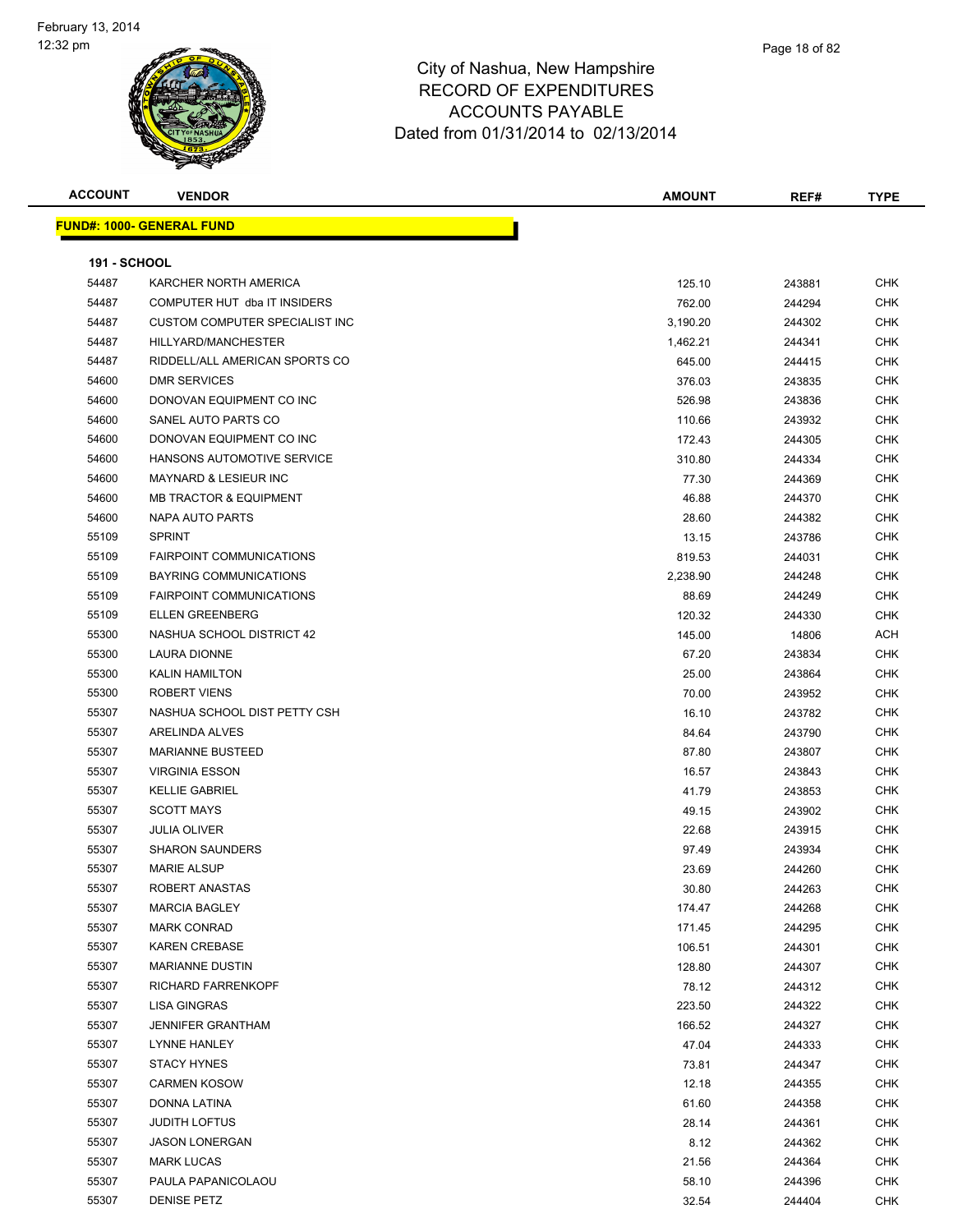| <b>ACCOUNT</b>      | <b>VENDOR</b>                    | <b>AMOUNT</b>        | REF#             | <b>TYPE</b> |
|---------------------|----------------------------------|----------------------|------------------|-------------|
|                     | <b>FUND#: 1000- GENERAL FUND</b> |                      |                  |             |
| <b>191 - SCHOOL</b> |                                  |                      |                  |             |
| 55307               | JENNIFER SEUSING                 | 90.25                | 244433           | <b>CHK</b>  |
| 55500               | <b>CONCORD MONITOR</b>           | 919.28               | 244097           | <b>CHK</b>  |
| 55500               | THE TELEGRAPH                    | 609.25               | 244103           | <b>CHK</b>  |
| 55500               | UNION LEADER CORP -- 19828       | 511.36               | 244107           | <b>CHK</b>  |
| 55600               | THE COPY SHOP                    | 1,685.00             | 244297           | <b>CHK</b>  |
| 55607               | PITNEY BOWES INC                 |                      |                  | <b>CHK</b>  |
| 55607               | UNITED PARCEL SERVICE            | 128.55<br>139.04     | 243922           | <b>CHK</b>  |
| 55607               | RESERVE ACCOUNT                  |                      | 244254           | <b>CHK</b>  |
| 55635               | NASHUA SCHOOL DISTRICT 42        | 1,000.00<br>1,415.00 | 244413<br>14806  | ACH         |
| 55642               | MICHAEL APFELBERG                | 246.00               | 243792           | <b>CHK</b>  |
| 55642               | <b>EDWARD BOWERS</b>             | 114.00               | 243803           | <b>CHK</b>  |
| 55642               | ERIC D. CAMPBELL                 | 96.00                | 243808           | CHK         |
| 55642               | DAVE CHESTNUTT                   | 62.00                | 243819           | CHK         |
| 55642               | SARAH CHRANE                     | 143.00               | 243820           | <b>CHK</b>  |
| 55642               | ANDREW COADY                     |                      |                  | <b>CHK</b>  |
| 55642               | EINSIDLER MOORE BRUCE            | 96.00<br>62.00       | 243823           | <b>CHK</b>  |
| 55642               | <b>MICHEL FARMER</b>             |                      | 243842           | <b>CHK</b>  |
| 55642               | <b>JOHN FERLAN</b>               | 62.00<br>62.00       | 243845           | <b>CHK</b>  |
| 55642               | <b>KEITH GALVIN</b>              |                      | 243846           | <b>CHK</b>  |
| 55642               | MICHAEL GOULD                    | 82.00<br>82.00       | 243854<br>243861 | <b>CHK</b>  |
| 55642               | DONALD HURLEY                    |                      |                  | <b>CHK</b>  |
| 55642               | EVAN JOHNSON                     | 62.00<br>62.00       | 243874<br>243878 | <b>CHK</b>  |
| 55642               | <b>CHARLES KAJEN</b>             | 62.00                | 243880           | <b>CHK</b>  |
| 55642               | <b>JASON KOHM</b>                | 114.00               | 243884           | <b>CHK</b>  |
| 55642               | DAVID KUZMICK                    |                      |                  | <b>CHK</b>  |
| 55642               | <b>STEPHEN LAFORGE</b>           | 124.00<br>62.00      | 243888           | <b>CHK</b>  |
| 55642               | LEE LAJOIE                       | 96.00                | 243889           | <b>CHK</b>  |
| 55642               | SHAWN LOUGHRAN                   |                      | 243890           | <b>CHK</b>  |
| 55642               | PAUL MARTINEAU                   | 62.00<br>62.00       | 243894           | CHK         |
| 55642               | <b>DENNIS MELANSON</b>           |                      | 243901           | <b>CHK</b>  |
| 55642               | RICHARD D NOLAN                  | 62.00<br>82.00       | 243906<br>243912 | <b>CHK</b>  |
| 55642               | <b>EDWARD PETERSON</b>           | 82.00                | 243920           | <b>CHK</b>  |
| 55642               | <b>WALT PRYOR</b>                | 82.00                | 243924           | <b>CHK</b>  |
| 55642               | DARRELL ROBICHAUD                | 82.00                | 243928           | <b>CHK</b>  |
| 55642               | <b>COLEEN NATALIE STANLEY</b>    | 131.00               | 243944           | <b>CHK</b>  |
| 55642               | <b>EATON TARBELL</b>             | 124.90               | 243946           | <b>CHK</b>  |
| 55642               | <b>DENNIS VAN ERON</b>           | 62.00                |                  | <b>CHK</b>  |
| 55642               | <b>GREGG WEBER</b>               |                      | 243951           | CHK         |
| 55642               | DONALD WITHERELL                 | 82.00<br>82.00       | 243955           | <b>CHK</b>  |
| 55642               | <b>DAVE ZWICKER</b>              |                      | 243956           | <b>CHK</b>  |
| 55642               | NORBERT BRETON                   | 62.00                | 243958           | CHK         |
| 55642               | PETER BURKHART                   | 82.00<br>82.00       | 244276<br>244277 | <b>CHK</b>  |
| 55642               | RONALD CHANDLER                  | 62.00                |                  | <b>CHK</b>  |
| 55642               | PHILIP CLINTON                   | 82.00                | 244286<br>244290 | CHK         |
| 55642               | <b>DENNIS T DUCHARME</b>         | 62.00                | 244306           | CHK         |
| 55642               | <b>SEAN EDWARDS</b>              | 62.00                | 244309           | CHK         |
| 55642               | EINSIDLER MOORE BRUCE            | 62.00                | 244310           | CHK         |
| 55642               | <b>DON FERNANDES</b>             | 64.00                | 244314           | <b>CHK</b>  |
|                     |                                  |                      |                  |             |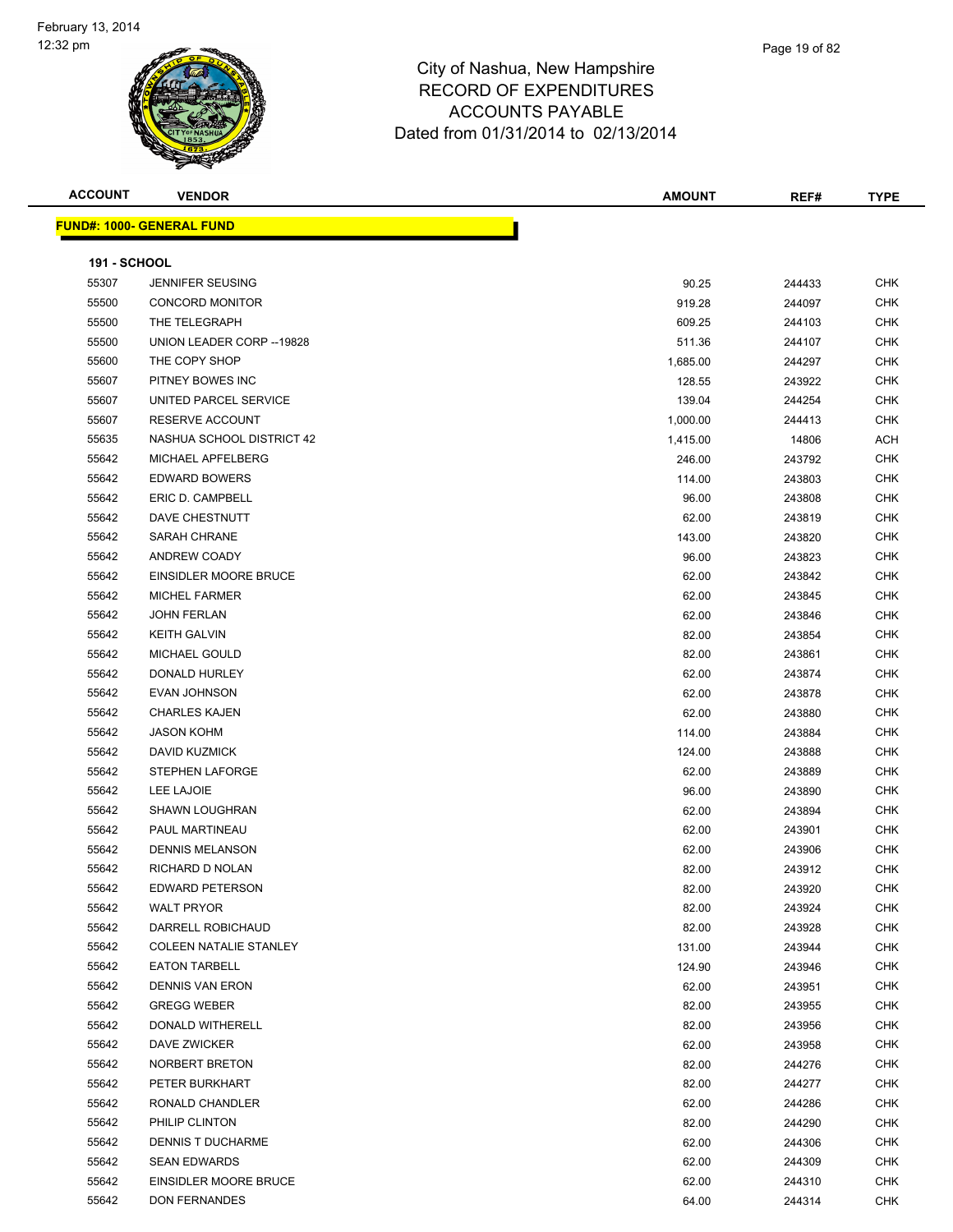| <b>ACCOUNT</b>      | <b>VENDOR</b>                            | <b>AMOUNT</b> | REF#   | <b>TYPE</b> |
|---------------------|------------------------------------------|---------------|--------|-------------|
|                     | <b>FUND#: 1000- GENERAL FUND</b>         |               |        |             |
|                     |                                          |               |        |             |
| <b>191 - SCHOOL</b> |                                          |               |        |             |
| 55642               | LOUIS GERARD FERULLO                     | 82.00         | 244315 | <b>CHK</b>  |
| 55642               | STACIE L GREENWOOD                       | 82.00         | 244331 | CHK         |
| 55642               | <b>ADAM HICKS</b>                        | 82.00         | 244340 | CHK         |
| 55642               | <b>DONALD HURLEY</b>                     | 62.00         | 244346 | CHK         |
| 55642               | <b>CHARLES KAJEN</b>                     | 82.00         | 244350 | <b>CHK</b>  |
| 55642               | <b>JASON KOHM</b>                        | 114.00        | 244354 | <b>CHK</b>  |
| 55642               | <b>SHAWN LOUGHRAN</b>                    | 62.00         | 244363 | CHK         |
| 55642               | <b>DENNIS MCCARTHY</b>                   | 82.00         | 244371 | <b>CHK</b>  |
| 55642               | THOMAS MCDONOUGH                         | 62.00         | 244372 | CHK         |
| 55642               | <b>MICHAEL W NOTINI</b>                  | 62.00         | 244389 | CHK         |
| 55642               | <b>COLIN O'MEARA</b>                     | 114.00        | 244392 | CHK         |
| 55642               | TOM PELLETIER                            | 64.00         | 244401 | CHK         |
| 55642               | <b>EDWARD PETERSON</b>                   | 82.00         | 244403 | CHK         |
| 55642               | RONALD PINCENCE                          | 62.00         | 244405 | CHK         |
| 55642               | <b>MICHAEL STUER</b>                     | 92.00         | 244441 | CHK         |
| 55642               | <b>EATON TARBELL</b>                     | 95.17         | 244442 | CHK         |
| 55642               | <b>DENNIS VAN ERON</b>                   | 62.00         | 244449 | CHK         |
| 55649               | WILLIAM D BALL                           | 130.00        | 243795 | CHK         |
| 55649               | <b>ALISON RISCH</b>                      | 130.00        | 243927 | CHK         |
| 55649               | <b>STEVE ROSSETTI</b>                    | 910.00        | 243930 | CHK         |
| 55690               | FIRST STUDENT INC                        | 1,622.36      | 243848 | CHK         |
| 55690               | FIRST STUDENT INC                        | 253,274.14    | 244316 | CHK         |
| 55691               | <b>BRAD CANFIELD</b>                     | 1,064.00      | 244278 | CHK         |
| 55691               | CARING HANDS TRANSPORTATION LL           | 6,150.00      | 244281 | CHK         |
| 55691               | FIRST STUDENT INC                        | 144,500.82    | 244316 | CHK         |
| 55691               | <b>BARBARA MELANSON</b>                  | 145.60        | 244374 | CHK         |
| 55691               | MILFORD SCHOOL DISTRICT                  | 450.00        | 244376 | <b>CHK</b>  |
| 55691               | OYSTER RIVER COOP SCHOOL DIST            | 1,358.47      | 244394 | <b>CHK</b>  |
| 55691               | THE PROVIDER ENTERPRISES INC             | 47,757.10     | 244410 | <b>CHK</b>  |
| 55691               | SARAH WINSLOW                            | 191.52        | 244454 | CHK         |
| 55694               | <b>CEDARCREST INC</b>                    | 9,857.16      | 243816 | CHK         |
| 55694               | CROTCHED MOUNTAIN REHAB CTR              | 10,705.74     | 243829 | CHK         |
| 55694               | EASTER SEALS OF NEW HAMPSHIRE            | 579.78        | 243839 | <b>CHK</b>  |
| 55694               | <b>CEDARCREST INC</b>                    | 6,368.58      | 244284 | CHK         |
| 55694               | GREATER LAWRENCE ED COLLABORAT           | 6,447.00      | 244329 | CHK         |
| 55694               | LEARNING CENTER FOR THE DEAF             | 10,462.80     | 244359 | CHK         |
| 55694               | LEARNING PREP SCHOOL                     | 4,630.92      | 244360 | CHK         |
| 55694               | MERRIMACK SPEC ED COLLABORATIV           | 24,285.00     | 244375 | CHK         |
| 55694               | NASHOBA LEARNING GROUP                   | 9,673.86      | 244384 | <b>CHK</b>  |
| 55694               | NASHUA CHILDRENS HOME                    | 43,458.66     | 244385 | <b>CHK</b>  |
| 55694               | <b>REGIONAL SERVICES &amp; EDUCATION</b> | 14,072.59     | 244412 | <b>CHK</b>  |
| 55694               | SALEM SCHOOL DISTRICT                    | 12,158.75     | 244420 | CHK         |
| 55694               | SPAULDING YOUTH CENTER                   | 6,945.84      | 244438 | CHK         |
| 61100               | NASHUA SCHOOL DIST PETTY CSH             | 77.09         | 243782 | <b>CHK</b>  |
| 61100               | ROYAL STAMP WORKS                        | 21.00         | 243785 | CHK         |
| 61100               | CANON SOLUTIONS AMERICA                  | 470.00        | 243809 | CHK         |
| 61100               | LISA GINGRAS                             | 65.78         | 243858 | CHK         |
| 61100               | MCINTIRE BUSINESS PRODUCTS INC           | 91.96         | 243905 | CHK         |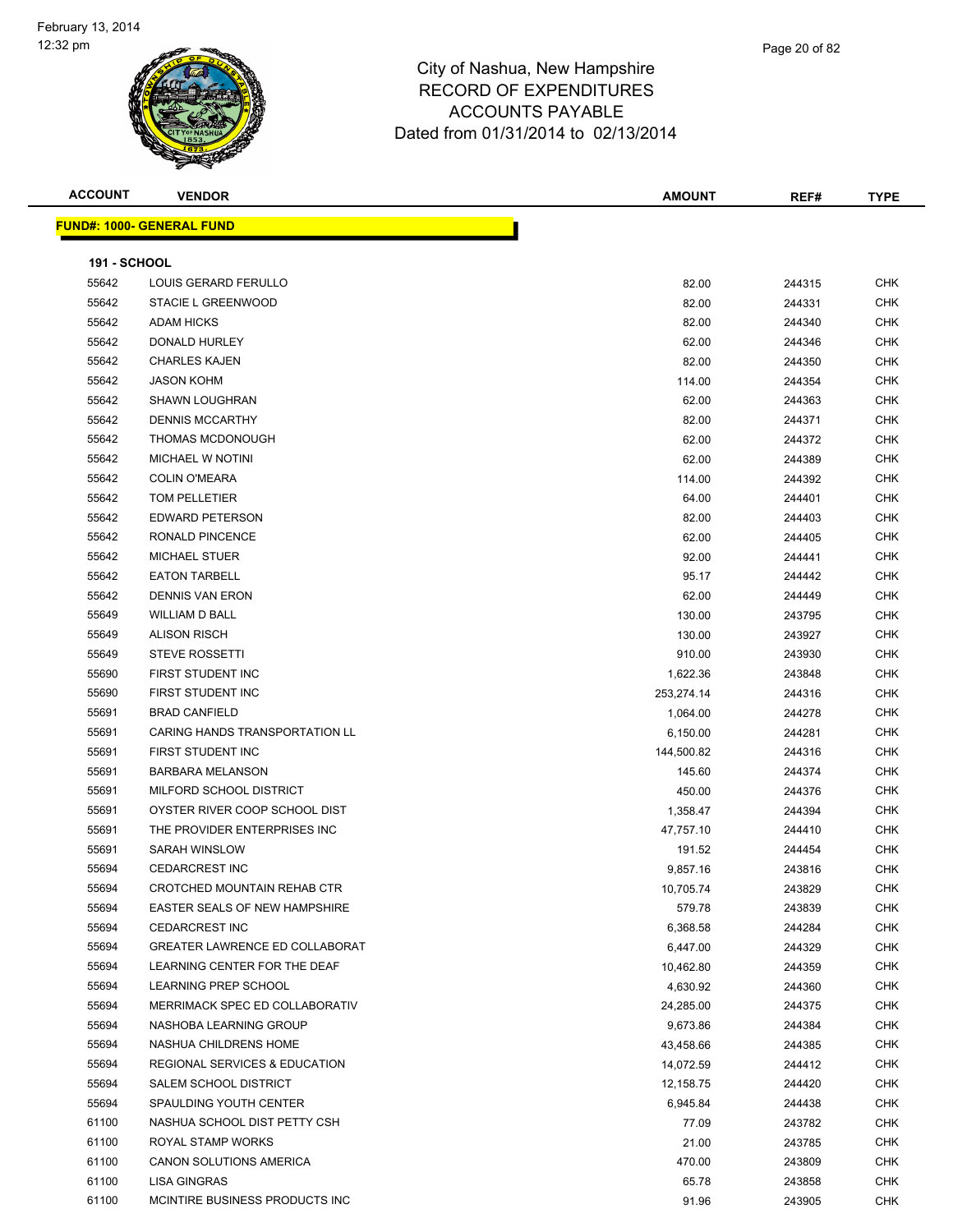| <b>ACCOUNT</b>      | <b>VENDOR</b>                     | <b>AMOUNT</b> | REF#   | <b>TYPE</b> |
|---------------------|-----------------------------------|---------------|--------|-------------|
|                     | <u> FUND#: 1000- GENERAL FUND</u> |               |        |             |
|                     |                                   |               |        |             |
| <b>191 - SCHOOL</b> |                                   |               |        |             |
| 61100               | WB MASON CO INC                   | 4,437.06      | 243954 | <b>CHK</b>  |
| 61100               | <b>TRIARCO ARTS &amp; CRAFTS</b>  | 403.73        | 244446 | <b>CHK</b>  |
| 61100               | WB MASON CO INC                   | 4,273.39      | 244451 | CHK         |
| 61135               | AC MOORE                          | 104.12        | 243787 | CHK         |
| 61135               | AMERICAN MATHEMATICS COMPET.      | 218.00        | 243791 | <b>CHK</b>  |
| 61135               | <b>ASCD</b>                       | 54.00         | 243794 | CHK         |
| 61135               | <b>BARNES &amp; NOBLE INC</b>     | 32.61         | 243796 | <b>CHK</b>  |
| 61135               | BOUND TREE MEDICAL, LLC           | 49.77         | 243802 | <b>CHK</b>  |
| 61135               | <b>BRAINPOP LLC</b>               | 145.00        | 243804 | CHK         |
| 61135               | <b>PAULA BURKE</b>                | 97.08         | 243806 | CHK         |
| 61135               | CAROLINA BIOLOGICAL SUPPLY CO     | 452.70        | 243810 | CHK         |
| 61135               | CAROLINA BIOLOGICAL SUPPLY CO     | 185.43        | 243811 | CHK         |
| 61135               | CARTRIDGE WORLD NASHUA            | 159.99        | 243813 | CHK         |
| 61135               | CASEYS WOOD PRODUCTS INC          | 146.28        | 243814 | CHK         |
| 61135               | <b>CLEAR STREAM RECYCLING</b>     | 70.76         | 243822 | CHK         |
| 61135               | <b>DEMCO</b>                      | 122.91        | 243832 | <b>CHK</b>  |
| 61135               | <b>COLLEEN DERDERIAN</b>          | 168.26        | 243833 | <b>CHK</b>  |
| 61135               | <b>EDUPRESS</b>                   | 396.46        | 243841 | <b>CHK</b>  |
| 61135               | <b>FISHER SCIENTIFIC</b>          | 125.31        | 243849 | <b>CHK</b>  |
| 61135               | <b>FLAGHOUSE INC</b>              | 154.80        | 243850 | <b>CHK</b>  |
| 61135               | <b>FREY SCIENTIFIC</b>            | 252.84        | 243852 | <b>CHK</b>  |
| 61135               | MEGAN GIAMPETRUZZI                | 94.35         | 243857 | CHK         |
| 61135               | <b>HANNAFORD</b>                  | 168.01        | 243865 | <b>CHK</b>  |
| 61135               | HOME DEPOT CREDIT SERVICE         | 81.34         | 243872 | CHK         |
| 61135               | J W PEPPER & SON INC              | 262.24        | 243877 | CHK         |
| 61135               | <b>TRACI A JOHNSON</b>            | 170.42        | 243879 | CHK         |
| 61135               | KUTA SOFTWARE LLC                 | 603.00        | 243887 | CHK         |
| 61135               | <b>LIBRARY STORE</b>              | 25.99         | 243893 | CHK         |
| 61135               | MARKET BASKET ACCT 2589096        | 113.32        | 243899 | <b>CHK</b>  |
| 61135               | <b>JULIE MITCHELL</b>             | 39.12         | 243907 | <b>CHK</b>  |
| 61135               | <b>SANDRA MONGAN</b>              | 97.08         | 243908 | <b>CHK</b>  |
| 61135               | <b>MUSIC &amp; ART CENTERS</b>    | 39.96         | 243909 | CHK         |
| 61135               | P J CURRIER LUMBER CO             | 487.53        | 243917 | <b>CHK</b>  |
| 61135               | REALLY GOOD STUFF INC             | 347.33        | 243925 | <b>CHK</b>  |
| 61135               | RICE MACHINERY INC                | 70.00         | 243926 | <b>CHK</b>  |
| 61135               | <b>ISA ROSS</b>                   | 236.98        | 243929 | CHK         |
| 61135               | <b>CHELSEY ROTHERMEL</b>          | 73.74         | 243931 | <b>CHK</b>  |
| 61135               | <b>SCANTRON CORP</b>              | 951.25        | 243935 | <b>CHK</b>  |
| 61135               | <b>SCHOOL HEALTH CORP</b>         | 190.08        | 243936 | <b>CHK</b>  |
| 61135               | <b>SCHOOL SPECIALTY</b>           | 2,932.13      | 243938 | <b>CHK</b>  |
| 61135               | DANIELLE SKELLEY                  | 37.50         | 243941 | <b>CHK</b>  |
| 61135               | SNAKECLAMP                        | 195.02        | 243942 | <b>CHK</b>  |
| 61135               | SUPER DUPER SCHOOL CO             | 39.95         | 243945 | <b>CHK</b>  |
| 61135               | <b>WARD'S NATURAL SCIENCE</b>     | 62.56         | 243953 | CHK         |
| 61135               | WB MASON CO INC                   | 1,062.54      | 243954 | <b>CHK</b>  |
| 61135               | <b>LISA ANDERSON</b>              | 39.00         | 244264 | CHK         |
| 61135               | <b>BARNES &amp; NOBLE INC</b>     | 1,011.74      | 244269 | CHK         |
| 61135               | <b>BELLETETES INC</b>             | 26.90         | 244271 | <b>CHK</b>  |
|                     |                                   |               |        |             |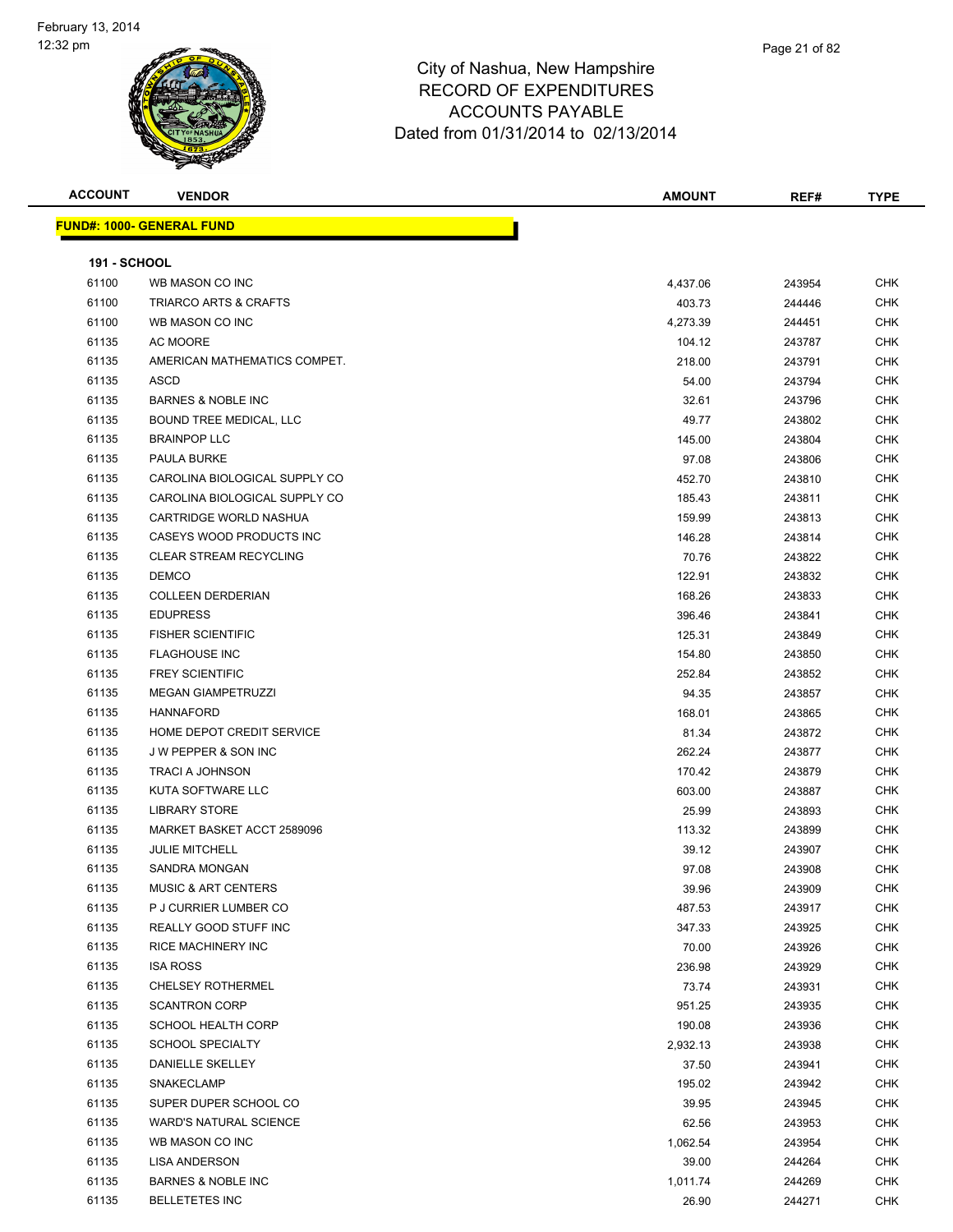

| <b>ACCOUNT</b>      | <b>VENDOR</b>                    | <b>AMOUNT</b> | REF#   | <b>TYPE</b> |
|---------------------|----------------------------------|---------------|--------|-------------|
|                     | <b>FUND#: 1000- GENERAL FUND</b> |               |        |             |
|                     |                                  |               |        |             |
| <b>191 - SCHOOL</b> |                                  |               |        |             |
| 61135               | CANON SOLUTIONS AMERICA          | 125.00        | 244279 | <b>CHK</b>  |
| 61135               | CARTRIDGE WORLD NASHUA           | 141.95        | 244282 | <b>CHK</b>  |
| 61135               | <b>MARIANNE DUSTIN</b>           | 15.24         | 244307 | <b>CHK</b>  |
| 61135               | F W WEBB CO                      | 519.68        | 244311 | <b>CHK</b>  |
| 61135               | <b>GOPHER SPORTS</b>             | 851.79        | 244323 | <b>CHK</b>  |
| 61135               | <b>GOPHER</b>                    | 232.83        | 244324 | CHK         |
| 61135               | HOME DEPOT CREDIT SERVICES       | 122.07        | 244343 | <b>CHK</b>  |
| 61135               | HOME DEPOT CREDIT SERVICE        | 916.18        | 244344 | <b>CHK</b>  |
| 61135               | <b>KLOCKIT</b>                   | 476.60        | 244353 | <b>CHK</b>  |
| 61135               | KUTA SOFTWARE LLC                | 603.00        | 244356 | <b>CHK</b>  |
| 61135               | <b>COURTNEY MACDONALD</b>        | 20.00         | 244367 | <b>CHK</b>  |
| 61135               | MARKET BASKET ACCT 2589096       | 237.15        | 244368 | <b>CHK</b>  |
| 61135               | <b>MODULAR HOSE</b>              | 110.19        | 244378 | <b>CHK</b>  |
| 61135               | <b>MONOPRICE INC</b>             | 73.01         | 244379 | <b>CHK</b>  |
| 61135               | MSC INDUSTRIAL SUPPLY CO INC     | 140.33        | 244380 | CHK         |
| 61135               | <b>NASCO</b>                     | 35.76         | 244383 | <b>CHK</b>  |
| 61135               | P J CURRIER LUMBER CO            | 201.85        | 244395 | <b>CHK</b>  |
| 61135               | <b>PAXTON PATTERSON</b>          | 180.00        | 244398 | <b>CHK</b>  |
| 61135               | <b>SIMONNE PERRY</b>             | 49.99         | 244402 | <b>CHK</b>  |
| 61135               | PLASTIC SUPPLY INC OF NH         | 997.00        | 244406 | <b>CHK</b>  |
| 61135               | <b>ISA ROSS</b>                  | 139.46        | 244416 | <b>CHK</b>  |
| 61135               | <b>SUSAN ROURKE</b>              | 111.89        | 244417 | CHK         |
| 61135               | SANE                             | 730.80        | 244422 | <b>CHK</b>  |
| 61135               | <b>SCANTRON CORP</b>             | 138.25        | 244426 | CHK         |
| 61135               | SCHOLASTIC LIBRARY PUBLISHING    | 99.00         | 244427 | CHK         |
| 61135               | <b>SCHOOL OUTFITTERS</b>         | 230.45        | 244430 | <b>CHK</b>  |
| 61135               | <b>SCHOOL SPECIALTY</b>          | 661.90        | 244431 | <b>CHK</b>  |
| 61135               | <b>TOWERS MOTOR PARTS CORP</b>   | 137.07        | 244445 | <b>CHK</b>  |
| 61135               | <b>TRIARCO ARTS &amp; CRAFTS</b> | 132.05        | 244446 | <b>CHK</b>  |
| 61135               | <b>UZIBULL</b>                   | 95.80         | 244448 | <b>CHK</b>  |
| 61135               | WB MASON CO INC                  | 2,663.11      | 244451 | <b>CHK</b>  |
| 61142               | SCHOOL HEALTH CORP               | 633.54        | 243936 | CHK         |
| 61142               | SCHOOL HEALTH CORP               | 1,307.31      | 244428 | <b>CHK</b>  |
| 61142               | SCHOOL NURSE SUPPLY INC          | 421.35        | 244429 | <b>CHK</b>  |
| 61299               | DATTCO, INC                      | 796.40        | 243831 | <b>CHK</b>  |
| 61299               | WB MASON CO INC                  | 58.06         | 243954 | <b>CHK</b>  |
| 61299               | <b>BELLETETES INC</b>            | 827.76        | 244271 | <b>CHK</b>  |
| 61299               | <b>BLUE TARP FINANCIAL</b>       | 16.55         | 244273 | <b>CHK</b>  |
| 61299               | <b>FASTENAL CO</b>               | 97.72         | 244313 | <b>CHK</b>  |
| 61299               | <b>IMTEK REPROGRAPHICS INC</b>   | 123.62        | 244349 | <b>CHK</b>  |
| 61299               | MILL METALS CORP                 | 55.00         | 244377 | <b>CHK</b>  |
| 61299               | PASEK CORP                       | 271.10        | 244397 | <b>CHK</b>  |
| 61299               | WB MASON CO INC                  | 310.80        | 244451 | <b>CHK</b>  |
| 61407               | BATTERY SPECIALISTS OF NH LLC    | 161.79        | 243876 | CHK         |
| 61407               | M & M ELECTRICAL SUPPLY CO INC   | 678.71        | 243896 | CHK         |
| 61407               | SIMPLEX GRINNELL                 | 1,370.00      | 243940 | <b>CHK</b>  |
| 61407               | AMERICAN TIME & SIGNAL CO        | 2,451.85      | 244262 | CHK         |
| 61407               | CED                              | 395.00        | 244283 | CHK         |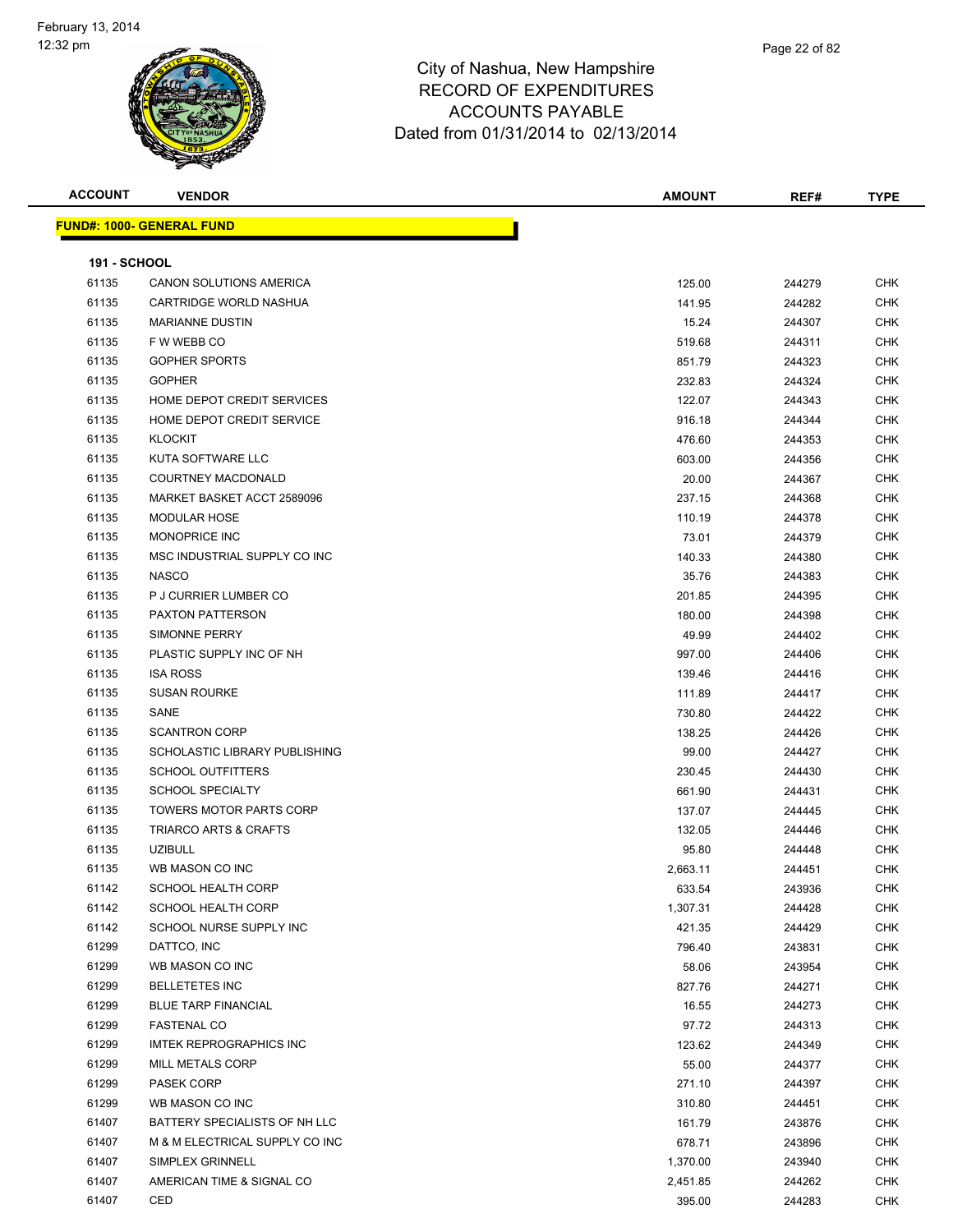| mpshire      |  |  |
|--------------|--|--|
| <b>TURES</b> |  |  |
| 3LE          |  |  |

Page 23 of 82

| <b>ACCOUNT</b>      | <b>VENDOR</b>                       | <b>AMOUNT</b> | REF#   | <b>TYPE</b> |
|---------------------|-------------------------------------|---------------|--------|-------------|
|                     | <b>FUND#: 1000- GENERAL FUND</b>    |               |        |             |
|                     |                                     |               |        |             |
| <b>191 - SCHOOL</b> |                                     |               |        |             |
| 61407               | M & M ELECTRICAL SUPPLY CO INC      | 1,038.10      | 244365 | <b>CHK</b>  |
| 61407               | <b>REXEL</b>                        | 66.94         | 244414 | <b>CHK</b>  |
| 61407               | WILLIAMS COMMUNICATIONS SERVIC      | 438.58        | 244453 | CHK         |
| 61414               | F W WEBB CO                         | 826.49        | 243844 | <b>CHK</b>  |
| 61414               | F W WEBB CO                         | 1,252.11      | 244311 | <b>CHK</b>  |
| 61414               | <b>GRANITE GROUP</b>                | 734.98        | 244326 | <b>CHK</b>  |
| 61414               | PEABODY SUPPLY CO                   | 40.69         | 244399 | CHK         |
| 61421               | BEARINGS SPECIALTY CO INC           | 264.48        | 243797 | CHK         |
| 61421               | <b>GRAINGER</b>                     | 644.92        | 243862 | CHK         |
| 61421               | <b>CAPP INC</b>                     | 3,474.00      | 244280 | <b>CHK</b>  |
| 61421               | <b>GRAINGER</b>                     | 1,128.82      | 244325 | <b>CHK</b>  |
| 61421               | HEATING SPECIALTIES OF NH INC       | 1,094.00      | 244337 | CHK         |
| 61421               | SIEMENS BUILDING TECHNOLOGIES       | 426.00        | 244435 | <b>CHK</b>  |
| 61428               | CENTRAL PAPER PRODUCTS CO           | (33.38)       | 243818 | CHK         |
| 61428               | CENTRAL PAPER PRODUCTS CO           | 6,955.91      | 244285 | CHK         |
| 61428               | NATIONWIDE SALES & SERVICE          | 2,260.59      | 244386 | CHK         |
| 61599               | NASHUA OUTDOOR POWER EQUIPMENT      | 151.52        | 243910 | CHK         |
| 61599               | <b>FRANKLIN PAINT CO INC</b>        | 760.00        | 244320 | CHK         |
| 61650               | WB MASON CO INC                     | 1,249.48      | 243954 | CHK         |
| 61650               | <b>OEM CONNECT</b>                  | 340.55        | 244252 | CHK         |
| 61814               | <b>FOLLETT LIBRARY RESOURCES</b>    | 4,433.98      | 243851 | CHK         |
| 61814               | PERMA-BOUND                         | 187.22        | 243919 | <b>CHK</b>  |
| 61814               | <b>BARNES &amp; NOBLE INC</b>       | 117.96        | 244269 | CHK         |
| 61814               | <b>FOLLETT LIBRARY RESOURCES</b>    | 264.71        | 244318 | CHK         |
| 61821               | <b>EBSCO INFORMATION SERVICES</b>   | 381.42        | 244308 | CHK         |
| 61821               | SAINT ANSELM COLLEGE                | 198.00        | 244419 | CHK         |
| 61875               | SYMPHONY NEW HAMPSHIRE              | 500.00        | 243780 | CHK         |
| 61875               | <b>BARNES &amp; NOBLE INC</b>       | 552.64        | 243796 | CHK         |
| 61875               | <b>FOLLETT EDUCATIONAL SERVICES</b> | (7.84)        | 244317 | CHK         |
| 61875               | <b>HEINEMANN</b>                    | 781.00        | 244338 | CHK         |
| 61875               | PEARSON EDUCATION INC               | 3,300.79      | 244400 | CHK         |
| 61875               | <b>CHRISTOPHER SAUNDERS</b>         | 25.00         | 244424 | CHK         |
| 61875               | <b>SHARON SAUNDERS</b>              | 154.17        | 244425 | CHK         |
| 71221               | APPLE INC                           | 499.00        | 243793 | <b>CHK</b>  |
| 71221               | COMPUTER HUT dba IT INSIDERS        | 1,039.90      | 243826 | CHK         |
| 71221               | HEWLETT PACKARD COMPANY             | 1,767.00      | 243870 | CHK         |
| 71221               | COMPUTER HUT dba IT INSIDERS        | 1,839.85      | 244294 | <b>CHK</b>  |
| 71228               | ALLDATA, LLC                        | 975.00        | 243789 | CHK         |
| 71800               | WB MASON CO INC                     | 2,225.00      | 244451 | CHK         |
| 71999               | OFFICE ALTERNATIVES LLC             | 244.00        | 243914 | <b>CHK</b>  |
| 71999               | PRO AV SYSTEMS INC                  | 507.00        | 243923 | CHK         |
| 71999               | B & H PHOTO VIDEO PRO AUDIO         | 86.97         | 244266 | <b>CHK</b>  |
| 71999               | CLT COMPUTER DBA MWAVE              | 107.06        | 244291 | <b>CHK</b>  |
| 71999               | <b>DEMCO</b>                        | 526.71        | 244303 | CHK         |
| 71999               | PRO AV SYSTEMS INC                  | 507.00        | 244407 | <b>CHK</b>  |
| 71999               | VIRCO INC                           | 295.56        | 244450 | <b>CHK</b>  |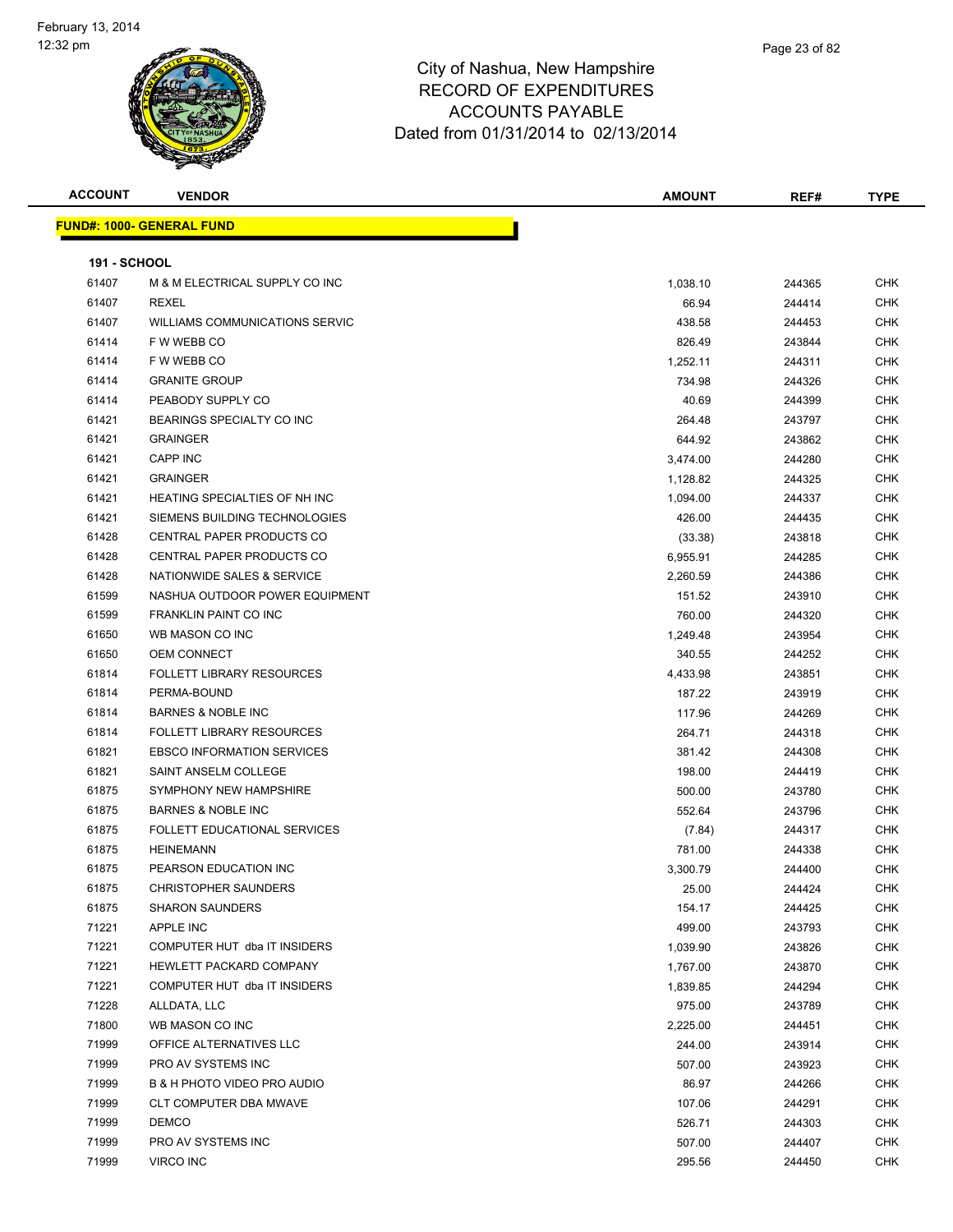÷

| 2:32 pm                          |                                                  | City of Nashua, New Hampshire<br><b>RECORD OF EXPENDITURES</b><br><b>ACCOUNTS PAYABLE</b><br>Dated from 01/31/2014 to 02/13/2014 | Page 24 of 82 |             |
|----------------------------------|--------------------------------------------------|----------------------------------------------------------------------------------------------------------------------------------|---------------|-------------|
| <b>ACCOUNT</b>                   | <b>VENDOR</b>                                    | <b>AMOUNT</b>                                                                                                                    | REF#          | <b>TYPE</b> |
| <b>FUND#: 1000- GENERAL FUND</b> |                                                  |                                                                                                                                  |               |             |
| <b>TOTAL 191 - SCHOOL</b>        |                                                  | \$1,054,867.53                                                                                                                   |               |             |
|                                  | <b>TOTAL FUND 1000 - GENERAL FUND</b>            | \$5,154,210.10                                                                                                                   |               |             |
|                                  | <b>FUND#: 1001- GF-CAPITAL IMPROVEMENTS</b>      |                                                                                                                                  |               |             |
| 152 - FIRE-CAP IMP               |                                                  |                                                                                                                                  |               |             |
| 81100                            | RB ALLEN CO INC                                  | 18,800.00                                                                                                                        | 244213        | <b>CHK</b>  |
|                                  | <b>TOTAL 152 - FIRE-CAP IMP</b>                  | \$18,800.00                                                                                                                      |               |             |
|                                  | <b>157 - CITYWIDE COMM-CAP IMP</b>               |                                                                                                                                  |               |             |
| 81100                            | MOTOROLA SOLUTIONS INC                           | 807.30                                                                                                                           | 244099        | <b>CHK</b>  |
|                                  | TOTAL 157 - CITYWIDE COMM-CAP IMP                | \$807.30                                                                                                                         |               |             |
| 161 - STREETS-CAP IMP            |                                                  |                                                                                                                                  |               |             |
| 81100                            | <b>BARLO SIGNS</b>                               | 1,506.00                                                                                                                         | 243635        | <b>CHK</b>  |
| 81100                            | <b>GRANITE STATE CONCRETE CO INC</b>             | 1,430.00                                                                                                                         | 243679        | <b>CHK</b>  |
|                                  | <b>TOTAL 161 - STREETS-CAP IMP</b>               | \$2,936.00                                                                                                                       |               |             |
| <b>191 - SCHOOL</b>              |                                                  |                                                                                                                                  |               |             |
| 81100                            | COMPUTER HUT dba IT INSIDERS                     | 1,525.90                                                                                                                         | 244294        | <b>CHK</b>  |
| <b>TOTAL 191 - SCHOOL</b>        |                                                  | \$1,525.90                                                                                                                       |               |             |
|                                  | <b>TOTAL FUND 1001 - GF-CAPITAL IMPROVEMENTS</b> | \$24,069.20                                                                                                                      |               |             |
|                                  | <b>FUND#: 1010- GF-PRIOR YEAR ESCROWS</b>        |                                                                                                                                  |               |             |
|                                  | <b>150 - POLICE-PRIOR YEAR</b>                   |                                                                                                                                  |               |             |
| 71221                            | <b>GOVCONNECTION INC</b>                         | 5,104.84                                                                                                                         | 244148        | <b>CHK</b>  |
| 71228                            | <b>KRONOS INC</b>                                | 1,428.00                                                                                                                         | 243707        | <b>CHK</b>  |
|                                  | <b>TOTAL 150 - POLICE-PRIOR YEAR</b>             | \$6,532.84                                                                                                                       |               |             |
| <b>191 - SCHOOL</b>              |                                                  |                                                                                                                                  |               |             |
| 61142                            | WILLIAM V MACGILL & CO                           | 503.44                                                                                                                           | 244452        | <b>CHK</b>  |
| <b>TOTAL 191 - SCHOOL</b>        |                                                  | \$503.44                                                                                                                         |               |             |
|                                  | TOTAL FUND 1010 - GF-PRIOR YEAR ESCROWS          | \$7,036.28                                                                                                                       |               |             |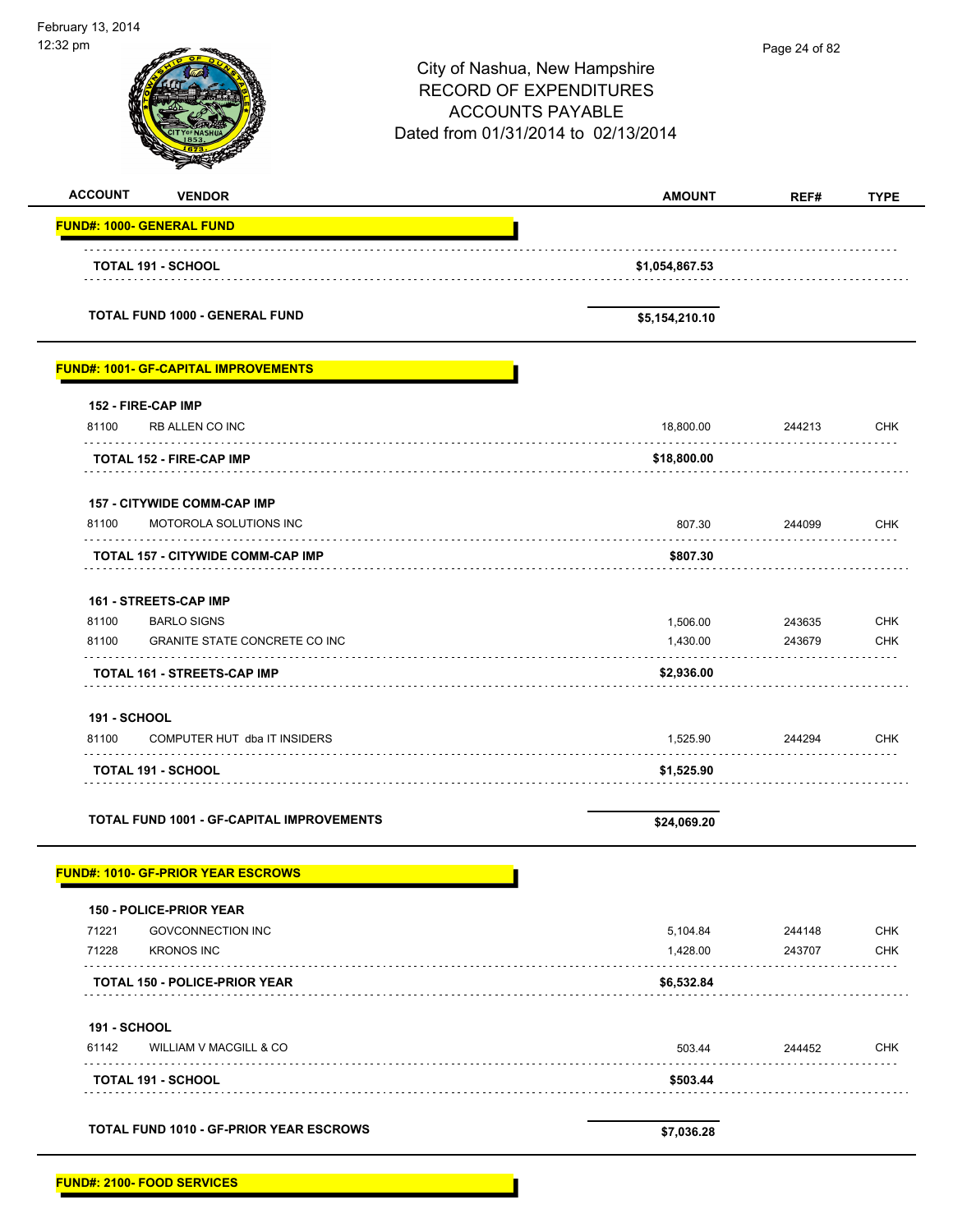

| <b>ACCOUNT</b> | <b>VENDOR</b>                                   | <b>AMOUNT</b> | REF#   | <b>TYPE</b> |
|----------------|-------------------------------------------------|---------------|--------|-------------|
|                | <b>FUND#: 2100- FOOD SERVICES</b>               |               |        |             |
| 44503          | <b>SUSAN CRAIG</b>                              | 4.50          | 244299 | <b>CHK</b>  |
| 44503          | <b>RENEE O'NEILL</b>                            | 30.00         | 244393 | <b>CHK</b>  |
| 54487          | AFFILIATED HVAC SERVICES LLC                    | 947.51        | 244259 | <b>CHK</b>  |
| 54487          | <b>BASSETT SERVICES CORPORATION</b>             | 541.58        | 244270 | <b>CHK</b>  |
| 54487          | <b>HOBART SERVICE</b>                           | 951.50        | 244342 | <b>CHK</b>  |
| 55307          | <b>DOREEN BURGESS</b>                           | 13.84         | 243805 | <b>CHK</b>  |
| 55307          | <b>AMY CASSIDY</b>                              | 32.63         | 243815 | <b>CHK</b>  |
| 55307          | <b>KAREN GUSTIN</b>                             | 107.35        | 243863 | <b>CHK</b>  |
| 55400          | SCHOOL NUTRITION ASSN OF NH                     | 7.00          | 244437 | <b>CHK</b>  |
| 55600          | ACE PRINTING CO                                 | 465.00        | 244257 | <b>CHK</b>  |
| 61214          | <b>BIMBO FOODS BAKERIES INC</b>                 | 3,582.20      | 244272 | <b>CHK</b>  |
| 61214          | COCA COLA BOTTLING CO                           | 1,766.60      | 244292 | <b>CHK</b>  |
| 61214          | COSTA FRUIT & PRODUCE CO INC                    | 64,478.42     | 244298 | <b>CHK</b>  |
| 61214          | <b>DOMINOS PIZZA</b>                            | 672.60        | 244304 | <b>CHK</b>  |
| 61214          | <b>GILLS PIZZA CO</b>                           | 2,238.65      | 244321 | <b>CHK</b>  |
| 61214          | <b>GREAT STATE BEVERAGES INC</b>                | 833.30        | 244328 | <b>CHK</b>  |
| 61214          | <b>M SAUNDERS INC</b>                           | 10,744.71     | 244366 | <b>CHK</b>  |
| 61214          | NEW ENGLAND ICE CREAM                           | 976.72        | 244387 | <b>CHK</b>  |
| 61299          | CENTRAL PAPER PRODUCTS CO                       | 6,658.62      | 244285 | <b>CHK</b>  |
| 71000          | KITTREDGE EQUIPMENT CO - NH                     | 27.68         | 244352 | <b>CHK</b>  |
|                | <b>TOTAL FUND 2100 - FOOD SERVICES</b>          | \$95,080.41   |        |             |
|                |                                                 |               |        |             |
|                | <b>FUND#: 2201- DRIVERS EDUCATION</b>           |               |        |             |
| 55300          | <b>RICHARD HEUSLEIN</b>                         | 196.75        | 243869 | <b>CHK</b>  |
|                | <b>TOTAL FUND 2201 - DRIVERS EDUCATION</b>      | \$196.75      |        |             |
|                |                                                 |               |        |             |
|                | <b>FUND#: 2207- ADULT ED/CONTINUING ED</b>      |               |        |             |
| 55500          | THE TELEGRAPH                                   | 1,250.00      | 244443 | <b>CHK</b>  |
| 61299          | <b>GIOVANNIS</b>                                | 193.64        | 243859 | <b>CHK</b>  |
| 61299          | DONALD PROVENCHER                               | 22.14         | 244409 | <b>CHK</b>  |
|                | <b>TOTAL FUND 2207 - ADULT ED/CONTINUING ED</b> |               |        |             |
|                |                                                 | \$1,465.78    |        |             |
|                | <b>FUND#: 2212- ATHLETICS REVENUE FUND</b>      |               |        |             |
| 44563          | NASHUA SCHOOL DISTRICT 42                       | 155.25        | 14806  | <b>ACH</b>  |
|                |                                                 |               |        |             |
|                | <b>TOTAL FUND 2212 - ATHLETICS REVENUE FUND</b> | \$155.25      |        |             |
|                | <b>FUND#: 2222- AFTER SCHOOL PROGRAM</b>        |               |        |             |
| 53628          | ROYAL PALACE DANCE STUDIO LLC                   | 800.00        | 244418 | <b>CHK</b>  |
| 55300          | AMY CREAR                                       | 48.80         | 244300 | <b>CHK</b>  |
| 61299          | AC MOORE INC                                    | 157.93        | 243788 | <b>CHK</b>  |
| 61299          | <b>GARELICK FARMS LYNN</b>                      | 131.67        | 243855 | CHK         |
| 61299          | MARKET BASKET ACCT 2589096                      | 56.89         | 243899 | <b>CHK</b>  |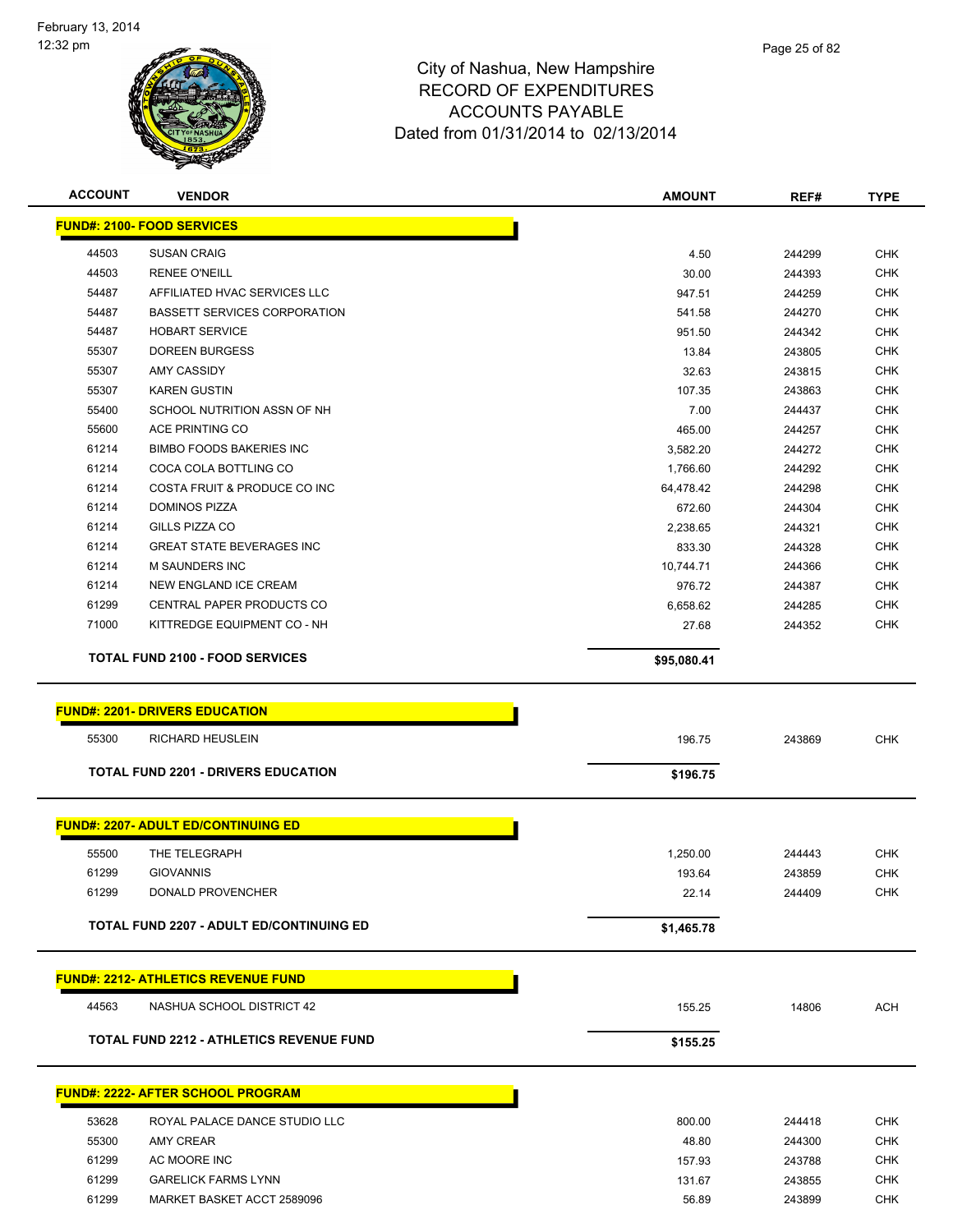

|       | <b>VENDOR</b>                                               | <b>AMOUNT</b>    | REF#             | <b>TYPE</b>              |
|-------|-------------------------------------------------------------|------------------|------------------|--------------------------|
|       | <b>FUND#: 2222- AFTER SCHOOL PROGRAM</b>                    |                  |                  |                          |
| 61299 | <b>NEW ENGLAND ICE CREAM</b>                                | 215.29           | 243911           | <b>CHK</b>               |
| 61299 | AC MOORE INC                                                | 82.85            | 244256           | <b>CHK</b>               |
| 61299 | <b>HEATHER BOUCHER</b>                                      | 26.83            | 244275           | <b>CHK</b>               |
| 61299 | <b>ERIC CHARTERS</b>                                        | 19.71            | 244287           | <b>CHK</b>               |
| 61299 | LINDA HAMM                                                  | 33.49            | 244332           | <b>CHK</b>               |
| 61299 | HOME DEPOT CREDIT SERV                                      | 119.97           | 244345           | <b>CHK</b>               |
| 61299 | <b>M SAUNDERS INC</b>                                       | 97.80            | 244366           | <b>CHK</b>               |
| 61299 | MARKET BASKET ACCT 2589096                                  | 87.50            | 244368           | <b>CHK</b>               |
| 61299 | NEW ENGLAND ICE CREAM                                       | 356.76           | 244387           | <b>CHK</b>               |
| 61299 | SAMS CLUB/GECRB (21ST)                                      | 98.70            | 244421           | <b>CHK</b>               |
| 61299 | <b>TIFFANIE SANO</b>                                        | 41.15            | 244423           | <b>CHK</b>               |
|       | TOTAL FUND 2222 - AFTER SCHOOL PROGRAM                      | \$2,375.34       |                  |                          |
|       | <b>FUND#: 2247- CULINARY ARTS</b>                           |                  |                  |                          |
| 53628 | D A BUCCI & SONS INC                                        | 54.00            | 243830           | <b>CHK</b>               |
| 61135 | <b>GENERAL LINEN SERVICE INC</b>                            | 105.26           | 243856           | <b>CHK</b>               |
| 61135 | NORTH CENTER FOOD SERVICE                                   | 256.16           | 244388           | <b>CHK</b>               |
|       | <b>TOTAL FUND 2247 - CULINARY ARTS</b>                      | \$415.42         |                  |                          |
|       | <b>FUND#: 2505- GOVT &amp; EDUCATION CHANNELS FUND</b>      |                  |                  |                          |
| 53432 | DONNA GRAHAM                                                | 40.00            | 244062           | <b>CHK</b>               |
| 53432 |                                                             | 25.00            |                  | <b>CHK</b>               |
|       | <b>DONNA GRAHAM</b>                                         |                  |                  |                          |
| 53470 | <b>JOHN COLLINS</b>                                         |                  | 244149           |                          |
| 53470 | MIKE JEYNES                                                 | 150.00<br>175.00 | 243651<br>243703 | <b>CHK</b><br><b>CHK</b> |
| 53470 | <b>THOMAS KING</b>                                          | 200.00           | 243705           | <b>CHK</b>               |
| 53470 | <b>JIM MCLEAN</b>                                           | 175.00           | 243719           | <b>CHK</b>               |
| 53470 | <b>TIM O'NEIL</b>                                           | 437.50           | 243739           | <b>CHK</b>               |
| 53470 | FRANK J WALLENT                                             | 325.00           | 243773           | <b>CHK</b>               |
| 54100 | <b>PSNH</b>                                                 | 300.62           | 243599           | <b>CHK</b>               |
| 54141 | PENNICHUCK WATER WORKS INC                                  | 23.25            | 243598           | CHK                      |
| 54487 | MILL CITY TELEPRODUCTIONS                                   | 82.50            | 243733           | <b>CHK</b>               |
| 55699 | AARDVARK THE DEAN OF CLEAN                                  | 195.00           | 243618           | <b>CHK</b>               |
| 55699 | <b>JP PEST SERVICES</b>                                     | 106.15           | 244165           | <b>CHK</b>               |
| 61299 | PETER JOHNSON                                               | 147.85           | 244085           | <b>CHK</b>               |
| 71000 | <b>COMCAST</b>                                              | 57.17            | 243533           | <b>CHK</b>               |
| 81100 | <b>ACCESS AV</b>                                            | 29,995.00        | 244038           | <b>CHK</b>               |
|       | <b>TOTAL FUND 2505 - GOVT &amp; EDUCATION CHANNELS FUND</b> | \$32,435.04      |                  |                          |
|       | <b>FUND#: 2506- HUNT BLDG FACILITY RENTALS</b>              |                  |                  |                          |

TOTAL FUND 2506 - HUNT BLDG FACILITY RENTALS **\$670.03** \$670.03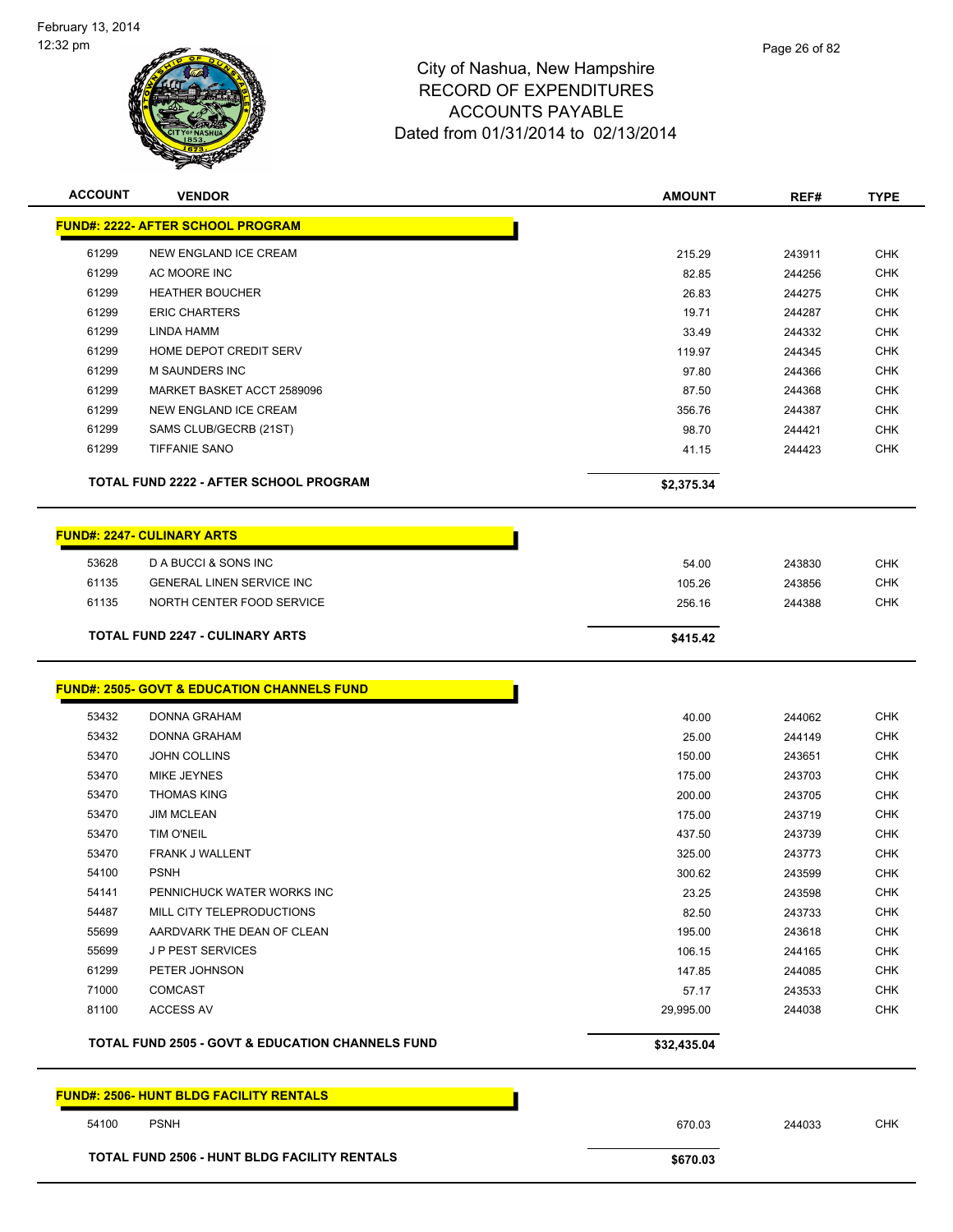

| <b>ACCOUNT</b> | <b>VENDOR</b>                                         | <b>AMOUNT</b> | REF#   | <b>TYPE</b> |
|----------------|-------------------------------------------------------|---------------|--------|-------------|
|                | <b>FUND#: 3040- C/WIDE COMMUNICATIONS GRANTS</b>      |               |        |             |
| 53999          | <b>INTERTECH ASSOCIATES INC</b>                       | 10,050.00     | 243697 | <b>CHK</b>  |
|                |                                                       |               |        |             |
|                | <b>TOTAL FUND 3040 - C/WIDE COMMUNICATIONS GRANTS</b> | \$10,050.00   |        |             |
|                | <b>FUND#: 3050- POLICE GRANTS FUND</b>                |               |        |             |
| 61110          | RILEYS SPORT SHOP INC                                 | 3,645.00      | 243752 | <b>CHK</b>  |
|                | <b>TOTAL FUND 3050 - POLICE GRANTS FUND</b>           | \$3,645.00    |        |             |
|                | <b>FUND#: 3068- COMMUNITY SERVICES GRANTS</b>         |               |        |             |
| 53999          | GREATER NASHUA MENTAL HEALTH C                        | 1,082.35      | 243682 | <b>CHK</b>  |
| 55300          | <b>ASHLEY CONLEY</b>                                  | 96.46         | 244029 | <b>CHK</b>  |
| 55300          | <b>LISA VASQUEZ</b>                                   | 106.00        | 244094 | <b>CHK</b>  |
|                | <b>TOTAL FUND 3068 - COMMUNITY SERVICES GRANTS</b>    | \$1,284.81    |        |             |
|                |                                                       |               |        |             |
|                | <b>FUND#: 3070- COMMUNITY HEALTH GRANTS FUND</b>      |               |        |             |
| 54221          | <b>STERICYCLE</b>                                     | 36.86         | 243762 | <b>CHK</b>  |
| 55300          | THERESA CALOPE-YAKLIN                                 | 60.66         | 244026 | <b>CHK</b>  |
| 55300          | LUIS PORRES                                           | 16.80         | 244088 | <b>CHK</b>  |
| 55300          | THERESA CALOPE-YAKLIN                                 | 29.86         | 244026 | <b>CHK</b>  |
| 55300          | <b>SUSAN MYERS</b>                                    | 42.84         | 244229 | <b>CHK</b>  |
| 55300          | <b>LUIS PORRES</b>                                    | 14.95         | 244088 | <b>CHK</b>  |
| 55300          | <b>SUSAN MYERS</b>                                    | 42.84         | 244229 | <b>CHK</b>  |
| 55699          | ALEXANDER GRANOK MD                                   | 800.00        | 243681 | <b>CHK</b>  |
|                | <b>TOTAL FUND 3070 - COMMUNITY HEALTH GRANTS FUND</b> | \$1,044.81    |        |             |
|                | <b>FUND#: 3080- COMMUNITY DEVELOPMENT GRANTS</b>      |               |        |             |
| 68400          | <b>JOHN P STABILE II</b>                              | 17,691.33     | 244006 | <b>CHK</b>  |
| 81700          | CORRIVEAU ROUTHIER INC                                | 45.00         | 243654 | CHK         |
| 81700          | <b>GRANITE STATE CONCRETE CO INC</b>                  | 1,418.00      | 244063 | <b>CHK</b>  |
|                | <b>TOTAL FUND 3080 - COMMUNITY DEVELOPMENT GRANTS</b> | \$19,154.33   |        |             |
|                | <b>FUND#: 3090- URBAN PROGRAM GRANTS</b>              |               |        |             |
| 54210          | CHRISTOPHER PRIORE AND DAD'S                          | 17,000.00     | 244089 | <b>CHK</b>  |
| 55307          | SHAWNASEY MADISON                                     | 188.16        | 243560 | <b>CHK</b>  |
| 55421          | AJ WOOD CONSTRUCTION                                  | 1,050.00      | 243621 | <b>CHK</b>  |
| 55421          | DONNA WOOD                                            | 350.00        | 243775 | <b>CHK</b>  |
| 55421          | <b>GARY CHICOINE CONSTRUCTION</b>                     | 350.00        | 244146 | <b>CHK</b>  |
| 55421          | <b>ANDREW PICARD</b>                                  | 350.00        | 244206 | <b>CHK</b>  |
| 55421          | <b>CHRISTOPHER PICARD</b>                             | 350.00        | 244207 | <b>CHK</b>  |
| 55421          | SOUTHWESTERN COMMUNITY SERVICE                        | 350.00        | 244225 | CHK         |

55614 HILLSBOROUGH COUNTY REGISTRY **1.00** 4.00 244158 CHK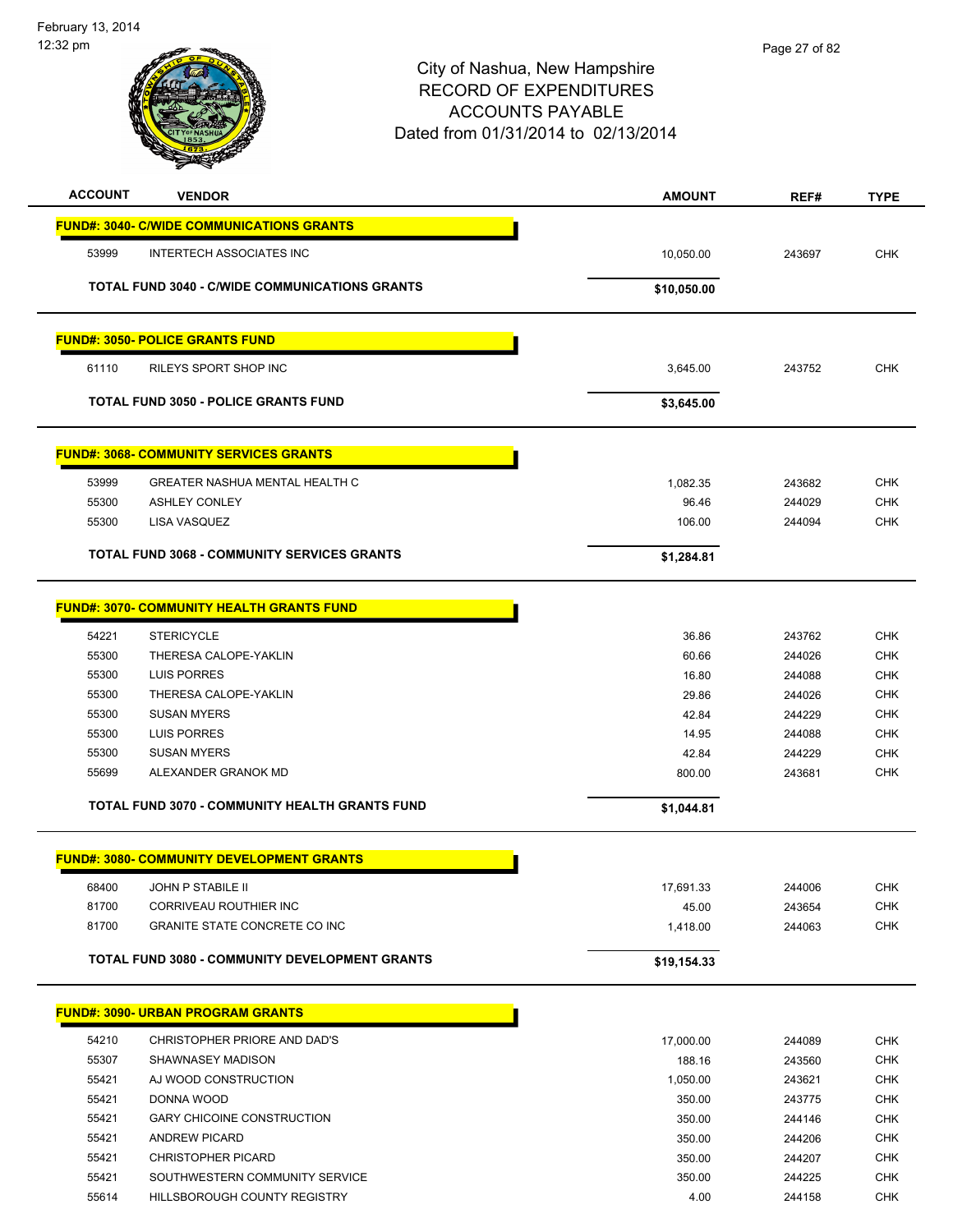

| <b>ACCOUNT</b> | <b>VENDOR</b>                                 | <b>AMOUNT</b> | REF#   | <b>TYPE</b> |
|----------------|-----------------------------------------------|---------------|--------|-------------|
|                | <b>FUND#: 3090- URBAN PROGRAM GRANTS</b>      |               |        |             |
| 55614          | HILLSBOROUGH COUNTY REGISTRY                  | 4.00          | 244158 | <b>CHK</b>  |
| 61100          | WB MASON CO INC                               | 14.99         | 244244 | <b>CHK</b>  |
| 69010          | P & L LANDSCAPING LLC                         | 13.348.76     | 243564 | <b>CHK</b>  |
| 69050          | CHRISTINE MOYNIHAN                            | 500.00        | 244191 | <b>CHK</b>  |
| 69075          | NASHUA POLICE ATHLETIC LEAGUE                 | 10.005.79     | 243730 | <b>CHK</b>  |
|                | <b>TOTAL FUND 3090 - URBAN PROGRAM GRANTS</b> | \$43,865.70   |        |             |

|       | <u> FUND#: 3120- TRANSIT GRANTS</u> |            |        |            |
|-------|-------------------------------------|------------|--------|------------|
| 54100 | <b>PSNH</b>                         | 1,112.30   | 243599 | <b>CHK</b> |
| 54100 | <b>PSNH</b>                         | 1,093.47   | 244033 | <b>CHK</b> |
| 54100 | <b>PSNH</b>                         | 423.08     | 244033 | <b>CHK</b> |
| 54114 | <b>LIBERTY UTILITIES - NH</b>       | 143.48     | 243590 | <b>CHK</b> |
| 54141 | PENNICHUCK WATER WORKS INC          | 85.24      | 243598 | <b>CHK</b> |
| 54141 | PENNICHUCK WATER WORKS INC          | 255.75     | 243598 | <b>CHK</b> |
| 55109 | <b>FAIRPOINT COMMUNICATIONS</b>     | 226.35     | 243576 | <b>CHK</b> |
| 55699 | VERIZON WIRELESS-342008805          | 130.80     | 243610 | <b>CHK</b> |
| 55699 | VERIZON WIRELESS-842008777          | 191.04     | 243611 | <b>CHK</b> |
| 55699 | FIRST TRANSIT INC                   | 132,947.54 | 243669 | <b>CHK</b> |
| 55699 | <b>CINTAS UNIFORMS</b>              | 34.93      | 243649 | <b>CHK</b> |
| 55699 | <b>CINTAS UNIFORMS</b>              | 128.79     | 244130 | <b>CHK</b> |
| 55699 | <b>JP PEST SERVICES</b>             | 95.63      | 244165 | <b>CHK</b> |
| 55699 | OVERHEAD DOOR CO OF MANCHESTER      | 605.00     | 244203 | CHK        |
| 61299 | PURE WATERS OF NEW ENGLAND LLC      | 31.50      | 244070 | <b>CHK</b> |
| 61299 | PURE WATERS OF NEW ENGLAND LLC      | 31.50      | 244212 | <b>CHK</b> |
| 61299 | CENTRAL PAPER PRODUCTS CO           | 314.86     | 243648 | <b>CHK</b> |
| 61299 | HOME DEPOT CREDIT SERVICE 3065      | 39.33      | 243689 | <b>CHK</b> |
| 61299 | RYDER FLEET PRODUCTS COM INC        | 34.12      | 243753 | <b>CHK</b> |
| 61299 | AIREX FILTER CORPORATION            | 121.12     | 244114 | <b>CHK</b> |
| 61299 | HOME DEPOT CREDIT SERVICE 3065      | 15.60      | 244159 | <b>CHK</b> |
| 61299 | OVERHEAD DOOR CO OF MANCHESTER      | 389.00     | 244203 | <b>CHK</b> |
| 61307 | <b>EAST RIVER ENERGY INC</b>        | 36,408.00  | 244138 | <b>CHK</b> |
| 61709 | SAFETY KLEEN SYSTEMS INC            | 329.02     | 244215 | <b>CHK</b> |
| 61799 | <b>GILLIG LLC</b>                   | 73.56      | 243676 | <b>CHK</b> |
| 61799 | ALLIANCE BUS GROUP INC              | 80.88      | 244116 | <b>CHK</b> |
| 61799 | RYDER FLEET PRODUCTS COM INC        | 52.63      | 244214 | <b>CHK</b> |
| 61799 | HOME DEPOT CREDIT SERVICE 3065      | 20.96      | 243689 | <b>CHK</b> |
| 61799 | ALLIANCE BUS GROUP INC              | 109.70     | 244116 | <b>CHK</b> |
| 61799 | <b>NAPA AUTO PARTS</b>              | 93.83      | 244193 | <b>CHK</b> |
| 61799 | ALLIANCE BUS GROUP INC              | 106.34     | 244116 | <b>CHK</b> |
| 61799 | <b>NAPA AUTO PARTS</b>              | 68.27      | 244193 | <b>CHK</b> |
| 61799 | RYDER FLEET PRODUCTS COM INC        | 72.37      | 244214 | <b>CHK</b> |
| 61799 | <b>FASTENAL CO</b>                  | 6.01       | 243667 | CHK        |
| 61799 | HOME DEPOT CREDIT SERVICE 3065      | 13.98      | 243689 | <b>CHK</b> |
| 61799 | <b>FASTENAL CO</b>                  | 71.32      | 244141 | <b>CHK</b> |
| 61799 | <b>GRAINGER</b>                     | 42.20      | 244151 | <b>CHK</b> |
| 61799 | <b>NAPA AUTO PARTS</b>              | 3.17       | 244193 | <b>CHK</b> |
| 61799 | RYDER FLEET PRODUCTS COM INC        | 4.60       | 244214 | <b>CHK</b> |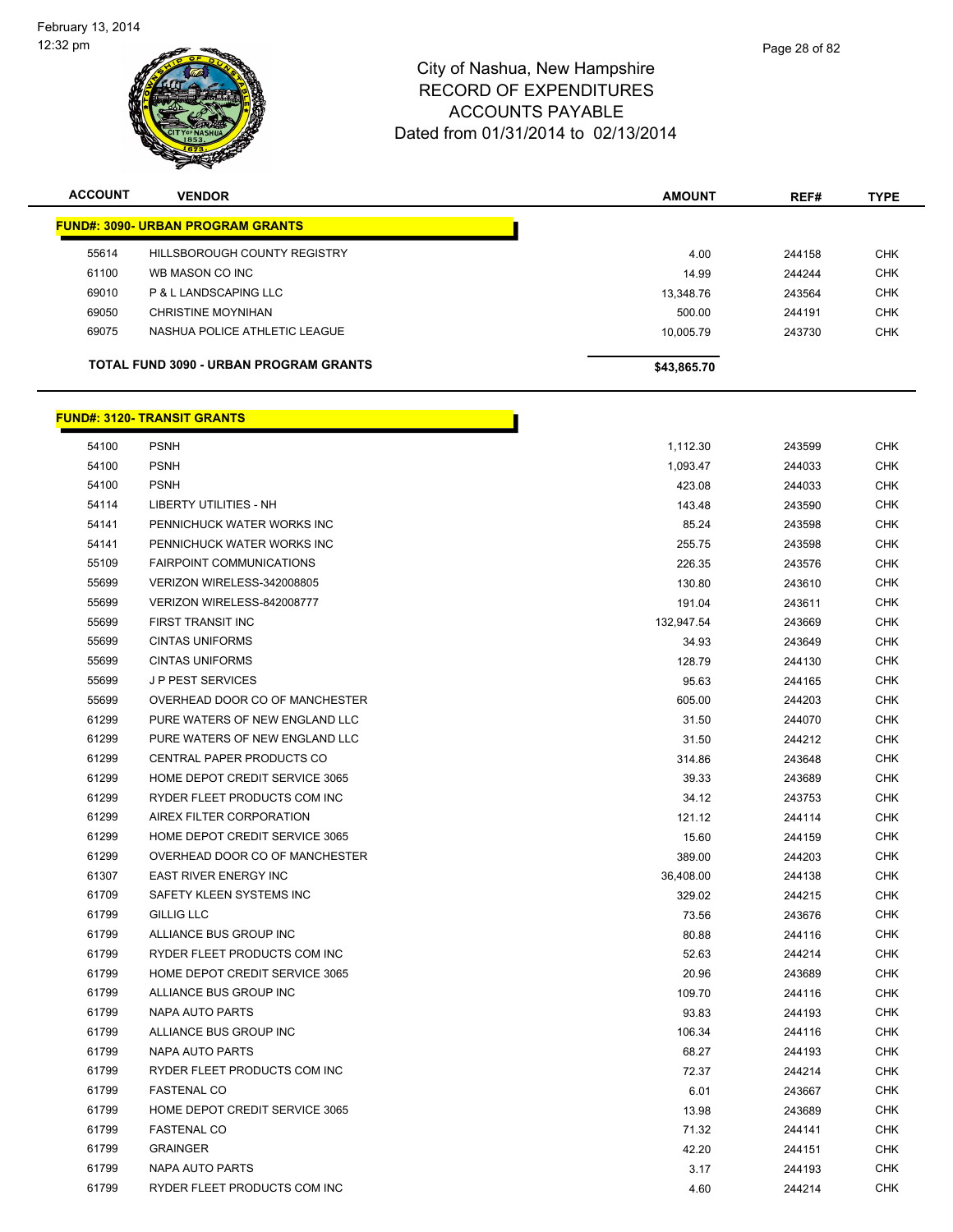| <b>ACCOUNT</b> | <b>VENDOR</b>                           | <b>AMOUNT</b> | REF#   | <b>TYPE</b> |
|----------------|-----------------------------------------|---------------|--------|-------------|
|                | <b>TOTAL FUND 3120 - TRANSIT GRANTS</b> | \$176,007.27  |        |             |
|                | <b>FUND#: 3800- SCHOOL GRANTS FUND</b>  |               |        |             |
| 53607          | <b>TARA L HASBROUCK</b>                 | 87.50         | 243866 | <b>CHK</b>  |
| 53607          | MARGARET M THERIAULT                    | 87.50         | 243948 | <b>CHK</b>  |
| 53607          | <b>BEVERLY TUFTS</b>                    | 105.00        | 243949 | <b>CHK</b>  |
| 53607          | <b>TARA L HASBROUCK</b>                 | 175.00        | 244336 | <b>CHK</b>  |
| 53607          | <b>MARK PROULX</b>                      | 157.50        | 244408 | <b>CHK</b>  |
| 53607          | MARGARET M THERIAULT                    | 87.50         | 244444 | <b>CHK</b>  |
| 53607          | <b>BEVERLY TUFTS</b>                    | 420.00        | 244447 | <b>CHK</b>  |
| 53628          | <b>ICAT RESOURCES LLC</b>               | 25,500.00     | 244348 | <b>CHK</b>  |
| 53628          | <b>MARY ABELE-AUSTIN</b>                | 1,126.18      | 244255 | <b>CHK</b>  |
| 53628          | <b>TIMOTHY F BOSCH</b>                  | 250.00        | 243801 | <b>CHK</b>  |
| 53628          | <b>HOLLY LAVINE</b>                     | 100.00        | 243891 | <b>CHK</b>  |
| 53628          | <b>JULIE K OTA</b>                      | 300.00        | 243916 | <b>CHK</b>  |
| 53628          | <b>MARYANN AVERY</b>                    | 200.00        | 244265 | <b>CHK</b>  |
| 53628          | <b>TIMOTHY F BOSCH</b>                  | 250.00        | 244274 | CHK         |
| 53628          | BOOTHBY THERAPY SERVICES LLC            | 2,717.77      | 243800 | <b>CHK</b>  |
| 53628          | THE CARROLL CENTER FOR THE BLI          | 1,176.00      | 243812 | <b>CHK</b>  |
| 53628          | <b>INTERIM HEALTH CARE</b>              | 5,279.25      | 243875 | CHK         |
| 53628          | SILVER TOUCH HHC                        | 3,015.00      | 243939 | CHK         |
| 53628          | HEINEMANN PROFESSIONAL DEV.             | 4,800.00      | 243867 | <b>CHK</b>  |
| 53628          | <b>CAROL KOSNITSKY</b>                  | 445.20        | 243885 | <b>CHK</b>  |
| 53628          | <b>TERESA BOLICK PHD</b>                | 3,100.00      | 243947 | <b>CHK</b>  |
| 54807          | <b>FIRST CHURCH</b>                     | 258.33        | 243847 | <b>CHK</b>  |
| 54807          | <b>FIRST CHURCH</b>                     | 3,432.67      | 243847 | CHK         |
| 55109          | <b>FAIRPOINT COMMUNICATIONS</b>         | 162.80        | 244031 | <b>CHK</b>  |
| 55300          | COLLEGE BOARD FORUM 2013                | 555.00        | 243824 | CHK         |
| 55300          | <b>GLENDA MCFADDEN</b>                  | 200.00        | 243904 | CHK         |
| 55300          | <b>GLENDA MCFADDEN</b>                  | 200.00        | 244373 | CHK         |
| 55300          | <b>FOURWINDS</b>                        | 343.00        | 244319 | <b>CHK</b>  |
| 55400          | <b>NSTA SCIENCE STORE</b>               | 300.00        | 244390 | CHK         |
| 55400          | <b>LORIE KALOSKY</b>                    | 167.51        | 244351 | <b>CHK</b>  |
| 61135          | <b>MARIA D HUNT</b>                     | 88.85         | 243873 | <b>CHK</b>  |
| 61135          | WB MASON CO INC                         | 94.21         | 243954 | <b>CHK</b>  |
| 61135          | <b>LISA STEMPLER</b>                    | 82.84         | 244440 | <b>CHK</b>  |
| 61135          | WB MASON CO INC                         | 222.72        | 243954 | <b>CHK</b>  |
| 61135          | WB MASON CO INC                         | 129.86        | 243954 | <b>CHK</b>  |
| 61135          | WB MASON CO INC                         | 168.15        | 244451 | <b>CHK</b>  |
| 61135          | <b>KEYSTONE PRESS</b>                   | 458.00        | 243882 | <b>CHK</b>  |
| 61875          | <b>BARNES &amp; NOBLE INC</b>           | 189.60        | 244269 | <b>CHK</b>  |
| 61875          | FOLLETT EDUCATIONAL SERVICES            | 658.90        | 244317 | CHK         |
| 61875          | <b>BARNES &amp; NOBLE INC</b>           | 1,406.45      | 244269 | CHK         |
| 61875          | <b>HEINEMANN</b>                        | 4,500.00      | 244338 | CHK         |
| 71221          | HEWLETT PACKARD COMPANY                 | 49,811.75     | 243870 | CHK         |
| 71221          | COMPUTER HUT dba IT INSIDERS            | 5,373.75      | 244294 | <b>CHK</b>  |
| 71999          | COMPUTER HUT dba IT INSIDERS            | (499.90)      | 243826 | CHK         |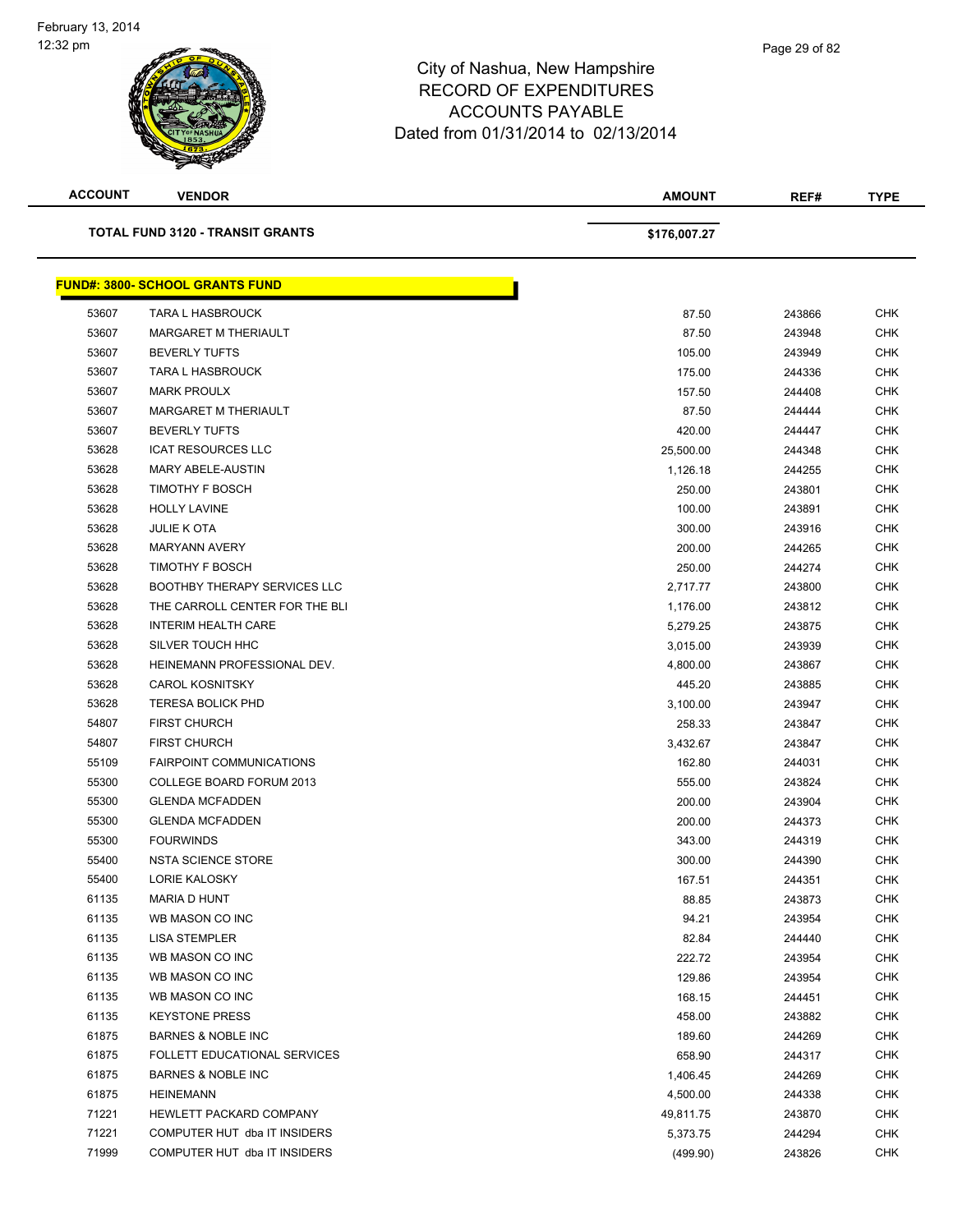| <b>ACCOUNT</b> | <b>VENDOR</b>                                             | <b>AMOUNT</b> | REF#             | <b>TYPE</b> |
|----------------|-----------------------------------------------------------|---------------|------------------|-------------|
|                | <b>TOTAL FUND 3800 - SCHOOL GRANTS FUND</b>               | \$117,683.89  |                  |             |
|                | <b>FUND#: 3810- FOOD SERVICE GRANTS FUND</b>              |               |                  |             |
| 61214          | M SAUNDERS INC                                            | 1,328.15      | 243897           |             |
| 61214          | M SAUNDERS INC                                            | 1,914.85      | 243897           |             |
| 61214          | M SAUNDERS INC                                            | 1,302.55      | 243897           |             |
| 61214          | M SAUNDERS INC                                            | 1,731.10      | 243897           |             |
| 61214          | M SAUNDERS INC                                            | 2,363.60      | 243897           |             |
| 61214          | <b>M SAUNDERS INC</b>                                     | 2,061.55      | 243897           |             |
| 61214          | M SAUNDERS INC                                            | 1,547.25      | 243897           |             |
| 61214          | M SAUNDERS INC                                            | 1,781.35      | 243897           |             |
| 61214          | M SAUNDERS INC                                            | 1,719.45      | 243897           |             |
| 61299          | COSTA FRUIT & PRODUCE CO INC                              | 58.68         | 243828           |             |
| 61299          | COSTA FRUIT & PRODUCE CO INC                              | 29.34         | 243828           |             |
| 61299          | CENTRAL PAPER PRODUCTS CO                                 | 81.10         | 243818           |             |
| 61299          | COSTA FRUIT & PRODUCE CO INC                              | 29.34         | 243828           |             |
| 61299          | COSTA FRUIT & PRODUCE CO INC                              | 29.34         | 243828           |             |
| 61299          | CENTRAL PAPER PRODUCTS CO                                 | (258.45)      | 244285           |             |
| 61299          | CENTRAL PAPER PRODUCTS CO                                 | 33.20         | 243818           |             |
| 61299          | COSTA FRUIT & PRODUCE CO INC                              | 29.34         | 243828           |             |
| 61299<br>61299 | CENTRAL PAPER PRODUCTS CO<br>COSTA FRUIT & PRODUCE CO INC | 4.75<br>88.02 | 243818<br>243828 |             |
|                |                                                           |               |                  |             |
|                | <b>FUND#: 4005- TRAFFIC VIOLATIONS FUND</b>               |               |                  |             |
| 45400          | ASHLEIGH DESCHENES                                        | 40.00         | 243630           |             |
| 45400          | MIGUEL E DOLEO                                            | 15.00         | 243725           |             |
| 45400          | <b>HECTOR NAVARRETE</b>                                   | 10.00         | 244156           |             |
| 45400          | <b>LISA M TREMBLAY</b>                                    | 25.00         | 244174           |             |
| 45400          | LOUIS S CICO                                              | 20.00         | 244175           |             |
| 55607          | MAILINGS UNLIMITED - MVR                                  | 935.00        | 14832            |             |
| 55607          | <b>MAILINGS UNLIMITED</b>                                 | (19.24)       | 243713           |             |
| 55699          | 1ST PRIORITY TOWING & RECOVERY                            | 1,455.00      | 244037           |             |
| 55699          | <b>D &amp; R TOWING INC</b>                               | 1,615.00      | 244050           |             |
| 55699          | STATEWIDE COLLISION LLC                                   | 855.00        | 244227           |             |
|                | <b>TOTAL FUND 4005 - TRAFFIC VIOLATIONS FUND</b>          | \$4,950.76    |                  |             |
|                | <b>FUND#: 4010- MOTOR VEHICLE ADMIN FUND</b>              |               |                  |             |
| 53467          | MAILINGS UNLIMITED                                        | 127.80        | 243713           |             |
|                | <b>TOTAL FUND 4010 - MOTOR VEHICLE ADMIN FUND</b>         | \$127.80      |                  |             |
|                |                                                           |               |                  |             |
|                | <b>FUND#: 4022- US TREASURY FORFEITURE FUNDS</b>          |               |                  |             |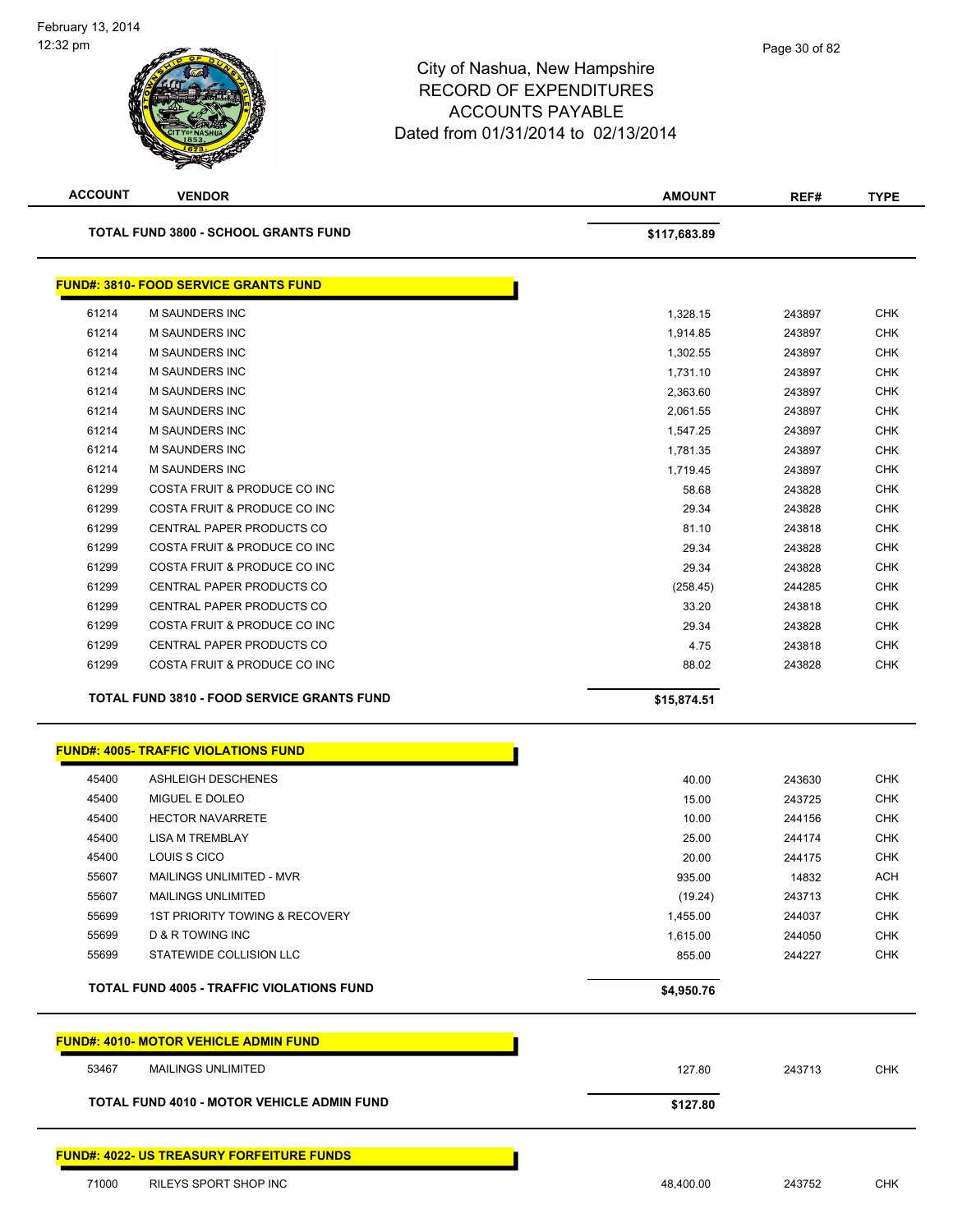| <b>AMOUNT</b><br>REF# | <b>TYPE</b> |
|-----------------------|-------------|
| \$48,400.00           |             |
|                       |             |
| 225.60<br>243574      | <b>CHK</b>  |
| 110.00<br>244235      | <b>CHK</b>  |
| 600.00<br>243779      | <b>CHK</b>  |
| 10.56<br>244153       | <b>CHK</b>  |
| \$946.16              |             |
|                       |             |
| 30.00<br>244198       | <b>CHK</b>  |
| 16.95<br>244199       | <b>CHK</b>  |
| 231.81<br>244232      | <b>CHK</b>  |
| 35.70<br>243723       | <b>CHK</b>  |
| 243724<br>11.44       | <b>CHK</b>  |
| 94.53<br>243634       | <b>CHK</b>  |
| 44.21<br>244121       | <b>CHK</b>  |
| 34.39<br>244162       | <b>CHK</b>  |
| \$499.03              |             |
|                       |             |
| 77.00<br>244186       | <b>CHK</b>  |
| \$77.00               |             |
|                       |             |
| 481.62<br>244099      | <b>CHK</b>  |
| \$481.62              |             |
|                       |             |
|                       |             |
| 5,827.21<br>243650    | <b>CHK</b>  |
| \$5,827.21            |             |
|                       |             |
| 7,500.00<br>243555    | <b>CHK</b>  |
| 346,891.37<br>243749  | <b>CHK</b>  |
| 14,415.43<br>243755   | CHK         |
| 2,013.08<br>244076    | <b>CHK</b>  |
|                       |             |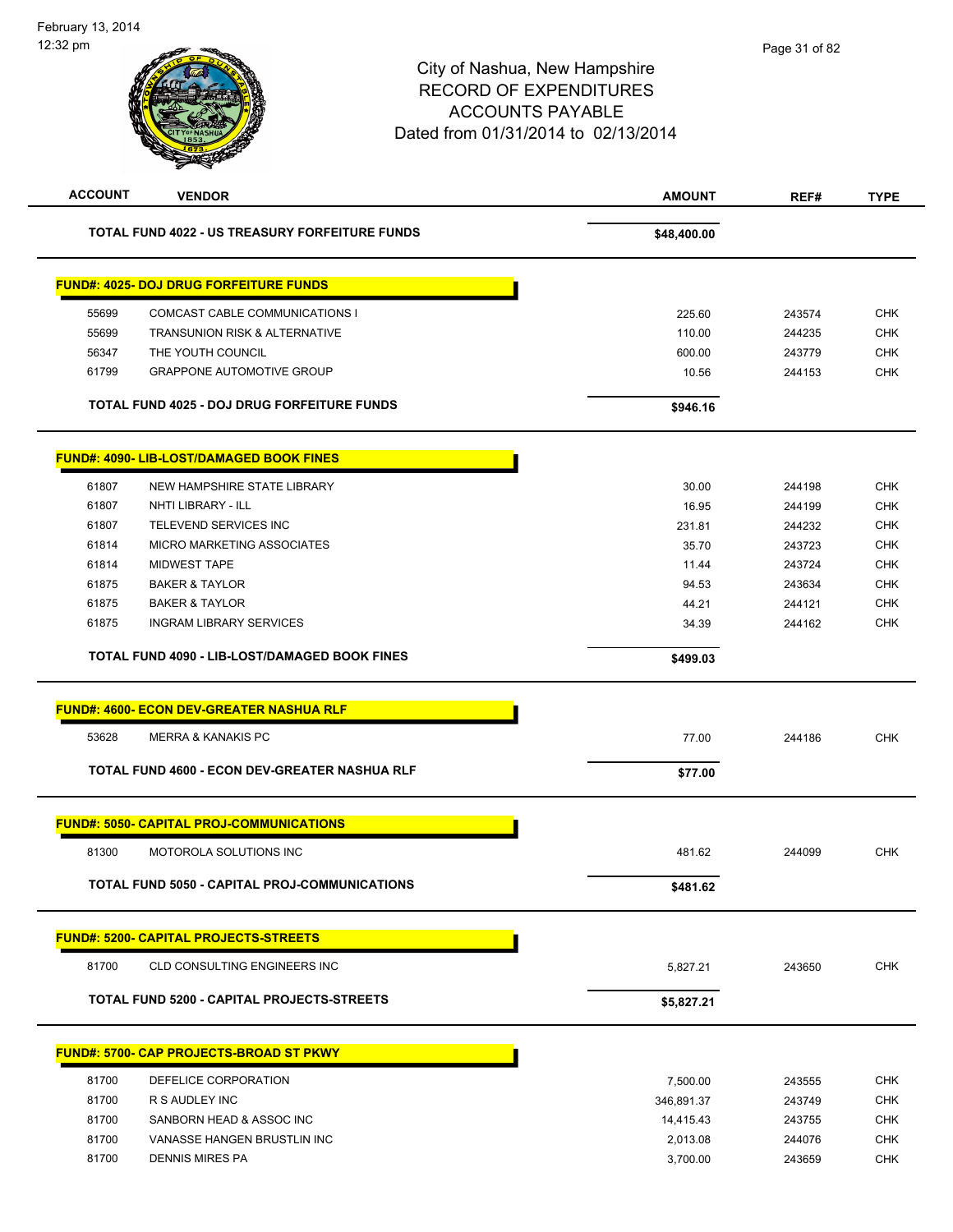| <b>ACCOUNT</b> | <b>VENDOR</b>                                    | <b>AMOUNT</b> | REF#   | <b>TYPE</b> |
|----------------|--------------------------------------------------|---------------|--------|-------------|
|                | TOTAL FUND 5700 - CAP PROJECTS-BROAD ST PKWY     | \$374,519.88  |        |             |
|                | <b>FUND#: 5800- SCHOOL CAPITAL PROJECTS FUND</b> |               |        |             |
| 81200          | <b>HARRIMAN ASSOCIATES</b>                       | 35,485.84     | 244335 | <b>CHK</b>  |
| 81200          | <b>SMRT INC</b>                                  | 1,497.75      | 244436 | <b>CHK</b>  |
|                |                                                  |               |        |             |
|                | TOTAL FUND 5800 - SCHOOL CAPITAL PROJECTS FUND   | \$36,983.59   |        |             |
|                | <b>FUND#: 6000- SOLID WASTE FUND</b>             |               |        |             |
| 54100          | <b>PSNH</b>                                      | 329.97        | 243599 | <b>CHK</b>  |
| 54114          | <b>ENERGYNORTH PROPANE</b>                       | 2,233.82      | 244055 | <b>CHK</b>  |
| 54141          | PENNICHUCK WATER WORKS INC                       | 323.26        | 243598 | <b>CHK</b>  |
| 54280          | <b>BELLETETES INC</b>                            | 5.83          | 244044 | <b>CHK</b>  |
| 54487          | P/M SERVICES OF NH                               | 750.00        | 243740 | <b>CHK</b>  |
| 54600          | CN WOOD CO INC                                   | (1,750.73)    | 243552 | <b>CHK</b>  |
| 54600          | <b>CARPARTS OF NASHUA</b>                        | 518.08        | 243645 | <b>CHK</b>  |
| 54600          | <b>G H BERLIN OIL CO</b>                         | 1,295.65      | 243673 | <b>CHK</b>  |
| 54600          | MCNEILUS TRUCK & MANUFACTURING                   | 346.94        | 243721 | <b>CHK</b>  |
| 54600          | NAPA AUTO PARTS                                  | 16.41         | 243727 | <b>CHK</b>  |
| 54600          | P/M SERVICES OF NH                               | 1,088.00      | 243740 | <b>CHK</b>  |
| 54600          | <b>POWERPLAN</b>                                 | 273.98        | 243747 | <b>CHK</b>  |
| 54600          | SANEL AUTO PARTS CO                              | 20.16         | 243757 | <b>CHK</b>  |
| 54600          | FREIGHTLINER OF NH INC                           | 185.39        | 244058 | <b>CHK</b>  |
| 54600          | FREIGHTLINER OF NH INC                           | 346.72        | 244059 | <b>CHK</b>  |
| 54600          | <b>G H BERLIN OIL CO</b>                         | 918.01        | 244145 | <b>CHK</b>  |
| 54600          | MCDEVITT TRUCKS INC                              | 108.56        | 244183 | <b>CHK</b>  |
| 54600          | MCNEILUS TRUCK & MANUFACTURING                   | 322.61        | 244185 | <b>CHK</b>  |
| 54600          | SANEL AUTO PARTS CO                              | 3.85          | 244217 | <b>CHK</b>  |
| 54600          | SANEL AUTO PARTS CO                              | 86.48         | 244219 | <b>CHK</b>  |
| 54828          | US BANK EQUIPMENT FINANCE                        | 26.55         | 243608 | <b>CHK</b>  |
| 55400          | <b>KEVIN NARO</b>                                | 50.00         | 244083 | <b>CHK</b>  |
| 55699          | AMHERST APPLIANCE REPAIR                         | 1,169.00      | 243625 | <b>CHK</b>  |
| 55699          | UNIVERSAL RECYCLING TECH                         | 7,092.70      | 243770 | CHK         |
| 61100          | WB MASON CO INC                                  | 172.69        | 243774 | CHK         |
| 61100          | WB MASON CO INC                                  | 25.98         | 244077 | CHK         |
| 61100          | WB MASON CO INC                                  | 99.37         | 244244 | <b>CHK</b>  |
| 61107          | UNIFIRST CORPORATION                             | 174.74        | 243769 | <b>CHK</b>  |
| 61107          | UNIFIRST CORPORATION                             | 168.74        | 244240 | <b>CHK</b>  |
| 61192          | STANLEY CONVERGENT SECURITY                      | 89.04         | 244073 | <b>CHK</b>  |
| 61307          | SHATTUCK MALONE OIL CO                           | 2,275.93      | 243601 | <b>CHK</b>  |
| 61307          | SHATTUCK MALONE OIL CO                           | 1,102.42      | 244034 | <b>CHK</b>  |
| 61705          | MAYNARD & LESIEUR INC                            | 2,584.78      | 243714 | <b>CHK</b>  |
| 61705          | MAYNARD & LESIEUR INC                            | 1,824.78      | 244180 | <b>CHK</b>  |
| 71221          | WB MASON CO INC                                  | 537.00        | 244244 | <b>CHK</b>  |
| 81100          | AMERICAN ENVIROMENTAL GROUP                      | 118,240.00    | 244040 | <b>CHK</b>  |
|                | TOTAL FUND 6000 - SOLID WASTE FUND               | \$143,056.71  |        |             |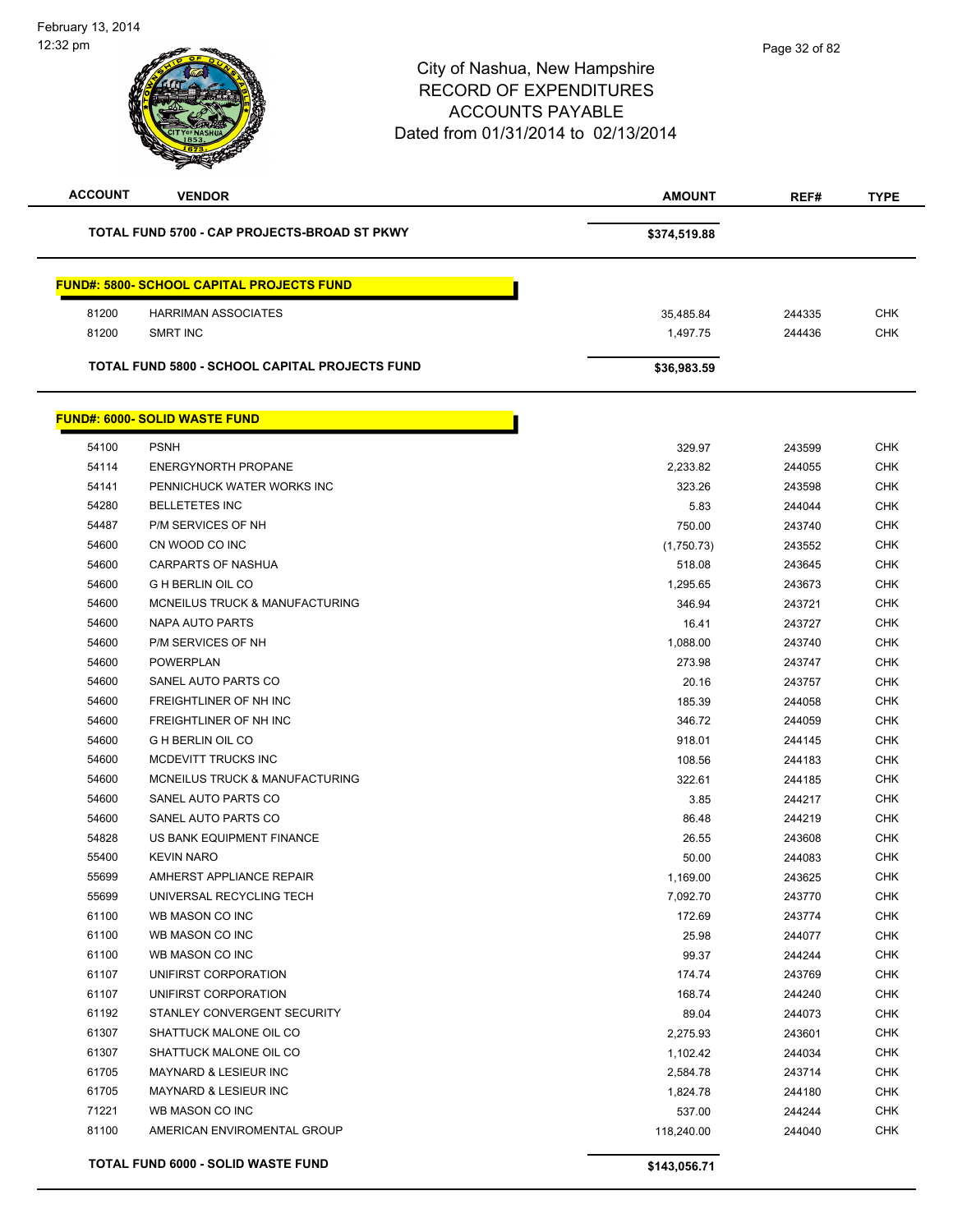**FUND#: 6200- WASTEWATER FUND**



| ACCOUNT | <b>VENDOR</b>                       | <b>AMOUNT</b> | REF#   | TYPE       |
|---------|-------------------------------------|---------------|--------|------------|
|         | <u> IND#: 6200- WASTEWATER FUND</u> |               |        |            |
| 44595   | HILLSBOROUGH COUNTY REGISTRY        | 118.50        | 244158 | <b>CHK</b> |
| 53107   | FLOW ASSESSMENT SERVICES LLC        | 8,583.32      | 243670 | <b>CHK</b> |
| 53467   | <b>MAILINGS UNLIMITED</b>           | 2,634.16      | 243713 | <b>CHK</b> |
| 54100   | <b>PSNH</b>                         | 1,930.08      | 243599 | <b>CHK</b> |
| 54114   | LIBERTY UTILITIES - NH              | 47.16         | 243581 | <b>CHK</b> |
| 54114   | LIBERTY UTILITIES - NH              | 3,515.29      | 243583 | <b>CHK</b> |
| 54114   | LIBERTY UTILITIES - NH              | 671.96        | 243584 | <b>CHK</b> |
| 54114   | LIBERTY UTILITIES - NH              | 45.04         | 243585 | <b>CHK</b> |
| 54114   | <b>LIBERTY UTILITIES - NH</b>       | 89.41         | 243586 | <b>CHK</b> |
| 54114   | LIBERTY UTILITIES - NH              | 144.76        | 243587 | <b>CHK</b> |
| 54114   | <b>HESS CORPORATION</b>             | 6.10          | 243687 | <b>CHK</b> |
| 54141   | PENNICHUCK WATER WORKS INC          | 55.88         | 243598 | <b>CHK</b> |
| 54200   | ALL GREEN COMMERCIAL JANITORS       | 693.33        | 244115 | <b>CHK</b> |
| 54221   | <b>CASELLA ORGANICS</b>             | 41,506.33     | 243646 | <b>CHK</b> |
| 54300   | <b>BROX INDUSTRIES INC</b>          | 157.78        | 243644 | <b>CHK</b> |
| 54300   | <b>CRISP CONTRACTING LLC</b>        | 2,100.00      | 243655 | <b>CHK</b> |
| 54487   | F W WEBB CO                         | 8.14          | 243666 | <b>CHK</b> |
| 54487   | <b>FASTENAL CO</b>                  | 55.47         | 243667 | <b>CHK</b> |
| 54487   | <b>GRAINGER</b>                     | 28.28         | 243677 | <b>CHK</b> |
| 54487   | M & B MACHINING AND WELDING         | 40.00         | 243710 | <b>CHK</b> |
| 54487   | MCMASTER-CARR                       | 696.40        | 243720 | <b>CHK</b> |
| 54487   | PROGRESSIVE ALARM SERVICES INC      | 2,805.00      | 244069 | <b>CHK</b> |
| 54487   | <b>GRAINGER</b>                     | 961.26        | 244150 | <b>CHK</b> |
| 54487   | HOME DEPOT CREDIT SERVICE 3065      | 203.29        | 244159 | <b>CHK</b> |
| 54487   | M & M ELECTRICAL SUPPLY CO INC      | 166.20        | 244176 | <b>CHK</b> |
| 54487   | MCMASTER-CARR                       | 387.49        | 244184 | <b>CHK</b> |
| 54487   | PEABODY SUPPLY CO                   | 187.92        | 244205 | <b>CHK</b> |
| 54487   | PINE MOTOR PARTS                    | 267.31        | 244208 | <b>CHK</b> |
| 54487   | VELODYNE                            | 754.90        | 244242 | <b>CHK</b> |
| 54600   | DONOVAN EQUIPMENT CO INC            | 134.93        | 243660 | <b>CHK</b> |
| 54600   | <b>CARPARTS OF NASHUA</b>           | 28.04         | 244128 | <b>CHK</b> |
| 54828   | US BANK EQUIPMENT FINANCE           | 26.55         | 243608 | <b>CHK</b> |
| 54828   | US BANK EQUIPMENT FINANCE           | 113.54        | 244110 | <b>CHK</b> |
| 55109   | <b>FAIRPOINT COMMUNICATIONS</b>     | 710.89        | 244031 | <b>CHK</b> |
| 55109   | <b>FAIRPOINT COMMUNICATIONS</b>     | 71.36         | 244032 | <b>CHK</b> |
| 55109   | BAYRING COMMUNICATIONS              | 60.21         | 244096 | <b>CHK</b> |
| 55400   | <b>WILLIAM KEATING</b>              | 27.67         | 244082 | <b>CHK</b> |
| 55699   | ANSWERING SERVICES OF NH LLC        | 82.00         | 243628 | <b>CHK</b> |
| 55699   | ANSWERING SERVICES OF NH LLC        | 82.00         | 244119 | <b>CHK</b> |
| 61100   | WB MASON CO INC                     | 581.74        | 243774 | <b>CHK</b> |
| 61100   | WB MASON CO INC                     | 145.15        | 244244 | <b>CHK</b> |
| 61107   | ALECS SHOE STORE INC                | 110.00        | 243623 | <b>CHK</b> |
| 61107   | UNIFIRST CORPORATION                | 672.74        | 243769 | <b>CHK</b> |
| 61107   | UNIFIRST CORPORATION                | 695.55        | 244240 | CHK        |
| 61156   | <b>BASF CORP</b>                    | 13,204.79     | 243636 | CHK        |
| 61156   | JCI JONES CHEMICALS INC             | 2,515.13      | 243701 | CHK        |
| 61299   | M & M ELECTRICAL SUPPLY CO INC      | 13.69         | 244176 | <b>CHK</b> |
| 61299   | MOORE MEDICAL LLC                   | 50.22         | 244190 | <b>CHK</b> |
| 71025   | FASTENAL CO                         | 24.38         | 244141 | <b>CHK</b> |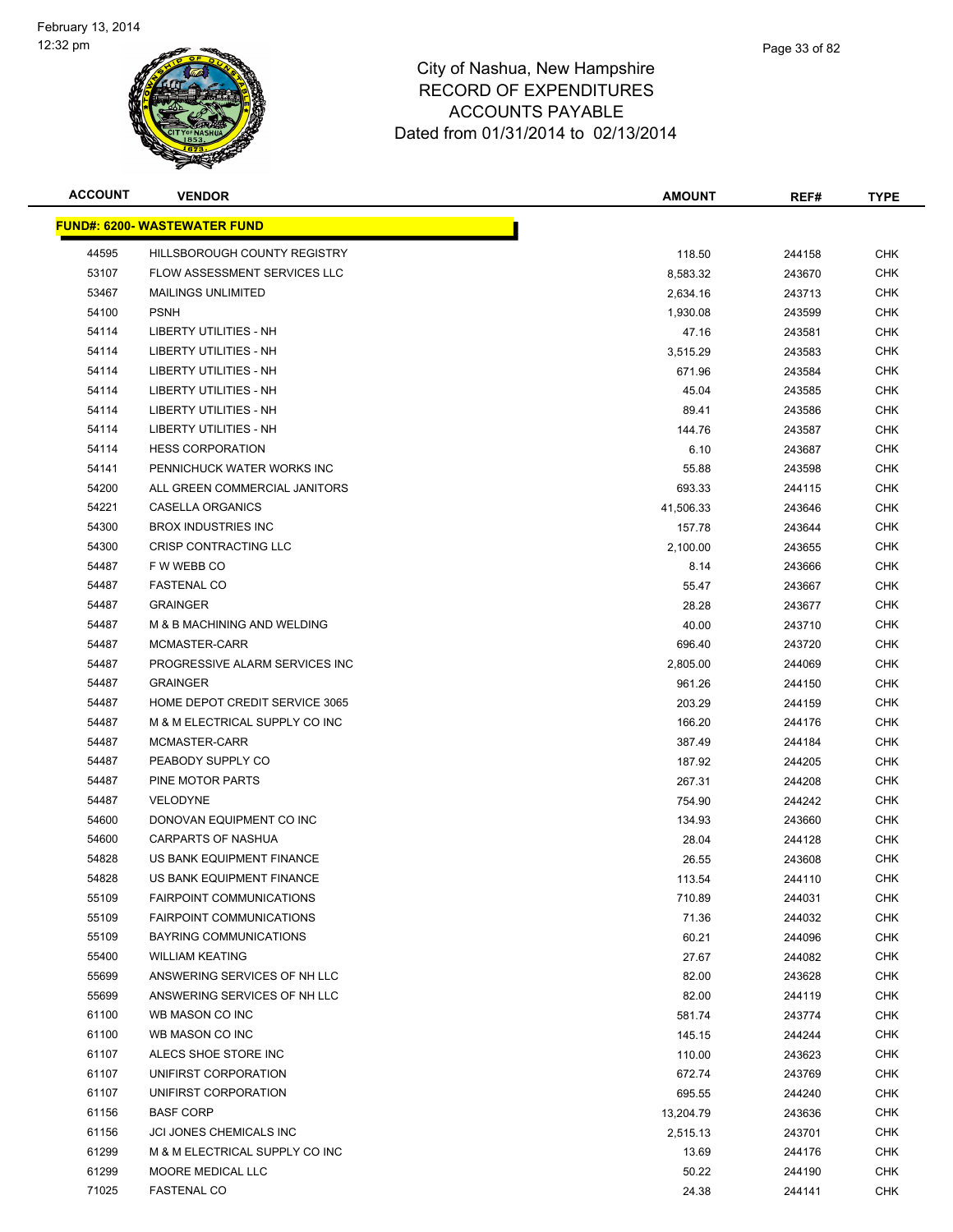

| <b>ACCOUNT</b> | <b>VENDOR</b>                                    | <b>AMOUNT</b>  | REF#   | <b>TYPE</b> |
|----------------|--------------------------------------------------|----------------|--------|-------------|
|                | <b>FUND#: 6200- WASTEWATER FUND</b>              |                |        |             |
| 81500          | CN WOOD CO INC                                   | 298,939.00     | 243552 | <b>CHK</b>  |
| 81700          | DELOURY CONSTRUCTION                             | 200,890.44     | 244053 | <b>CHK</b>  |
| 81700          | <b>HAZEN &amp; SAWYER PC</b>                     | 850.89         | 243686 | <b>CHK</b>  |
| 81700          | <b>HAZEN &amp; SAWYER PC</b>                     | 1,707.38       | 244065 | <b>CHK</b>  |
| 81700          | <b>HAYNER SWANSON INC</b>                        | 1,369.15       | 243685 | <b>CHK</b>  |
| 81700          | METHUEN CONSTRUCTION CO                          | 1,518,112.30   | 243722 | <b>CHK</b>  |
| 81700          | <b>HAZEN &amp; SAWYER PC</b>                     | 64,512.29      | 244065 | <b>CHK</b>  |
| 81700          | DBU CONSTRUCTION INC                             | 350.00         | 243657 | <b>CHK</b>  |
| 81700          | ALBANESE D & S INC                               | 61,415.22      | 243622 | <b>CHK</b>  |
| 81700          | <b>PARK CONSTRUCTION CORP</b>                    | 32,877.49      | 243742 | <b>CHK</b>  |
| 81700          | <b>PARK CONSTRUCTION CORP</b>                    | 60,950.00      | 244066 | <b>CHK</b>  |
| 81700          | <b>WRIGHT-PIERCE</b>                             | 48,955.12      | 243777 | <b>CHK</b>  |
|                | <b>TOTAL FUND 6200 - WASTEWATER FUND</b>         | \$2,379,140.62 |        |             |
|                | <b>FUND#: 6500- PROPERTY &amp; CASUALTY FUND</b> |                |        |             |
| 54267          | TREASURER STATE OF NH                            | 50.00          | 244104 | <b>CHK</b>  |
| 54267          | STANLEY ELEVATOR CO INC                          | 4,443.63       | 244226 | <b>CHK</b>  |
| <b>50207</b>   | <b>MINCHESTED HOSDITAL</b>                       | 277066         | 242000 | <b>CHK</b>  |

| 54267 | STANLEY ELEVATOR CO INC        | 4,443.63  | 244226 | CHK        |
|-------|--------------------------------|-----------|--------|------------|
| 59207 | <b>WINCHESTER HOSPITAL</b>     | 2,779.66  | 243988 | <b>CHK</b> |
| 59207 | ANESTHESIA CARE GROUP PC       | 491.67    | 243989 | <b>CHK</b> |
| 59207 | BOSTON SPORTS & SHOULDER CTR   | 225.00    | 243990 | CHK        |
| 59207 | CLAIMS BUREAU USA INC          | 1,379.50  | 243991 | <b>CHK</b> |
| 59207 | <b>CPTE NASHUA</b>             | 1,185.00  | 243992 | <b>CHK</b> |
| 59207 | <b>CULLENCOLLIMORE PLLC</b>    | 479.50    | 243993 | <b>CHK</b> |
| 59207 | DARTMOUTH HITCHCOCK CLINIC     | 1,465.00  | 243994 | CHK        |
| 59207 | FOUNDATION MEDICAL PARTNERS    | 352.00    | 243995 | CHK        |
| 59207 | FOUR SEASONS ORTHOPEDIC CENTER | 1,110.00  | 243996 | <b>CHK</b> |
| 59207 | <b>MARK JENNINGS</b>           | 9.42      | 243998 | <b>CHK</b> |
| 59207 | NASHUA RADIOLOGY PA            | 158.00    | 243999 | <b>CHK</b> |
| 59207 | OCCUPATIONAL HEALTH CTRS SOUTH | 153.98    | 244000 | <b>CHK</b> |
| 59207 | <b>SJ PHYSICIAN SERVICES</b>   | 125.00    | 244001 | <b>CHK</b> |
| 59207 | LINDA SMITH                    | 49.00     | 244002 | <b>CHK</b> |
| 59207 | ST JOSEPH BUSINESS & HEALTH    | 185.00    | 244003 | CHK        |
| 59207 | STONERIVER PHARMACY SOLUTIONS  | 93.47     | 244005 | <b>CHK</b> |
| 59207 | ASSOCIATED RADIOLOGISTS PA     | 102.00    | 244538 | <b>CHK</b> |
| 59207 | <b>CPTE NASHUA</b>             | 1,534.00  | 244539 | CHK        |
| 59207 | DARTMOUTH HITCHCOCK CLINIC     | 175.00    | 244542 | <b>CHK</b> |
| 59207 | DEVINE MILLIMET & BRANCH PA    | 195.86    | 244543 | <b>CHK</b> |
| 59207 | FOUR SEASONS ORTHOPEDIC CENTER | 6,541.00  | 244545 | <b>CHK</b> |
| 59207 | OCCUPATIONAL HEALTH CTRS SOUTH | 228.66    | 244550 | CHK        |
| 59207 | PRATT OPHTHALMOLOGY ASSOC      | 612.00    | 244551 | CHK.       |
| 59207 | <b>SJ PHYSICIAN SERVICES</b>   | 689.04    | 244552 | <b>CHK</b> |
| 59207 | SO NH REGIONAL MEDICAL CENTER  | 5,649.06  | 244553 | CHK        |
| 59207 | ST JOSEPH BUSINESS & HEALTH    | 796.00    | 244555 | <b>CHK</b> |
| 59207 | STONERIVER PHARMACY SOLUTIONS  | 33.36     | 244556 | <b>CHK</b> |
| 59225 | <b>CULLENCOLLIMORE PLLC</b>    | 6,678.07  | 243993 | <b>CHK</b> |
| 59225 | <b>CULLENCOLLIMORE PLLC</b>    | 28,969.02 | 244131 | CHK        |
| 59225 | <b>CULLENCOLLIMORE PLLC</b>    | 140.00    | 244540 | <b>CHK</b> |
|       |                                |           |        |            |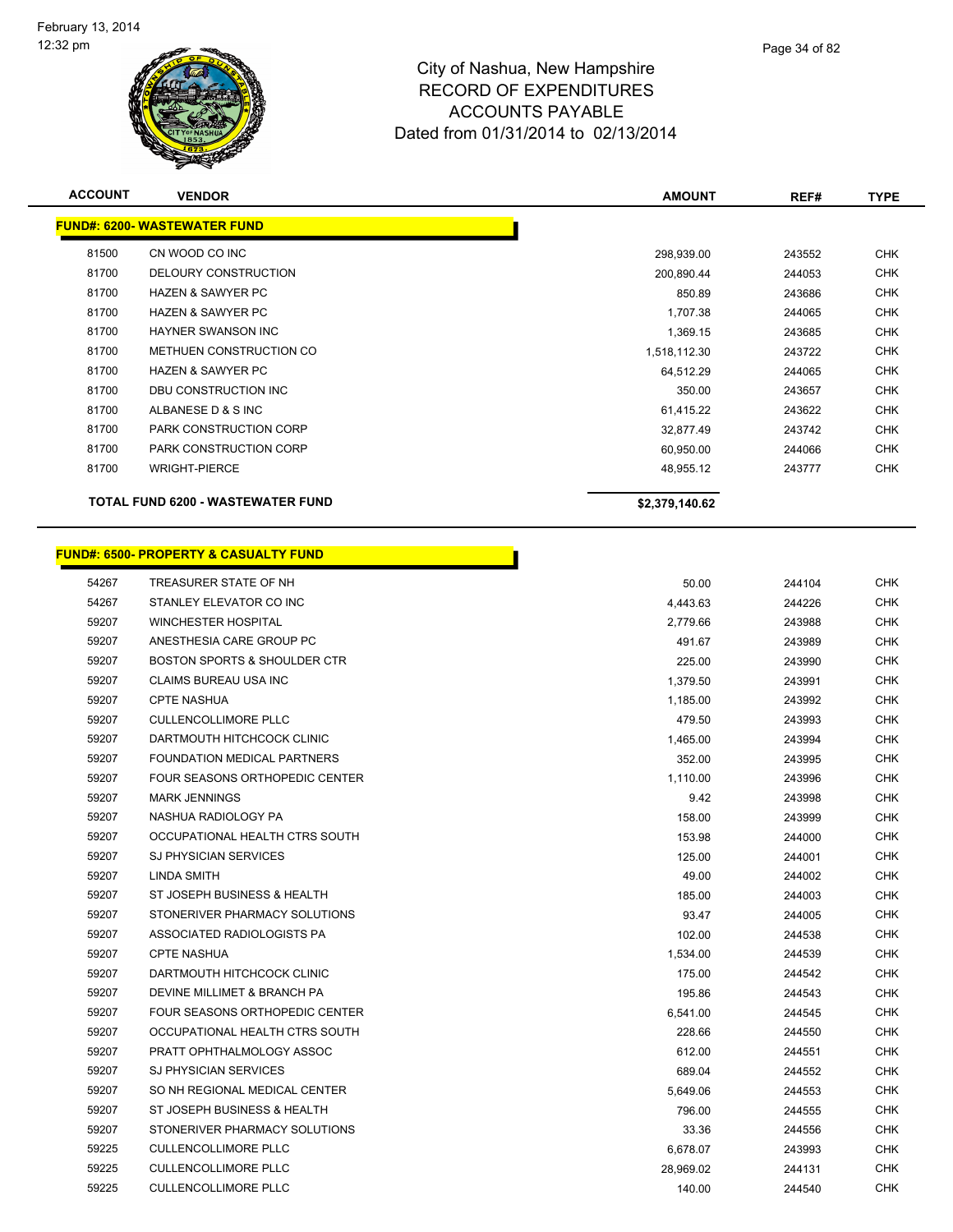

|                | <b>Contraction</b>                               |               |        |             |
|----------------|--------------------------------------------------|---------------|--------|-------------|
| <b>ACCOUNT</b> | <b>VENDOR</b>                                    | <b>AMOUNT</b> | REF#   | <b>TYPE</b> |
|                | <b>FUND#: 6500- PROPERTY &amp; CASUALTY FUND</b> |               |        |             |
| 59250          | GATE CITY FENCE CO INC                           | 1,510.00      | 244546 | <b>CHK</b>  |
| 59275          | ILLG AUTOMOTIVE CORP                             | 1,897.23      | 243997 | <b>CHK</b>  |
| 59275          | STATEWIDE COLLISION LLC                          | 94.00         | 244004 | <b>CHK</b>  |
| 59275          | ALTERNATE TRANSIT ADVERTISING                    | 65.50         | 244537 | <b>CHK</b>  |
| 59275          | <b>CUSTOM COACH</b>                              | 1,495.00      | 244541 | <b>CHK</b>  |
| 59275          | FOUNDATION MEDICAL PARTNERS                      | 227.00        | 244544 | <b>CHK</b>  |
| 59275          | <b>GILLIG LLC</b>                                | 1,385.88      | 244547 | <b>CHK</b>  |
| 59275          | <b>ILLG AUTOMOTIVE CORP</b>                      | 1,170.51      | 244548 | <b>CHK</b>  |
| 59275          | MINUTEMAN TRUCKS INC                             | 710.15        | 244549 | <b>CHK</b>  |
| 59275          | SPORTWORKS NORTHWEST INC                         | 1,920.27      | 244554 | <b>CHK</b>  |

 ASSOCIATED CONCRETE COATINGS 5,850.00 243631 CHK COMPUTER SCIENCES CORP 676.50 243652 CHK

| .                                                     | .           |
|-------------------------------------------------------|-------------|
| <b>TOTAL FUND 6500 - PROPERTY &amp; CASUALTY FUND</b> | \$93,579.94 |
|                                                       |             |

STEPHENS ASSOCIATES CONSULTING 9,500.00 243532 CHK

| <b>FUND#: 6600- BENEFITS SELF INSURANCE FUND</b> |  |
|--------------------------------------------------|--|
|                                                  |  |

|                                | \$1,557,985.62                                                                  |        |            |
|--------------------------------|---------------------------------------------------------------------------------|--------|------------|
|                                | 26,964.30                                                                       | 14807  | <b>ACH</b> |
| NORTHEAST DELTA DENTAL         | 23,340.12                                                                       | 14779  | <b>ACH</b> |
| HARVARD PILGRIM HEALTH CARE    | 62,125.11                                                                       | 14805  | <b>ACH</b> |
| ANTHEM BCBS OF NE              | 31,170.99                                                                       | 14804  | <b>ACH</b> |
| HARVARD PILGRIM HEALTH CARE    | 86,188.42                                                                       | 14778  | ACH        |
| ANTHEM BCBS OF NE              | 41,667.60                                                                       | 14776  | <b>ACH</b> |
| ANTHEM BCBS OF NE              | 49,346.81                                                                       | 14804  | ACH        |
| ANTHEM BCBS OF NE              | 40,796.03                                                                       | 14776  | ACH        |
| ANTHEM BCBS OF NE              | 313,507.79                                                                      | 14804  | <b>ACH</b> |
| ANTHEM BCBS OF NE              | 156,832.66                                                                      | 14776  | <b>ACH</b> |
| ANTHEM BCBS OF NE              | 96.80                                                                           | 14804  | <b>ACH</b> |
| <b>VISION SERVICE PLAN</b>     | 2,848.00                                                                        | 243615 | <b>CHK</b> |
| NORTHEAST DELTA DENTAL         | 148,545.53                                                                      | 14779  | <b>ACH</b> |
| ANTHEM BLUE CROSS /BLUE SHIELD | 574,555.46                                                                      | 14777  | <b>ACH</b> |
|                                | NORTHEAST DELTA DENTAL<br><b>TOTAL FUND 6600 - BENEFITS SELF INSURANCE FUND</b> |        |            |

|       | <b>FUND#: 7076- REG VOC ED CAPITAL RESERVE</b>      |             |        |            |
|-------|-----------------------------------------------------|-------------|--------|------------|
| 71000 | KITTREDGE EQUIPMENT CO - NH                         | 988.00      | 243883 | <b>CHK</b> |
| 71000 | <b>SARGENT WELCH</b>                                | 415.14      | 243933 | <b>CHK</b> |
| 71000 | SNAP-ON INDUSTRIAL                                  | 1,704.00    | 243943 | <b>CHK</b> |
| 71000 | KITTREDGE EQUIPMENT CO - NH                         | 24.020.07   | 244352 | <b>CHK</b> |
|       | <b>TOTAL FUND 7076 - REG VOC ED CAPITAL RESERVE</b> | \$27,127.21 |        |            |
|       | <b>FUND#: 7504- ETF CONTRIB EDGEWOOD-DEED FUND</b>  |             |        |            |
| 61299 | HARDY DORIC INC                                     | 975.00      | 243684 | <b>CHK</b> |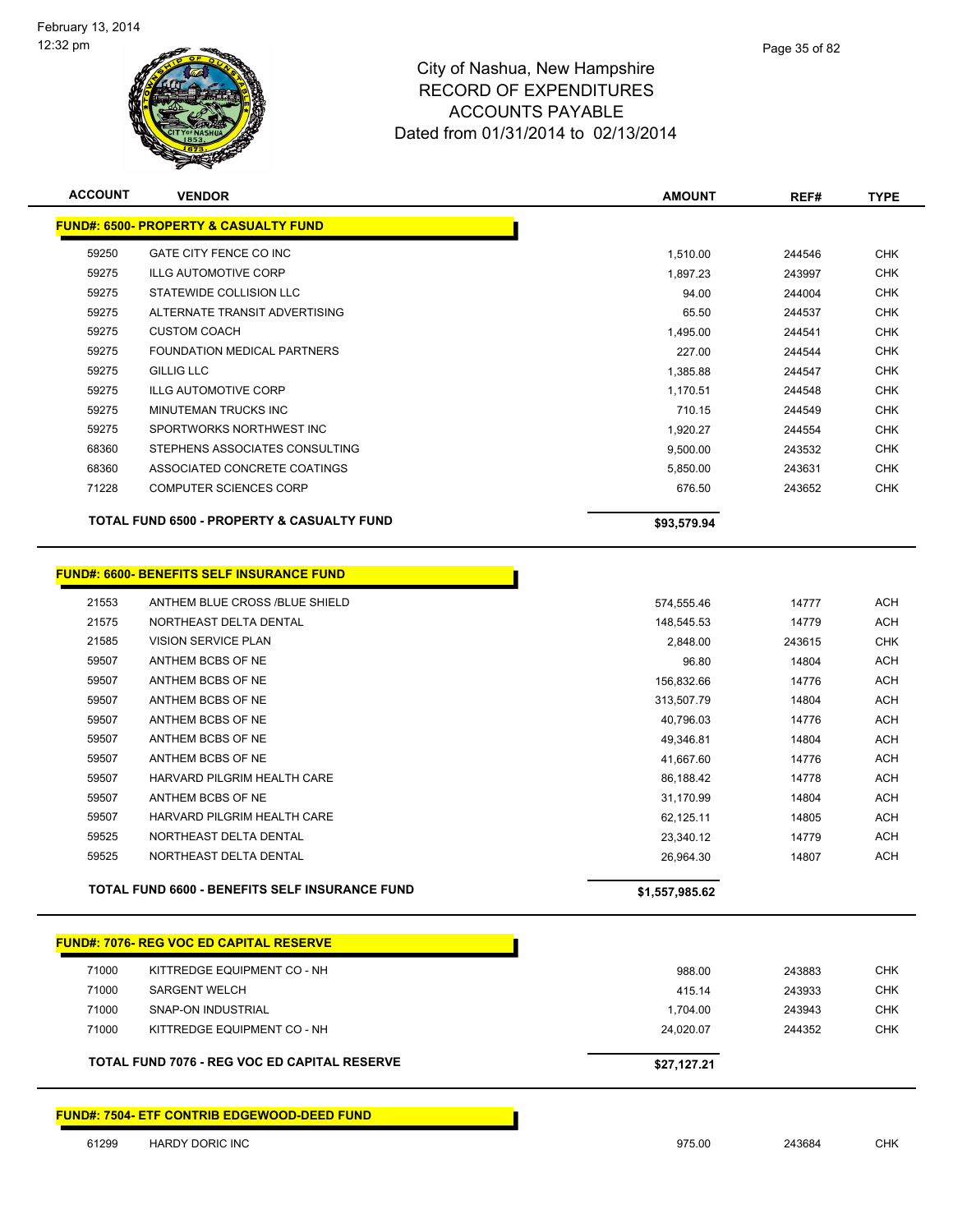

| TOTAL FUND 7504 - ETF CONTRIB EDGEWOOD-DEED FUND                        | \$975.00   |        |                   |
|-------------------------------------------------------------------------|------------|--------|-------------------|
| <b>FUND#: 7506- ETF CONTRIB-WOODLAWN CEMETERY</b>                       |            |        |                   |
| NORTHLAND INDUSTRIAL TRUCK CO<br>54487                                  | 1,184.45   | 243738 | <b>CHK</b>        |
| J P BARTLETT CO INC<br>61549                                            | 1,821.21   | 244080 | CHK               |
| TOTAL FUND 7506 - ETF CONTRIB-WOODLAWN CEMETERY                         | \$3,005.66 |        |                   |
| <b>FUND#: 7549- LIBRARY-MISC LIB DONATIONS</b>                          |            |        |                   |
| <b>JENNIFER HOSKING</b><br>61917                                        | 278.91     | 243691 | <b>CHK</b>        |
| <b>TOTAL FUND 7549 - LIBRARY-MISC LIB DONATIONS</b>                     | \$278.91   |        |                   |
| <b>FUND#: 7551- P&amp;R-SUMMERFUN</b>                                   |            |        |                   |
| 61900<br>JEANNOTTE'S MARKET LLC                                         | 76.31      | 243702 | <b>CHK</b>        |
| <b>TOTAL FUND 7551 - P&amp;R-SUMMERFUN</b>                              | \$76.31    |        |                   |
| <b>FUND#: 7565- SCHOOL RELATED PROGRAMS-ETF</b>                         |            |        |                   |
| 53628<br>SYMPHONY NEW HAMPSHIRE                                         | 3,375.00   | 243780 | <b>CHK</b>        |
| 55642<br><b>FREDERICK LATHAM</b>                                        | 62.00      | 244357 | <b>CHK</b>        |
| 55690<br>FIRST STUDENT INC                                              | 146.50     | 244316 | <b>CHK</b>        |
| 71221<br>APPLE INC                                                      | 638.00     | 243793 | <b>CHK</b>        |
| 71999<br><b>SCHOOL OUTFITTERS</b>                                       | 35.87      | 243937 | <b>CHK</b>        |
| TOTAL FUND 7565 - SCHOOL RELATED PROGRAMS-ETF                           | \$4,257.37 |        |                   |
| <b>FUND#: 8050- LIBRARY-CHARLES ZYLONIS</b>                             |            |        |                   |
| 55650<br>LABAS LITHUANIAN AMER BROS                                     | 584.78     | 244172 | <b>CHK</b>        |
| TOTAL FUND 8050 - LIBRARY-CHARLES ZYLONIS                               | \$584.78   |        |                   |
| <b>FUND#: 8063- LIBRARY-HENRY STEARNS FUND</b>                          |            |        |                   |
| 61807<br><b>BAKER &amp; TAYLOR</b>                                      | 219.39     | 243634 | CHK               |
| 61807<br>THE PARK STREET FOUNDATION                                     | 2,600.00   | 243743 | <b>CHK</b>        |
| 61807<br>RANDOM HOUSE LLC                                               | 26.25      | 243750 | <b>CHK</b>        |
| 61807<br>RANDOM HOUSE LLC                                               | 30.00      | 244071 | CHK               |
| 61807<br><b>BAKER &amp; TAYLOR</b><br>61807<br>PROQUEST INFO & LEARNING | 21.98      | 244121 | CHK<br><b>CHK</b> |
|                                                                         | 5,695.00   | 244210 |                   |
| <b>TOTAL FUND 8063 - LIBRARY-HENRY STEARNS FUND</b>                     | \$8,592.62 |        |                   |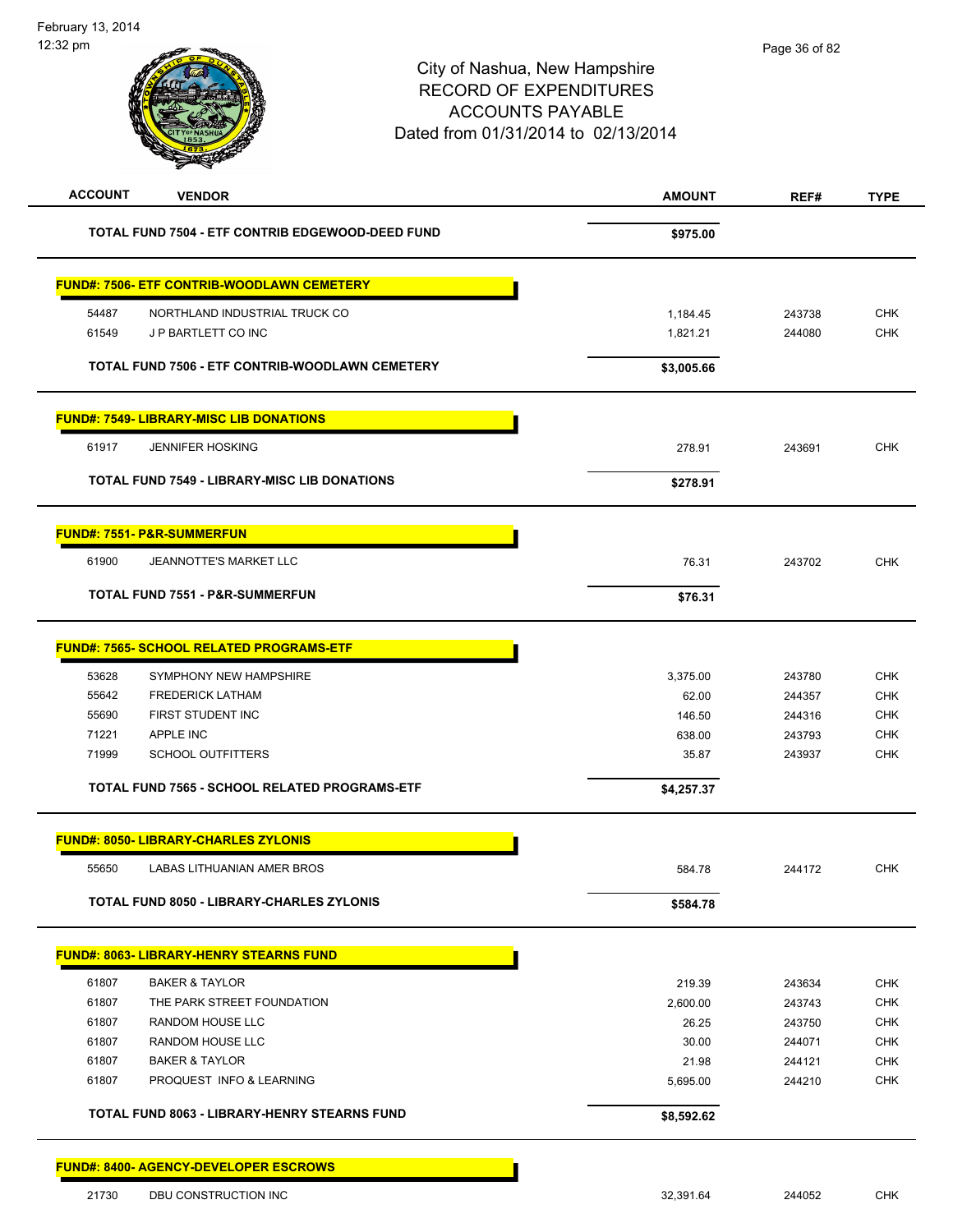| February 13, 2014<br>12:32 pm |                                                   | City of Nashua, New Hampshire<br><b>RECORD OF EXPENDITURES</b><br><b>ACCOUNTS PAYABLE</b><br>Dated from 01/31/2014 to 02/13/2014 | Page 37 of 82 |             |
|-------------------------------|---------------------------------------------------|----------------------------------------------------------------------------------------------------------------------------------|---------------|-------------|
| <b>ACCOUNT</b>                | <b>VENDOR</b>                                     | <b>AMOUNT</b>                                                                                                                    | REF#          | <b>TYPE</b> |
|                               | <b>TOTAL FUND 8400 - AGENCY-DEVELOPER ESCROWS</b> | \$32,391.64                                                                                                                      |               |             |

**Grand Total:**

**\$10,430,585.36** 

 $\blacksquare$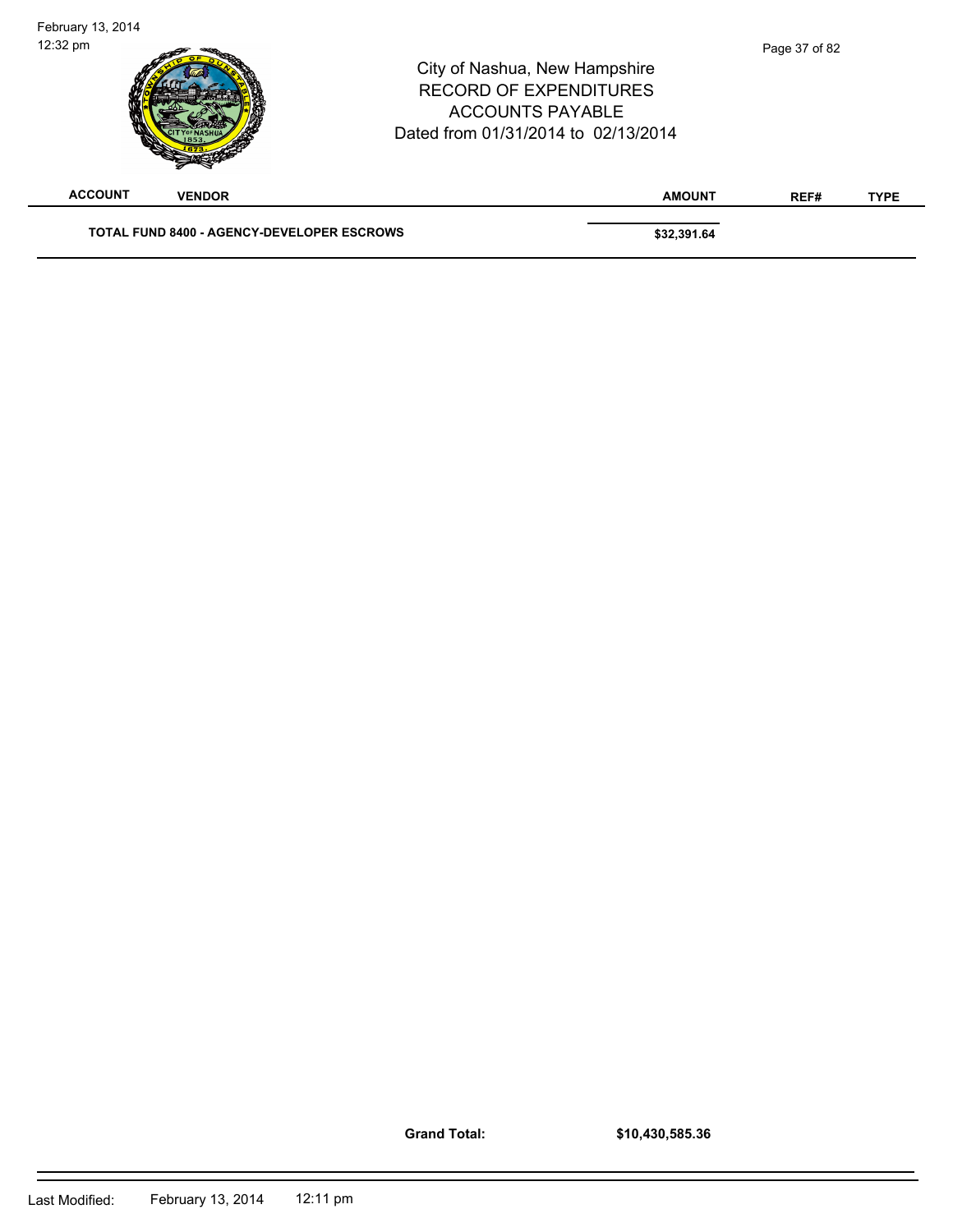

| s                                 | <b>ACCOUNT</b><br><b>PAY DATE</b>    | <b>DESCRIPTION</b>             | <b>AMOUNT</b> |
|-----------------------------------|--------------------------------------|--------------------------------|---------------|
| <b>FUND#: 1000 - GENERAL FUND</b> |                                      |                                |               |
| 101                               | <b>MAYOR</b>                         |                                |               |
| 2/6/14                            | 51100                                | CITIZEN SERVICES DIRECTOR      | 929.80        |
| 2/13/14                           | 51100                                | CITIZEN SERVICES DIRECTOR      | 929.80        |
| 2/6/14                            | 51100                                | <b>COMMUNICATIONS DIRECTOR</b> | 852.15        |
| 2/13/14                           | 51100                                | COMMUNICATIONS DIRECTOR        | 852.15        |
| 2/6/14                            | 51100                                | EXECUTIVE SECRETARY AA         | 903.15        |
| 2/13/14                           | 51100                                | <b>EXECUTIVE SECRETARY AA</b>  | 903.15        |
| 2/6/14                            | 51100                                | <b>RESOURCE COORDINATOR</b>    | 452.45        |
| 2/13/14                           | 51100                                | RESOURCE COORDINATOR           | 452.45        |
| 2/6/14                            | 51100                                | SECRETARY RECEPTIONIST         | 565.55        |
| 2/13/14                           | 51100                                | SECRETARY RECEPTIONIST         | 565.55        |
| 2/6/14                            | 51500                                | <b>MAYOR</b>                   | 2,115.95      |
| 2/13/14                           | 51500                                | <b>MAYOR</b>                   | 2,115.95      |
|                                   | <b>TOTAL 101 - MAYOR</b>             |                                | \$11,638.10   |
| 102                               | <b>BOARD OF ALDERMEN</b>             |                                |               |
| 2/6/14                            | 51100                                | ALDERMANIC LEGISLATION MANAGER | 1,404.70      |
| 2/13/14                           | 51100                                | ALDERMANIC LEGISLATION MANAGER | 1,404.70      |
| 2/6/14                            | 51200                                | LEGISLATIVE TRANSCRIPTION SPEC | 387.19        |
| 2/13/14                           | 51200                                | LEGISLATIVE TRANSCRIPTION SPEC | 521.87        |
|                                   | <b>TOTAL 102 - BOARD OF ALDERMEN</b> |                                | \$3,718.46    |
| 103                               | <b>LEGAL</b>                         |                                |               |
| 2/6/14                            | 51100                                | ASSISTANT CORP COUNSEL         | 1,324.90      |
| 2/13/14                           | 51100                                | ASSISTANT CORP COUNSEL         | 1,324.90      |
| 2/6/14                            | 51100                                | <b>CORPORATION COUNSEL</b>     | 2,183.75      |
| 2/13/14                           | 51100                                | <b>CORPORATION COUNSEL</b>     | 2,183.75      |
| 2/6/14                            | 51100                                | DEPUTY CORPORATION COUNSEL     | 1,986.70      |
| 2/13/14                           | 51100                                | DEPUTY CORPORATION COUNSEL     | 1,986.70      |
| 2/6/14                            | 51100                                | <b>LEGAL ASSISTANT</b>         | 1,846.55      |
| 2/13/14                           | 51100                                | <b>LEGAL ASSISTANT</b>         | 1,846.55      |
|                                   | <b>TOTAL 103 - LEGAL</b>             |                                | \$14,683.80   |
| 105                               | <b>CITI-STAT</b>                     |                                |               |
| 2/6/14                            | 51100                                | DIRECTOR CITISTAT              | 1,529.80      |
| 2/13/14                           | 51100                                | DIRECTOR CITISTAT              | 1,529.80      |
| 2/6/14                            | 51100                                | OPERATIONS ANALYST             | 690.85        |
| 2/13/14                           | 51100                                | OPERATIONS ANALYST             | 690.85        |
|                                   | TOTAL 105 - CITI-STAT                |                                | \$4,441.30    |
| 107                               | <b>CITY CLERK</b>                    |                                |               |
| 2/6/14                            | 51100                                | <b>CITY CLERK</b>              | 1,771.20      |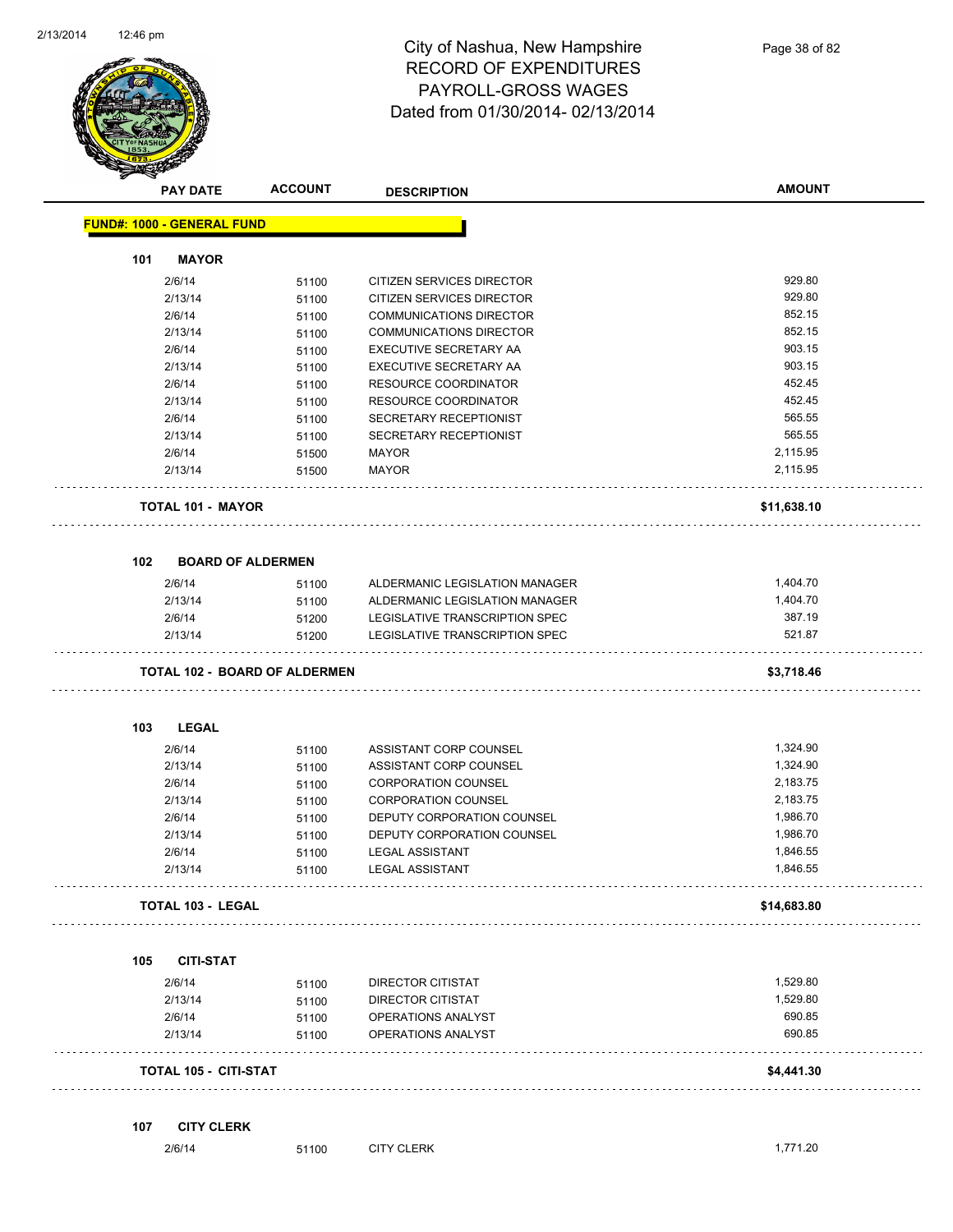

|     | <b>PAY DATE</b>                    | <b>ACCOUNT</b>                | <b>DESCRIPTION</b>                                         | <b>AMOUNT</b>        |
|-----|------------------------------------|-------------------------------|------------------------------------------------------------|----------------------|
|     | <b>FUND#: 1000 - GENERAL FUND</b>  |                               |                                                            |                      |
| 107 | <b>CITY CLERK</b>                  |                               |                                                            |                      |
|     | 2/13/14                            | 51100                         | <b>CITY CLERK</b>                                          | 1,771.20             |
|     | 2/6/14                             | 51100                         | <b>CLERK VITAL RECORDS II</b>                              | 2,089.95             |
|     | 2/13/14                            | 51100                         | CLERK VITAL RECORDS II                                     | 2,089.95             |
|     | 2/6/14                             | 51100                         | DEPARTMENT COORDINATOR, CC                                 | 791.45               |
|     | 2/13/14                            | 51100                         | DEPARTMENT COORDINATOR, CC                                 | 791.45               |
|     | 2/6/14                             | 51100                         | DEPUTY CITY CLERK                                          | 1,371.00             |
|     | 2/13/14                            | 51100                         | DEPUTY CITY CLERK                                          | 1,371.00             |
|     | 2/13/14                            | 51300                         | OVERTIME-REGULAR                                           | 7.42                 |
|     | <b>TOTAL 107 - CITY CLERK</b>      |                               |                                                            | \$12,054.62          |
|     |                                    |                               |                                                            |                      |
| 111 | <b>HUMAN RESOURCES</b>             |                               |                                                            |                      |
|     | 2/6/14                             | 51100                         | <b>HR ANALYST</b>                                          | 1,014.70             |
|     | 2/13/14                            | 51100                         | <b>HR ANALYST</b>                                          | 1,014.70<br>833.85   |
|     | 2/6/14                             | 51100                         | HR SPEC                                                    | 833.85               |
|     | 2/13/14                            | 51100                         | HR SPEC                                                    |                      |
|     | 2/6/14                             | 51100                         | <b>HUMAN RESOURCES DIRECTOR</b>                            | 1,546.45             |
|     | 2/13/14                            | 51100                         | HUMAN RESOURCES DIRECTOR                                   | 1,546.44<br>255.60   |
|     | 2/6/14<br>2/13/14                  | 51200<br>51200                | ADMINISTRATIVE ASSISTANT I<br>ADMINISTRATIVE ASSISTANT I   | 258.79               |
|     | <b>TOTAL 111 - HUMAN RESOURCES</b> |                               |                                                            | \$7,304.38           |
| 122 |                                    | <b>INFORMATION TECHNOLOGY</b> |                                                            |                      |
|     | 2/6/14                             | 51100                         | ADMIN ASSISTANT II                                         | 665.60               |
|     | 2/13/14                            |                               | ADMIN ASSISTANT II                                         |                      |
|     |                                    |                               |                                                            |                      |
|     |                                    | 51100                         |                                                            | 665.60               |
|     | 2/6/14                             | 51100                         | ERP SYSTEM ADMIN DBA                                       | 1,622.10             |
|     | 2/13/14                            | 51100                         | ERP SYSTEM ADMIN DBA                                       | 1,622.10             |
|     | 2/6/14                             | 51100                         | INTER INTRA APPL DEV PROJ LDR                              | 1,579.20             |
|     | 2/13/14                            | 51100                         | INTER INTRA APPL DEV PROJ LDR                              | 1,579.20             |
|     | 2/6/14                             | 51100                         | INTERNET INTRANET APPL DEV                                 | 1,459.20             |
|     | 2/13/14                            | 51100                         | INTERNET INTRANET APPL DEV                                 | 1,459.20             |
|     | 2/6/14                             | 51100                         | IT APPLICATIONS ANALYST                                    | 1,143.65             |
|     | 2/13/14                            | 51100                         | IT APPLICATIONS ANALYST                                    | 1,143.65             |
|     | 2/6/14                             | 51100                         | IT DIVISION DIRECTOR                                       | 1,986.70             |
|     | 2/13/14                            | 51100                         | IT DIVISION DIRECTOR                                       | 1,986.70             |
|     | 2/6/14                             | 51100                         | IT INFRASTRUCTURE ANALYST                                  | 1,194.35             |
|     | 2/13/14                            | 51100                         | IT INFRASTRUCTURE ANALYST                                  | 1,194.35             |
|     | 2/6/14                             | 51100                         | IT INFRASTRUCTURE TEAM LEADER                              | 1,771.20             |
|     | 2/13/14                            | 51100                         | IT INFRASTRUCTURE TEAM LEADER                              | 1,771.20             |
|     | 2/6/14                             | 51100                         | SYSTEMS ADM DATABASE ADM                                   | 1,611.15             |
|     | 2/13/14                            | 51100                         | SYSTEMS ADM DATABASE ADM                                   | 1,611.14             |
|     | 2/6/14                             | 51100                         | TECHNICAL SPEC II NET SUPPORT                              | 2,310.90             |
|     | 2/13/14<br>2/6/14                  | 51100<br>51100                | TECHNICAL SPEC II NET SUPPORT<br><b>TECHNICAL SPEC III</b> | 2,310.90<br>1,444.15 |

2/6/14 51100 WEB DESIGNER 633.45 2/13/14 51100 WEB DESIGNER 633.45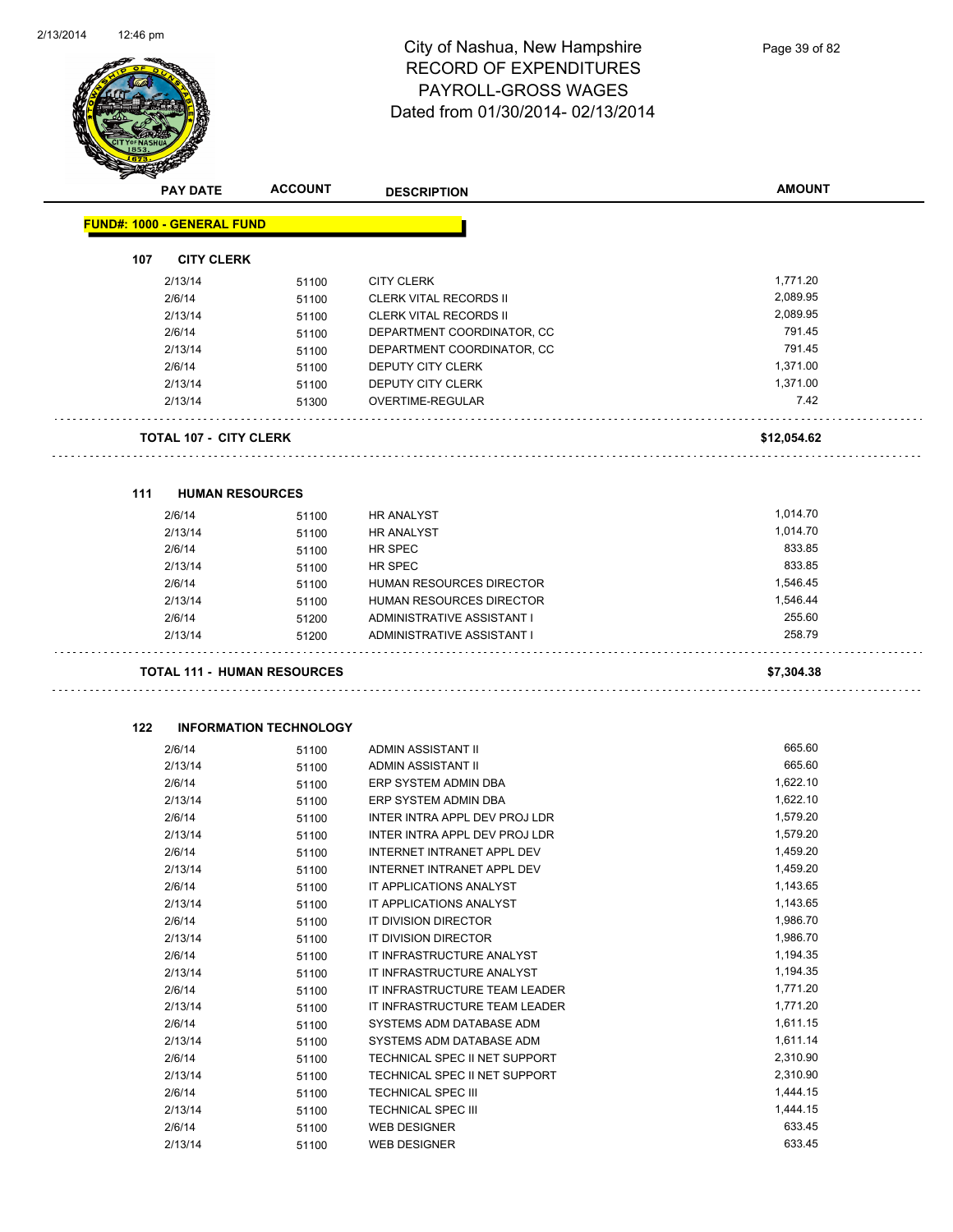| 2/13/2014 | 12:46 pm                                  |                                        | City of Nashua, New Hampshire<br><b>RECORD OF EXPENDITURES</b><br>PAYROLL-GROSS WAGES<br>Dated from 01/30/2014-02/13/2014 | Page 40 of 82      |
|-----------|-------------------------------------------|----------------------------------------|---------------------------------------------------------------------------------------------------------------------------|--------------------|
|           | <b>PAY DATE</b>                           | <b>ACCOUNT</b>                         | <b>DESCRIPTION</b>                                                                                                        | <b>AMOUNT</b>      |
|           | <b>FUND#: 1000 - GENERAL FUND</b>         |                                        |                                                                                                                           |                    |
|           | 122                                       |                                        |                                                                                                                           |                    |
|           | 2/6/14                                    | <b>INFORMATION TECHNOLOGY</b><br>51300 | OVERTIME-REGULAR                                                                                                          | 11.48              |
|           |                                           |                                        |                                                                                                                           |                    |
|           | <b>TOTAL 122 - INFORMATION TECHNOLOGY</b> |                                        |                                                                                                                           | \$34,854.77        |
|           | 126<br><b>FINANCIAL SERVICES</b>          |                                        |                                                                                                                           |                    |
|           | 2/6/14                                    | 51100                                  | <b>ACCOUNTANT</b>                                                                                                         | 898.10             |
|           | 2/13/14                                   | 51100                                  | <b>ACCOUNTANT</b>                                                                                                         | 898.10             |
|           | 2/6/14                                    | 51100                                  | ACCOUNTING COMPLIANCE MGR                                                                                                 | 1,073.50           |
|           | 2/13/14                                   | 51100                                  | ACCOUNTING COMPLIANCE MGR                                                                                                 | 1,073.50           |
|           | 2/6/14                                    | 51100                                  | ACCOUNTS PAYABLE COORDINATOR                                                                                              | 1,510.60           |
|           | 2/13/14                                   | 51100                                  | ACCOUNTS PAYABLE COORDINATOR                                                                                              | 1,510.60           |
|           | 2/6/14                                    | 51100                                  | ACCOUNTS PAYABLE SUPV                                                                                                     | 929.80             |
|           | 2/13/14                                   | 51100                                  | ACCOUNTS PAYABLE SUPV                                                                                                     | 929.80             |
|           | 2/6/14                                    | 51100                                  | ADMINISTRATIVE ASSISTANT I                                                                                                | 646.80             |
|           | 2/13/14                                   | 51100                                  | ADMINISTRATIVE ASSISTANT I                                                                                                | 646.80             |
|           | 2/6/14                                    | 51100                                  | <b>CFO COMPTROLLER</b>                                                                                                    | 1,999.70           |
|           | 2/13/14                                   | 51100                                  | <b>CFO COMPTROLLER</b>                                                                                                    | 1,999.70           |
|           | 2/6/14                                    | 51100                                  | <b>COMPENSATION MANAGER</b>                                                                                               | 1,533.60           |
|           | 2/13/14                                   | 51100                                  | <b>COMPENSATION MANAGER</b>                                                                                               | 1,533.60           |
|           | 2/6/14                                    | 51100                                  | DEP TREASURER TAX COLLECTOR                                                                                               | 1,076.20           |
|           | 2/13/14                                   | 51100                                  | DEP TREASURER TAX COLLECTOR                                                                                               | 1,076.20           |
|           | 2/6/14                                    | 51100                                  | FINANCE AND ADMIN MANAGER                                                                                                 | 744.65             |
|           | 2/13/14                                   | 51100                                  | FINANCE AND ADMIN MANAGER                                                                                                 | 744.65             |
|           | 2/6/14                                    | 51100                                  | FINANCIAL MANAGER GENERAL GOVT                                                                                            | 1,367.60           |
|           | 2/13/14                                   | 51100                                  | FINANCIAL MANAGER GENERAL GOVT                                                                                            | 1,367.60           |
|           | 2/6/14                                    | 51100                                  | FINANCIAL SERVICES COORDINATOR                                                                                            | 936.70             |
|           | 2/13/14                                   | 51100                                  | FINANCIAL SERVICES COORDINATOR                                                                                            | 936.71             |
|           | 2/6/14                                    | 51100                                  | MOTOR VEHICLE COORDINATOR                                                                                                 | 646.80             |
|           | 2/13/14                                   | 51100                                  | MOTOR VEHICLE COORDINATOR                                                                                                 | 646.80             |
|           | 2/6/14                                    | 51100                                  | MV CLERK II REGISTRATION                                                                                                  | 632.00             |
|           | 2/13/14                                   | 51100                                  | MV CLERK II REGISTRATION                                                                                                  | 632.00<br>1,770.56 |
|           | 2/6/14                                    | 51100                                  | PAYROLL ANALYST II                                                                                                        |                    |
|           | 2/13/14                                   | 51100                                  | PAYROLL ANALYST II                                                                                                        | 1,770.55<br>829.85 |
|           | 2/6/14<br>2/13/14                         | 51100                                  | REVENUE ACCOUNTS SPEC<br>REVENUE ACCOUNTS SPEC                                                                            | 829.85             |
|           | 2/6/14                                    | 51100                                  | REVENUE COORDINATOR                                                                                                       | 1,040.85           |
|           | 2/13/14                                   | 51100<br>51100                         | REVENUE COORDINATOR                                                                                                       | 1,040.85           |
|           | 2/6/14                                    | 51100                                  | SENIOR FINANCIAL ANALYST                                                                                                  | 1,100.45           |
|           | 2/13/14                                   | 51100                                  | SENIOR FINANCIAL ANALYST                                                                                                  | 1,100.45           |
|           | 2/6/14                                    | 51100                                  | SUPV VEHICLE REGISTRATION                                                                                                 | 1,014.70           |
|           | 2/6/14                                    | 51100                                  | TREASURER TAX COLLECTOR                                                                                                   | 1,771.20           |
|           | 2/13/14                                   | 51100                                  | TREASURER TAX COLLECTOR                                                                                                   | 1,771.20           |
|           | 2/6/14                                    | 51100                                  | <b>VEHICLE REGISTRATION CLERK</b>                                                                                         | 1,629.94           |
|           | 2/13/14                                   | 51100                                  | <b>VEHICLE REGISTRATION CLERK</b>                                                                                         | 1,629.95           |
|           | 2/6/14                                    | 51200                                  | TRUST ACCOUNTANT PT                                                                                                       | 838.60             |
|           | 2/13/14                                   | 51200                                  | TRUST ACCOUNTANT PT                                                                                                       | 670.88             |
|           | 2/6/14                                    | 51300                                  | OVERTIME-REGULAR                                                                                                          | 194.50             |
|           | 2/13/14                                   | 51300                                  | OVERTIME-REGULAR                                                                                                          | 107.49             |
|           | 2/6/14                                    | 51750                                  | <b>RETIREMENT &amp; SEPARATION PAY</b>                                                                                    | 16,621.99          |
|           |                                           |                                        |                                                                                                                           |                    |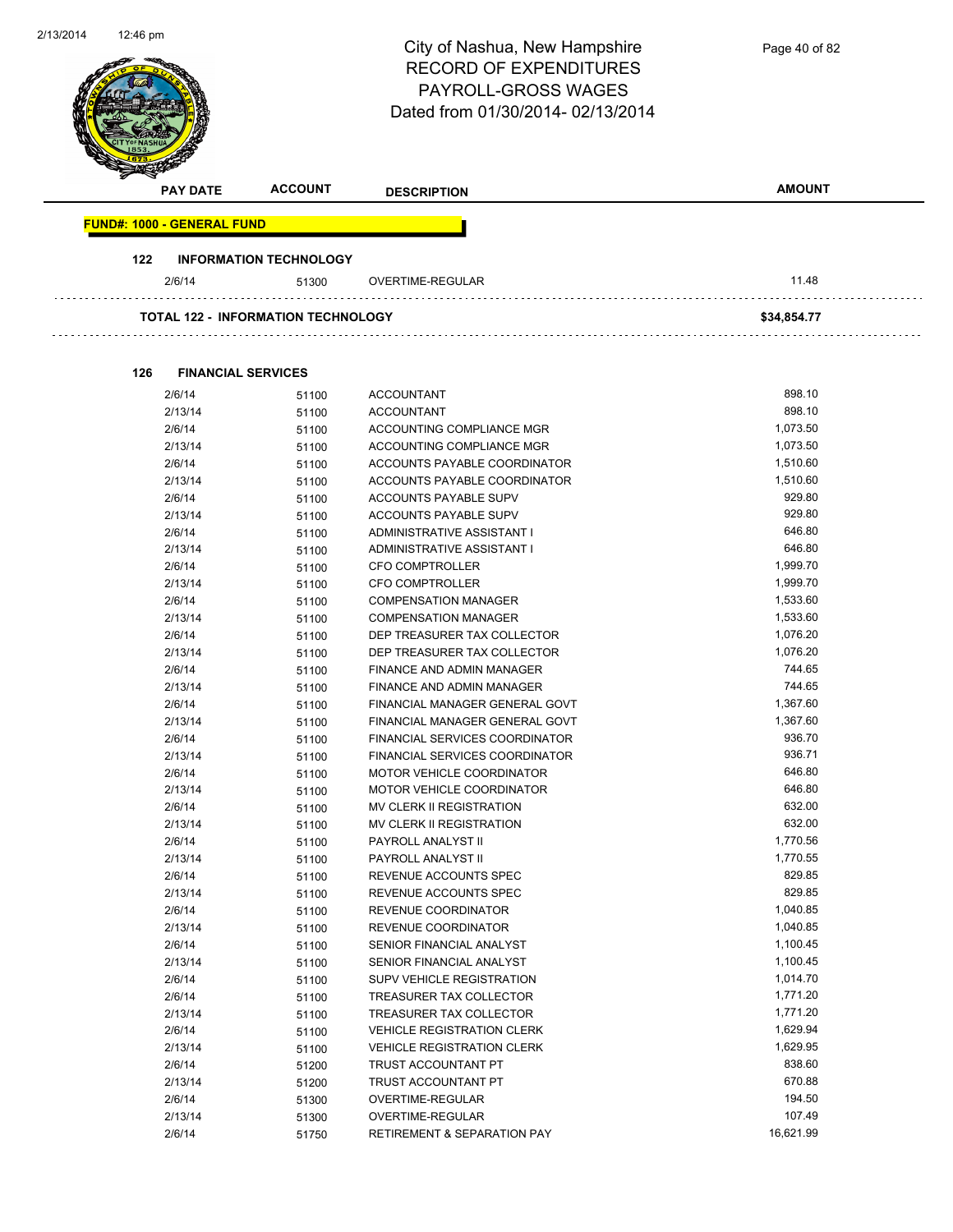

**PAY DATE ACCOUNT DESCRIPTION AMOUNT FUND#: 1000 - GENERAL FUND TOTAL 126 - FINANCIAL SERVICES \$63,725.97 129 CITY BUILDINGS** 2/6/14 51100 BUILDING MANAGER 788.60 2/13/14 51100 BUILDING MANAGER 788.60 2/6/14 51100 CUSTODIAN I 1,166.85 2/13/14 51100 CUSTODIAN I 1,149.95 2/6/14 51100 MAINTENANCE SPEC 663.85 2/13/14 51100 MAINTENANCE SPEC 663.85 2/6/14 51200 CUSTODIAN I 306.75 2/13/14 51200 CUSTODIAN I 306.75 2/13/14 51300 OVERTIME-REGULAR 121.97 . . . . . . . . . . . . . . . **TOTAL 129 - CITY BUILDINGS \$5,957.17 130 PURCHASING** 2/6/14 51100 PRINTING TECH MAIL DIST 972.30 2/13/14 51100 PRINTING TECH MAIL DIST 972.30 2/6/14 51100 PURCHASING AGENT I 661.95 2/13/14 51100 PURCHASING AGENT I 661.95 2/6/14 51100 PURCHASING AGENT II 1,020.45 2/13/14 51100 PURCHASING AGENT II 1,020.45 2/6/14 51100 PURCHASING MANAGER 1,364.20 2/13/14 51100 PURCHASING MANAGER 1,364.20 **TOTAL 130 - PURCHASING \$8,037.80 131 HUNT BUILDING** 2/6/14 51200 HUNT BUILDING ADMINISTRATOR 319.05 2/13/14 51200 HUNT BUILDING ADMINISTRATOR 255.24 **TOTAL 131 - HUNT BUILDING \$574.29 132 ASSESSING** 2/6/14 51100 APPRAISER I 853.70 2/13/14 51100 APPRAISER I 853.70 2/6/14 51100 APPRAISER II 1,020.46 2/13/14 51100 APPRAISER II 2009 1990 1991 1,020.46 2/6/14 51100 APPRAISER III 1,162.45 2/13/14 51100 APPRAISER III 1,162.45 2/6/14 51100 ASSESSING ADMIN SPEC I CSR 603.40 2/13/14 51100 ASSESSING ADMIN SPEC I CSR 603.39 2/6/14 51100 ASSESSING ADMIN SPEC II CSR 699.35 2/13/14 51100 ASSESSING ADMIN SPEC II CSR 699.35 2/6/14 51100 ASSESSING ADMIN SPEC III CSR 888.75

2/13/14 51100 ASSESSING ADMIN SPEC III CSR 688.76

Page 41 of 82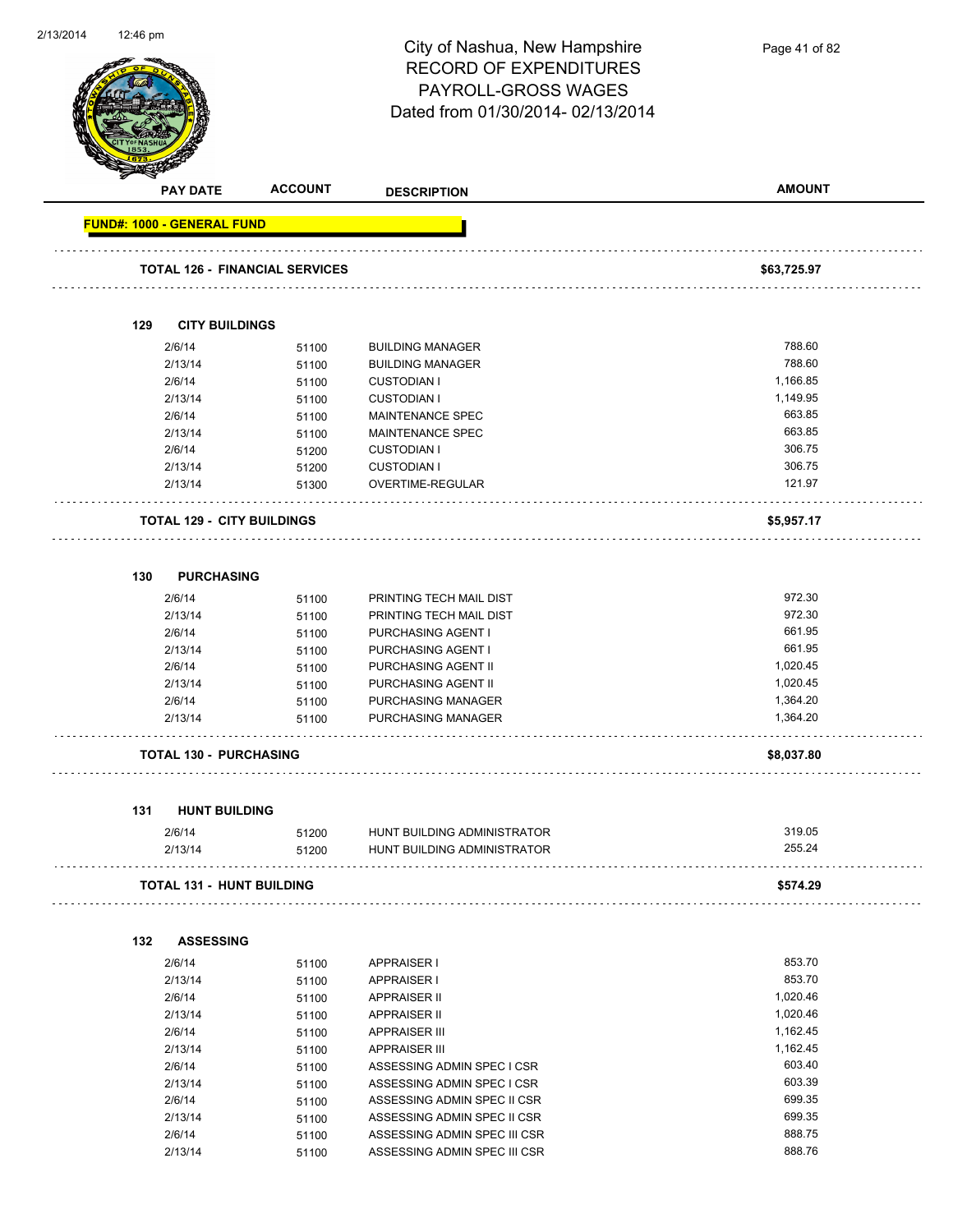

Page 42 of 82

|     | <b>PAY DATE</b>                      | <b>ACCOUNT</b> | <b>DESCRIPTION</b>            | <b>AMOUNT</b> |
|-----|--------------------------------------|----------------|-------------------------------|---------------|
|     | <b>FUND#: 1000 - GENERAL FUND</b>    |                |                               |               |
| 132 | <b>ASSESSING</b>                     |                |                               |               |
|     | 2/6/14                               | 51100          | CHIEF ASSESSOR GIS MANAGER    | 2,077.25      |
|     | 2/13/14                              | 51100          | CHIEF ASSESSOR GIS MANAGER    | 2,077.25      |
|     | 2/6/14                               | 51100          | DEPARTMENT COORDINATOR        | 844.05        |
|     | 2/13/14                              | 51100          | DEPARTMENT COORDINATOR        | 844.05        |
|     | 2/6/14                               | 51100          | DEPUTY MANAGER APPRAISER IV   | 1,450.00      |
|     | 2/13/14                              | 51100          | DEPUTY MANAGER APPRAISER IV   | 1,450.00      |
|     | 2/13/14                              | 51300          | OVERTIME-REGULAR              | 20.37         |
|     | 2/11/14                              | 51500          | ELECTED SCHOOL BOARD          | (125.00)      |
|     | <b>TOTAL 132 - ASSESSING</b>         |                |                               | \$19,094.19   |
| 134 | GIS                                  |                |                               |               |
|     | 2/6/14                               | 51100          | <b>GIS TECHNICIAN II</b>      | 1,042.60      |
|     | 2/13/14                              | 51100          | <b>GIS TECHNICIAN II</b>      | 1,042.60      |
|     | <b>TOTAL 134 - GIS</b>               |                |                               | \$2,085.20    |
| 140 | <b>PINEWOOD CEMETERY</b>             |                |                               |               |
|     | 2/6/14                               | 55314          | FIXED RATE MILEAGE ALLOWANCE  | 100.00        |
|     | <b>TOTAL 140 - PINEWOOD CEMETERY</b> |                |                               | \$100.00      |
| 142 | <b>WOODLAWN CEMETERY</b>             |                |                               |               |
|     | 2/6/14                               | 51100          | <b>GROUNDSKEEPER CEMETERY</b> | 1,264.40      |
|     | 2/13/14                              | 51100          | <b>GROUNDSKEEPER CEMETERY</b> | 1,264.41      |
|     | 2/6/14                               | 51100          | SUBFOREMAN CEMETERY           | 722.91        |
|     | 2/13/14                              | 51100          | SUBFOREMAN CEMETERY           | 718.38        |
|     | 2/6/14                               | 51100          | SUPERINTENDENT CEMETERY I     | 1,014.70      |
|     | 2/13/14                              | 51100          | SUPERINTENDENT CEMETERY I     | 1,014.70      |
|     | 2/13/14                              | 51300          | OVERTIME-REGULAR              | 130.40        |
|     | <b>TOTAL 142 - WOODLAWN CEMETERY</b> |                |                               | \$6,129.90    |
| 144 | <b>EDGEWOOD CEMETERY</b>             |                |                               |               |
|     | 2/6/14                               | 51100          | <b>GROUNDSKEEPER CEMETERY</b> | 1,094.45      |
|     | 2/13/14                              | 51100          | <b>GROUNDSKEEPER CEMETERY</b> | 1,094.45      |
|     | 2/6/14                               | 51100          | SUBFOREMAN CEMETERY           | 783.65        |
|     | 2/13/14                              | 51100          | SUBFOREMAN CEMETERY           | 788.60        |
|     | 2/6/14                               | 51100          | SUPERINTENDENT CEMETERY II    | 1,124.65      |
|     | 2/13/14                              | 51100          | SUPERINTENDENT CEMETERY II    | 1,124.65      |
|     | 2/6/14                               | 51300          | OVERTIME-REGULAR              | 147.92        |
|     |                                      |                |                               |               |
|     | 2/13/14                              | 51300          | OVERTIME-REGULAR              | 17.65         |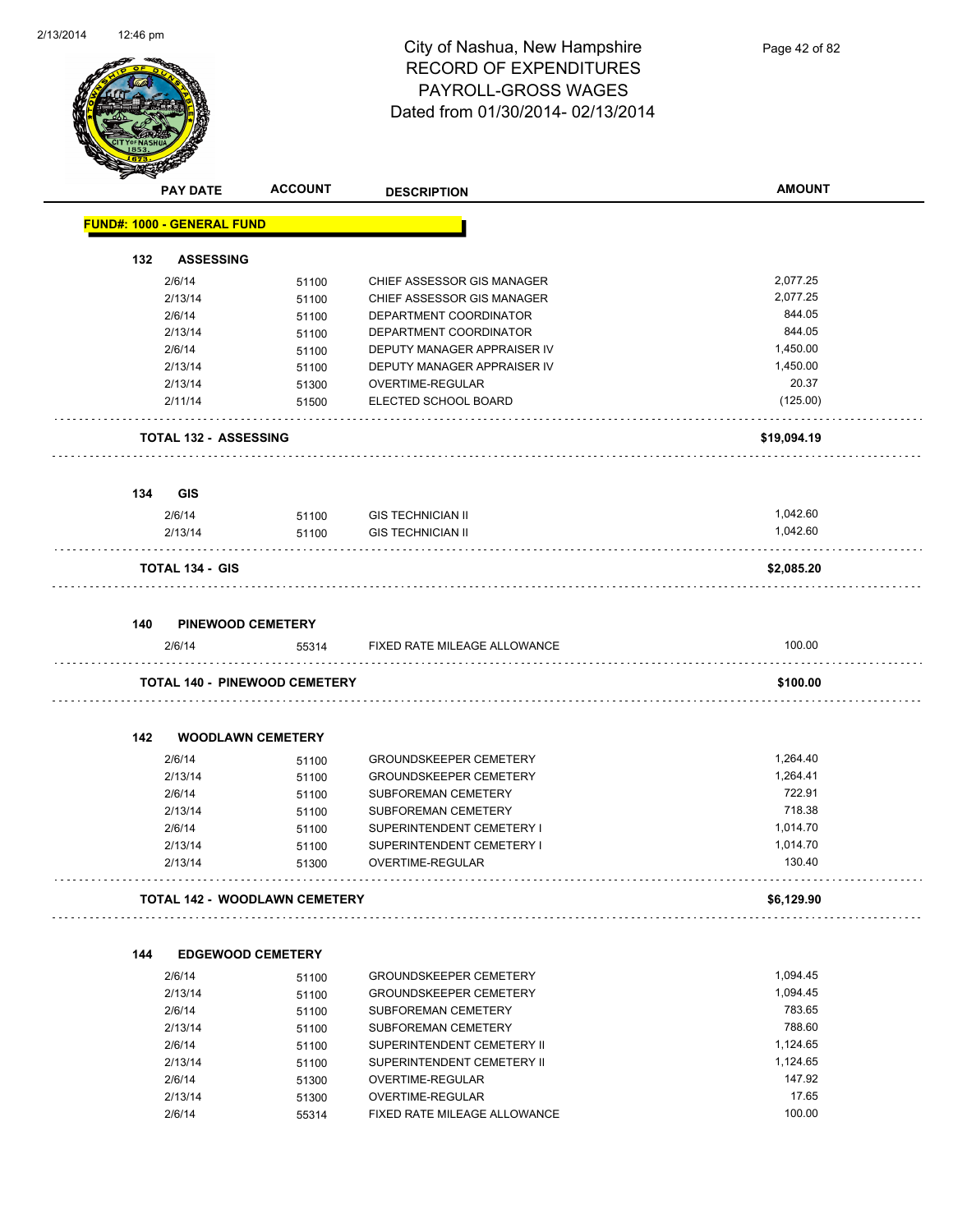

|                                   | <b>PAY DATE</b> | <b>ACCOUNT</b>                       | <b>DESCRIPTION</b>               | <b>AMOUNT</b> |
|-----------------------------------|-----------------|--------------------------------------|----------------------------------|---------------|
| <b>FUND#: 1000 - GENERAL FUND</b> |                 |                                      |                                  |               |
|                                   |                 |                                      |                                  |               |
|                                   |                 | <b>TOTAL 144 - EDGEWOOD CEMETERY</b> |                                  | \$6,276.02    |
|                                   |                 |                                      |                                  |               |
| 150                               | <b>POLICE</b>   |                                      |                                  |               |
|                                   | 2/6/14          | 51100                                | <b>1ST YEAR OFFICERS</b>         | 5,634.61      |
|                                   | 2/13/14         | 51100                                | <b>1ST YEAR OFFICERS</b>         | 5,634.60      |
|                                   | 2/6/14          | 51100                                | 1ST YR OFFICERS CERTIFIED SPEC   | 981.45        |
|                                   | 2/13/14         | 51100                                | 1ST YR OFFICERS CERTIFIED SPEC   | 981.45        |
|                                   | 2/6/14          | 51100                                | <b>ACCOUNT CLERK III</b>         | 2,074.45      |
|                                   | 2/13/14         | 51100                                | <b>ACCOUNT CLERK III</b>         | 1,697.07      |
|                                   | 2/6/14          | 51100                                | ADMINISTRATIVE PROJECT SPEC      | 1,212.05      |
|                                   | 2/13/14         | 51100                                | ADMINISTRATIVE PROJECT SPEC      | 1,212.05      |
|                                   | 2/6/14          | 51100                                | ANIMAL CONTROL OFFICER           | 904.75        |
|                                   | 2/13/14         | 51100                                | ANIMAL CONTROL OFFICER           | 904.75        |
|                                   | 2/6/14          | 51100                                | AUTO MECHANIC 1ST CLASS          | 781.35        |
|                                   | 2/13/14         | 51100                                | AUTO MECHANIC 1ST CLASS          | 781.34        |
|                                   | 2/6/14          | 51100                                | <b>BUILDING MAINTENANCE SUPV</b> | 938.80        |
|                                   | 2/13/14         | 51100                                | <b>BUILDING MAINTENANCE SUPV</b> | 938.80        |
|                                   | 2/6/14          | 51100                                | <b>CAPTAIN</b>                   | 13,991.25     |
|                                   | 2/13/14         | 51100                                | <b>CAPTAIN</b>                   | 13,991.25     |
|                                   | 2/6/14          | 51100                                | CHIEF OF POLICE                  | 2,462.75      |
|                                   | 2/13/14         | 51100                                | CHIEF OF POLICE                  | 2,462.75      |
|                                   | 2/6/14          | 51100                                | COMM TECH ALL DESIGNATIONS       | 8,506.15      |
|                                   | 2/13/14         | 51100                                | COMM TECH ALL DESIGNATIONS       | 8,506.15      |
|                                   | 2/6/14          | 51100                                | COMMUNITY POLICE COORD CEMD      | 1,236.00      |
|                                   | 2/13/14         | 51100                                | COMMUNITY POLICE COORD CEMD      | 1,236.00      |
|                                   | 2/6/14          | 51100                                | <b>CRIME ANALYST</b>             | 1,199.75      |
|                                   | 2/13/14         | 51100                                | <b>CRIME ANALYST</b>             | 1,199.75      |
|                                   | 2/6/14          | 51100                                | <b>CUSTODIAN II</b>              | 723.40        |
|                                   | 2/13/14         | 51100                                | <b>CUSTODIAN II</b>              | 723.40        |
|                                   | 2/6/14          | 51100                                | <b>CUSTODIAN III</b>             | 1,413.99      |
|                                   | 2/13/14         | 51100                                | <b>CUSTODIAN III</b>             | 1,414.00      |
|                                   | 2/6/14          | 51100                                | DEPUTY CHIEF OF POLICE           | 4,463.40      |
|                                   | 2/13/14         | 51100                                | DEPUTY CHIEF OF POLICE           | 4,463.40      |
|                                   | 2/6/14          | 51100                                | <b>DETENTION SPEC</b>            | 817.20        |
|                                   | 2/13/14         | 51100                                | DETENTION SPEC                   | 817.20        |
|                                   | 2/6/14          | 51100                                | DISPATCHERS ALL DESIGNATIONS     | 7,518.42      |
|                                   | 2/13/14         | 51100                                | DISPATCHERS ALL DESIGNATIONS     | 7,518.41      |
|                                   | 2/6/14          | 51100                                | FLEET MAINTENANCE ASST SUPV      | 878.80        |
|                                   | 2/13/14         | 51100                                | FLEET MAINTENANCE ASST SUPV      | 878.80        |
|                                   | 2/6/14          | 51100                                | IT MANAGER/SOFTWARE SPECIALIST   | 1,576.80      |
|                                   | 2/13/14         | 51100                                | IT MANAGER/SOFTWARE SPECIALIST   | 1,576.80      |
|                                   | 2/6/14          | 51100                                | <b>LEGAL SECRETARY</b>           | 661.85        |
|                                   | 2/13/14         | 51100                                | <b>LEGAL SECRETARY</b>           | 661.85        |
|                                   | 2/6/14          | 51100                                | LIEUTENANT                       | 14,485.50     |
|                                   | 2/13/14         | 51100                                | LIEUTENANT                       | 14,485.50     |
|                                   | 2/6/14          | 51100                                | NPD BUSINESS COORDINATOR         | 938.80        |
|                                   | 2/13/14         | 51100                                | NPD BUSINESS COORDINATOR         | 938.80        |
|                                   | 2/6/14          | 51100                                | NPD BUSINESS MANAGER             | 1,674.50      |
|                                   | 2/13/14         | 51100                                | NPD BUSINESS MANAGER             | 1,674.50      |
|                                   | 2/6/14          | 51100                                | NPD NETWORK ADMINISTRATOR        | 1,014.72      |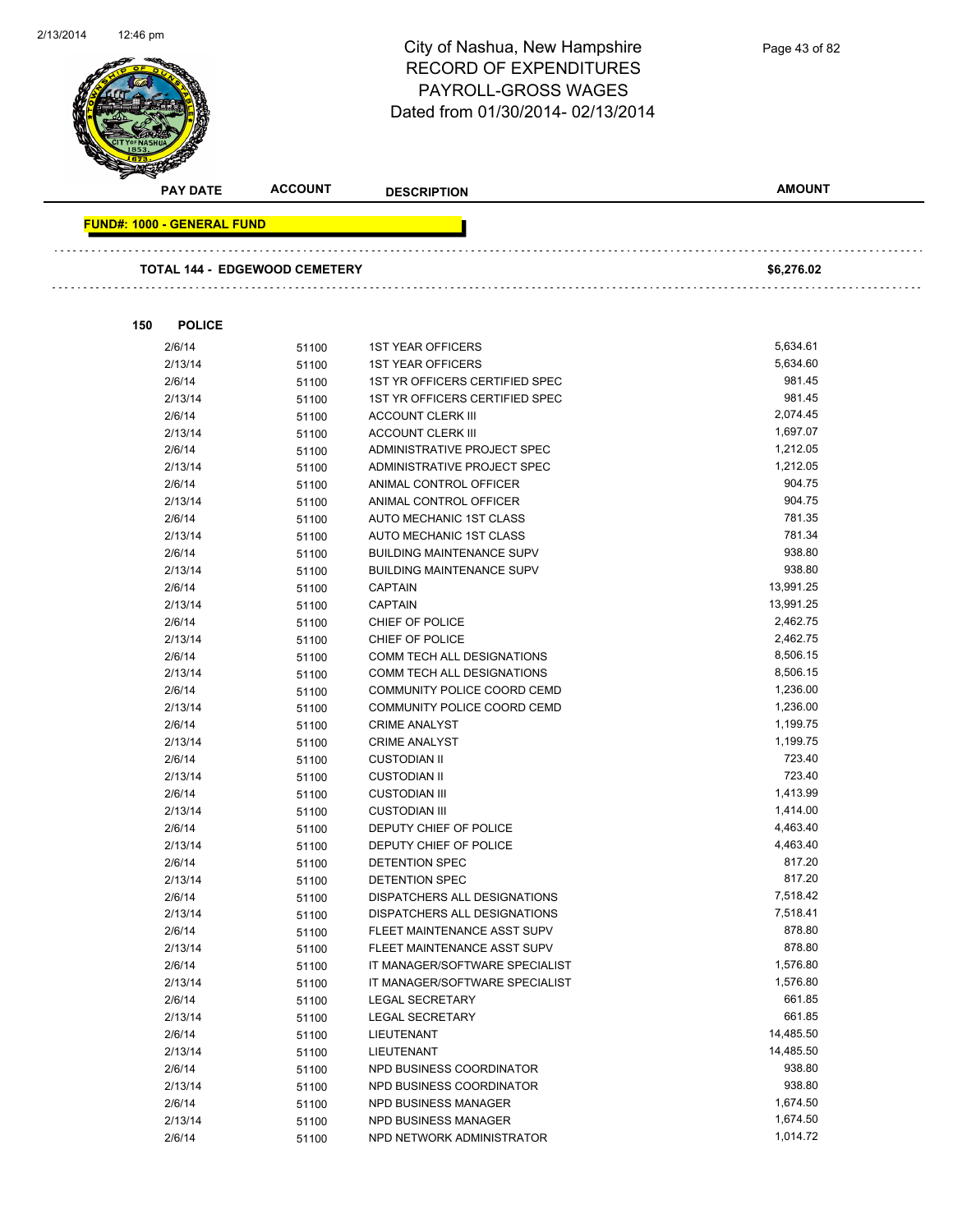

|     | <b>PAY DATE</b>                   | <b>ACCOUNT</b> | <b>DESCRIPTION</b>                     | <b>AMOUNT</b>    |
|-----|-----------------------------------|----------------|----------------------------------------|------------------|
|     | <b>FUND#: 1000 - GENERAL FUND</b> |                |                                        |                  |
|     |                                   |                |                                        |                  |
| 150 | <b>POLICE</b>                     |                |                                        |                  |
|     | 2/13/14                           | 51100          | NPD NETWORK ADMINISTRATOR              | 1,312.61         |
|     | 2/6/14                            | 51100          | PARALEGAL                              | 925.55           |
|     | 2/13/14                           | 51100          | PARALEGAL                              | 925.55           |
|     | 2/6/14                            | 51100          | PATROLMAN ALL RANKS                    | 150,344.10       |
|     | 2/13/14                           | 51100          | PATROLMAN ALL RANKS                    | 150,791.89       |
|     | 2/6/14                            | 51100          | POLICE ATTORNEY                        | 1,523.60         |
|     | 2/13/14                           | 51100          | POLICE ATTORNEY                        | 1,523.60         |
|     | 2/6/14                            | 51100          | <b>RECORDS MANAGER</b>                 | 1,200.00         |
|     | 2/13/14                           | 51100          | <b>RECORDS MANAGER</b>                 | 1,200.00         |
|     | 2/6/14                            | 51100          | <b>RECORDS TECHNICIAN I</b>            | 2,490.00         |
|     | 2/13/14                           | 51100          | RECORDS TECHNICIAN I                   | 2,490.00         |
|     | 2/6/14                            | 51100          | RECORDS TECHNICIAN II                  | 1,608.00         |
|     | 2/13/14                           | 51100          | RECORDS TECHNICIAN II                  | 1,608.00         |
|     | 2/6/14                            | 51100          | SEC DOMESTIC VIOLENCE UNIT             | 683.95           |
|     | 2/13/14                           | 51100          | SEC DOMESTIC VIOLENCE UNIT             | 683.95           |
|     | 2/6/14                            | 51100          | SECRETARIAL SUPV DET BUREAU            | 861.20           |
|     | 2/13/14                           | 51100          | SECRETARIAL SUPV DET BUREAU            | 861.20           |
|     | 2/6/14                            | 51100          | <b>SECRETARY III</b>                   | 2,662.40         |
|     | 2/13/14                           | 51100          | <b>SECRETARY III</b>                   | 2,662.40         |
|     | 2/6/14                            | 51100          | <b>SECRETARY V</b>                     | 3,159.20         |
|     | 2/13/14                           | 51100          | <b>SECRETARY V</b>                     | 3,159.20         |
|     | 2/6/14                            | 51100          | <b>SERGEANT</b>                        | 34,187.20        |
|     | 2/13/14                           | 51100          | SERGEANT                               | 34,150.04        |
|     | 2/6/14                            | 51100          | SUPV POLICE FLEET                      | 1,192.40         |
|     | 2/13/14                           | 51100          | SUPV POLICE FLEET                      | 1,192.40         |
|     | 2/6/14                            | 51200          | <b>ACCREDITATION MANAGER</b>           | 1,017.76         |
|     | 2/13/14                           | 51200          | <b>ACCREDITATION MANAGER</b>           | 1,017.76         |
|     | 2/6/14                            | 51200          | DETENTION SPEC                         | 699.16           |
|     | 2/13/14                           | 51200          | DETENTION SPEC                         | 699.16           |
|     | 2/6/14                            | 51200          | POLICE ATTORNEY PT                     | 1,179.52         |
|     | 2/13/14                           | 51200          | POLICE ATTORNEY PT                     | 1,179.52         |
|     | 2/6/14                            | 51200          | PRISONER TRANSPORT OFFICER             | 726.00<br>726.00 |
|     | 2/13/14                           | 51200          | PRISONER TRANSPORT OFFICER             | (188.40)         |
|     | 1/30/14<br>2/6/14                 | 51300          | OVERTIME-REGULAR<br>OVERTIME-REGULAR   | 15,059.07        |
|     | 2/13/14                           | 51300          | OVERTIME-REGULAR                       | 4,861.03         |
|     | 2/13/14                           | 51300          | <b>OVERTIME-TRAINING</b>               | 217.58           |
|     | 2/6/14                            | 51309          | <b>OVERTIME-WITNESS</b>                | 3,055.94         |
|     | 2/13/14                           | 51315<br>51315 | <b>OVERTIME-WITNESS</b>                | 4,396.72         |
|     | 2/6/14                            | 51322          | OVERTIME-INVESTIGATIVE                 | 8,213.98         |
|     | 2/13/14                           | 51322          | OVERTIME-INVESTIGATIVE                 | 9,677.92         |
|     | 2/6/14                            | 51330          | OVERTIME-COVERAGE                      | 3,331.64         |
|     | 2/13/14                           | 51330          | OVERTIME-COVERAGE                      | 4,837.28         |
|     | 2/6/14                            | 51412          | WAGES PER DIEM                         | 1,843.21         |
|     | 2/13/14                           | 51412          | <b>WAGES PER DIEM</b>                  | 1,280.00         |
|     | 2/6/14                            | 51628          | <b>EXTRA HOLIDAY</b>                   | (8.00)           |
|     | 2/13/14                           | 51628          | <b>EXTRA HOLIDAY</b>                   | (313.90)         |
|     | 2/13/14                           | 51750          | <b>RETIREMENT &amp; SEPARATION PAY</b> | 574.49           |
|     | 2/6/14                            | 61107          | <b>CLOTHING &amp; UNIFORMS</b>         | 139.96           |
|     | 2/13/14                           | 61107          | <b>CLOTHING &amp; UNIFORMS</b>         | 191.40           |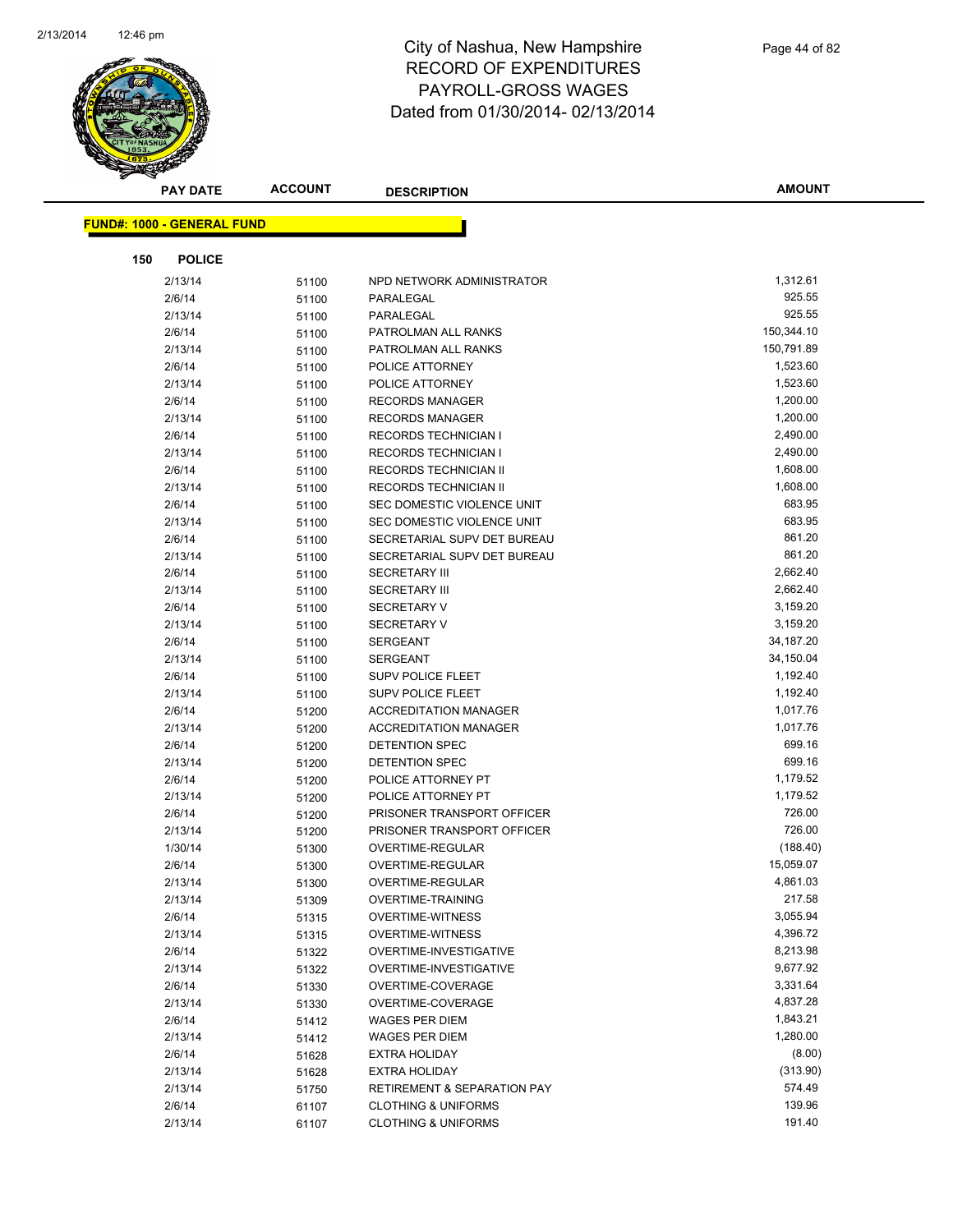

Page 45 of 82

| <b>PAY DATE</b>                   | <b>ACCOUNT</b> | <b>DESCRIPTION</b>                                               | <b>AMOUNT</b>        |  |
|-----------------------------------|----------------|------------------------------------------------------------------|----------------------|--|
| <b>FUND#: 1000 - GENERAL FUND</b> |                |                                                                  |                      |  |
|                                   |                |                                                                  |                      |  |
| TOTAL 150 - POLICE                |                |                                                                  | \$618,602.60         |  |
|                                   |                |                                                                  |                      |  |
| 152<br><b>FIRE</b>                |                |                                                                  |                      |  |
| 2/6/14                            | 51100          | ADMINISTRATIVE ASSISTANT II                                      | 2,206.25             |  |
| 2/13/14                           | 51100          | ADMINISTRATIVE ASSISTANT II                                      | 2,206.23             |  |
| 2/6/14                            | 51100          | <b>ASST FIRE CHIEF</b>                                           | 2,032.40             |  |
| 2/13/14                           | 51100          | <b>ASST FIRE CHIEF</b>                                           | 2,032.40             |  |
| 2/6/14                            | 51100          | ASST SUPERINTENDENT FIRE ALARM                                   | 2,741.55             |  |
| 2/13/14                           | 51100          | ASST SUPERINTENDENT FIRE ALARM                                   | 1,461.24             |  |
| 2/6/14                            | 51100          | ASST SUPERINTENDENT FIRE FLEET                                   | 3,117.54             |  |
| 2/13/14                           | 51100          | ASST SUPERINTENDENT FIRE FLEET                                   | 1,461.24             |  |
| 2/6/14                            | 51100          | ASST SUPERINTENDENT PREVENTION                                   | 5,379.16             |  |
| 2/13/14                           | 51100          | ASST SUPERINTENDENT PREVENTION                                   | 2,922.48             |  |
| 2/6/14                            | 51100          | <b>CAPTAIN</b>                                                   | 24,860.45            |  |
| 2/13/14                           | 51100          | <b>CAPTAIN</b>                                                   | 11,852.64            |  |
| 2/6/14                            | 51100          | CAPTAIN FIRE TRAINING SAFETY                                     | 3,064.51             |  |
| 2/13/14                           | 51100          | CAPTAIN FIRE TRAINING SAFETY                                     | 1,636.08             |  |
| 2/6/14                            | 51100          | DEPUTY FIRE CHIEF                                                | 7,002.22             |  |
| 2/13/14                           | 51100          | <b>DEPUTY FIRE CHIEF</b>                                         | 7,002.23             |  |
| 2/6/14                            | 51100          | <b>EXEC ASST BUSINESS COORD</b>                                  | 1,041.35             |  |
| 2/13/14                           | 51100          | <b>EXEC ASST BUSINESS COORD</b>                                  | 1,041.35             |  |
| 2/6/14                            | 51100          | <b>FIRE CHIEF</b>                                                | 2,331.28             |  |
| 2/13/14                           | 51100          | <b>FIRE CHIEF</b>                                                | 2,331.28             |  |
| 2/6/14                            | 51100          | FIRE DISPATCH ALL RANKS                                          | 12,303.15            |  |
| 2/13/14                           | 51100          | FIRE DISPATCH ALL RANKS                                          | 7,002.59             |  |
| 2/6/14                            | 51100          | FIRE DISPATCHER CLERK TRAINER                                    | 2,749.93             |  |
| 2/13/14                           | 51100          | FIRE DISPATCHER CLERK TRAINER                                    | 1,058.01             |  |
| 2/6/14                            | 51100          | <b>FIRE LIEUTENANT</b>                                           | 75,277.30            |  |
| 2/13/14                           | 51100          | FIRE LIEUTENANT                                                  | 37,226.98            |  |
| 2/6/14                            | 51100          | <b>FIRE MECHANIC</b>                                             | 2,356.54             |  |
| 2/13/14                           | 51100          | <b>FIRE MECHANIC</b>                                             | 1,308.48             |  |
| 2/6/14                            | 51100          | FIRE TRAINING OFFICER                                            | 2,602.63             |  |
| 2/13/14                           | 51100          | FIRE TRAINING OFFICER                                            | 1,446.76             |  |
| 2/6/14                            | 51100          | FIREFIGHTERS ALL RANKS                                           | 217,560.15           |  |
| 2/13/14                           | 51100          | FIREFIGHTERS ALL RANKS                                           | 115,058.49           |  |
| 2/6/14                            | 51100          | SUPERINTENDENT FIRE ALARM                                        | 3,042.52             |  |
| 2/13/14                           | 51100          | SUPERINTENDENT FIRE ALARM                                        | 1,629.79<br>3,018.93 |  |
| 2/6/14                            | 51100          | SUPERINTENDENT FIRE FLEET                                        | 1,629.80             |  |
| 2/13/14                           | 51100          | SUPERINTENDENT FIRE FLEET                                        | 2,940.33             |  |
| 2/6/14<br>2/13/14                 | 51100          | SUPERINTENDENT FIRE PREVENTION<br>SUPERINTENDENT FIRE PREVENTION | 1,574.32             |  |
| 2/6/14                            | 51100<br>51300 | OVERTIME-REGULAR                                                 | 1,485.13             |  |
| 2/13/14                           | 51300          | OVERTIME-REGULAR                                                 | 2,423.61             |  |
| 2/6/14                            | 51330          | OVERTIME-COVERAGE                                                | 7,048.40             |  |
| 2/13/14                           | 51330          | OVERTIME-COVERAGE                                                | 7,640.41             |  |
| 2/6/14                            | 51650          | <b>ADDITIONAL HOURS</b>                                          | 22,405.38            |  |
| 2/13/14                           | 51650          | ADDITIONAL HOURS                                                 | 24,626.49            |  |
| 2/6/14                            | 51700          | <b>STIPENDS</b>                                                  | 4,377.95             |  |
| 2/13/14                           | 51700          | <b>STIPENDS</b>                                                  | 4,378.27             |  |
| 2/13/14                           | 61107          | <b>CLOTHING &amp; UNIFORMS</b>                                   | 45.00                |  |
|                                   |                |                                                                  |                      |  |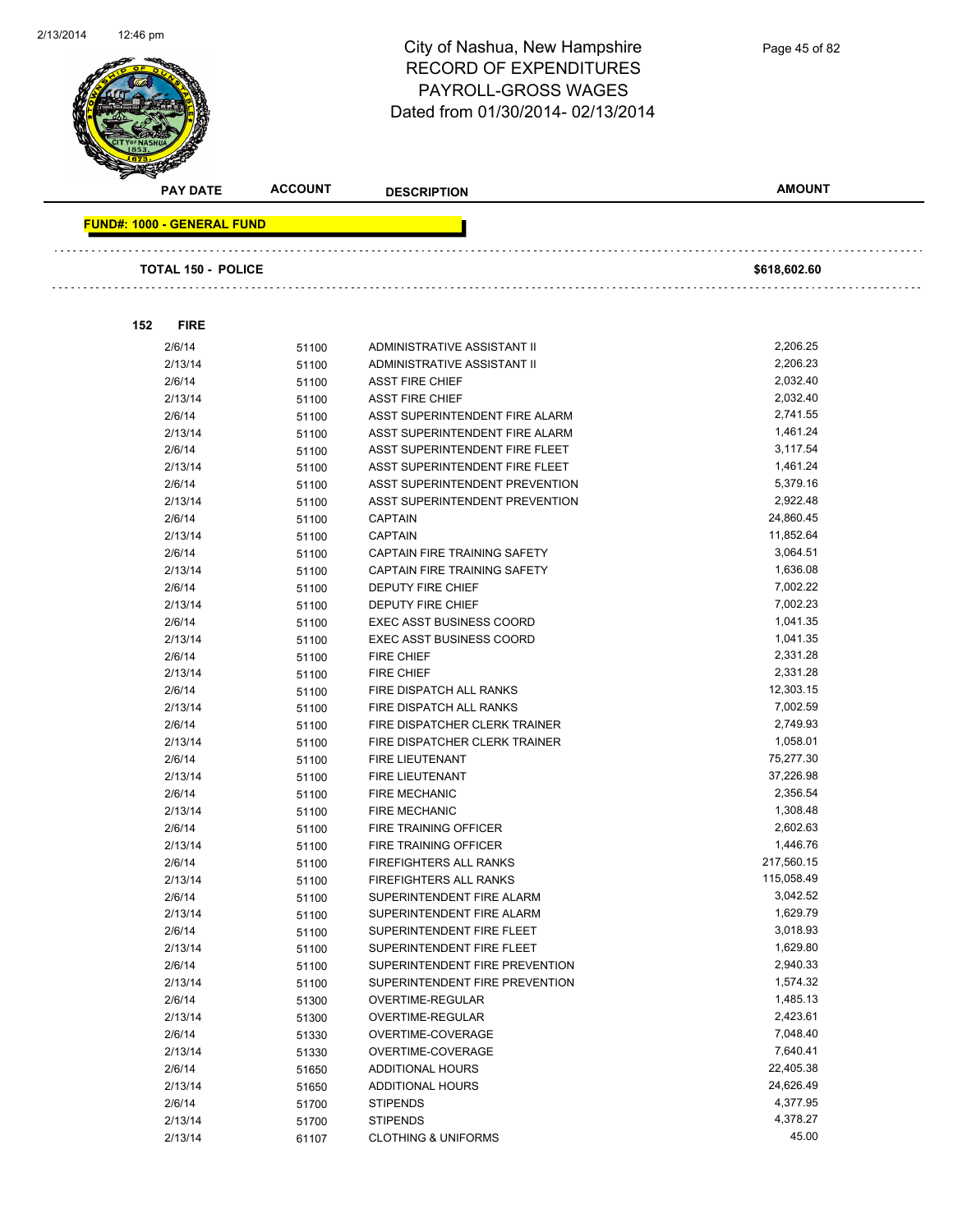| 2/13/2014 | 12:46 pm                          |                                            |                                       |               |
|-----------|-----------------------------------|--------------------------------------------|---------------------------------------|---------------|
|           |                                   |                                            | City of Nashua, New Hampshire         | Page 46 of 82 |
|           |                                   |                                            | <b>RECORD OF EXPENDITURES</b>         |               |
|           |                                   |                                            | PAYROLL-GROSS WAGES                   |               |
|           |                                   |                                            |                                       |               |
|           |                                   |                                            | Dated from 01/30/2014-02/13/2014      |               |
|           |                                   |                                            |                                       |               |
|           |                                   |                                            |                                       |               |
|           |                                   |                                            |                                       |               |
|           | <b>PAY DATE</b>                   | <b>ACCOUNT</b>                             | <b>DESCRIPTION</b>                    | <b>AMOUNT</b> |
|           |                                   |                                            |                                       |               |
|           | <b>FUND#: 1000 - GENERAL FUND</b> |                                            |                                       |               |
|           |                                   |                                            |                                       |               |
|           | <b>TOTAL 152 - FIRE</b>           |                                            |                                       | \$651,941.22  |
|           |                                   |                                            |                                       |               |
|           |                                   |                                            |                                       |               |
|           | 153                               | <b>BUILDING INSPECTION</b>                 |                                       |               |
|           | 2/6/14                            | 51100                                      | <b>BUILDING AND UTILITIES INSPCTR</b> | 3,224.41      |
|           | 2/13/14                           | 51100                                      | <b>BUILDING AND UTILITIES INSPCTR</b> | 3,224.40      |
|           | 2/6/14                            | 51100                                      | <b>BUILDING DEPARTMENT MANAGER</b>    | 1,367.60      |
|           | 2/13/14                           | 51100                                      | <b>BUILDING DEPARTMENT MANAGER</b>    | 1,367.60      |
|           | 2/6/14                            | 51100                                      | PERMIT TECHNICIAN I                   | 601.55        |
|           | 2/13/14                           | 51100                                      | PERMIT TECHNICIAN I                   | 601.55        |
|           | 2/6/14                            | 51100                                      | PERMIT TECHNICIAN III                 | 734.81        |
|           | 2/13/14                           | 51100                                      | PERMIT TECHNICIAN III                 | 734.80        |
|           | 2/6/14                            | 51100                                      | <b>PLANS EXAMINER</b>                 | 1,131.50      |
|           | 2/13/14                           |                                            | <b>PLANS EXAMINER</b>                 | 1,131.50      |
|           |                                   | 51100                                      |                                       |               |
|           | 2/6/14                            | 51200                                      | <b>BUILDING AND UTILITIES INSPCTR</b> | 768.60        |
|           | 2/13/14                           | 51200                                      | <b>BUILDING AND UTILITIES INSPCTR</b> | 768.60        |
|           |                                   |                                            |                                       |               |
|           |                                   | <b>TOTAL 153 - BUILDING INSPECTION</b>     |                                       | \$15,656.92   |
|           |                                   |                                            |                                       |               |
|           |                                   |                                            |                                       |               |
|           | 155                               | <b>CODE ENFORCEMENT</b>                    |                                       |               |
|           | 2/6/14                            | 51100                                      | <b>CODE ENFORCEMENT OFFICER II</b>    | 2,026.64      |
|           | 2/13/14                           | 51100                                      | <b>CODE ENFORCEMENT OFFICER II</b>    | 2,026.65      |
|           | 2/6/14                            | 51100                                      | MGR CODE ENFORCEMENT DEPT             | 1,289.90      |
|           | 2/13/14                           | 51100                                      | MGR CODE ENFORCEMENT DEPT             | 1,289.90      |
|           |                                   |                                            |                                       |               |
|           |                                   | <b>TOTAL 155 - CODE ENFORCEMENT</b>        |                                       | \$6,633.09    |
|           |                                   |                                            |                                       |               |
|           |                                   |                                            |                                       |               |
|           | 156                               | <b>EMERGENCY MANAGEMENT</b>                |                                       |               |
|           | 2/6/14                            | 51100                                      | <b>EMERGENCY MANAGEMENT DIRECTOR</b>  | 1,442.85      |
|           | 2/13/14                           | 51100                                      | <b>EMERGENCY MANAGEMENT DIRECTOR</b>  | 1,442.85      |
|           |                                   |                                            |                                       |               |
|           |                                   | <b>TOTAL 156 - EMERGENCY MANAGEMENT</b>    |                                       | \$2,885.70    |
|           |                                   |                                            |                                       |               |
|           |                                   |                                            |                                       |               |
|           | 157                               | <b>CITYWIDE COMMUNICATIONS</b>             |                                       |               |
|           | 2/6/14                            | 51100                                      | COMM SYS ENGR TECH 536                | 1,475.60      |
|           | 2/13/14                           |                                            | COMM SYS ENGR TECH 536                | 1,475.60      |
|           | 2/6/14                            | 51100                                      | RADIO SYSTEMS MANAGER 536             | 1,252.16      |
|           |                                   | 51200                                      |                                       |               |
|           | 2/13/14                           | 51200                                      | RADIO SYSTEMS MANAGER 536             | 1,252.16      |
|           |                                   |                                            |                                       |               |
|           |                                   | <b>TOTAL 157 - CITYWIDE COMMUNICATIONS</b> |                                       | \$5,455.52    |
|           |                                   |                                            |                                       |               |
|           | 160                               | <b>PUBLIC WORKS-ADMIN/ENGINEERING</b>      |                                       |               |
|           |                                   |                                            |                                       | 665.60        |
|           | 2/6/14                            | 51100                                      | ADMINISTRATIVE ASSISTANT II           |               |
|           | 2/13/14                           | 51100                                      | ADMINISTRATIVE ASSISTANT II           | 665.60        |
|           | 2/6/14                            | 51100                                      | CITIZEN SERVICES COORDINATOR          | 721.90        |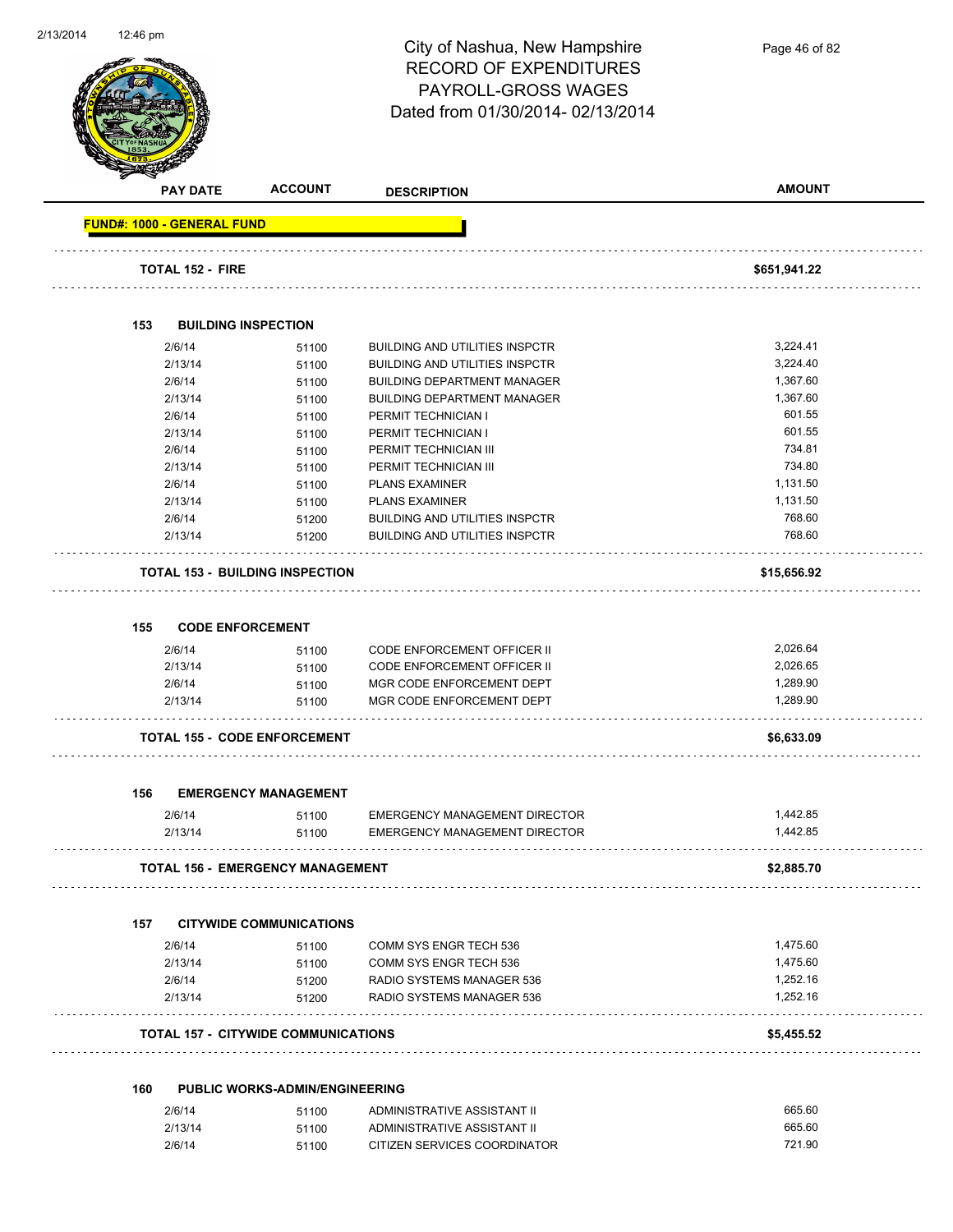

| 160<br><b>PUBLIC WORKS-ADMIN/ENGINEERING</b><br>2/13/14<br>CITIZEN SERVICES COORDINATOR<br>51100<br>2/6/14<br><b>CITY ENGINEER</b><br>51100<br><b>CITY ENGINEER</b><br>2/13/14<br>51100<br>2/6/14<br>DEPUTY MANAGER OF ENGINEERING<br>51100<br>DEPUTY MANAGER OF ENGINEERING<br>2/13/14<br>51100<br>2/6/14<br><b>DIRECTOR PUBLIC WORKS</b><br>51100<br><b>DIRECTOR PUBLIC WORKS</b><br>2/13/14<br>51100<br>2/6/14<br><b>DIVISION OPERATIONS MANAGER</b><br>51100<br>2/13/14<br><b>DIVISION OPERATIONS MANAGER</b><br>51100<br>2/6/14<br>DPW CONTRACT ADMINISTRATOR<br>51100<br>2/13/14<br>DPW CONTRACT ADMINISTRATOR<br>51100<br>2/6/14<br><b>ENGINEERING DESIGNER INSP</b><br>51100<br>2/13/14<br><b>ENGINEERING DESIGNER INSP</b><br>51100<br>2/6/14<br><b>ENGINEERING INSPECTORS</b><br>51100<br><b>ENGINEERING INSPECTORS</b><br>2/13/14<br>51100<br>2/6/14<br><b>EXECUTIVE ADMINISTRATOR</b><br>51100<br>2/13/14<br>EXECUTIVE ADMINISTRATOR<br>51100<br>2/6/14<br><b>SENIOR FOREMAN</b><br>51100<br>2/13/14<br><b>SENIOR FOREMAN</b><br>51100<br>2/6/14<br><b>SENIOR STAFF ENGINEER</b><br>51100<br>2/13/14<br>SENIOR STAFF ENGINEER<br>51100<br><b>SENIOR TRAFFIC ENGINEER</b><br>2/6/14<br>51100<br>2/13/14<br><b>SENIOR TRAFFIC ENGINEER</b><br>51100<br>2/6/14<br><b>STAFF ENGINEER</b><br>51100<br>2/13/14<br><b>STAFF ENGINEER</b><br>51100<br>2/6/14<br>STREET CONSTRUCTION ENGINEER<br>51100<br>2/13/14<br>STREET CONSTRUCTION ENGINEER<br>51100<br>2/6/14<br>SURVEY TECHNICIAN<br>51100<br>2/13/14<br>SURVEY TECHNICIAN<br>51100<br>2/6/14<br>OVERTIME-REGULAR<br>51300<br>2/13/14<br><b>RETIREMENT &amp; SEPARATION PAY</b><br>51750 |             |  | <b>FUND#: 1000 - GENERAL FUND</b> |  |
|-----------------------------------------------------------------------------------------------------------------------------------------------------------------------------------------------------------------------------------------------------------------------------------------------------------------------------------------------------------------------------------------------------------------------------------------------------------------------------------------------------------------------------------------------------------------------------------------------------------------------------------------------------------------------------------------------------------------------------------------------------------------------------------------------------------------------------------------------------------------------------------------------------------------------------------------------------------------------------------------------------------------------------------------------------------------------------------------------------------------------------------------------------------------------------------------------------------------------------------------------------------------------------------------------------------------------------------------------------------------------------------------------------------------------------------------------------------------------------------------------------------------------------------------------------------------------------------------------------------------------------------------------------|-------------|--|-----------------------------------|--|
|                                                                                                                                                                                                                                                                                                                                                                                                                                                                                                                                                                                                                                                                                                                                                                                                                                                                                                                                                                                                                                                                                                                                                                                                                                                                                                                                                                                                                                                                                                                                                                                                                                                     |             |  |                                   |  |
|                                                                                                                                                                                                                                                                                                                                                                                                                                                                                                                                                                                                                                                                                                                                                                                                                                                                                                                                                                                                                                                                                                                                                                                                                                                                                                                                                                                                                                                                                                                                                                                                                                                     | 721.90      |  |                                   |  |
|                                                                                                                                                                                                                                                                                                                                                                                                                                                                                                                                                                                                                                                                                                                                                                                                                                                                                                                                                                                                                                                                                                                                                                                                                                                                                                                                                                                                                                                                                                                                                                                                                                                     | 993.35      |  |                                   |  |
|                                                                                                                                                                                                                                                                                                                                                                                                                                                                                                                                                                                                                                                                                                                                                                                                                                                                                                                                                                                                                                                                                                                                                                                                                                                                                                                                                                                                                                                                                                                                                                                                                                                     | 993.35      |  |                                   |  |
|                                                                                                                                                                                                                                                                                                                                                                                                                                                                                                                                                                                                                                                                                                                                                                                                                                                                                                                                                                                                                                                                                                                                                                                                                                                                                                                                                                                                                                                                                                                                                                                                                                                     | 670.20      |  |                                   |  |
|                                                                                                                                                                                                                                                                                                                                                                                                                                                                                                                                                                                                                                                                                                                                                                                                                                                                                                                                                                                                                                                                                                                                                                                                                                                                                                                                                                                                                                                                                                                                                                                                                                                     | 670.20      |  |                                   |  |
|                                                                                                                                                                                                                                                                                                                                                                                                                                                                                                                                                                                                                                                                                                                                                                                                                                                                                                                                                                                                                                                                                                                                                                                                                                                                                                                                                                                                                                                                                                                                                                                                                                                     | 1,441.50    |  |                                   |  |
|                                                                                                                                                                                                                                                                                                                                                                                                                                                                                                                                                                                                                                                                                                                                                                                                                                                                                                                                                                                                                                                                                                                                                                                                                                                                                                                                                                                                                                                                                                                                                                                                                                                     | 1,441.50    |  |                                   |  |
|                                                                                                                                                                                                                                                                                                                                                                                                                                                                                                                                                                                                                                                                                                                                                                                                                                                                                                                                                                                                                                                                                                                                                                                                                                                                                                                                                                                                                                                                                                                                                                                                                                                     | 1,372.55    |  |                                   |  |
|                                                                                                                                                                                                                                                                                                                                                                                                                                                                                                                                                                                                                                                                                                                                                                                                                                                                                                                                                                                                                                                                                                                                                                                                                                                                                                                                                                                                                                                                                                                                                                                                                                                     | 1,372.55    |  |                                   |  |
|                                                                                                                                                                                                                                                                                                                                                                                                                                                                                                                                                                                                                                                                                                                                                                                                                                                                                                                                                                                                                                                                                                                                                                                                                                                                                                                                                                                                                                                                                                                                                                                                                                                     | 324.85      |  |                                   |  |
|                                                                                                                                                                                                                                                                                                                                                                                                                                                                                                                                                                                                                                                                                                                                                                                                                                                                                                                                                                                                                                                                                                                                                                                                                                                                                                                                                                                                                                                                                                                                                                                                                                                     | 324.87      |  |                                   |  |
|                                                                                                                                                                                                                                                                                                                                                                                                                                                                                                                                                                                                                                                                                                                                                                                                                                                                                                                                                                                                                                                                                                                                                                                                                                                                                                                                                                                                                                                                                                                                                                                                                                                     | 912.76      |  |                                   |  |
|                                                                                                                                                                                                                                                                                                                                                                                                                                                                                                                                                                                                                                                                                                                                                                                                                                                                                                                                                                                                                                                                                                                                                                                                                                                                                                                                                                                                                                                                                                                                                                                                                                                     | 912.76      |  |                                   |  |
|                                                                                                                                                                                                                                                                                                                                                                                                                                                                                                                                                                                                                                                                                                                                                                                                                                                                                                                                                                                                                                                                                                                                                                                                                                                                                                                                                                                                                                                                                                                                                                                                                                                     | 1,805.20    |  |                                   |  |
|                                                                                                                                                                                                                                                                                                                                                                                                                                                                                                                                                                                                                                                                                                                                                                                                                                                                                                                                                                                                                                                                                                                                                                                                                                                                                                                                                                                                                                                                                                                                                                                                                                                     | 1,851.64    |  |                                   |  |
|                                                                                                                                                                                                                                                                                                                                                                                                                                                                                                                                                                                                                                                                                                                                                                                                                                                                                                                                                                                                                                                                                                                                                                                                                                                                                                                                                                                                                                                                                                                                                                                                                                                     | 668.90      |  |                                   |  |
|                                                                                                                                                                                                                                                                                                                                                                                                                                                                                                                                                                                                                                                                                                                                                                                                                                                                                                                                                                                                                                                                                                                                                                                                                                                                                                                                                                                                                                                                                                                                                                                                                                                     | 673.10      |  |                                   |  |
|                                                                                                                                                                                                                                                                                                                                                                                                                                                                                                                                                                                                                                                                                                                                                                                                                                                                                                                                                                                                                                                                                                                                                                                                                                                                                                                                                                                                                                                                                                                                                                                                                                                     | 1,248.00    |  |                                   |  |
|                                                                                                                                                                                                                                                                                                                                                                                                                                                                                                                                                                                                                                                                                                                                                                                                                                                                                                                                                                                                                                                                                                                                                                                                                                                                                                                                                                                                                                                                                                                                                                                                                                                     | 1,248.00    |  |                                   |  |
|                                                                                                                                                                                                                                                                                                                                                                                                                                                                                                                                                                                                                                                                                                                                                                                                                                                                                                                                                                                                                                                                                                                                                                                                                                                                                                                                                                                                                                                                                                                                                                                                                                                     | 1,219.70    |  |                                   |  |
|                                                                                                                                                                                                                                                                                                                                                                                                                                                                                                                                                                                                                                                                                                                                                                                                                                                                                                                                                                                                                                                                                                                                                                                                                                                                                                                                                                                                                                                                                                                                                                                                                                                     | 1,219.70    |  |                                   |  |
|                                                                                                                                                                                                                                                                                                                                                                                                                                                                                                                                                                                                                                                                                                                                                                                                                                                                                                                                                                                                                                                                                                                                                                                                                                                                                                                                                                                                                                                                                                                                                                                                                                                     | 1,533.60    |  |                                   |  |
|                                                                                                                                                                                                                                                                                                                                                                                                                                                                                                                                                                                                                                                                                                                                                                                                                                                                                                                                                                                                                                                                                                                                                                                                                                                                                                                                                                                                                                                                                                                                                                                                                                                     | 1,520.44    |  |                                   |  |
|                                                                                                                                                                                                                                                                                                                                                                                                                                                                                                                                                                                                                                                                                                                                                                                                                                                                                                                                                                                                                                                                                                                                                                                                                                                                                                                                                                                                                                                                                                                                                                                                                                                     | 400.16      |  |                                   |  |
|                                                                                                                                                                                                                                                                                                                                                                                                                                                                                                                                                                                                                                                                                                                                                                                                                                                                                                                                                                                                                                                                                                                                                                                                                                                                                                                                                                                                                                                                                                                                                                                                                                                     | 400.15      |  |                                   |  |
|                                                                                                                                                                                                                                                                                                                                                                                                                                                                                                                                                                                                                                                                                                                                                                                                                                                                                                                                                                                                                                                                                                                                                                                                                                                                                                                                                                                                                                                                                                                                                                                                                                                     | 1,284.99    |  |                                   |  |
|                                                                                                                                                                                                                                                                                                                                                                                                                                                                                                                                                                                                                                                                                                                                                                                                                                                                                                                                                                                                                                                                                                                                                                                                                                                                                                                                                                                                                                                                                                                                                                                                                                                     | 1,285.00    |  |                                   |  |
|                                                                                                                                                                                                                                                                                                                                                                                                                                                                                                                                                                                                                                                                                                                                                                                                                                                                                                                                                                                                                                                                                                                                                                                                                                                                                                                                                                                                                                                                                                                                                                                                                                                     | 1,096.65    |  |                                   |  |
|                                                                                                                                                                                                                                                                                                                                                                                                                                                                                                                                                                                                                                                                                                                                                                                                                                                                                                                                                                                                                                                                                                                                                                                                                                                                                                                                                                                                                                                                                                                                                                                                                                                     | 1,096.65    |  |                                   |  |
|                                                                                                                                                                                                                                                                                                                                                                                                                                                                                                                                                                                                                                                                                                                                                                                                                                                                                                                                                                                                                                                                                                                                                                                                                                                                                                                                                                                                                                                                                                                                                                                                                                                     | 8.56        |  |                                   |  |
|                                                                                                                                                                                                                                                                                                                                                                                                                                                                                                                                                                                                                                                                                                                                                                                                                                                                                                                                                                                                                                                                                                                                                                                                                                                                                                                                                                                                                                                                                                                                                                                                                                                     | 486.19      |  |                                   |  |
| <b>TOTAL 160 - PUBLIC WORKS-ADMIN/ENGINEERING</b>                                                                                                                                                                                                                                                                                                                                                                                                                                                                                                                                                                                                                                                                                                                                                                                                                                                                                                                                                                                                                                                                                                                                                                                                                                                                                                                                                                                                                                                                                                                                                                                                   | \$33,252.07 |  |                                   |  |

|  | 161 | <b>STREETS</b> |
|--|-----|----------------|
|--|-----|----------------|

| 2/6/14  | 51100 | ADMINISTRATIVE ASSISTANT III         | 953.25   |
|---------|-------|--------------------------------------|----------|
| 2/13/14 | 51100 | ADMINISTRATIVE ASSISTANT III         | 953.24   |
| 2/6/14  | 51100 | AUTO MECH 1ST CLASS NIGHTS           | 3,033.60 |
| 2/13/14 | 51100 | AUTO MECH 1ST CLASS NIGHTS           | 3,033.60 |
| 2/6/14  | 51100 | AUTO MECH 2ND CLASS                  | 1.818.40 |
| 2/13/14 | 51100 | AUTO MECH 2ND CLASS                  | 1,818.40 |
| 2/6/14  | 51100 | AUTO MECH 2ND CLASS NIGHTS           | 921.20   |
| 2/13/14 | 51100 | AUTO MECH 2ND CLASS NIGHTS           | 921.20   |
| 2/13/14 | 51100 | <b>COLLECTION EQUIP OPR</b>          | 5.38     |
| 2/13/14 | 51100 | <b>COLLECTION EQUIP OPR LANDFILL</b> | 73.19    |
| 2/13/14 | 51100 | <b>COLLECTION SYSTEMS OPERATOR</b>   | 460.29   |
| 2/6/14  | 51100 | <b>EQUIP OPR STREET REPAIR</b>       | 7,273.60 |
| 2/13/14 | 51100 | <b>EQUIP OPR STREET REPAIR</b>       | 7.273.61 |
| 2/13/14 | 51100 | EQUIPMENT OPERATOR, PARKS            | 369.36   |
| 2/13/14 | 51100 | <b>EQUIPMENT OPR LANDFILL</b>        | 45.66    |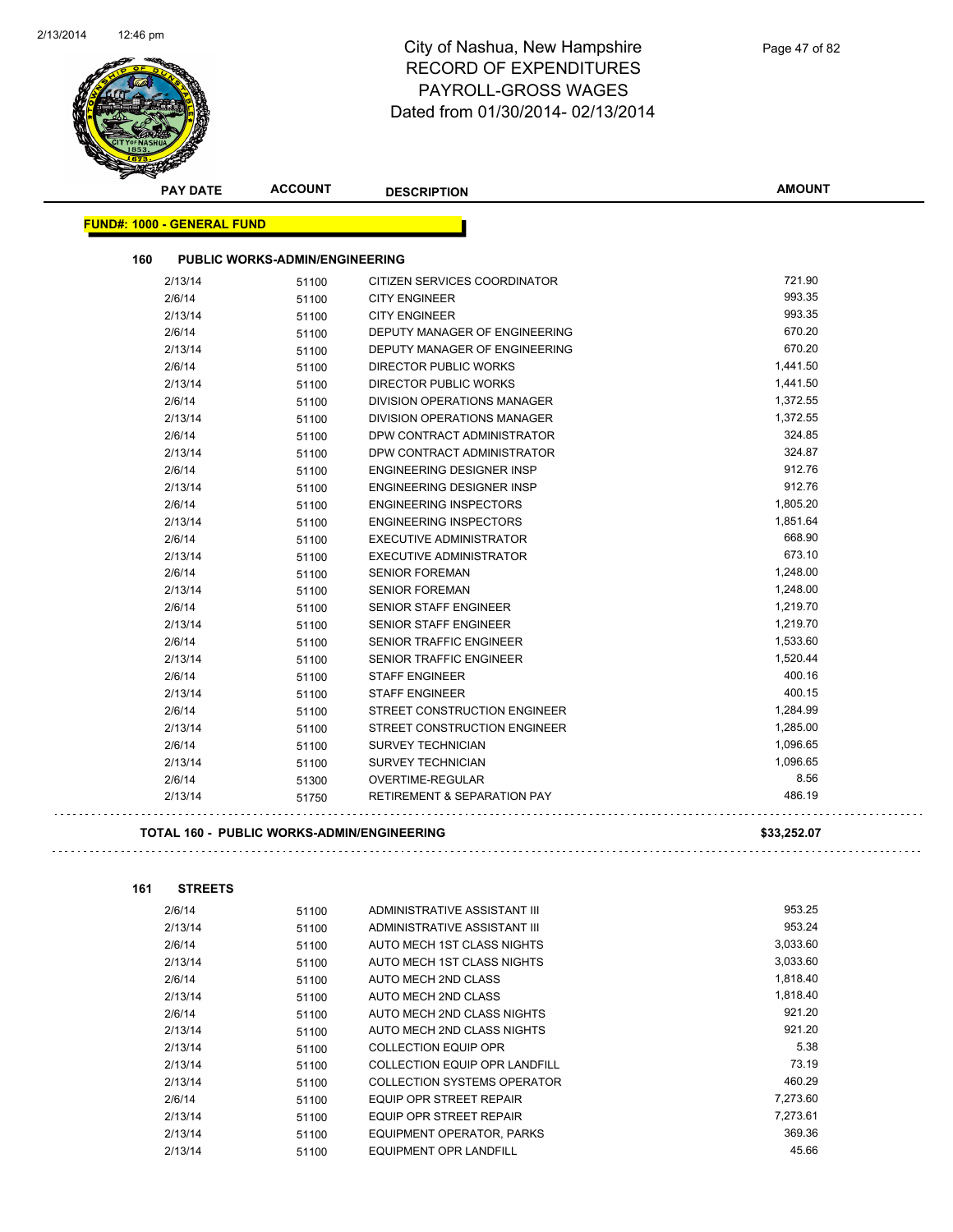

|     | <b>PAY DATE</b>                   | <b>ACCOUNT</b> | <b>DESCRIPTION</b>               | <b>AMOUNT</b> |
|-----|-----------------------------------|----------------|----------------------------------|---------------|
|     | <b>FUND#: 1000 - GENERAL FUND</b> |                |                                  |               |
|     |                                   |                |                                  |               |
| 161 | <b>STREETS</b>                    |                |                                  |               |
|     | 2/6/14                            | 51100          | FLEET MANAGER STREET DEPT        | 1,056.15      |
|     | 2/13/14                           | 51100          | FLEET MANAGER STREET DEPT        | 1,056.15      |
|     | 2/13/14                           | 51100          | FOREMAN LABOR PARK               | 664.84        |
|     | 2/6/14                            | 51100          | FOREMAN LABOR SHOP EQUIP         | 1,096.65      |
|     | 2/13/14                           | 51100          | FOREMAN LABOR SHOP EQUIP         | 1,096.65      |
|     | 2/13/14                           | 51100          | <b>GROUNDS KEEPER PARK MAINT</b> | 1,851.82      |
|     | 2/13/14                           | 51100          | <b>GROUNDSMAN I PARKS</b>        | 155.92        |
|     | 2/13/14                           | 51100          | <b>GROUNDSMAN II PARKS</b>       | 163.76        |
|     | 2/13/14                           | 51100          | <b>LEAD GROUNDSMAN</b>           | 1,103.52      |
|     | 2/6/14                            | 51100          | <b>MASON PIPELAYER</b>           | 1,739.20      |
|     | 2/13/14                           | 51100          | <b>MASON PIPELAYER</b>           | 1,739.20      |
|     | 2/6/14                            | 51100          | MECHANIC AUTO 1ST CLASS          | 2,993.62      |
|     | 2/13/14                           | 51100          | MECHANIC AUTO 1ST CLASS          | 2,993.61      |
|     | 2/6/14                            | 51100          | OPERATIONS COORDINATOR           | 788.04        |
|     | 2/13/14                           | 51100          | OPERATIONS COORDINATOR           | 788.03        |
|     | 2/6/14                            | 51100          | <b>SIGN MAINTENANCE</b>          | 865.60        |
|     | 2/13/14                           | 51100          | <b>SIGN MAINTENANCE</b>          | 865.60        |
|     | 2/6/14                            | 51100          | SIGN MAINTENANCE ASSISTANT       | 807.20        |
|     | 2/13/14                           | 51100          | SIGN MAINTENANCE ASSISTANT       | 807.21        |
|     | 2/13/14                           | 51100          | SOLID WASTE FOREMAN              | 144.27        |
|     | 2/13/14                           | 51100          | STELLOS STADIUM ATTENDANT        | 181.84        |
|     | 2/6/14                            | 51100          | STOREKEEPER PWD                  | 895.65        |
|     | 2/13/14                           | 51100          | STOREKEEPER PWD                  | 895.65        |
|     | 2/6/14                            | 51100          | STR CONSTR RPR AND PERMT COORD   | 1,075.15      |
|     | 2/13/14                           | 51100          | STR CONSTR RPR AND PERMT COORD   | 1,077.76      |
|     | 2/6/14                            | 51100          | STREET FOREMAN                   | 4,616.60      |
|     | 2/13/14                           | 51100          | STREET FOREMAN                   | 4,616.59      |
|     | 2/6/14                            | 51100          | SUPERINTENDENT OF STREETS        | 1,720.00      |
|     | 2/13/14                           | 51100          | SUPERINTENDENT OF STREETS        | 1,720.00      |
|     | 2/6/14                            | 51100          | TRAFFIC MAINTENANCE ASSISTANT    | 860.80        |
|     | 2/13/14                           | 51100          | TRAFFIC MAINTENANCE ASSISTANT    | 860.80        |
|     | 2/6/14                            | 51100          | <b>TRAFFIC MANAGER</b>           | 1,331.45      |
|     | 2/13/14                           | 51100          | <b>TRAFFIC MANAGER</b>           | 1,331.45      |
|     | 2/6/14                            | 51100          | <b>TRAFFIC TECHNICIAN I</b>      | 2,071.20      |
|     | 2/13/14                           | 51100          | <b>TRAFFIC TECHNICIAN I</b>      | 2,064.73      |
|     | 2/13/14                           | 51100          | TRUCK DRIVER PARKS RECR          | 332.80        |
|     | 2/6/14                            | 51100          | TRUCK DRIVER STREET REPAIR       | 15,268.65     |
|     | 2/13/14                           | 51100          | TRUCK DRIVER STREET REPAIR       | 15,240.43     |
|     | 2/6/14                            | 51100          | <b>WELDER FIRST CLASS</b>        | 1,968.80      |
|     | 2/13/14                           | 51100          | <b>WELDER FIRST CLASS</b>        | 1,968.80      |
|     | 2/6/14                            | 51300          | OVERTIME-REGULAR                 | 13,663.47     |
|     | 2/13/14                           | 51300          | OVERTIME-REGULAR                 | 65,972.18     |
|     |                                   |                |                                  |               |

#### **TOTAL 161 - STREETS \$191,465.82**

|  | 166 | <b>PARKING LOTS</b> |  |
|--|-----|---------------------|--|
|--|-----|---------------------|--|

| 2/6/14  | 51100 | ADMINISTRATIVE ASSISTANT II | 665.60   |
|---------|-------|-----------------------------|----------|
| 2/13/14 | 51100 | ADMINISTRATIVE ASSISTANT II | 665.60   |
| 2/6/14  | 51100 | PARKING MAINTENANCE         | 1.315.20 |
| 2/13/14 | 51100 | PARKING MAINTENANCE         | 1.315.20 |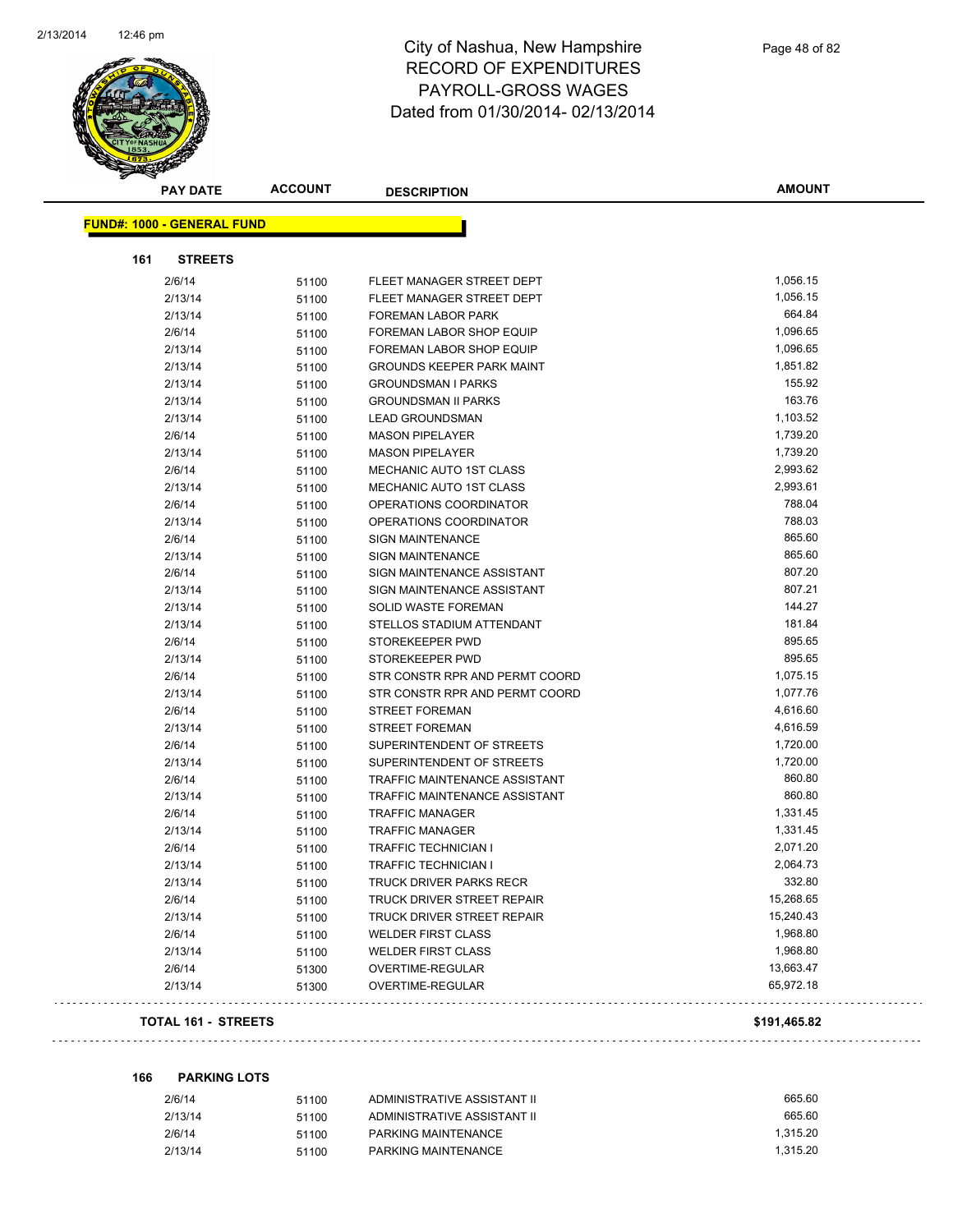

Page 49 of 82

|     | <b>PAY DATE</b>                   | <b>ACCOUNT</b>                          | <b>DESCRIPTION</b>                 | <b>AMOUNT</b> |
|-----|-----------------------------------|-----------------------------------------|------------------------------------|---------------|
|     | <b>FUND#: 1000 - GENERAL FUND</b> |                                         |                                    |               |
| 166 | <b>PARKING LOTS</b>               |                                         |                                    |               |
|     | 2/6/14                            | 51100                                   | <b>TRANSPORTATION DEPT MANAGER</b> | 76.85         |
|     | 2/13/14                           | 51100                                   | TRANSPORTATION DEPT MANAGER        | 76.85         |
|     | 2/13/14                           | 51300                                   | OVERTIME-REGULAR                   | 277.42        |
|     | <b>TOTAL 166 - PARKING LOTS</b>   |                                         |                                    | \$4,392.72    |
| 171 |                                   | <b>COMMUNITY SERVICES</b>               |                                    |               |
|     | 2/6/14                            | 51100                                   | DIRECTOR HEALTH AND COMM SVS       | 1,677.05      |
|     | 2/13/14                           | 51100                                   | DIRECTOR HEALTH AND COMM SVS       | 1,677.05      |
|     | 2/6/14                            | 51100                                   | PROGRAM ASSISTANT                  | 419.80        |
|     | 2/13/14                           | 51100                                   | PROGRAM ASSISTANT                  | 419.80        |
|     | 2/6/14                            | 51100                                   | PROGRAM COORDINATOR                | 903.15        |
|     | 2/13/14                           | 51100                                   | PROGRAM COORDINATOR                | 903.15        |
|     |                                   | <b>TOTAL 171 - COMMUNITY SERVICES</b>   |                                    | \$6,000.00    |
| 172 |                                   | <b>COMMUNITY HEALTH</b>                 |                                    |               |
|     | 2/6/14                            | 51100                                   | ADMINISTRATIVE ASSISTANT II        | 696.75        |
|     | 2/13/14                           | 51100                                   | ADMINISTRATIVE ASSISTANT II        | 696.75        |
|     | 2/6/14                            | 51100                                   | <b>BILINGUAL OUTREACH WORKER</b>   | 708.00        |
|     | 2/13/14                           | 51100                                   | <b>BILINGUAL OUTREACH WORKER</b>   | 708.00        |
|     | 2/6/14                            | 51100                                   | MANAGER COMMUNITY HEALTH           | 1,364.20      |
|     | 2/13/14                           | 51100                                   | MANAGER COMMUNITY HEALTH           | 1,364.20      |
|     | 2/6/14                            | 51100                                   | PUB HEALTH NURSE                   | 3,342.60      |
|     | 2/13/14                           | 51100                                   | PUB HEALTH NURSE                   | 3,342.60      |
|     |                                   | <b>TOTAL 172 - COMMUNITY HEALTH</b>     |                                    | \$12,223.10   |
| 173 |                                   | <b>ENVIRONMENTAL HEALTH</b>             |                                    |               |
|     | 2/6/14                            | 51100                                   | <b>ENVIRONMENTAL HEALTH SPEC I</b> | 1,598.15      |
|     | 2/13/14                           | 51100                                   | ENVIRONMENTAL HEALTH SPEC I        | 1,598.15      |
|     | 2/6/14                            | 51100                                   | ENVIRONMENTAL HEALTH SPEC II       | 1,044.25      |
|     | 2/13/14                           | 51100                                   | ENVIRONMENTAL HEALTH SPEC II       | 1,044.25      |
|     | 2/6/14                            | 51100                                   | ENVIRONMENTAL TECH OFFICE MGR      | 964.35        |
|     | 2/13/14                           | 51100                                   | ENVIRONMENTAL TECH OFFICE MGR      | 964.38        |
|     | 2/6/14                            | 51100                                   | MANAGER ENVIRONMENTAL HEALTH       | 1,404.70      |
|     | 2/13/14                           | 51100                                   | MANAGER ENVIRONMENTAL HEALTH       | 1,404.70      |
|     |                                   | <b>TOTAL 173 - ENVIRONMENTAL HEALTH</b> |                                    | \$10,022.93   |
| 174 |                                   | <b>WELFARE ADMINISTRATION</b>           |                                    |               |
|     | 2/6/14                            | 51100                                   | ADMINISTRATIVE ASSISTANT I         | 812.25        |
|     | 2/13/14                           | 51100                                   | ADMINISTRATIVE ASSISTANT I         | 812.25        |
|     | 2/6/14                            | 51100                                   | CASE TECHNICIAN WELFARE            | 2,311.50      |
|     | 2/13/14                           | 51100                                   | CASE TECHNICIAN WELFARE            | 2,311.50      |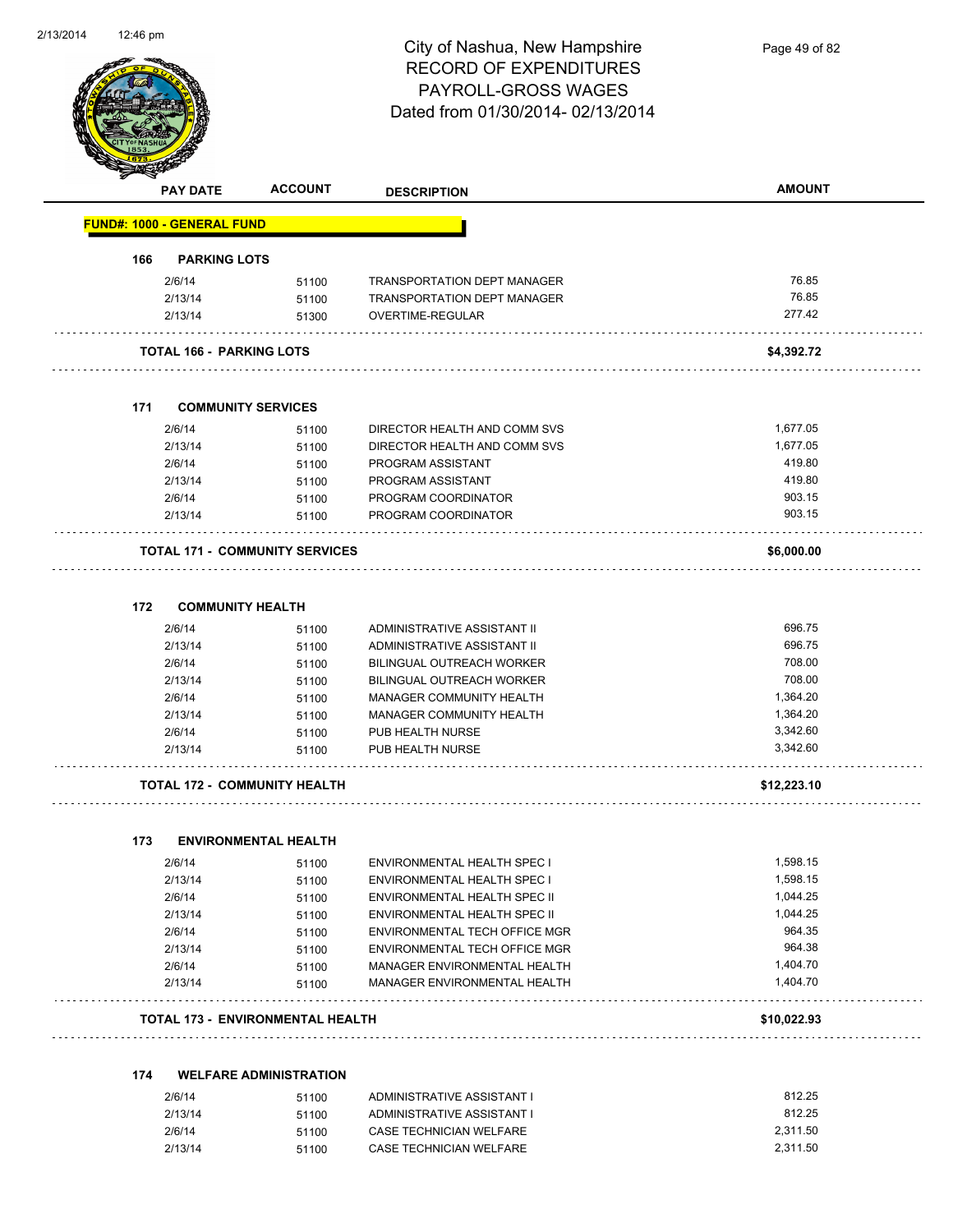

|     | <b>PAY DATE</b>                   | <b>ACCOUNT</b>                            | <b>DESCRIPTION</b>                | <b>AMOUNT</b> |
|-----|-----------------------------------|-------------------------------------------|-----------------------------------|---------------|
|     | <b>FUND#: 1000 - GENERAL FUND</b> |                                           |                                   |               |
| 174 |                                   | <b>WELFARE ADMINISTRATION</b>             |                                   |               |
|     | 2/6/14                            | 51100                                     | INTAKE WORKER ACCOUNTANT          | 909.84        |
|     | 2/13/14                           | 51100                                     | INTAKE WORKER ACCOUNTANT          | 909.85        |
|     | 2/6/14                            | 51100                                     | SENIOR CASE TECHNICIAN            | 929.80        |
|     | 2/13/14                           | 51100                                     | SENIOR CASE TECHNICIAN            | 929.80        |
|     | 2/6/14                            | 51100                                     | <b>WELFARE OFFICER</b>            | 1,408.19      |
|     | 2/13/14                           | 51100                                     | <b>WELFARE OFFICER</b>            | 1,408.19      |
|     |                                   | <b>TOTAL 174 - WELFARE ADMINISTRATION</b> |                                   | \$12,743.17   |
| 177 |                                   | <b>PARKS &amp; RECREATION</b>             |                                   |               |
|     | 2/6/14                            | 51100                                     | ADMINISTRATIVE ASSISTANT II       | 734.80        |
|     | 2/13/14                           | 51100                                     | ADMINISTRATIVE ASSISTANT II       | 734.80        |
|     | 2/6/14                            | 51100                                     | EQUIPMENT OPERATOR, PARKS         | 909.20        |
|     | 2/13/14                           | 51100                                     | EQUIPMENT OPERATOR, PARKS         | 539.84        |
|     | 2/6/14                            | 51100                                     | FOREMAN LABOR PARK                | 3,289.94      |
|     | 2/13/14                           | 51100                                     | FOREMAN LABOR PARK                | 2,625.10      |
|     | 2/6/14                            | 51100                                     | <b>GROUNDS KEEPER PARK MAINT</b>  | 6,605.20      |
|     | 2/13/14                           | 51100                                     | <b>GROUNDS KEEPER PARK MAINT</b>  | 4,782.40      |
|     | 2/6/14                            | 51100                                     | <b>GROUNDSMAN I PARKS</b>         | 2,349.28      |
|     | 2/13/14                           | 51100                                     | <b>GROUNDSMAN I PARKS</b>         | 2,203.85      |
|     | 2/6/14                            | 51100                                     | <b>GROUNDSMAN II PARKS</b>        | 821.44        |
|     | 2/13/14                           | 51100                                     | <b>GROUNDSMAN II PARKS</b>        | 655.04        |
|     | 2/6/14                            | 51100                                     | <b>LEAD GROUNDSMAN</b>            | 2,758.80      |
|     | 2/13/14                           | 51100                                     | <b>LEAD GROUNDSMAN</b>            | 1,655.28      |
|     | 2/6/14                            | 51100                                     | PROGRAM COORDINATOR               | 347.85        |
|     | 2/13/14                           | 51100                                     | PROGRAM COORDINATOR               | 347.85        |
|     | 2/6/14                            | 51100                                     | <b>RECREATION PROGRAM MANAGER</b> | 1,075.60      |
|     | 2/13/14                           | 51100                                     | <b>RECREATION PROGRAM MANAGER</b> | 1,075.60      |
|     | 2/6/14                            | 51100                                     | STELLOS STADIUM ATTENDANT         | 909.20        |
|     | 2/13/14                           | 51100                                     | STELLOS STADIUM ATTENDANT         | 727.36        |
|     | 2/6/14                            | 51100                                     | SUPERINTENDENT OF PARKS RECR      | 1,670.35      |
|     | 2/13/14                           | 51100                                     | SUPERINTENDENT OF PARKS RECR      | 1,670.35      |
|     | 2/6/14                            | 51100                                     | <b>TRUCK DRIVER PARKS RECR</b>    | 832.00        |
|     | 2/13/14                           | 51100                                     | <b>TRUCK DRIVER PARKS RECR</b>    | 499.20        |
|     | 2/6/14                            | 51300                                     | OVERTIME-REGULAR                  | 387.65        |
|     | 2/13/14                           | 51300                                     | <b>OVERTIME-REGULAR</b>           | 586.84        |
|     | 2/13/14                           | 51600                                     | <b>LONGEVITY</b>                  | 800.00        |
|     | 2/6/14                            | 55642                                     | <b>GAME OFFICIALS</b>             | 616.00        |
|     | 2/11/14                           | 55642                                     | <b>GAME OFFICIALS</b>             | 1,115.00      |

#### **TOTAL 177 - PARKS & RECREATION \$43,325.82**

| 179 | <b>LIBRARY</b> |  |  |
|-----|----------------|--|--|
|     |                |  |  |

| 2/6/14  | 51100 | ADMIN ASST COST ACCOUNTANT     | 782.40   |
|---------|-------|--------------------------------|----------|
| 2/13/14 | 51100 | ADMIN ASST COST ACCOUNTANT     | 782.40   |
| 2/6/14  | 51100 | ASSISTANT DIRECTOR LIBRARY     | 1.255.85 |
| 2/13/14 | 51100 | ASSISTANT DIRECTOR LIBRARY     | 1.255.85 |
| 2/6/14  | 51100 | ASSISTANT LIBRARIAN CIRCULATIO | 945.05   |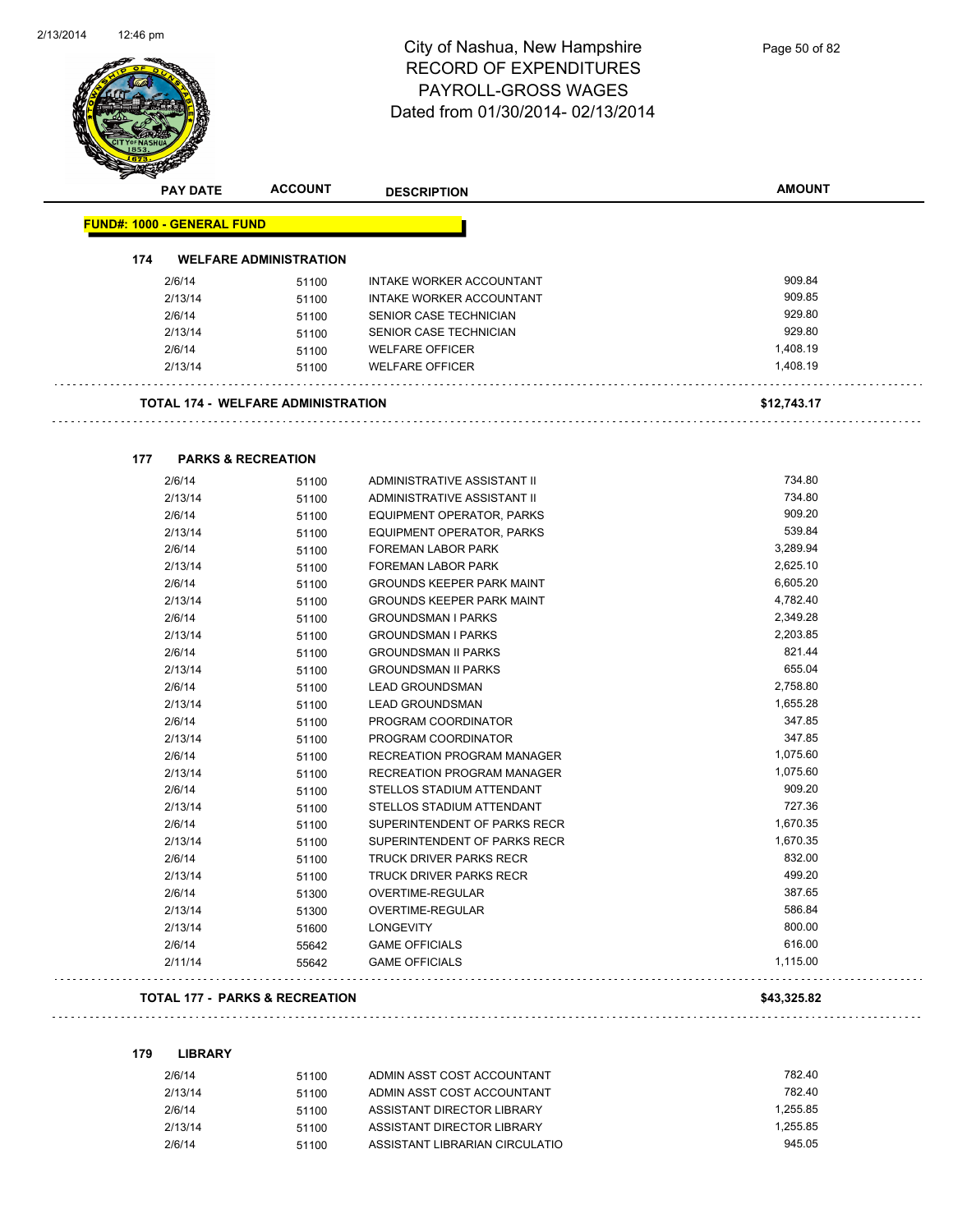

| <b>PAY DATE</b>                   | <b>ACCOUNT</b> | <b>DESCRIPTION</b>                                              | <b>AMOUNT</b>      |
|-----------------------------------|----------------|-----------------------------------------------------------------|--------------------|
| <b>FUND#: 1000 - GENERAL FUND</b> |                |                                                                 |                    |
|                                   |                |                                                                 |                    |
| 179<br><b>LIBRARY</b>             |                |                                                                 |                    |
| 2/13/14                           | 51100          | ASSISTANT LIBRARIAN CIRCULATIO                                  | 945.05             |
| 2/6/14                            | 51100          | ASSISTANT LIBRARIAN MEDIA SERV                                  | 733.80             |
| 2/13/14                           | 51100          | ASSISTANT LIBRARIAN MEDIA SERV                                  | 733.80             |
| 2/6/14                            | 51100          | ASSISTANT LIBRARIAN TECH SVS                                    | 975.45             |
| 2/13/14                           | 51100          | ASSISTANT LIBRARIAN TECH SVS                                    | 975.45             |
| 2/6/14                            | 51100          | ASSISTANT LIBRARIAN YOUTH SERV                                  | 757.39             |
| 2/13/14                           | 51100          | ASSISTANT LIBRARIAN YOUTH SERV                                  | 757.40             |
| 2/6/14                            | 51100          | <b>DIRECTOR LIBRARY</b>                                         | 1,831.20           |
| 2/13/14                           | 51100          | <b>DIRECTOR LIBRARY</b>                                         | 1,831.20           |
| 2/6/14                            | 51100          | EXECUTIVE ASST OFFICE MANAGER                                   | 833.85             |
| 2/13/14                           | 51100          | EXECUTIVE ASST OFFICE MANAGER                                   | 833.85             |
| 2/6/14                            | 51100          | <b>JANITOR</b>                                                  | 476.20             |
| 2/13/14                           | 51100          | <b>JANITOR</b>                                                  | 476.20             |
| 2/6/14                            | 51100          | LIBRARIAN ADULT SERVICES                                        | 934.57             |
| 2/13/14                           | 51100          | LIBRARIAN ADULT SERVICES                                        | 934.57             |
| 2/6/14                            | 51100          | <b>LIBRARIAN CIRCULATION</b>                                    | 973.99             |
| 2/13/14                           | 51100          | <b>LIBRARIAN CIRCULATION</b>                                    | 974.00             |
| 2/6/14                            | 51100          | <b>LIBRARIAN MEDIA SERVICES</b>                                 | 887.01             |
| 2/13/14                           | 51100          | LIBRARIAN MEDIA SERVICES                                        | 887.01             |
| 2/6/14                            | 51100          | <b>LIBRARIAN OUTREACH SVS</b>                                   | 970.10             |
| 2/13/14                           | 51100          | LIBRARIAN OUTREACH SVS                                          | 970.09             |
| 2/6/14                            | 51100          | <b>LIBRARIAN TECH SERVICES</b>                                  | 1,852.95           |
| 2/13/14                           | 51100          | LIBRARIAN TECH SERVICES                                         | 1,852.93           |
| 2/6/14                            | 51100          | LIBRARIAN YOUTH SERVICES                                        | 2,207.90           |
| 2/13/14                           | 51100          | LIBRARIAN YOUTH SERVICES                                        | 2,216.71           |
| 2/6/14                            | 51100          | LIBRARY ASSISTANT ADULT SERVIC                                  | 645.45             |
| 2/13/14                           | 51100          | LIBRARY ASSISTANT ADULT SERVIC                                  | 645.45             |
| 2/6/14                            | 51100          | LIBRARY ASSISTANT CIRCULATION                                   | 3,336.04           |
| 2/13/14                           | 51100          | LIBRARY ASSISTANT CIRCULATION                                   | 3,297.55           |
| 2/6/14                            | 51100          | LIBRARY ASSISTANT MEDIA SERVIC                                  | 1,990.55           |
| 2/13/14                           | 51100          | LIBRARY ASSISTANT MEDIA SERVIC                                  | 1,990.54           |
| 2/6/14                            | 51100          | LIBRARY ASSISTANT TECH SVS                                      | 686.30             |
| 2/13/14                           | 51100          | LIBRARY ASSISTANT TECH SVS                                      | 686.30             |
| 2/6/14                            | 51100          | LIBRARY ASSISTANT YOUTH SERVIC                                  | 1,604.56           |
| 2/13/14                           | 51100          | LIBRARY ASSISTANT YOUTH SERVIC                                  | 1,604.55<br>827.70 |
| 2/6/14                            | 51100          | MAINTENANCE SUPV                                                | 827.70             |
| 2/13/14                           | 51100          | MAINTENANCE SUPV                                                | 1,155.33           |
| 2/6/14                            | 51100          | MEDIA SERVICES COORDINATOR<br><b>MEDIA SERVICES COORDINATOR</b> | 1,184.58           |
| 2/13/14<br>2/6/14                 | 51100          | REFERENCE LIBRARIAN ADULT SERV                                  | 2,968.29           |
| 2/13/14                           | 51100          | REFERENCE LIBRARIAN ADULT SERV                                  | 2,968.29           |
| 2/6/14                            | 51100<br>51100 | REFERENCE LIBRARIAN TECH SVS                                    | 734.40             |
| 2/13/14                           | 51100          | REFERENCE LIBRARIAN TECH SVS                                    | 734.40             |
| 2/6/14                            | 51100          | <b>SECURITY LIBRARY</b>                                         | 666.20             |
| 2/13/14                           | 51100          | <b>SECURITY LIBRARY</b>                                         | 666.20             |
| 2/6/14                            | 51200          | <b>LIBRARY ASSISTANT CIRCULATION</b>                            | 483.95             |
| 2/13/14                           | 51200          | LIBRARY ASSISTANT CIRCULATION                                   | 483.95             |
| 2/6/14                            | 51200          | LIBRARY ASSISTANT TECH SVS                                      | 403.40             |
| 2/13/14                           | 51200          | LIBRARY ASSISTANT TECH SVS                                      | 403.40             |
| 2/6/14                            | 51200          | LIBRARY PAGE YOUTH SERVICES                                     | 298.04             |
| 2/13/14                           | 51200          | LIBRARY PAGE YOUTH SERVICES                                     | 229.25             |
|                                   |                |                                                                 |                    |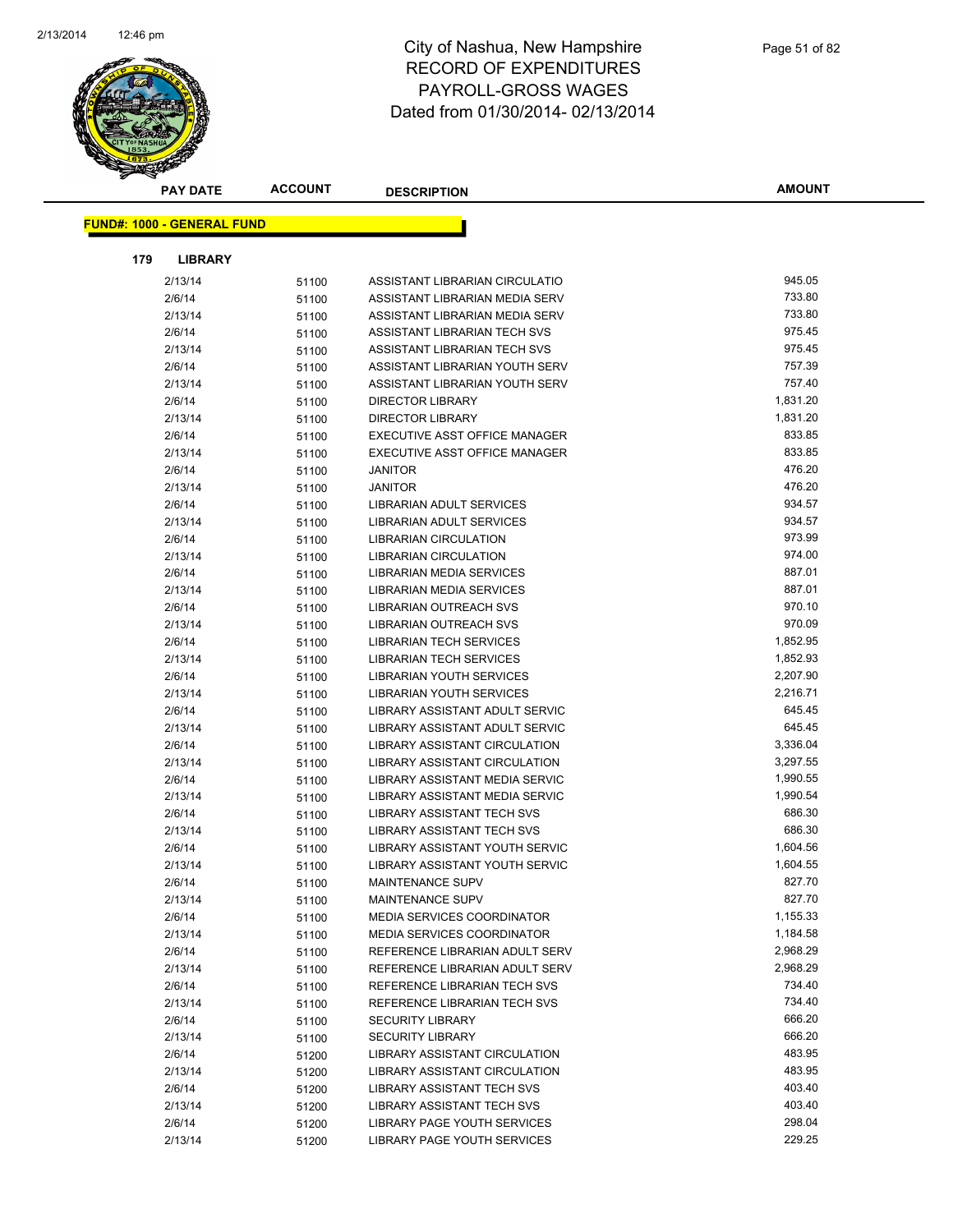

| A.<br><b>PAY DATE</b>                    | <b>ACCOUNT</b>               | <b>DESCRIPTION</b>                  | <b>AMOUNT</b> |
|------------------------------------------|------------------------------|-------------------------------------|---------------|
| <b>FUND#: 1000 - GENERAL FUND</b>        |                              |                                     |               |
| 179<br><b>LIBRARY</b>                    |                              |                                     |               |
| 2/6/14                                   | 51200                        | LIBRARY PAGES CIRCULATION           | 635.42        |
| 2/13/14                                  | 51200                        | LIBRARY PAGES CIRCULATION           | 683.96        |
| 2/6/14                                   | 51200                        | <b>LIBRARY PAGES MEDIA SERVICES</b> | 485.06        |
| 2/13/14                                  | 51200                        | LIBRARY PAGES MEDIA SERVICES        | 429.43        |
| 2/6/14                                   | 51300                        | <b>OVERTIME-REGULAR</b>             | 1,332.08      |
| 2/13/14                                  | 51300                        | OVERTIME-REGULAR                    | 1,115.97      |
| <b>TOTAL 179 - LIBRARY</b>               |                              |                                     | \$69,048.51   |
| 181                                      | <b>COMMUNITY DEVELOPMENT</b> |                                     |               |
| 2/6/14                                   | 51100                        | ADMINISTRATIVE ASSISTANT II         | 665.60        |
| 2/13/14                                  | 51100                        | ADMINISTRATIVE ASSISTANT II         | 665.60        |
| 2/6/14                                   | 51200                        | <b>CLERK TYPIST II PT</b>           | 319.17        |
| 2/13/14                                  | 51200                        | <b>CLERK TYPIST II PT</b>           | 315.02        |
| 2/6/14                                   | 51400                        | WAGES TEMP-SEASONAL                 | 100.00        |
| 2/13/14                                  | 51400                        | WAGES TEMP-SEASONAL                 | 100.00        |
|                                          |                              |                                     |               |
| <b>TOTAL 181 - COMMUNITY DEVELOPMENT</b> |                              |                                     | \$2,165.39    |
| 182<br><b>PLANNING &amp; ZONING</b>      |                              |                                     |               |
| 2/6/14                                   | 51100                        | DEPARTMENT COORDINATOR              | 913.60        |
| 2/13/14                                  | 51100                        | DEPARTMENT COORDINATOR              | 913.60        |
| 2/6/14                                   | 51100                        | DEPUTY PLANNING MANAGER             | 2,589.60      |
| 2/13/14                                  | 51100                        | DEPUTY PLANNING MANAGER             | 2,589.60      |
| 2/6/14                                   | 51100                        | MANAGER PLANNING DEPT               | 1,865.85      |
| 2/13/14                                  | 51100                        | MANAGER PLANNING DEPT               | 1,865.85      |
| 2/6/14                                   | 51100                        | PLANNER I                           | 1,675.35      |
| 2/13/14                                  | 51100                        | PLANNER I                           | 1,675.35      |
| 2/6/14                                   | 51100                        | <b>PLANNER II</b>                   | 1,095.40      |
| 2/13/14                                  | 51100                        | <b>PLANNER II</b>                   | 1,095.40      |
| 2/6/14                                   | 51100                        | ZONING COORDINATOR                  | 682.30        |
| 2/13/14                                  | 51100                        | ZONING COORDINATOR                  | 682.30        |
| 2/6/14                                   | 53428                        | STENOGRAPHIC SERVICES               | 100.00        |
| 2/13/14                                  | 53428                        | <b>STENOGRAPHIC SERVICES</b>        | 200.00        |
| TOTAL 182 - PLANNING & ZONING            |                              |                                     | \$17,944.20   |
| 183                                      | <b>ECONOMIC DEVELOPMENT</b>  |                                     |               |
| 2/6/14                                   | 51100                        | ECONOMIC DEV DIRECTOR               | 1,819.35      |
| 2/13/14                                  | 51100                        | ECONOMIC DEV DIRECTOR               | 1,819.35      |
| 2/6/14                                   | 51100                        | OED PROGRAM COORDINATOR             | 385.00        |
|                                          |                              |                                     |               |
| 2/13/14                                  | 51100                        | OED PROGRAM COORDINATOR             | 385.00        |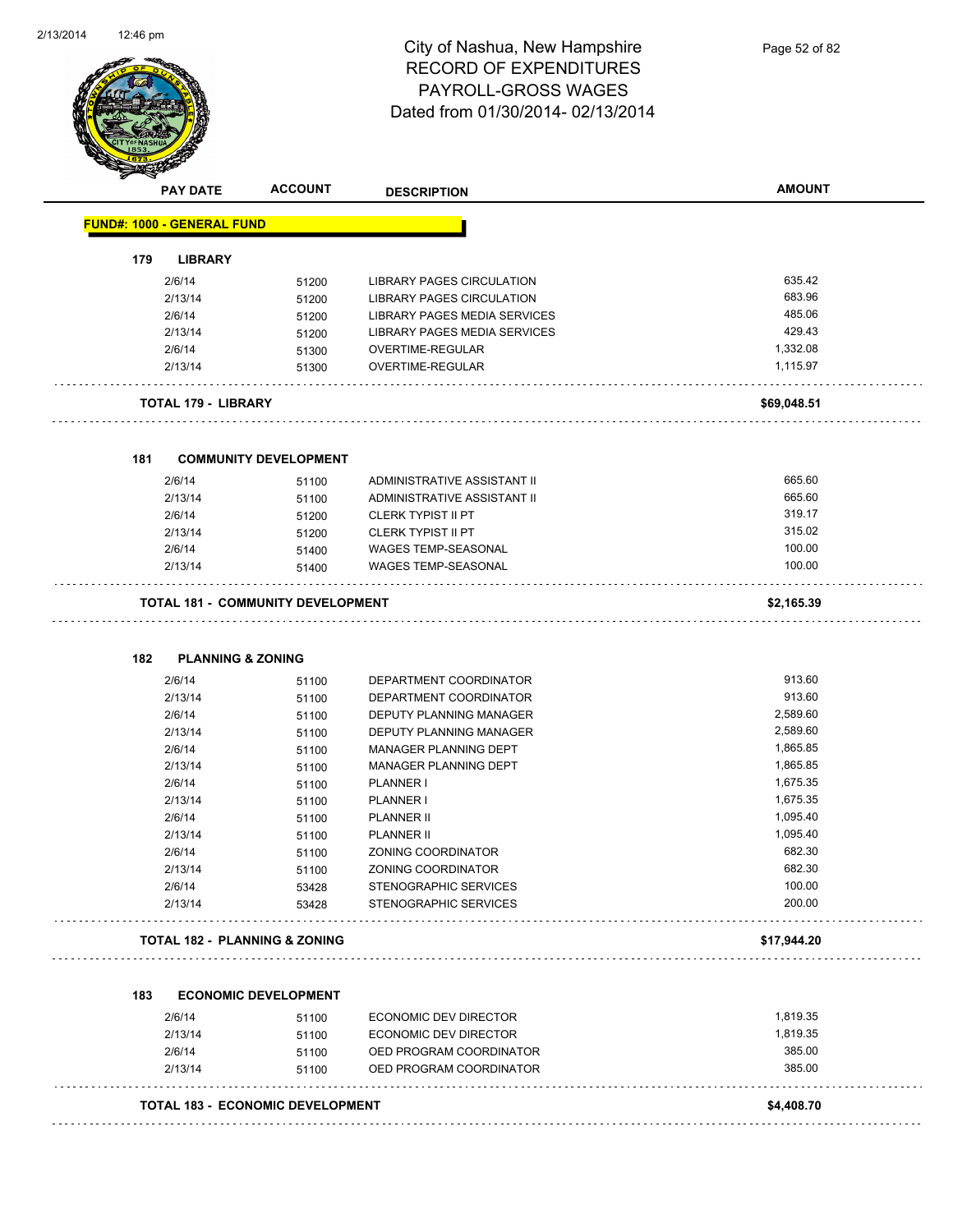

|     | <b>PAY DATE</b>                   | <b>ACCOUNT</b> | <b>DESCRIPTION</b>             | <b>AMOUNT</b>        |
|-----|-----------------------------------|----------------|--------------------------------|----------------------|
|     |                                   |                |                                |                      |
|     | <b>FUND#: 1000 - GENERAL FUND</b> |                |                                |                      |
| 191 | <b>SCHOOL</b>                     |                |                                |                      |
|     | 2/13/14                           | 51100          | 21 CENTURY ELEM MFAM RES COORD | 2,335.24             |
|     | 2/13/14                           | 51100          | ASSISTANT PRINCIPAL AMH        | 2,812.30             |
|     | 2/13/14                           | 51100          | ASSISTANT PRINCIPAL BIC        | 2,925.69             |
|     | 2/13/14                           | 51100          | ASSISTANT PRINCIPAL BRO        | 1,403.80             |
|     | 2/13/14                           | 51100          | ASSISTANT PRINCIPAL CHARL      | 2,967.50             |
|     | 2/13/14                           | 51100          | ASSISTANT PRINCIPAL DR CRSP    | 2,925.69             |
|     | 2/13/14                           | 51100          | <b>ASSISTANT PRINCIPAL ELM</b> | 6,549.40             |
|     | 2/13/14                           | 51100          | ASSISTANT PRINCIPAL FES        | 2,967.50             |
|     | 2/13/14                           | 51100          | ASSISTANT PRINCIPAL FMS        | 3,472.50             |
|     | 2/13/14                           | 51100          | ASSISTANT PRINCIPAL LEDGE      | 2,812.30             |
|     | 2/13/14                           | 51100          | ASSISTANT PRINCIPAL MDE        | 1,406.10             |
|     | 2/13/14                           | 51100          | ASSISTANT PRINCIPAL MTP        | 2,892.50             |
|     | 2/13/14                           | 51100          | ASSISTANT PRINCIPAL NHN        | 13,012.80            |
|     | 2/13/14                           | 51100          | ASSISTANT PRINCIPAL NHS        | 12,580.80            |
|     | 2/13/14                           | 51100          | <b>ASSISTANT PRINCIPAL PMS</b> | 3,272.60             |
|     | 2/13/14                           | 51100          | ASSISTANT PRINCIPAL SHE        | 2,807.70             |
|     | 2/13/14                           | 51100          | ASSISTANT SUPERINTENDENT       | 8,261.40             |
|     | 2/13/14                           | 51100          | ASST DIRECTOR PLANT OPS        | 4,353.40             |
|     | 2/13/14                           | 51100          | <b>ASST DIRECTOR SPED</b>      | 6,079.50             |
|     | 2/13/14                           | 51100          | ASST SYSTEMS ADMIN FULL YEAR   | 13,265.70            |
|     | 2/6/14                            | 51100          | ASST SYSTEMS ADMIN SCH YEAR    | 783.51               |
|     | 2/13/14                           | 51100          | ASST SYSTEMS ADMIN SCH YEAR    | 639.60               |
|     | 2/13/14                           | 51100          | <b>ATTENDANCE OFFICER</b>      | 2,270.20             |
|     | 2/13/14                           | 51100          | CAREER CENTER COORD NHN        | 1,478.40             |
|     | 2/13/14                           | 51100          | CAREER CENTER COORD NHS        | 1,478.40             |
|     | 2/13/14                           | 51100          | CHIEF OPERATING OFFICER        | 3,937.70             |
|     | 2/6/14                            | 51100          | CLERICAL ACADEMY NHN           | 2,644.20             |
|     | 2/13/14                           | 51100          | CLERICAL ACADEMY NHN           | 2,397.40             |
|     | 2/6/14                            | 51100          | <b>CLERICAL ACADEMY NHS</b>    | 2,608.20             |
|     | 2/13/14                           | 51100          | CLERICAL ACADEMY NHS           | 2,360.27             |
|     | 2/6/14                            | 51100          | <b>CLERICAL ASST SUPER SUP</b> | 2,017.55             |
|     | 2/13/14                           | 51100          | <b>CLERICAL ASST SUPER SUP</b> | 2,017.54             |
|     | 2/6/14                            | 51100          | CLERICAL ATHLETIC NHN          | 690.39               |
|     | 2/13/14                           | 51100          | CLERICAL ATHLETIC NHN          | 625.95               |
|     | 2/6/14                            | 51100          | <b>CLERICAL ATHLETIC NHS</b>   | 679.15               |
|     | 2/13/14                           | 51100          | CLERICAL ATHLETIC NHS          | 615.76               |
|     | 2/6/14                            | 51100          | CLERICAL BOARD OF ED SUP       | 774.75               |
|     | 2/13/14                           | 51100          | CLERICAL BOARD OF ED SUP       | 774.75               |
|     | 2/6/14                            | 51100          | <b>CLERICAL BUSINESS</b>       | 3,455.35             |
|     | 2/13/14                           | 51100          | <b>CLERICAL BUSINESS</b>       | 3,455.35             |
|     | 2/6/14                            | 51100          | CLERICAL CHIEF OP OFFICER SUP  | 794.64               |
|     | 2/13/14                           | 51100          | CLERICAL CHIEF OP OFFICER SUP  | 794.64               |
|     | 2/6/14                            | 51100          | <b>CLERICAL CTE NHN</b>        | 717.90               |
|     | 2/13/14                           | 51100          | <b>CLERICAL CTE NHN</b>        | 718.90               |
|     | 2/6/14                            | 51100          | <b>CLERICAL CTE NHS</b>        | 690.40<br>625.96     |
|     | 2/13/14                           | 51100          | <b>CLERICAL CTE NHS</b>        | 724.15               |
|     | 2/6/14                            | 51100          | CLERICAL GUIDANCE ELM          | 656.56               |
|     | 2/13/14                           | 51100          | CLERICAL GUIDANCE ELM          |                      |
|     | 2/6/14                            | 51100          | CLERICAL GUIDANCE NHN          | 2,643.42<br>2,342.17 |
|     | 2/13/14                           | 51100          | CLERICAL GUIDANCE NHN          |                      |
|     | 2/6/14                            | 51100          | <b>CLERICAL GUIDANCE NHS</b>   | 2,678.43             |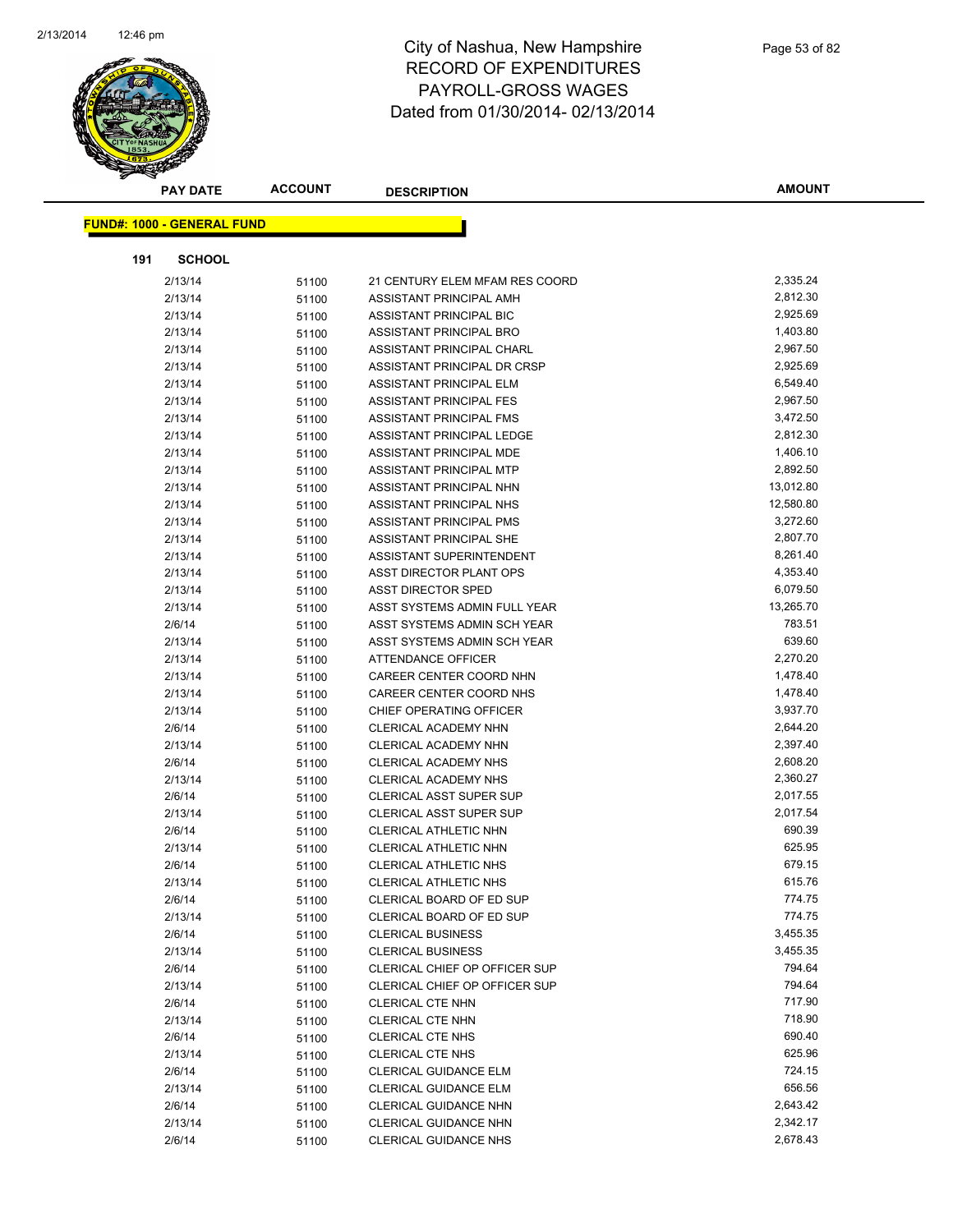

|     | <b>PAY DATE</b>                   | <b>ACCOUNT</b> | <b>DESCRIPTION</b>               | <b>AMOUNT</b> |
|-----|-----------------------------------|----------------|----------------------------------|---------------|
|     | <b>FUND#: 1000 - GENERAL FUND</b> |                |                                  |               |
|     |                                   |                |                                  |               |
| 191 | <b>SCHOOL</b>                     |                |                                  |               |
|     | 2/13/14                           | 51100          | <b>CLERICAL GUIDANCE NHS</b>     | 2,399.60      |
|     | 2/6/14                            | 51100          | <b>CLERICAL HUMAN RESOURCES</b>  | 2,750.33      |
|     | 2/13/14                           | 51100          | CLERICAL HUMAN RESOURCES         | 2,742.14      |
|     | 2/6/14                            | 51100          | <b>CLERICAL PAYROLL SUP</b>      | 647.65        |
|     | 2/13/14                           | 51100          | <b>CLERICAL PAYROLL SUP</b>      | 647.65        |
|     | 2/6/14                            | 51100          | <b>CLERICAL PLANT OPS</b>        | 724.15        |
|     | 2/13/14                           | 51100          | <b>CLERICAL PLANT OPS</b>        | 724.15        |
|     | 2/6/14                            | 51100          | <b>CLERICAL PRINCIPAL AMH</b>    | 1,231.50      |
|     | 2/13/14                           | 51100          | <b>CLERICAL PRINCIPAL AMH</b>    | 1,116.56      |
|     | 2/6/14                            | 51100          | <b>CLERICAL PRINCIPAL BIC</b>    | 1,306.15      |
|     | 2/13/14                           | 51100          | <b>CLERICAL PRINCIPAL BIC</b>    | 1,184.24      |
|     | 2/6/14                            | 51100          | <b>CLERICAL PRINCIPAL BIR</b>    | 1,380.80      |
|     | 2/13/14                           | 51100          | <b>CLERICAL PRINCIPAL BIR</b>    | 1,251.92      |
|     | 2/6/14                            | 51100          | <b>CLERICAL PRINCIPAL BRO</b>    | 1,414.55      |
|     | 2/13/14                           | 51100          | <b>CLERICAL PRINCIPAL BRO</b>    | 1,282.52      |
|     | 2/6/14                            | 51100          | CLERICAL PRINCIPAL CHA           | 1,295.30      |
|     | 2/13/14                           | 51100          | CLERICAL PRINCIPAL CHA           | 1,174.40      |
|     | 2/6/14                            | 51100          | <b>CLERICAL PRINCIPAL DRC</b>    | 1,295.30      |
|     | 2/13/14                           | 51100          | CLERICAL PRINCIPAL DRC           | 1,174.40      |
|     | 2/6/14                            | 51100          | <b>CLERICAL PRINCIPAL ELM</b>    | 3,128.35      |
|     | 2/13/14                           | 51100          | <b>CLERICAL PRINCIPAL ELM</b>    | 2,569.60      |
|     | 2/6/14                            | 51100          | <b>CLERICAL PRINCIPAL FES</b>    | 1,326.80      |
|     | 2/13/14                           | 51100          | <b>CLERICAL PRINCIPAL FES</b>    | 1,202.96      |
|     | 2/6/14                            | 51100          | <b>CLERICAL PRINCIPAL FMS</b>    | 2,048.70      |
|     | 2/13/14                           | 51100          | <b>CLERICAL PRINCIPAL FMS</b>    | 1,852.95      |
|     | 2/6/14                            | 51100          | <b>CLERICAL PRINCIPAL LDG</b>    | 1,263.40      |
|     | 2/13/14                           | 51100          | <b>CLERICAL PRINCIPAL LDG</b>    | 1,145.48      |
|     | 2/6/14                            | 51100          | CLERICAL PRINCIPAL MDE           | 1,403.30      |
|     | 2/13/14                           | 51100          | <b>CLERICAL PRINCIPAL MDE</b>    | 1,272.32      |
|     | 2/6/14                            | 51100          | <b>CLERICAL PRINCIPAL MTP</b>    | 1,303.51      |
|     | 2/13/14                           | 51100          | <b>CLERICAL PRINCIPAL MTP</b>    | 1,144.08      |
|     | 2/6/14                            | 51100          | <b>CLERICAL PRINCIPAL NHN</b>    | 2,533.11      |
|     | 2/13/14                           | 51100          | CLERICAL PRINCIPAL NHN           | 2,357.63      |
|     | 2/6/14                            | 51100          | <b>CLERICAL PRINCIPAL NHS</b>    | 1,372.51      |
|     | 2/13/14                           | 51100          | <b>CLERICAL PRINCIPAL NHS</b>    | 1,372.50      |
|     | 2/6/14                            | 51100          | <b>CLERICAL PRINCIPAL NSE</b>    | 1,369.55      |
|     | 2/13/14                           | 51100          | <b>CLERICAL PRINCIPAL NSE</b>    | 1,237.19      |
|     | 2/6/14                            | 51100          | <b>CLERICAL PRINCIPAL PMS</b>    | 2,019.05      |
|     | 2/13/14                           | 51100          | <b>CLERICAL PRINCIPAL PMS</b>    | 1,830.60      |
|     | 2/6/14                            | 51100          | <b>CLERICAL PRINCIPAL SHE</b>    | 1,414.55      |
|     | 2/13/14                           | 51100          | <b>CLERICAL PRINCIPAL SHE</b>    | 1,282.52      |
|     | 2/6/14                            | 51100          | CLERICAL RECEPTIONIST NHS        | 743.02        |
|     | 2/13/14                           | 51100          | CLERICAL RECEPTIONIST NHS        | 558.28        |
|     | 2/6/14                            | 51100          | CLERICAL SPECIAL ED NHS          | 724.15        |
|     | 2/13/14                           | 51100          | CLERICAL SPECIAL ED NHS          | 656.56        |
|     | 2/6/14                            | 51100          | CLERICAL SPECIAL ED SUP          | 1,448.30      |
|     | 2/13/14                           | 51100          | CLERICAL SPECIAL ED SUP          | 1,448.30      |
|     | 2/6/14                            | 51100          | CLERICAL STUDENT SERV SUP        | 784.15        |
|     | 2/13/14                           | 51100          | <b>CLERICAL STUDENT SERV SUP</b> | 784.15        |
|     | 2/6/14                            | 51100          | CLERICAL SUB SERVICE SUP         | 723.03        |
|     | 2/13/14                           | 51100          | CLERICAL SUB SERVICE SUP         | 621.72        |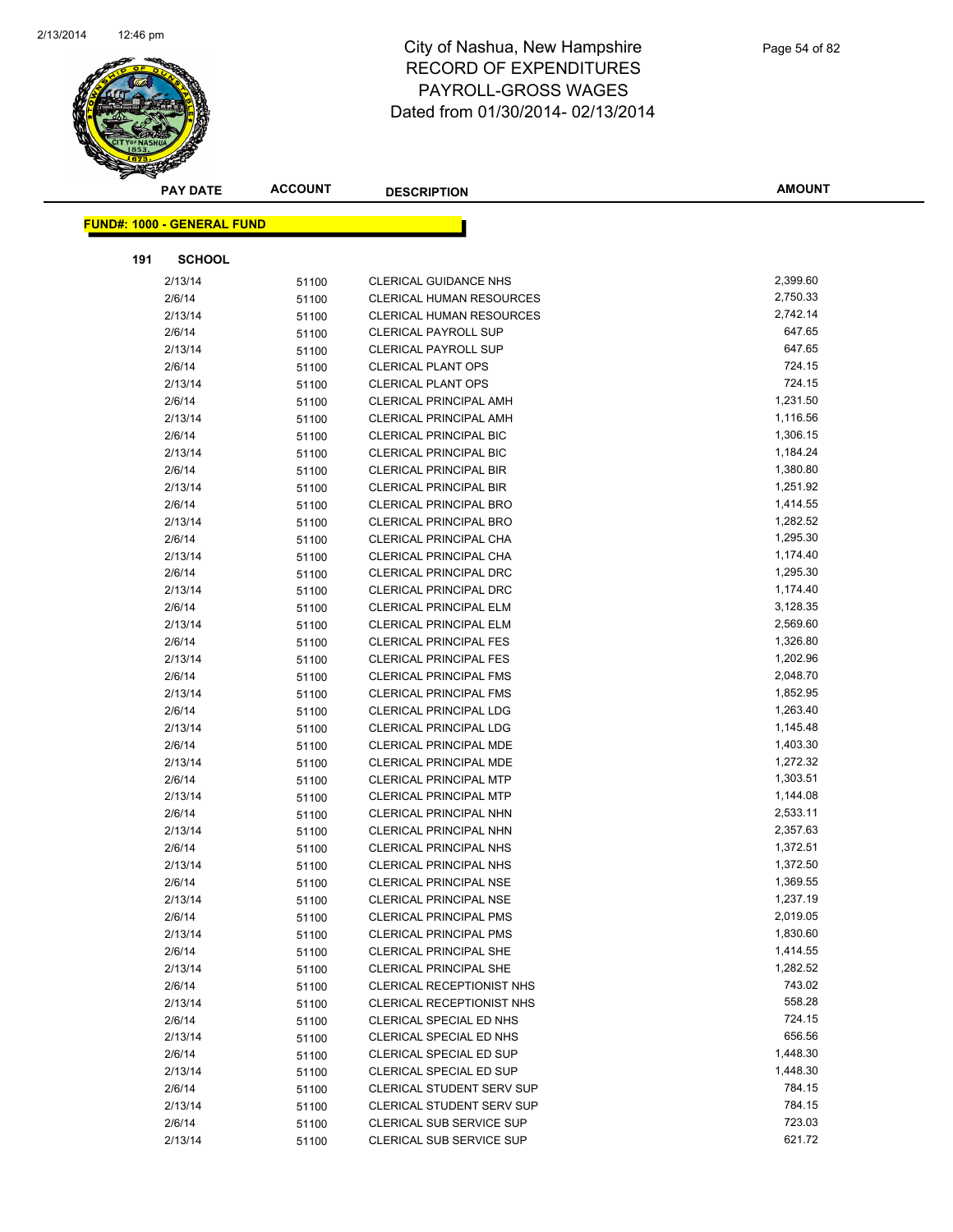

| <b>FUND#: 1000 - GENERAL FUND</b><br>191<br><b>SCHOOL</b><br>925.90<br>2/6/14<br>51100<br><b>CLERICAL SUPERINTENDANT SUP</b><br>925.90<br>2/13/14<br>CLERICAL SUPERINTENDANT SUP<br>51100<br>724.15<br>2/6/14<br>CLERICAL VOCATIONAL NHN<br>51100<br>724.15<br>2/13/14<br>CLERICAL VOCATIONAL NHN<br>51100<br>5,847.00<br><b>CURRICULUM SUPERVISOR</b><br>2/13/14<br>51100<br>1,956.60<br>2/6/14<br><b>CUSTODIAN AMH</b><br>51100<br>1,941.60<br>2/13/14<br><b>CUSTODIAN AMH</b><br>51100<br>736.80<br>2/6/14<br><b>CUSTODIAN ASST HEAD ELM</b><br>51100<br>736.80<br>2/13/14<br><b>CUSTODIAN ASST HEAD ELM</b><br>51100<br>736.80<br>2/6/14<br><b>CUSTODIAN ASST HEAD FMS</b><br>51100<br>736.80<br>2/13/14<br><b>CUSTODIAN ASST HEAD FMS</b><br>51100<br>1,682.48<br>2/6/14<br><b>CUSTODIAN ASST HEAD NHN</b><br>51100<br>1,584.98<br>2/13/14<br><b>CUSTODIAN ASST HEAD NHN</b><br>51100<br>1,507.87<br>2/6/14<br><b>CUSTODIAN ASST HEAD NHS</b><br>51100<br>1,618.01<br>2/13/14<br><b>CUSTODIAN ASST HEAD NHS</b><br>51100<br>299.35<br><b>CUSTODIAN ASST HEAD PMS</b><br>2/13/14<br>51100<br>1,941.60<br>2/6/14<br><b>CUSTODIAN BIC</b><br>51100<br>1,941.60<br>2/13/14<br>51100<br><b>CUSTODIAN BIC</b> |  |
|--------------------------------------------------------------------------------------------------------------------------------------------------------------------------------------------------------------------------------------------------------------------------------------------------------------------------------------------------------------------------------------------------------------------------------------------------------------------------------------------------------------------------------------------------------------------------------------------------------------------------------------------------------------------------------------------------------------------------------------------------------------------------------------------------------------------------------------------------------------------------------------------------------------------------------------------------------------------------------------------------------------------------------------------------------------------------------------------------------------------------------------------------------------------------------------------------------------|--|
|                                                                                                                                                                                                                                                                                                                                                                                                                                                                                                                                                                                                                                                                                                                                                                                                                                                                                                                                                                                                                                                                                                                                                                                                              |  |
|                                                                                                                                                                                                                                                                                                                                                                                                                                                                                                                                                                                                                                                                                                                                                                                                                                                                                                                                                                                                                                                                                                                                                                                                              |  |
|                                                                                                                                                                                                                                                                                                                                                                                                                                                                                                                                                                                                                                                                                                                                                                                                                                                                                                                                                                                                                                                                                                                                                                                                              |  |
|                                                                                                                                                                                                                                                                                                                                                                                                                                                                                                                                                                                                                                                                                                                                                                                                                                                                                                                                                                                                                                                                                                                                                                                                              |  |
|                                                                                                                                                                                                                                                                                                                                                                                                                                                                                                                                                                                                                                                                                                                                                                                                                                                                                                                                                                                                                                                                                                                                                                                                              |  |
|                                                                                                                                                                                                                                                                                                                                                                                                                                                                                                                                                                                                                                                                                                                                                                                                                                                                                                                                                                                                                                                                                                                                                                                                              |  |
|                                                                                                                                                                                                                                                                                                                                                                                                                                                                                                                                                                                                                                                                                                                                                                                                                                                                                                                                                                                                                                                                                                                                                                                                              |  |
|                                                                                                                                                                                                                                                                                                                                                                                                                                                                                                                                                                                                                                                                                                                                                                                                                                                                                                                                                                                                                                                                                                                                                                                                              |  |
|                                                                                                                                                                                                                                                                                                                                                                                                                                                                                                                                                                                                                                                                                                                                                                                                                                                                                                                                                                                                                                                                                                                                                                                                              |  |
|                                                                                                                                                                                                                                                                                                                                                                                                                                                                                                                                                                                                                                                                                                                                                                                                                                                                                                                                                                                                                                                                                                                                                                                                              |  |
|                                                                                                                                                                                                                                                                                                                                                                                                                                                                                                                                                                                                                                                                                                                                                                                                                                                                                                                                                                                                                                                                                                                                                                                                              |  |
|                                                                                                                                                                                                                                                                                                                                                                                                                                                                                                                                                                                                                                                                                                                                                                                                                                                                                                                                                                                                                                                                                                                                                                                                              |  |
|                                                                                                                                                                                                                                                                                                                                                                                                                                                                                                                                                                                                                                                                                                                                                                                                                                                                                                                                                                                                                                                                                                                                                                                                              |  |
|                                                                                                                                                                                                                                                                                                                                                                                                                                                                                                                                                                                                                                                                                                                                                                                                                                                                                                                                                                                                                                                                                                                                                                                                              |  |
|                                                                                                                                                                                                                                                                                                                                                                                                                                                                                                                                                                                                                                                                                                                                                                                                                                                                                                                                                                                                                                                                                                                                                                                                              |  |
|                                                                                                                                                                                                                                                                                                                                                                                                                                                                                                                                                                                                                                                                                                                                                                                                                                                                                                                                                                                                                                                                                                                                                                                                              |  |
|                                                                                                                                                                                                                                                                                                                                                                                                                                                                                                                                                                                                                                                                                                                                                                                                                                                                                                                                                                                                                                                                                                                                                                                                              |  |
|                                                                                                                                                                                                                                                                                                                                                                                                                                                                                                                                                                                                                                                                                                                                                                                                                                                                                                                                                                                                                                                                                                                                                                                                              |  |
|                                                                                                                                                                                                                                                                                                                                                                                                                                                                                                                                                                                                                                                                                                                                                                                                                                                                                                                                                                                                                                                                                                                                                                                                              |  |
|                                                                                                                                                                                                                                                                                                                                                                                                                                                                                                                                                                                                                                                                                                                                                                                                                                                                                                                                                                                                                                                                                                                                                                                                              |  |
|                                                                                                                                                                                                                                                                                                                                                                                                                                                                                                                                                                                                                                                                                                                                                                                                                                                                                                                                                                                                                                                                                                                                                                                                              |  |
| 1,941.60<br>2/6/14<br><b>CUSTODIAN BIR</b><br>51100                                                                                                                                                                                                                                                                                                                                                                                                                                                                                                                                                                                                                                                                                                                                                                                                                                                                                                                                                                                                                                                                                                                                                          |  |
| 1,941.60<br>2/13/14<br><b>CUSTODIAN BIR</b><br>51100                                                                                                                                                                                                                                                                                                                                                                                                                                                                                                                                                                                                                                                                                                                                                                                                                                                                                                                                                                                                                                                                                                                                                         |  |
| 1,294.40<br>2/6/14<br><b>CUSTODIAN BRO</b><br>51100                                                                                                                                                                                                                                                                                                                                                                                                                                                                                                                                                                                                                                                                                                                                                                                                                                                                                                                                                                                                                                                                                                                                                          |  |
| 1,384.00<br>2/13/14<br><b>CUSTODIAN BRO</b><br>51100                                                                                                                                                                                                                                                                                                                                                                                                                                                                                                                                                                                                                                                                                                                                                                                                                                                                                                                                                                                                                                                                                                                                                         |  |
| 1,294.40<br>2/6/14<br><b>CUSTODIAN CHA</b><br>51100                                                                                                                                                                                                                                                                                                                                                                                                                                                                                                                                                                                                                                                                                                                                                                                                                                                                                                                                                                                                                                                                                                                                                          |  |
| 1,294.40<br>2/13/14<br>51100<br><b>CUSTODIAN CHA</b>                                                                                                                                                                                                                                                                                                                                                                                                                                                                                                                                                                                                                                                                                                                                                                                                                                                                                                                                                                                                                                                                                                                                                         |  |
| 1,294.40<br>2/6/14<br><b>CUSTODIAN DRC</b><br>51100                                                                                                                                                                                                                                                                                                                                                                                                                                                                                                                                                                                                                                                                                                                                                                                                                                                                                                                                                                                                                                                                                                                                                          |  |
| 1,294.40<br>2/13/14<br><b>CUSTODIAN DRC</b><br>51100                                                                                                                                                                                                                                                                                                                                                                                                                                                                                                                                                                                                                                                                                                                                                                                                                                                                                                                                                                                                                                                                                                                                                         |  |
| 2/6/14<br>4,613.60<br><b>CUSTODIAN ELM</b><br>51100                                                                                                                                                                                                                                                                                                                                                                                                                                                                                                                                                                                                                                                                                                                                                                                                                                                                                                                                                                                                                                                                                                                                                          |  |
| 2/13/14<br>4,637.88<br><b>CUSTODIAN ELM</b><br>51100                                                                                                                                                                                                                                                                                                                                                                                                                                                                                                                                                                                                                                                                                                                                                                                                                                                                                                                                                                                                                                                                                                                                                         |  |
| 1,294.40<br>2/6/14<br><b>CUSTODIAN FES</b><br>51100                                                                                                                                                                                                                                                                                                                                                                                                                                                                                                                                                                                                                                                                                                                                                                                                                                                                                                                                                                                                                                                                                                                                                          |  |
| 1,294.40<br>2/13/14<br><b>CUSTODIAN FES</b><br>51100                                                                                                                                                                                                                                                                                                                                                                                                                                                                                                                                                                                                                                                                                                                                                                                                                                                                                                                                                                                                                                                                                                                                                         |  |
| 2,204.55<br>2/6/14<br><b>CUSTODIAN FMS</b><br>51100                                                                                                                                                                                                                                                                                                                                                                                                                                                                                                                                                                                                                                                                                                                                                                                                                                                                                                                                                                                                                                                                                                                                                          |  |
| 2,204.55<br>2/13/14<br><b>CUSTODIAN FMS</b><br>51100                                                                                                                                                                                                                                                                                                                                                                                                                                                                                                                                                                                                                                                                                                                                                                                                                                                                                                                                                                                                                                                                                                                                                         |  |
| 736.80<br>2/6/14<br><b>CUSTODIAN HEAD AMH</b><br>51100                                                                                                                                                                                                                                                                                                                                                                                                                                                                                                                                                                                                                                                                                                                                                                                                                                                                                                                                                                                                                                                                                                                                                       |  |
| 736.80<br>2/13/14<br><b>CUSTODIAN HEAD AMH</b><br>51100                                                                                                                                                                                                                                                                                                                                                                                                                                                                                                                                                                                                                                                                                                                                                                                                                                                                                                                                                                                                                                                                                                                                                      |  |
| 736.80<br>2/6/14<br><b>CUSTODIAN HEAD BIC</b><br>51100                                                                                                                                                                                                                                                                                                                                                                                                                                                                                                                                                                                                                                                                                                                                                                                                                                                                                                                                                                                                                                                                                                                                                       |  |
| 2/13/14<br><b>CUSTODIAN HEAD BIC</b><br>736.80<br>51100                                                                                                                                                                                                                                                                                                                                                                                                                                                                                                                                                                                                                                                                                                                                                                                                                                                                                                                                                                                                                                                                                                                                                      |  |
| 736.80<br>2/6/14<br>51100<br><b>CUSTODIAN HEAD BIR</b><br>736.80                                                                                                                                                                                                                                                                                                                                                                                                                                                                                                                                                                                                                                                                                                                                                                                                                                                                                                                                                                                                                                                                                                                                             |  |
| 2/13/14<br><b>CUSTODIAN HEAD BIR</b><br>51100<br>736.80                                                                                                                                                                                                                                                                                                                                                                                                                                                                                                                                                                                                                                                                                                                                                                                                                                                                                                                                                                                                                                                                                                                                                      |  |
| 2/6/14<br><b>CUSTODIAN HEAD BRO</b><br>51100<br>736.80                                                                                                                                                                                                                                                                                                                                                                                                                                                                                                                                                                                                                                                                                                                                                                                                                                                                                                                                                                                                                                                                                                                                                       |  |
| 2/13/14<br><b>CUSTODIAN HEAD BRO</b><br>51100<br>736.80<br>2/6/14<br><b>CUSTODIAN HEAD CHA</b>                                                                                                                                                                                                                                                                                                                                                                                                                                                                                                                                                                                                                                                                                                                                                                                                                                                                                                                                                                                                                                                                                                               |  |
| 51100<br>736.80<br>2/13/14<br><b>CUSTODIAN HEAD CHA</b>                                                                                                                                                                                                                                                                                                                                                                                                                                                                                                                                                                                                                                                                                                                                                                                                                                                                                                                                                                                                                                                                                                                                                      |  |
| 51100<br>299.35<br>2/6/14<br><b>CUSTODIAN HEAD DRC</b>                                                                                                                                                                                                                                                                                                                                                                                                                                                                                                                                                                                                                                                                                                                                                                                                                                                                                                                                                                                                                                                                                                                                                       |  |
| 51100<br>299.35<br><b>CUSTODIAN HEAD DRC</b><br>2/13/14<br>51100                                                                                                                                                                                                                                                                                                                                                                                                                                                                                                                                                                                                                                                                                                                                                                                                                                                                                                                                                                                                                                                                                                                                             |  |
| 873.20<br>2/6/14<br><b>CUSTODIAN HEAD ELM</b><br>51100                                                                                                                                                                                                                                                                                                                                                                                                                                                                                                                                                                                                                                                                                                                                                                                                                                                                                                                                                                                                                                                                                                                                                       |  |
| 873.20<br>2/13/14<br><b>CUSTODIAN HEAD ELM</b><br>51100                                                                                                                                                                                                                                                                                                                                                                                                                                                                                                                                                                                                                                                                                                                                                                                                                                                                                                                                                                                                                                                                                                                                                      |  |
| 736.81<br>2/6/14<br><b>CUSTODIAN HEAD FES</b><br>51100                                                                                                                                                                                                                                                                                                                                                                                                                                                                                                                                                                                                                                                                                                                                                                                                                                                                                                                                                                                                                                                                                                                                                       |  |
| 736.81<br>2/13/14<br><b>CUSTODIAN HEAD FES</b><br>51100                                                                                                                                                                                                                                                                                                                                                                                                                                                                                                                                                                                                                                                                                                                                                                                                                                                                                                                                                                                                                                                                                                                                                      |  |
| 873.20<br>2/6/14<br><b>CUSTODIAN HEAD FMS</b><br>51100                                                                                                                                                                                                                                                                                                                                                                                                                                                                                                                                                                                                                                                                                                                                                                                                                                                                                                                                                                                                                                                                                                                                                       |  |
| 873.20<br>2/13/14<br><b>CUSTODIAN HEAD FMS</b><br>51100                                                                                                                                                                                                                                                                                                                                                                                                                                                                                                                                                                                                                                                                                                                                                                                                                                                                                                                                                                                                                                                                                                                                                      |  |
| 736.80<br>2/6/14<br><b>CUSTODIAN HEAD LDG</b><br>51100                                                                                                                                                                                                                                                                                                                                                                                                                                                                                                                                                                                                                                                                                                                                                                                                                                                                                                                                                                                                                                                                                                                                                       |  |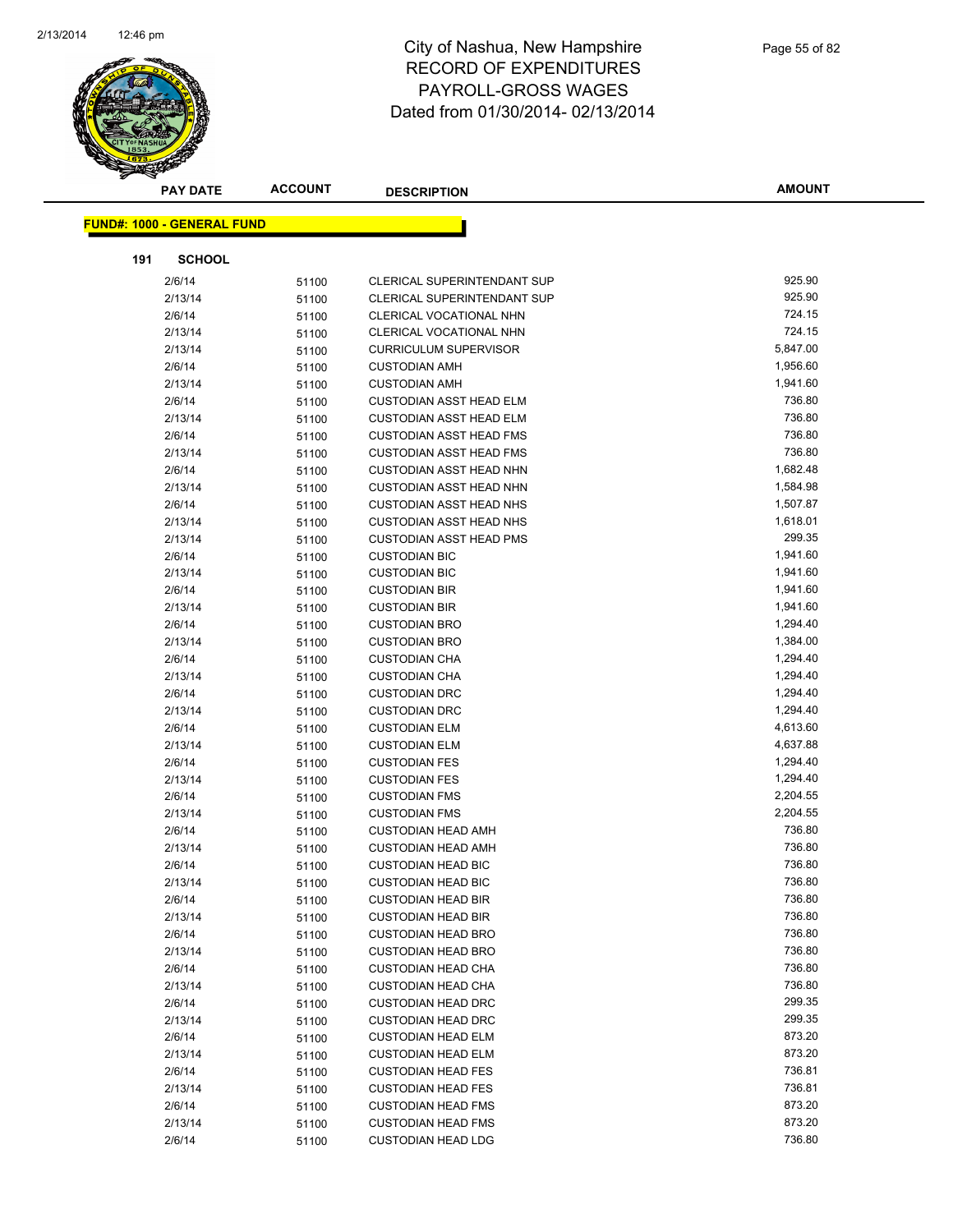

|     | <b>PAY DATE</b>                   | <b>ACCOUNT</b> | <b>DESCRIPTION</b>             | <b>AMOUNT</b> |
|-----|-----------------------------------|----------------|--------------------------------|---------------|
|     | <b>FUND#: 1000 - GENERAL FUND</b> |                |                                |               |
|     |                                   |                |                                |               |
| 191 | <b>SCHOOL</b>                     |                |                                |               |
|     | 2/13/14                           | 51100          | <b>CUSTODIAN HEAD LDG</b>      | 736.80        |
|     | 2/6/14                            | 51100          | <b>CUSTODIAN HEAD MDE</b>      | 736.80        |
|     | 2/13/14                           | 51100          | <b>CUSTODIAN HEAD MDE</b>      | 732.20        |
|     | 2/6/14                            | 51100          | <b>CUSTODIAN HEAD MTP</b>      | 736.80        |
|     | 2/13/14                           | 51100          | <b>CUSTODIAN HEAD MTP</b>      | 736.80        |
|     | 2/6/14                            | 51100          | <b>CUSTODIAN HEAD NHN</b>      | 878.40        |
|     | 2/13/14                           | 51100          | <b>CUSTODIAN HEAD NHN</b>      | 878.40        |
|     | 2/6/14                            | 51100          | <b>CUSTODIAN HEAD NHS</b>      | 839.97        |
|     | 2/13/14                           | 51100          | <b>CUSTODIAN HEAD NHS</b>      | 878.40        |
|     | 2/6/14                            | 51100          | <b>CUSTODIAN HEAD NSE</b>      | 736.80        |
|     | 2/13/14                           | 51100          | <b>CUSTODIAN HEAD NSE</b>      | 732.20        |
|     | 2/6/14                            | 51100          | <b>CUSTODIAN HEAD PMS</b>      | 873.20        |
|     | 2/13/14                           | 51100          | <b>CUSTODIAN HEAD PMS</b>      | 873.20        |
|     | 2/6/14                            | 51100          | <b>CUSTODIAN LDG</b>           | 1,941.60      |
|     | 2/13/14                           | 51100          | <b>CUSTODIAN LDG</b>           | 1,949.69      |
|     | 2/6/14                            | 51100          | <b>CUSTODIAN MDE</b>           | 1,294.40      |
|     | 2/13/14                           | 51100          | <b>CUSTODIAN MDE</b>           | 1,294.40      |
|     | 2/6/14                            | 51100          | <b>CUSTODIAN MTP</b>           | 1,294.40      |
|     | 2/13/14                           | 51100          | <b>CUSTODIAN MTP</b>           | 1,294.40      |
|     | 2/6/14                            | 51100          | <b>CUSTODIAN NHN</b>           | 9,768.07      |
|     | 2/13/14                           | 51100          | <b>CUSTODIAN NHN</b>           | 9,829.63      |
|     | 2/6/14                            | 51100          | <b>CUSTODIAN NHS</b>           | 10,427.23     |
|     | 2/13/14                           | 51100          | <b>CUSTODIAN NHS</b>           | 10,272.25     |
|     | 2/6/14                            | 51100          | <b>CUSTODIAN NSE</b>           | 1,294.40      |
|     | 2/13/14                           | 51100          | <b>CUSTODIAN NSE</b>           | 1,294.40      |
|     | 2/6/14                            | 51100          | <b>CUSTODIAN PMS</b>           | 1,941.60      |
|     | 2/13/14                           | 51100          | <b>CUSTODIAN PMS</b>           | 1,941.60      |
|     | 2/6/14                            | 51100          | <b>CUSTODIAN SHE</b>           | 2,031.23      |
|     | 2/13/14                           | 51100          | <b>CUSTODIAN SHE</b>           | 2,031.21      |
|     | 2/13/14                           | 51100          | CUSTODIAN SUPERVISOR WPO       | 1,985.70      |
|     | 2/6/14                            | 51100          | <b>CUSTODIAN WID</b>           | 1,384.00      |
|     | 2/13/14                           | 51100          | <b>CUSTODIAN WID</b>           | 1,384.00      |
|     | 2/13/14                           | 51100          | DATA ANALYST                   | 1,760.80      |
|     | 2/13/14                           | 51100          | DIRECTOR ADULT ED              | 3,076.90      |
|     | 2/13/14                           | 51100          | <b>DIRECTOR ATHLETICS</b>      | 3,342.30      |
|     | 2/13/14                           | 51100          | <b>DIRECTOR BUSINESS</b>       | 2,893.00      |
|     | 2/13/14                           | 51100          | <b>DIRECTOR COM GRANTS</b>     | 3,008.90      |
|     | 2/13/14                           | 51100          | <b>DIRECTOR GUIDANCE</b>       | 3,272.60      |
|     | 2/13/14                           | 51100          | DIRECTOR HUMAN RESOURCES       | 3,117.00      |
|     | 2/13/14                           | 51100          | DIRECTOR PLANT OPS             | 3,513.30      |
|     | 2/13/14                           | 51100          | DIRECTOR PRE SCHOOL            | 2,593.50      |
|     | 2/13/14                           | 51100          | DIRECTOR SEC CURRICULUM & INST | 3,369.90      |
|     | 2/13/14                           | 51100          | <b>DIRECTOR SPECIAL ED</b>     | 3,656.40      |
|     | 2/13/14                           | 51100          | DIRECTOR STUDENT SERVICES      | 3,137.30      |
|     | 2/13/14                           | 51100          | DIRECTOR TECHNOLOGY            | 3,951.60      |
|     | 2/13/14                           | 51100          | DIRECTOR TRANSPORTATION        | 2,986.50      |
|     | 2/13/14                           | 51100          | <b>DIRECTOR VOCATIONAL</b>     | 6,898.10      |
|     | 2/13/14                           | 51100          | DW TECHNOLOGY PEER COACH       | 2,501.80      |
|     | 2/13/14                           | 51100          | ELL OUTREACH WORKER            | 1,538.40      |
|     | 2/13/14                           | 51100          | GUIDANCE COUNSELOR AMH         | 1,694.50      |
|     | 2/13/14                           | 51100          | GUIDANCE COUNSELOR BIC         | 1,497.71      |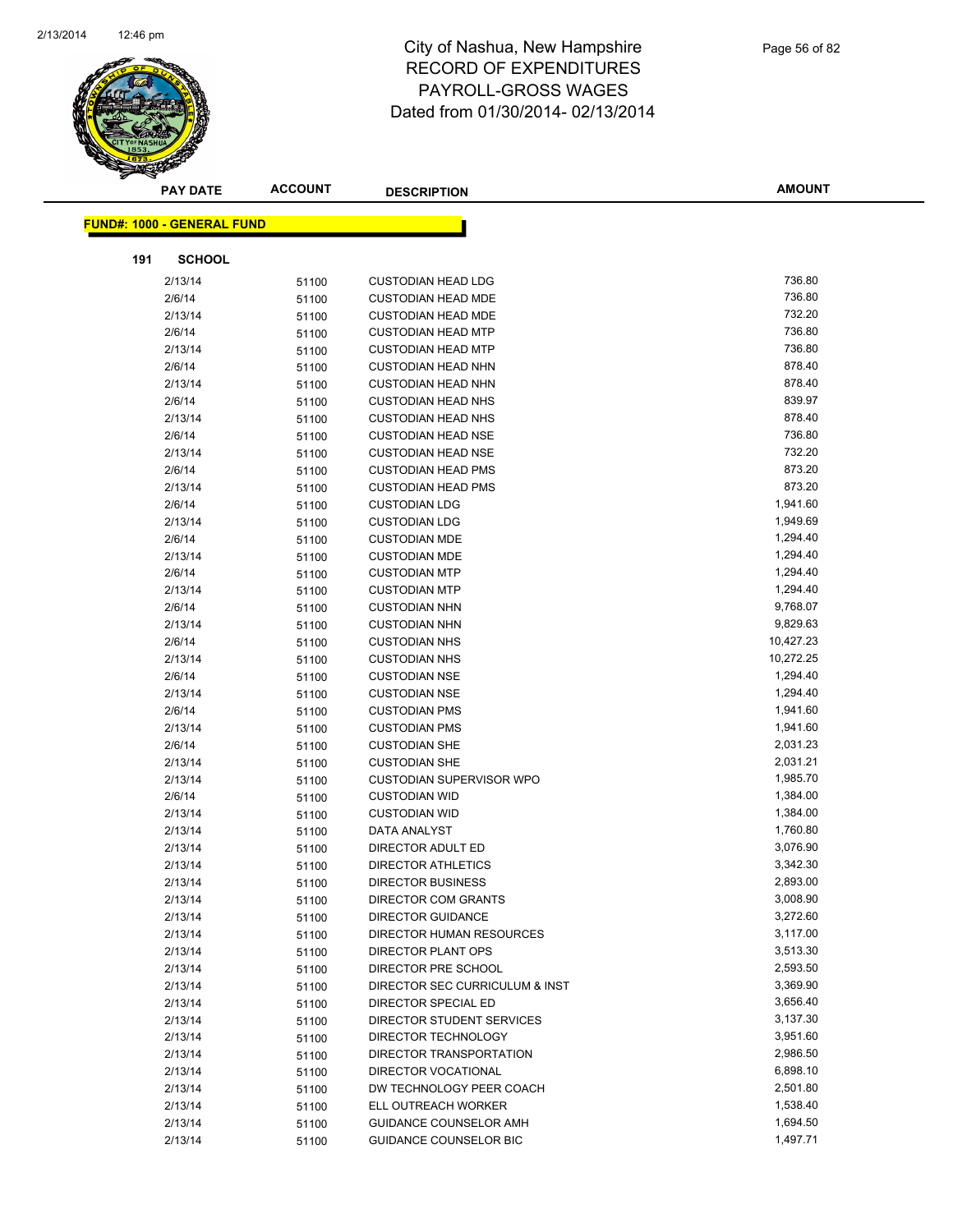

|     | <b>PAY DATE</b>                   | <b>ACCOUNT</b> | <b>DESCRIPTION</b>            | <b>AMOUNT</b>        |
|-----|-----------------------------------|----------------|-------------------------------|----------------------|
|     | <b>FUND#: 1000 - GENERAL FUND</b> |                |                               |                      |
|     |                                   |                |                               |                      |
| 191 | <b>SCHOOL</b>                     |                |                               |                      |
|     | 2/13/14                           | 51100          | <b>GUIDANCE COUNSELOR BIR</b> | 2,761.40             |
|     | 2/13/14                           | 51100          | <b>GUIDANCE COUNSELOR BRO</b> | 1,650.70             |
|     | 2/13/14                           | 51100          | GUIDANCE COUNSELOR CHA        | 2,761.40             |
|     | 2/13/14                           | 51100          | GUIDANCE COUNSELOR DRC        | 2,674.80             |
|     | 2/13/14                           | 51100          | <b>GUIDANCE COUNSELOR ELM</b> | 10,748.19            |
|     | 2/13/14                           | 51100          | <b>GUIDANCE COUNSELOR FES</b> | 2,674.80             |
|     | 2/13/14                           | 51100          | <b>GUIDANCE COUNSELOR FMS</b> | 5,611.01             |
|     | 2/13/14                           | 51100          | GUIDANCE COUNSELOR LDG        | 2,540.20             |
|     | 2/13/14                           | 51100          | <b>GUIDANCE COUNSELOR MDE</b> | 2,119.30             |
|     | 2/13/14                           | 51100          | <b>GUIDANCE COUNSELOR MTP</b> | 2,674.80             |
|     | 2/13/14                           | 51100          | GUIDANCE COUNSELOR NHN        | 18,911.60            |
|     | 2/13/14                           | 51100          | GUIDANCE COUNSELOR NHS        | 19,968.81            |
|     | 2/13/14                           | 51100          | <b>GUIDANCE COUNSELOR NSE</b> | 2,674.80             |
|     | 2/13/14                           | 51100          | <b>GUIDANCE COUNSELOR PMS</b> | 9,255.20             |
|     | 2/13/14                           | 51100          | <b>GUIDANCE COUNSELOR SHE</b> | 2,458.60             |
|     | 2/13/14                           | 51100          | JOB DEVELOPER SPED NHN        | 2,761.40             |
|     | 2/13/14                           | 51100          | LIBRARIAN AMH                 | 2,458.60             |
|     | 2/13/14                           | 51100          | <b>LIBRARIAN BIC</b>          | 1,762.10             |
|     | 2/13/14                           | 51100          | LIBRARIAN BIR                 | 1,823.10             |
|     | 2/13/14                           | 51100          | <b>LIBRARIAN BRO</b>          | 1,683.50             |
|     | 2/13/14                           | 51100          | LIBRARIAN CHA                 | 2,761.40             |
|     | 2/13/14                           | 51100          | <b>LIBRARIAN DRC</b>          | 1,683.50             |
|     | 2/13/14                           | 51100          | <b>LIBRARIAN ELM</b>          | 1,554.80             |
|     | 2/13/14                           | 51100          | <b>LIBRARIAN FES</b>          | 2,154.50             |
|     | 2/13/14                           | 51100          | <b>LIBRARIAN FMS</b>          | 3,161.20             |
|     | 2/13/14                           | 51100          | <b>LIBRARIAN LDG</b>          | 1,823.10             |
|     | 2/13/14                           | 51100          | <b>LIBRARIAN MDE</b>          | 2,119.30             |
|     | 2/13/14                           | 51100          | <b>LIBRARIAN MTP</b>          | 2,295.90             |
|     | 2/13/14                           | 51100          | <b>LIBRARIAN NHN</b>          | 4,324.89             |
|     | 2/13/14                           | 51100          | <b>LIBRARIAN NHS</b>          | 4,590.10             |
|     | 2/13/14                           | 51100          | <b>LIBRARIAN NSE</b>          | 2,119.30             |
|     | 2/13/14                           | 51100          | <b>LIBRARIAN PMS</b>          | 2,761.40             |
|     | 2/13/14                           | 51100          | <b>LIBRARIAN SHE</b>          | 2,674.80             |
|     | 2/13/14                           | 51100          | LICENSED PRACTICAL NURSE AMH  | 1,126.30             |
|     | 2/13/14                           | 51100          | LICENSED PRACTICAL NURSE ELM  | 1,437.20             |
|     | 2/6/14                            | 51100          | MAINTENANCE ALARM WPO         | 930.40               |
|     | 2/13/14                           | 51100          | MAINTENANCE ALARM WPO         | 930.40               |
|     | 2/6/14                            | 51100          | MAINTENANCE CARPENTER WPO     | 909.20               |
|     | 2/13/14                           | 51100          | MAINTENANCE CARPENTER WPO     | 909.20               |
|     | 2/6/14                            | 51100          | MAINTENANCE ELECTRICIAN WPO   | 1,860.81             |
|     | 2/13/14                           | 51100          | MAINTENANCE ELECTRICIAN WPO   | 1,860.80             |
|     | 2/6/14                            | 51100          | MAINTENANCE GRDS FORMEN WPO   | 909.20               |
|     | 2/13/14                           | 51100          | MAINTENANCE GRDS FORMEN WPO   | 909.20               |
|     | 2/6/14                            | 51100          | MAINTENANCE GROUNDS WPO       | 3,802.38             |
|     | 2/13/14                           | 51100          | MAINTENANCE GROUNDS WPO       | 4,052.77             |
|     | 2/6/14                            | 51100          | MAINTENANCE HVAC WPO          | 3,631.12             |
|     | 2/13/14                           | 51100          | MAINTENANCE HVAC WPO          | 3,636.80             |
|     | 2/6/14                            | 51100          | MAINTENANCE MESSENGER WPO     | 873.20               |
|     | 2/13/14                           | 51100          | MAINTENANCE MESSENGER WPO     | 873.20               |
|     | 2/6/14                            | 51100          | MAINTENANCE PLUMBER WPO       | 1,860.80<br>1,860.80 |
|     | 2/13/14                           | 51100          | MAINTENANCE PLUMBER WPO       |                      |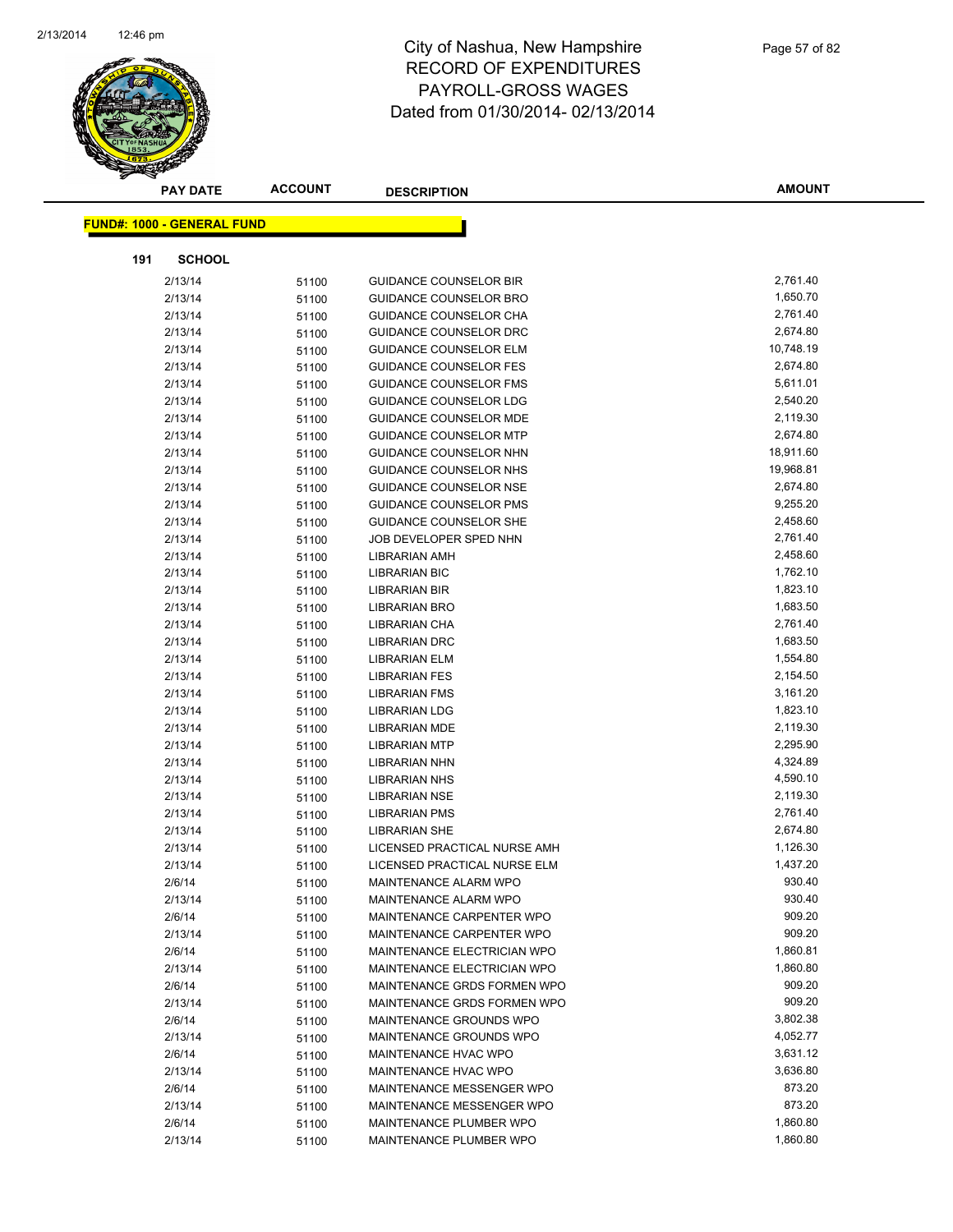

|     | <b>PAY DATE</b>                   | <b>ACCOUNT</b> | <b>DESCRIPTION</b>       | <b>AMOUNT</b> |  |
|-----|-----------------------------------|----------------|--------------------------|---------------|--|
|     | <b>FUND#: 1000 - GENERAL FUND</b> |                |                          |               |  |
|     |                                   |                |                          |               |  |
| 191 | <b>SCHOOL</b>                     |                |                          |               |  |
|     | 2/6/14                            | 51100          | MAINTENANCE TRADES WPO   | 2,457.60      |  |
|     | 2/13/14                           | 51100          | MAINTENANCE TRADES WPO   | 2,711.60      |  |
|     | 2/13/14                           | 51100          | MARKETING TEACHER NHS    | 2,119.30      |  |
|     | 2/13/14                           | 51100          | <b>NURSE AMH</b>         | 2,376.80      |  |
|     | 2/13/14                           | 51100          | <b>NURSE BIC</b>         | 2,254.92      |  |
|     | 2/6/14                            | 51100          | <b>NURSE BIR</b>         | 1,439.30      |  |
|     | 2/13/14                           | 51100          | <b>NURSE BIR</b>         | 1,565.01      |  |
|     | 2/13/14                           | 51100          | <b>NURSE BRO</b>         | 2,027.30      |  |
|     | 2/13/14                           | 51100          | <b>NURSE CHA</b>         | 2,376.80      |  |
|     | 2/13/14                           | 51100          | <b>NURSE DRC</b>         | 2,376.80      |  |
|     | 2/13/14                           | 51100          | <b>NURSE ELM</b>         | 2,808.90      |  |
|     | 2/13/14                           | 51100          | <b>NURSE FES</b>         | 1,477.00      |  |
|     | 2/13/14                           | 51100          | <b>NURSE FMS</b>         | 2,376.80      |  |
|     | 2/13/14                           | 51100          | <b>NURSE LDG</b>         | 1,873.50      |  |
|     | 2/13/14                           | 51100          | <b>NURSE MDE</b>         | 2,376.80      |  |
|     | 2/13/14                           | 51100          | <b>NURSE MTP</b>         | 1,477.00      |  |
|     | 2/13/14                           | 51100          | <b>NURSE NHN</b>         | 4,557.90      |  |
|     | 2/13/14                           | 51100          | <b>NURSE NHS</b>         | 4,753.60      |  |
|     | 2/13/14                           | 51100          | <b>NURSE NSE</b>         | 2,181.10      |  |
|     | 2/13/14                           | 51100          | <b>NURSE PMS</b>         | 4,753.60      |  |
|     | 2/13/14                           | 51100          | <b>NURSE SHE</b>         | 2,808.90      |  |
|     | 2/13/14                           | 51100          | OFFICE MANAGER BUSINESS  | 2,389.10      |  |
|     | 2/13/14                           | 51100          | OFFICE MANAGER PLANT OPS | 1,865.90      |  |
|     | 2/13/14                           | 51100          | OFFICE MANAGER SPED      | 1,831.40      |  |
|     | 2/13/14                           | 51100          | OUT DISTRICT COORDINATOR | 2,977.70      |  |
|     | 2/6/14                            | 51100          | PARA ALT AMH             | 503.12        |  |
|     | 2/13/14                           | 51100          | PARA ALT AMH             | 444.19        |  |
|     | 2/6/14                            | 51100          | PARA ALT DRC             | 414.20        |  |
|     | 2/13/14                           | 51100          | PARA ALT DRC             | 332.72        |  |
|     | 2/6/14                            | 51100          | PARA ALT FMS             | 589.25        |  |
|     | 2/13/14                           | 51100          | PARA ALT FMS             | 584.71        |  |
|     | 2/6/14                            | 51100          | PARA ALT MTP             | 414.20        |  |
|     | 2/13/14                           | 51100          | PARA ALT MTP             | 247.84        |  |
|     | 2/6/14                            | 51100          | PARA ALT PMS             | 557.53        |  |
|     | 2/13/14                           | 51100          | PARA ALT PMS             | 447.78        |  |
|     | 2/6/14                            | 51100          | PARA DW SPEC ED AMH      | 9,196.31      |  |
|     | 2/13/14                           | 51100          | PARA DW SPEC ED AMH      | 8,391.71      |  |
|     | 2/6/14                            | 51100          | PARA DW SPEC ED BIC      | 984.81        |  |
|     | 2/13/14                           | 51100          | PARA DW SPEC ED BIC      | 783.25        |  |
|     | 2/6/14                            | 51100          | PARA DW SPEC ED BIR      | 1,408.91      |  |
|     | 2/13/14                           | 51100          | PARA DW SPEC ED BIR      | 1,291.68      |  |
|     | 2/6/14                            | 51100          | PARA DW SPEC ED BRO      | 3,815.24      |  |
|     | 2/13/14                           | 51100          | PARA DW SPEC ED BRO      | 3,707.13      |  |
|     | 2/6/14                            | 51100          | PARA DW SPEC ED CHA      | 6,237.74      |  |
|     | 2/13/14                           | 51100          | PARA DW SPEC ED CHA      | 5,896.41      |  |
|     | 2/6/14                            | 51100          | PARA DW SPEC ED DRC      | 482.81        |  |
|     | 2/13/14                           | 51100          | PARA DW SPEC ED DRC      | 471.22        |  |
|     | 2/6/14                            | 51100          | PARA DW SPEC ED FMS      | 1,602.52      |  |
|     | 2/13/14                           | 51100          | PARA DW SPEC ED FMS      | 1,369.25      |  |
|     | 2/6/14                            | 51100          | PARA DW SPEC ED MDE      | 8,353.95      |  |
|     | 2/13/14                           | 51100          | PARA DW SPEC ED MDE      | 7,335.11      |  |
|     |                                   |                |                          |               |  |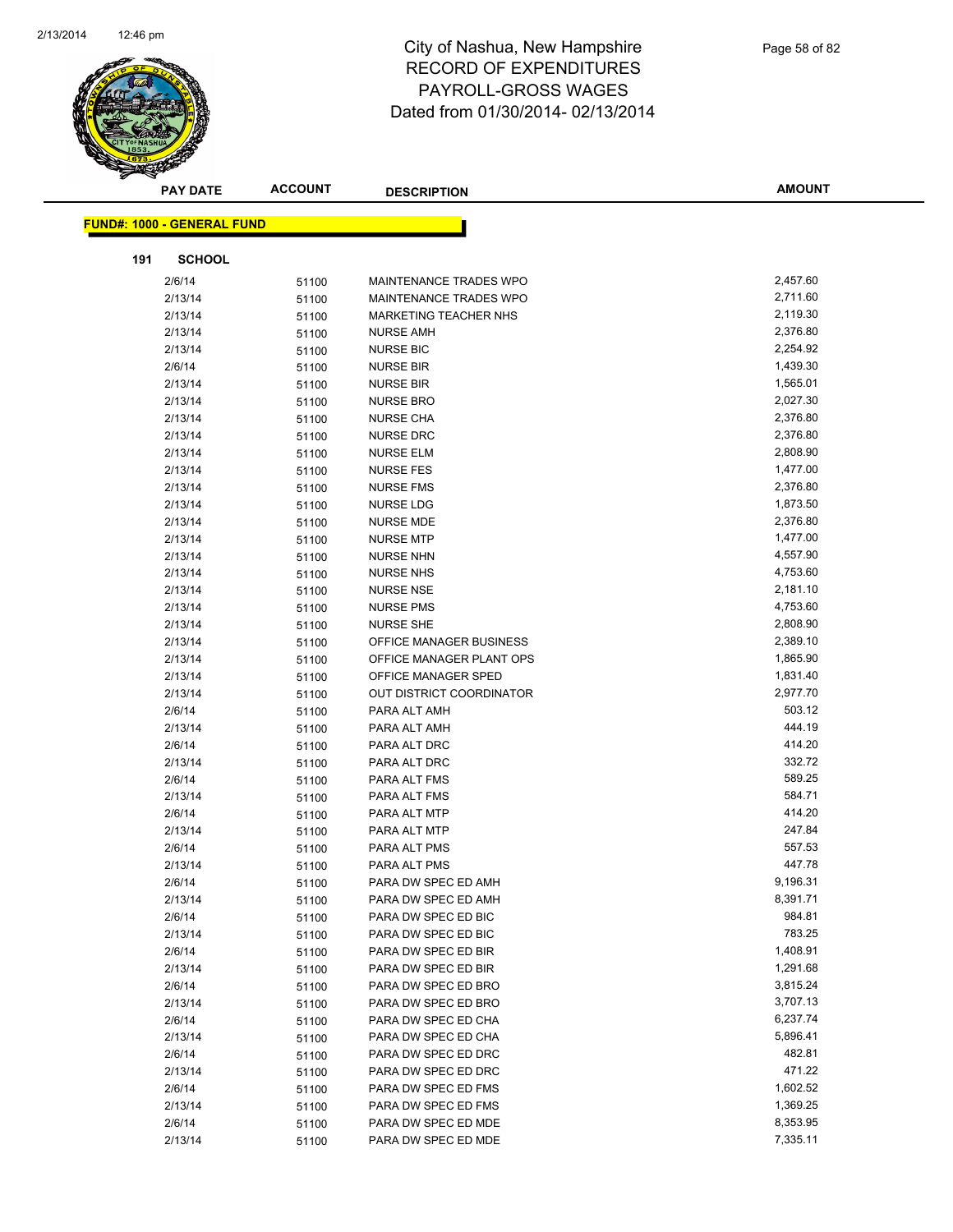

|     | <b>PAY DATE</b>                   | <b>ACCOUNT</b> | <b>DESCRIPTION</b>  | <b>AMOUNT</b> |
|-----|-----------------------------------|----------------|---------------------|---------------|
|     | <b>FUND#: 1000 - GENERAL FUND</b> |                |                     |               |
|     |                                   |                |                     |               |
| 191 | <b>SCHOOL</b>                     |                |                     |               |
|     | 2/6/14                            | 51100          | PARA DW SPEC ED NHN | 4,081.06      |
|     | 2/13/14                           | 51100          | PARA DW SPEC ED NHN | 3,761.94      |
|     | 2/6/14                            | 51100          | PARA DW SPEC ED NHS | 7,451.15      |
|     | 2/13/14                           | 51100          | PARA DW SPEC ED NHS | 7,031.26      |
|     | 2/6/14                            | 51100          | PARA DW SPEC ED NSE | 5,420.01      |
|     | 2/13/14                           | 51100          | PARA DW SPEC ED NSE | 4,854.48      |
|     | 2/6/14                            | 51100          | PARA DW SPEC ED PMS | 5,782.20      |
|     | 2/13/14                           | 51100          | PARA DW SPEC ED PMS | 5,771.72      |
|     | 2/6/14                            | 51100          | PARA DW SPEC ED SHE | 8,467.15      |
|     | 2/13/14                           | 51100          | PARA DW SPEC ED SHE | 7,565.56      |
|     | 2/6/14                            | 51100          | PARA DW SPEC ED WID | 2,034.13      |
|     | 2/13/14                           | 51100          | PARA DW SPEC ED WID | 1,243.74      |
|     | 2/6/14                            | 51100          | PARA DW SPEC ELM    | 4,392.28      |
|     | 2/13/14                           | 51100          | PARA DW SPEC ELM    | 4,250.78      |
|     | 2/6/14                            | 51100          | PARA ELL BIR        | 515.40        |
|     | 2/13/14                           | 51100          | PARA ELL BIR        | 408.03        |
|     | 2/6/14                            | 51100          | PARA ELL DRC        | 519.70        |
|     | 2/13/14                           | 51100          | PARA ELL DRC        | 412.33        |
|     | 2/6/14                            | 51100          | PARA ELL ELM        | 536.90        |
|     | 2/13/14                           | 51100          | PARA ELL ELM        | 429.52        |
|     | 2/6/14                            | 51100          | PARA ELL FES        | 441.30        |
|     | 2/13/14                           | 51100          | PARA ELL FES        | 441.31        |
|     | 2/6/14                            | 51100          | PARA ELL FMS        | 419.43        |
|     | 2/13/14                           | 51100          | PARA ELL FMS        | 333.56        |
|     | 2/6/14                            | 51100          | PARA ELL LDG        | 893.60        |
|     | 2/13/14                           | 51100          | PARA ELL LDG        | 738.60        |
|     | 2/6/14                            | 51100          | PARA ELL MTP        | 372.00        |
|     | 2/13/14                           | 51100          | PARA ELL MTP        | 297.60        |
|     | 2/6/14                            | 51100          | PARA ELL NHS        | 562.65        |
|     | 2/13/14                           | 51100          | PARA ELL NHS        | 549.77        |
|     | 2/6/14                            | 51100          | PARA ELL PMS        | 554.40        |
|     | 2/13/14                           | 51100          | PARA ELL PMS        | 563.26        |
|     | 2/6/14                            | 51100          | PARA ELL SHE        | 515.40        |
|     | 2/13/14                           | 51100          | PARA ELL SHE        | 524.00        |
|     | 2/6/14                            | 51100          | PARA GRAPH NHN      | 575.62        |
|     | 2/13/14                           | 51100          | PARA GRAPH NHN      | 575.62        |
|     | 2/6/14                            | 51100          | PARA INST AMH       | 2,440.29      |
|     | 2/13/14                           | 51100          | PARA INST AMH       | 2,052.36      |
|     | 2/6/14                            | 51100          | PARA INST BIC       | 5,665.73      |
|     | 2/13/14                           | 51100          | PARA INST BIC       | 5,139.93      |
|     | 2/6/14                            | 51100          | PARA INST BIR       | 4,117.32      |
|     | 2/13/14                           | 51100          | PARA INST BIR       | 3,637.60      |
|     | 2/6/14                            | 51100          | PARA INST BRO       | 3,199.26      |
|     | 2/13/14                           | 51100          | PARA INST BRO       | 3,092.69      |
|     | 2/6/14                            | 51100          | PARA INST CHA       | 5,735.65      |
|     | 2/13/14                           | 51100          | PARA INST CHA       | 5,407.35      |
|     | 2/6/14                            | 51100          | PARA INST DRC       | 3,947.35      |
|     | 2/13/14                           | 51100          | PARA INST DRC       | 3,446.50      |
|     | 2/6/14                            | 51100          | PARA INST ELM       | 6,237.24      |
|     | 2/13/14                           | 51100          | PARA INST ELM       | 5,472.31      |
|     | 2/6/14                            | 51100          | PARA INST FES       | 5,698.10      |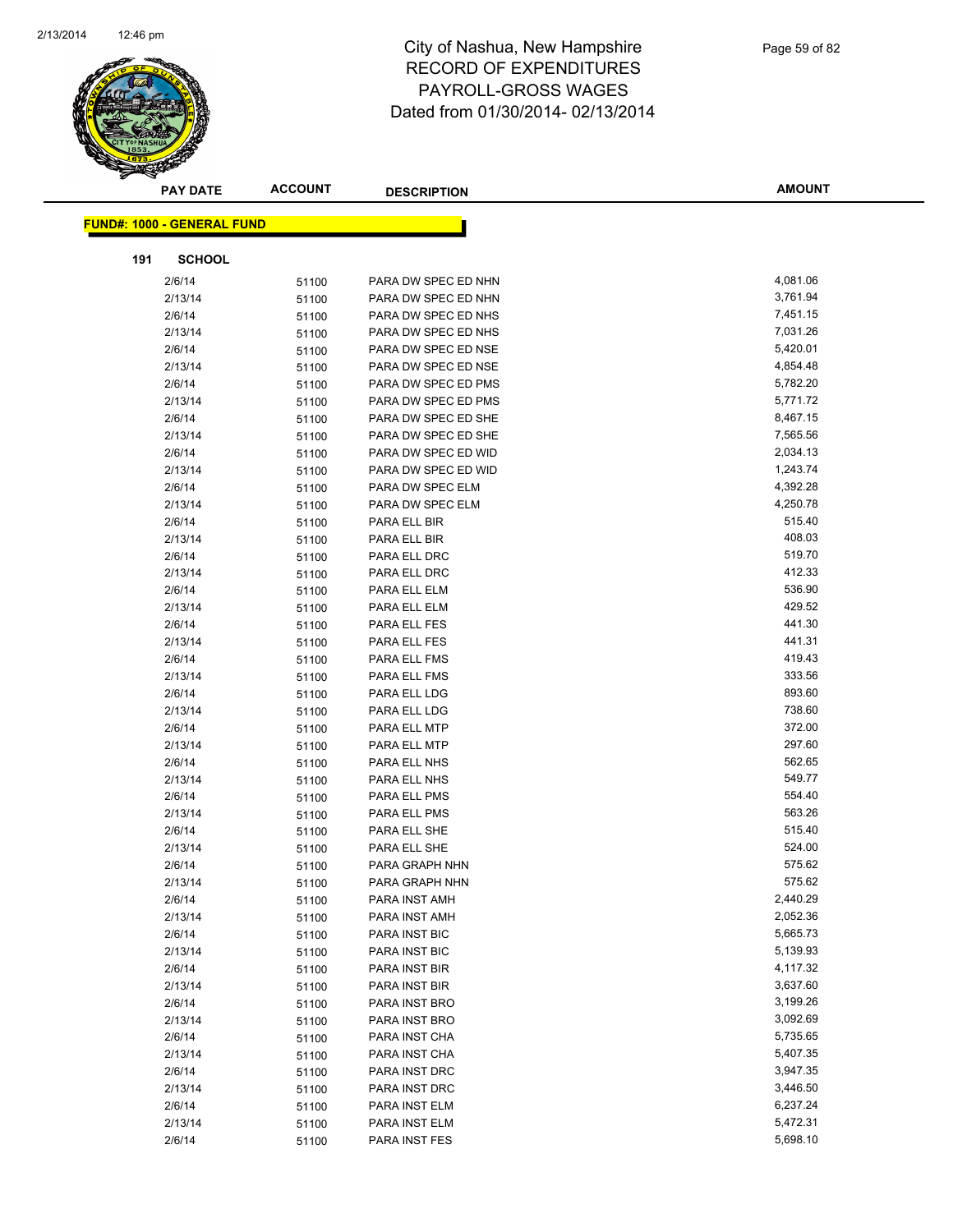

|     | <b>PAY DATE</b>                   | <b>ACCOUNT</b> | <b>DESCRIPTION</b> | <b>AMOUNT</b> |
|-----|-----------------------------------|----------------|--------------------|---------------|
|     | <b>FUND#: 1000 - GENERAL FUND</b> |                |                    |               |
|     |                                   |                |                    |               |
| 191 | <b>SCHOOL</b>                     |                |                    |               |
|     | 2/13/14                           | 51100          | PARA INST FES      | 4,917.40      |
|     | 2/6/14                            | 51100          | PARA INST FMS      | 5,162.12      |
|     | 2/13/14                           | 51100          | PARA INST FMS      | 4,781.84      |
|     | 2/6/14                            | 51100          | PARA INST LDG      | 7,701.43      |
|     | 2/13/14                           | 51100          | PARA INST LDG      | 7,391.33      |
|     | 2/6/14                            | 51100          | PARA INST MDE      | 4,199.37      |
|     | 2/13/14                           | 51100          | PARA INST MDE      | 3,876.65      |
|     | 2/6/14                            | 51100          | PARA INST MTP      | 2,701.36      |
|     | 2/13/14                           | 51100          | PARA INST MTP      | 2,452.91      |
|     | 2/6/14                            | 51100          | PARA INST NHN      | 2,615.00      |
|     | 2/13/14                           | 51100          | PARA INST NHN      | 2,502.40      |
|     | 2/6/14                            | 51100          | PARA INST NHS      | 2,020.97      |
|     | 2/13/14                           | 51100          | PARA INST NHS      | 1,839.58      |
|     | 2/6/14                            | 51100          | PARA INST NSE      | 953.52        |
|     | 2/13/14                           | 51100          | PARA INST NSE      | 776.95        |
|     | 2/6/14                            | 51100          | PARA INST PMS      | 4,246.26      |
|     | 2/13/14                           | 51100          | PARA INST PMS      | 3,886.65      |
|     | 2/6/14                            | 51100          | PARA INST SHE      | 3,681.54      |
|     | 2/13/14                           | 51100          | PARA INST SHE      | 3,215.11      |
|     | 2/6/14                            | 51100          | PARA JOB COACH     | 478.79        |
|     | 2/13/14                           | 51100          | PARA JOB COACH     | 478.79        |
|     | 2/6/14                            | 51100          | PARA KIND AMH      | 941.81        |
|     | 2/13/14                           | 51100          | PARA KIND AMH      | 862.55        |
|     | 2/6/14                            | 51100          | PARA KIND BIC      | 536.64        |
|     | 2/13/14                           | 51100          | PARA KIND BIC      | 434.63        |
|     | 2/6/14                            | 51100          | PARA KIND BIR      | 528.30        |
|     | 2/13/14                           | 51100          | PARA KIND BIR      | 416.63        |
|     | 2/6/14                            | 51100          | PARA KIND BRO      | 541.08        |
|     | 2/13/14                           | 51100          | PARA KIND BRO      | 536.64        |
|     | 2/6/14                            | 51100          | PARA KIND CHA      | 441.30        |
|     | 2/13/14                           | 51100          | PARA KIND CHA      | 441.30        |
|     | 2/6/14                            | 51100          | PARA KIND DRC      | 515.40        |
|     | 2/13/14                           | 51100          | PARA KIND DRC      | 515.40        |
|     | 2/6/14                            | 51100          | PARA KIND FES      | 1,205.43      |
|     | 2/13/14                           | 51100          | PARA KIND FES      | 1,132.77      |
|     | 2/6/14                            | 51100          | PARA KIND LDG      | 932.94        |
|     | 2/13/14                           | 51100          | PARA KIND LDG      | 928.50        |
|     | 2/6/14                            | 51100          | PARA KIND MDE      | 532.20        |
|     | 2/13/14                           | 51100          | PARA KIND MDE      | 425.76        |
|     | 2/6/14                            | 51100          | PARA KIND MTP      | 1,104.33      |
|     | 2/13/14                           | 51100          | PARA KIND MTP      | 1,108.78      |
|     | 2/6/14                            | 51100          | PARA KIND NSE      | 545.51        |
|     | 2/13/14                           | 51100          | PARA KIND NSE      | 541.07        |
|     | 2/6/14                            | 51100          | PARA KIND SHE      | 598.75        |
|     | 2/13/14                           | 51100          | PARA KIND SHE      | 479.00        |
|     | 2/6/14                            | 51100          | PARA MEDIA NHN     | 611.90        |
|     | 2/13/14                           | 51100          | PARA MEDIA NHN     | 611.90        |
|     | 2/6/14                            | 51100          | PARA MEDIA NHS     | 1,120.85      |
|     | 2/13/14                           | 51100          | PARA MEDIA NHS     | 878.59        |
|     | 2/6/14                            | 51100          | PARA PRE SCH BIC   | 924.47        |
|     | 2/13/14                           | 51100          | PARA PRE SCH BIC   | 770.99        |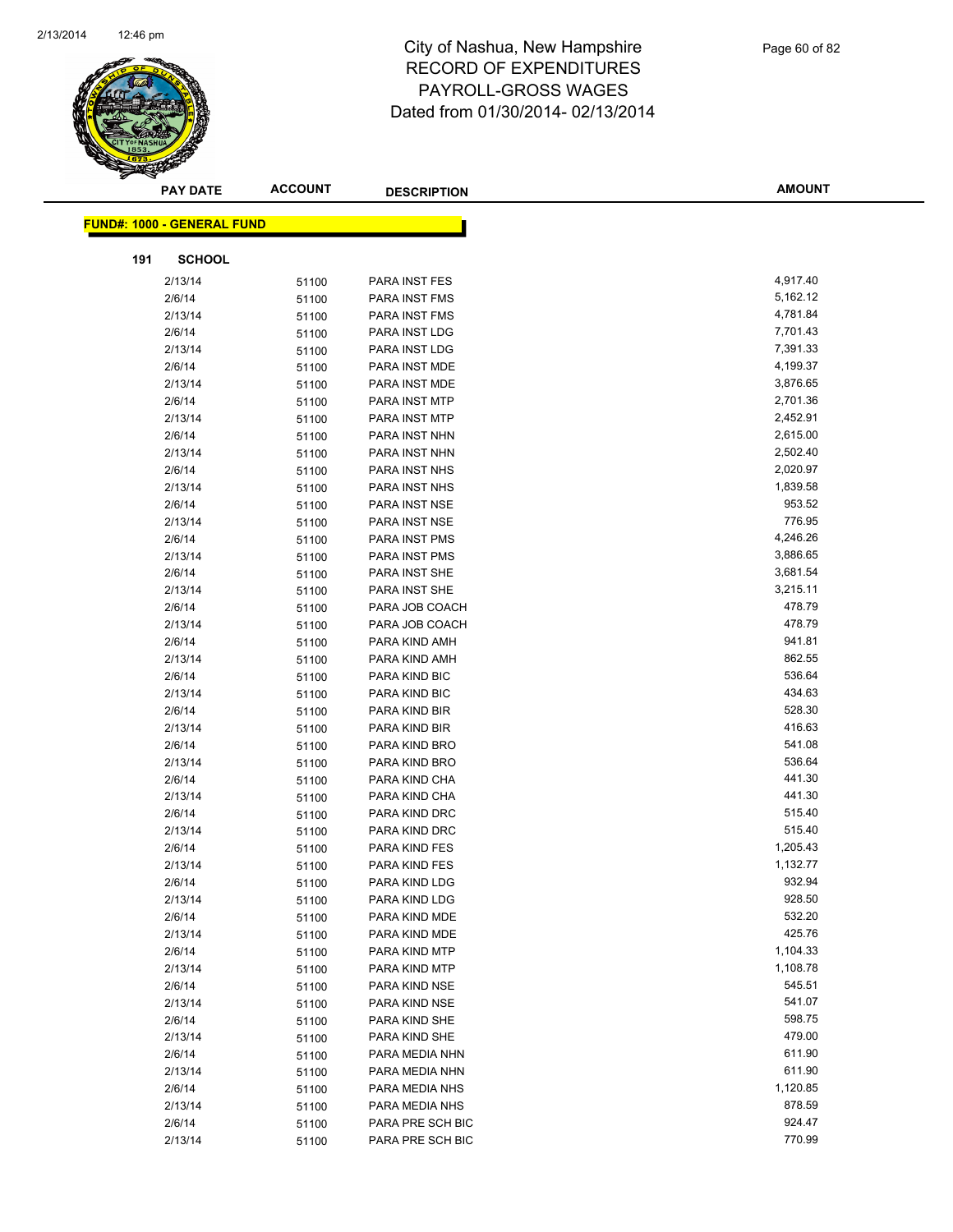

|     | <b>PAY DATE</b>                   | <b>ACCOUNT</b> | <b>DESCRIPTION</b>          | <b>AMOUNT</b> |
|-----|-----------------------------------|----------------|-----------------------------|---------------|
|     | <b>FUND#: 1000 - GENERAL FUND</b> |                |                             |               |
|     |                                   |                |                             |               |
| 191 | <b>SCHOOL</b>                     |                |                             |               |
|     | 2/6/14                            | 51100          | PARA PRE SCH BRO            | 3,994.68      |
|     | 2/13/14                           | 51100          | PARA PRE SCH BRO            | 3,928.56      |
|     | 2/6/14                            | 51100          | PARA READ ELM               | 563.27        |
|     | 2/13/14                           | 51100          | PARA READ ELM               | 563.27        |
|     | 2/6/14                            | 51100          | PARA SCI NHN                | 571.09        |
|     | 2/13/14                           | 51100          | PARA SCI NHN                | 575.63        |
|     | 2/6/14                            | 51100          | PARA SCI NHS                | 548.75        |
|     | 2/13/14                           | 51100          | PARA SCI NHS                | 439.00        |
|     | 2/6/14                            | 51100          | PARA TECH LDG               | 543.90        |
|     | 2/13/14                           | 51100          | PARA TECH LDG               | 489.51        |
|     | 2/6/14                            | 51100          | PARA TTI AMH                | 372.00        |
|     | 2/13/14                           | 51100          | PARA TTI AMH                | 372.00        |
|     | 2/6/14                            | 51100          | PARA TTI LDG                | 375.10        |
|     | 2/13/14                           | 51100          | PARA TTI LDG                | 378.20        |
|     | 2/6/14                            | 51100          | PARA VOC NHS                | 934.66        |
|     | 2/13/14                           | 51100          | PARA VOC NHS                | 964.75        |
|     | 2/13/14                           | 51100          | PEER COACH SCIENCE          | 5,436.20      |
|     | 2/13/14                           | 51100          | PRINCIPAL AMH               | 3,426.00      |
|     | 2/13/14                           | 51100          | PRINCIPAL BIC               | 3,791.50      |
|     | 2/13/14                           | 51100          | PRINCIPAL BIR               | 3,531.70      |
|     | 2/13/14                           | 51100          | PRINCIPAL BRO               | 3,572.60      |
|     | 2/13/14                           | 51100          | PRINCIPAL CHA               | 3,474.90      |
|     | 2/13/14                           | 51100          | PRINCIPAL DRC               | 3,636.40      |
|     | 2/13/14                           | 51100          | PRINCIPAL ELM               | 3,630.60      |
|     | 2/13/14                           | 51100          | PRINCIPAL FES               | 3,426.00      |
|     | 2/13/14                           | 51100          | PRINCIPAL FMS               | 3,980.20      |
|     | 2/13/14                           | 51100          | PRINCIPAL LDG               | 3,795.10      |
|     | 2/13/14                           | 51100          | PRINCIPAL MDE               | 3,474.90      |
|     | 2/13/14                           | 51100          | PRINCIPAL MTP               | 3,572.60      |
|     | 2/13/14                           | 51100          | PRINCIPAL NHN               | 4,021.50      |
|     | 2/13/14                           | 51100          | PRINCIPAL NHS               | 4,032.80      |
|     | 2/13/14                           | 51100          | PRINCIPAL NSE               | 3,531.70      |
|     | 2/13/14                           | 51100          | PRINCIPAL PMS               | 3,680.50      |
|     | 2/13/14                           | 51100          | PRINCIPAL SHE               | 3,841.80      |
|     | 2/13/14                           | 51100          | SCHOOL PSYCHOLOGIST WID     | 36,785.58     |
|     | 2/13/14                           | 51100          | SCHOOL PSYCHOLOGY INTERN    | 318.10        |
|     | 2/6/14                            | 51100          | <b>SECURITY GUARD NHS</b>   | 1,384.00      |
|     | 2/13/14                           | 51100          | SECURITY GUARD NHS          | 1,107.20      |
|     | 2/6/14                            | 51100          | SECURITY MONITOR NHN        | 1,553.28      |
|     | 2/13/14                           | 51100          | SECURITY MONITOR NHN        | 1,035.52      |
|     | 2/6/14                            | 51100          | SECURITY MONITOR NHS        | 1,294.40      |
|     | 2/13/14                           | 51100          | <b>SECURITY MONITOR NHS</b> | 1,035.53      |
|     | 2/6/14                            | 51100          | SIGN LANGUAGE INTERPRETER   | 2,989.94      |
|     | 2/13/14                           | 51100          | SIGN LANGUAGE INTERPRETER   | 2,446.45      |
|     | 2/13/14                           | 51100          | SOCIAL WORKER ELM           | 2,289.00      |
|     | 2/13/14                           | 51100          | SOCIAL WORKER FMS           | 2,540.20      |
|     | 2/13/14                           | 51100          | SPEECH LANG PATHOLOGIST WID | 50,404.03     |
|     | 2/6/14                            | 51100          | SPEECH LANGUAGE ASST        | 654.59        |
|     | 2/13/14                           | 51100          | SPEECH LANGUAGE ASST        | 551.46        |
|     | 2/13/14                           | 51100          | STUDENT ACTIVITY COORD NHN  | 816.13        |
|     | 2/13/14                           | 51100          | STUDENT ACTIVITY COORD NHS  | 1,095.89      |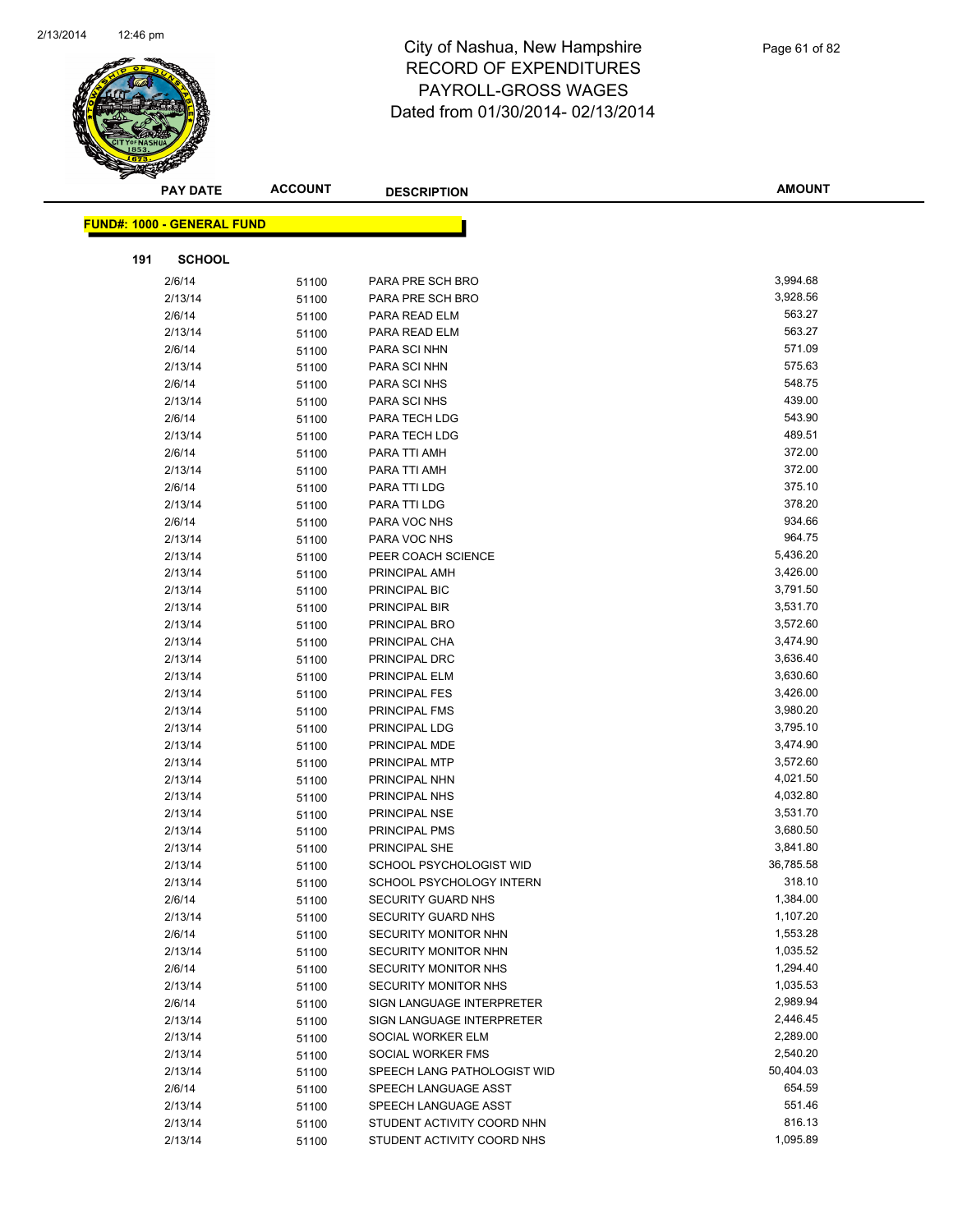

|     | <b>PAY DATE</b>                   | <b>ACCOUNT</b> | <b>DESCRIPTION</b>               | <b>AMOUNT</b> |
|-----|-----------------------------------|----------------|----------------------------------|---------------|
|     | <b>FUND#: 1000 - GENERAL FUND</b> |                |                                  |               |
|     |                                   |                |                                  |               |
| 191 | <b>SCHOOL</b>                     |                |                                  |               |
|     | 2/13/14                           | 51100          | STUDENT INFO COORDINATOR         | 1,817.31      |
|     | 2/13/14                           | 51100          | <b>SUPERINTENDENT</b>            | 5,407.80      |
|     | 2/13/14                           | 51100          | SYSTEMS ADMIN FULL YEAR          | 13,150.50     |
|     | 2/13/14                           | 51100          | <b>TEACHER ART AMH</b>           | 2,501.80      |
|     | 2/13/14                           | 51100          | <b>TEACHER ART BIC</b>           | 1,823.10      |
|     | 2/13/14                           | 51100          | <b>TEACHER ART BIR</b>           | 2,501.80      |
|     | 2/13/14                           | 51100          | <b>TEACHER ART BRO</b>           | 2,705.10      |
|     | 2/13/14                           | 51100          | <b>TEACHER ART CHA</b>           | 2,674.80      |
|     | 2/13/14                           | 51100          | <b>TEACHER ART DRC</b>           | 1,832.10      |
|     | 2/13/14                           | 51100          | <b>TEACHER ART ELM</b>           | 4,902.60      |
|     | 2/13/14                           | 51100          | <b>TEACHER ART FES</b>           | 2,674.81      |
|     | 2/13/14                           | 51100          | <b>TEACHER ART FMS</b>           | 4,635.80      |
|     | 2/13/14                           | 51100          | <b>TEACHER ART LDG</b>           | 1,972.10      |
|     | 2/13/14                           | 51100          | <b>TEACHER ART MDE</b>           | 1,762.11      |
|     | 2/13/14                           | 51100          | <b>TEACHER ART NHN</b>           | 9,957.19      |
|     | 2/13/14                           | 51100          | <b>TEACHER ART NHS</b>           | 11,458.40     |
|     | 2/13/14                           | 51100          | <b>TEACHER ART NSE</b>           | 2,761.40      |
|     | 2/13/14                           | 51100          | <b>TEACHER ART PMS</b>           | 3,385.90      |
|     | 2/13/14                           | 51100          | <b>TEACHER ART SHE</b>           | 1,888.77      |
|     | 2/13/14                           | 51100          | <b>TEACHER AUTO NHN</b>          | 5,003.60      |
|     | 2/13/14                           | 51100          | <b>TEACHER BEHAVIOR SPEC WID</b> | 5,349.60      |
|     | 2/13/14                           | 51100          | TEACHER BIO TEC NHN              | 2,091.20      |
|     | 2/13/14                           | 51100          | TEACHER BUILD CONST NHS          | 2,501.80      |
|     | 2/13/14                           | 51100          | <b>TEACHER BUSINESS NHN</b>      | 10,520.90     |
|     | 2/13/14                           | 51100          | <b>TEACHER BUSINESS NHS</b>      | 5,050.40      |
|     | 2/13/14                           | 51100          | <b>TEACHER COMPUTER ELM</b>      | 4,220.70      |
|     | 2/13/14                           | 51100          | <b>TEACHER COMPUTER FMS</b>      | 2,674.80      |
|     | 2/13/14                           | 51100          | TEACHER COMPUTER NHN             | 2,154.50      |
|     | 2/13/14                           | 51100          | TEACHER COMPUTER NHS             | 4,780.43      |
|     | 2/13/14                           | 51100          | <b>TEACHER COMPUTER PMS</b>      | 8,671.52      |
|     | 2/13/14                           | 51100          | <b>TEACHER COSMETOLOGY NHN</b>   | 5,407.40      |
|     | 2/13/14                           | 51100          | <b>TEACHER CULINARY NHN</b>      | 5,003.60      |
|     | 2/13/14                           | 51100          | <b>TEACHER DEAF NSE</b>          | 4,229.60      |
|     | 2/13/14                           | 51100          | TEACHER DEAF WID                 | 1,765.31      |
|     | 2/13/14                           | 51100          | <b>TEACHER DWSE AMH</b>          | 6,827.90      |
|     | 2/13/14                           | 51100          | <b>TEACHER DWSE BIR</b>          | 2,295.90      |
|     | 2/13/14                           | 51100          | <b>TEACHER DWSE BRO</b>          | 5,876.15      |
|     | 2/13/14                           | 51100          | TEACHER DWSE CHA                 | 2,288.99      |
|     | 2/13/14                           | 51100          | <b>TEACHER DWSE ELM</b>          | 10,060.70     |
|     | 2/13/14                           | 51100          | TEACHER DWSE MDE                 | 1,972.09      |
|     | 2/13/14                           | 51100          | <b>TEACHER DWSE NSE</b>          | 1,823.09      |
|     | 2/13/14                           | 51100          | <b>TEACHER DWSE PMS</b>          | 6,975.50      |
|     | 2/13/14                           | 51100          | TEACHER DWSE SHE                 | 4,109.30      |
|     | 2/13/14                           | 51100          | TEACHER ECE NHS                  | 5,349.60      |
|     | 2/13/14                           | 51100          | TEACHER ELECTRICAL NHS           | 2,501.80      |
|     | 2/13/14                           | 51100          | <b>TEACHER ELL AMH</b>           | 1,683.50      |
|     | 2/13/14                           | 51100          | TEACHER ELL BIR                  | 2,674.80      |
|     | 2/13/14                           | 51100          | TEACHER ELL DRC                  | 5,538.20      |
|     | 2/13/14                           | 51100          | <b>TEACHER ELL ELM</b>           | 4,297.20      |
|     | 2/6/14                            | 51100          | <b>TEACHER ELL FES</b>           | 1,668.00      |
|     | 2/13/14                           | 51100          | TEACHER ELL FES                  | 7,290.11      |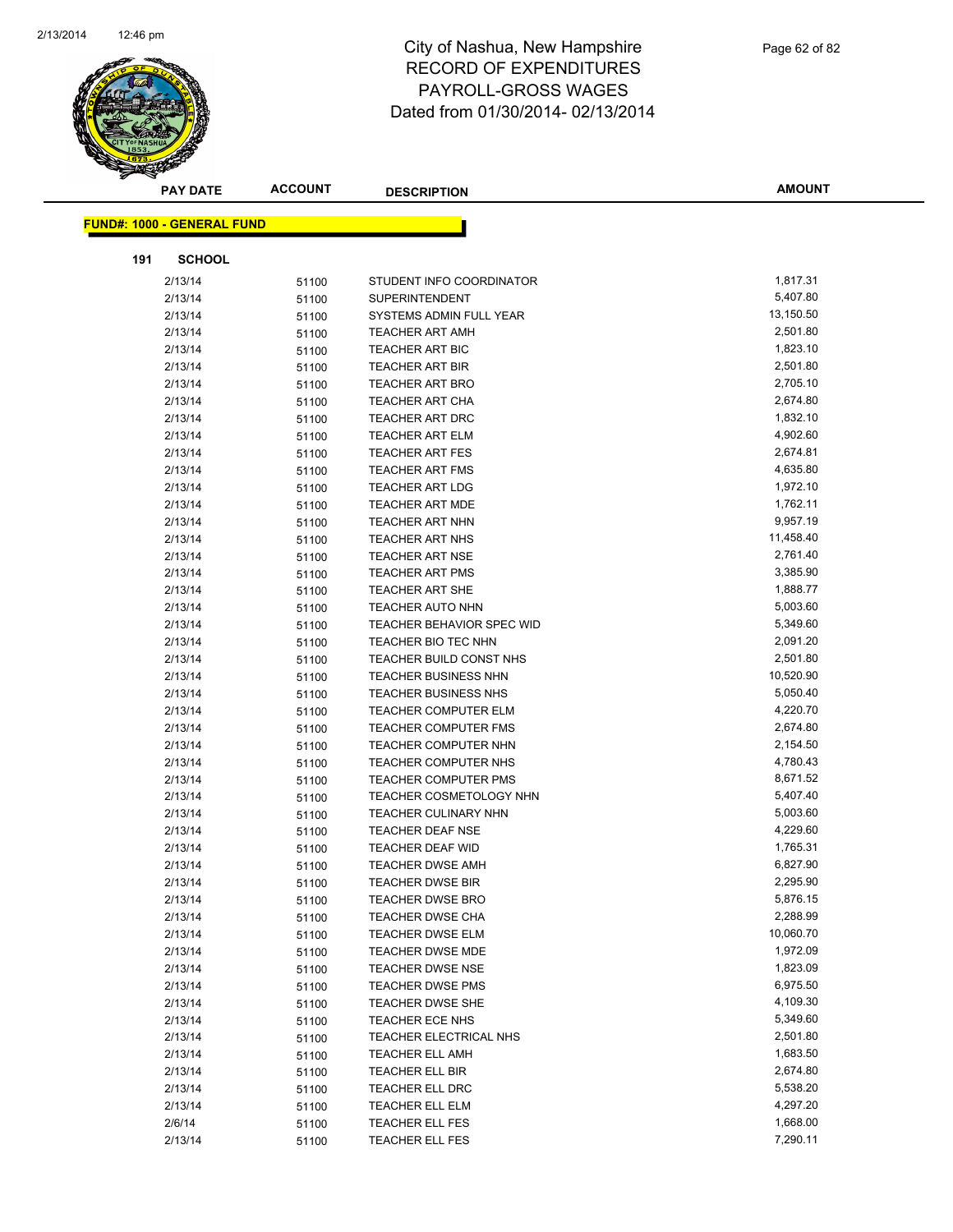

| <b>PAY DATE</b>                   | <b>ACCOUNT</b> | <b>DESCRIPTION</b>                               | AMOUNT               |
|-----------------------------------|----------------|--------------------------------------------------|----------------------|
| <b>FUND#: 1000 - GENERAL FUND</b> |                |                                                  |                      |
|                                   |                |                                                  |                      |
| 191<br><b>SCHOOL</b>              |                |                                                  |                      |
| 2/13/14                           | 51100          | <b>TEACHER ELL FMS</b>                           | 1,949.70             |
| 2/13/14                           | 51100          | <b>TEACHER ELL LDG</b>                           | 5,787.30             |
| 2/13/14                           | 51100          | <b>TEACHER ELL MTP</b>                           | 2,674.80             |
| 2/13/14                           | 51100          | TEACHER ELL NHN                                  | 4,016.79             |
| 2/13/14                           | 51100          | TEACHER ELL NHS                                  | 6,702.60             |
| 2/13/14                           | 51100          | <b>TEACHER ELL PMS</b>                           | 1,823.10             |
| 2/13/14                           | 51100          | TEACHER ELL SHE                                  | 1,955.80             |
| 2/13/14                           | 51100          | <b>TEACHER ENGINEER NHS</b>                      | 2,193.70             |
| 2/13/14                           | 51100          | <b>TEACHER ENGLISH ELM</b>                       | 22,514.10            |
| 2/13/14                           | 51100          | <b>TEACHER ENGLISH FMS</b>                       | 16,933.69            |
| 2/13/14                           | 51100          | <b>TEACHER ENGLISH NHN</b>                       | 34,663.69            |
| 2/13/14                           | 51100          | <b>TEACHER ENGLISH NHS</b>                       | 42,894.15            |
| 2/13/14                           | 51100          | <b>TEACHER ENGLISH PMS</b>                       | 15,982.05            |
| 2/13/14                           | 51100          | <b>TEACHER FACS ELM</b>                          | 3,300.30             |
| 2/13/14                           | 51100          | <b>TEACHER FACS FMS</b>                          | 4,414.40             |
| 2/13/14                           | 51100          | <b>TEACHER FACS NHN</b>                          | 5,643.90             |
| 2/13/14                           | 51100          | TEACHER FACS NHS                                 | 1,972.10             |
| 2/13/14                           | 51100          | <b>TEACHER FACS PMS</b>                          | 5,176.60             |
| 2/13/14                           | 51100          | TEACHER FOREIGN LANG ELM                         | 5,436.20             |
| 2/13/14                           | 51100          | TEACHER FOREIGN LANG FMS                         | 2,674.80             |
| 2/13/14                           | 51100          | TEACHER FOREIGN LANG NHN                         | 15,332.40            |
| 2/13/14                           | 51100          | TEACHER FOREIGN LANG NHS                         | 15,598.18            |
| 2/13/14                           | 51100          | TEACHER FOREIGN LANG PMS                         | 5,263.20             |
| 2/13/14                           | 51100          | <b>TEACHER GR1 AMH</b>                           | 7,377.70             |
| 2/6/14                            | 51100          | TEACHER GR1 BIC                                  | 4,183.98             |
| 2/13/14                           | 51100          | <b>TEACHER GR1 BIC</b>                           | 9,385.01             |
| 2/13/14                           | 51100          | <b>TEACHER GR1 BIR</b>                           | 9,764.00             |
| 2/13/14                           | 51100          | <b>TEACHER GR1 BRO</b>                           | 6,379.70             |
| 2/13/14                           | 51100          | <b>TEACHER GR1 CHA</b>                           | 7,084.55             |
| 2/13/14                           | 51100          | TEACHER GR1 DRC                                  | 8,169.19             |
| 2/13/14<br>2/13/14                | 51100          | <b>TEACHER GR1 FES</b><br><b>TEACHER GR1 LDG</b> | 9,905.60             |
|                                   | 51100          |                                                  | 8,770.80<br>9,575.60 |
| 2/13/14<br>2/13/14                | 51100          | <b>TEACHER GR1 MDE</b><br><b>TEACHER GR1 MTP</b> | 5,176.60             |
| 2/13/14                           | 51100<br>51100 | <b>TEACHER GR1 NSE</b>                           | 5,349.60             |
| 2/13/14                           |                | TEACHER GR1 SHE                                  | 9,584.90             |
| 2/13/14                           | 51100<br>51100 | <b>TEACHER GR2 AMH</b>                           | 5,740.10             |
| 2/13/14                           | 51100          | TEACHER GR2 BIC                                  | 11,602.60            |
| 2/13/14                           | 51100          | <b>TEACHER GR2 BIR</b>                           | 9,502.70             |
| 2/13/14                           | 51100          | <b>TEACHER GR2 BRO</b>                           | 6,804.11             |
| 2/13/14                           | 51100          | <b>TEACHER GR2 CHA</b>                           | 8,022.10             |
| 2/13/14                           | 51100          | <b>TEACHER GR2 DRC</b>                           | 5,963.11             |
| 2/6/14                            | 51100          | <b>TEACHER GR2 FES</b>                           | 1,718.28             |
| 2/13/14                           | 51100          | <b>TEACHER GR2 FES</b>                           | 7,219.95             |
| 2/13/14                           | 51100          | <b>TEACHER GR2 LDG</b>                           | 9,502.70             |
| 2/13/14                           | 51100          | TEACHER GR2 MDE                                  | 6,300.60             |
| 2/13/14                           | 51100          | <b>TEACHER GR2 MTP</b>                           | 8,934.80             |
| 2/13/14                           | 51100          | <b>TEACHER GR2 NSE</b>                           | 6,458.90             |
| 2/13/14                           | 51100          | <b>TEACHER GR2 SHE</b>                           | 5,775.50             |
| 2/13/14                           | 51100          | TEACHER GR3 AMH                                  | 4,455.90             |
| 2/13/14                           | 51100          | <b>TEACHER GR3 BIC</b>                           | 6,662.70             |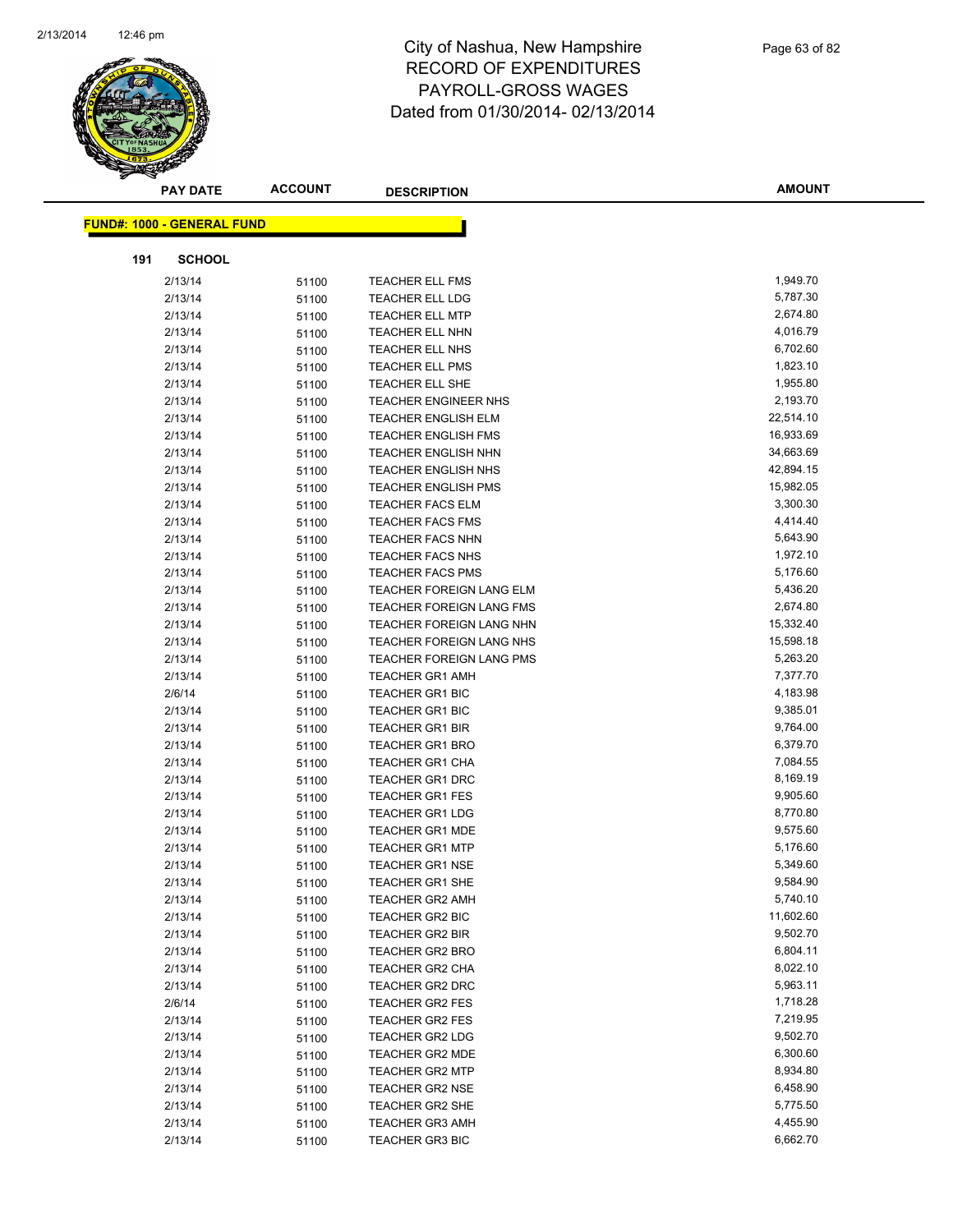

| <b>PAY DATE</b>                   | <b>ACCOUNT</b> | <b>DESCRIPTION</b>                                           | <b>AMOUNT</b>        |
|-----------------------------------|----------------|--------------------------------------------------------------|----------------------|
| <b>FUND#: 1000 - GENERAL FUND</b> |                |                                                              |                      |
|                                   |                |                                                              |                      |
| <b>SCHOOL</b><br>191              |                |                                                              |                      |
| 2/13/14                           | 51100          | <b>TEACHER GR3 BIR</b>                                       | 8,769.15             |
| 2/13/14                           | 51100          | <b>TEACHER GR3 BRO</b>                                       | 6,879.15             |
| 2/13/14                           | 51100          | <b>TEACHER GR3 CHA</b>                                       | 5,329.70             |
| 2/13/14                           | 51100          | <b>TEACHER GR3 DRC</b>                                       | 5,340.70             |
| 2/13/14                           | 51100          | <b>TEACHER GR3 FES</b>                                       | 8,455.30             |
| 2/13/14                           | 51100          | <b>TEACHER GR3 LDG</b>                                       | 6,482.84             |
| 2/13/14                           | 51100          | <b>TEACHER GR3 MDE</b>                                       | 13,596.00            |
| 2/13/14                           | 51100          | <b>TEACHER GR3 MTP</b>                                       | 5,009.30             |
| 2/13/14                           | 51100          | <b>TEACHER GR3 NSE</b>                                       | 3,868.00             |
| 2/13/14                           | 51100          | <b>TEACHER GR3 SHE</b>                                       | 13,398.71            |
| 2/13/14                           | 51100          | <b>TEACHER GR4 AMH</b>                                       | 3,825.70             |
| 2/13/14                           | 51100          | <b>TEACHER GR4 BIC</b>                                       | 7,105.50             |
| 2/13/14                           | 51100          | <b>TEACHER GR4 BIR</b>                                       | 6,179.50             |
| 2/13/14                           | 51100          | <b>TEACHER GR4 BRO</b>                                       | 6,855.71             |
| 2/13/14                           | 51100          | <b>TEACHER GR4 CHA</b>                                       | 11,997.00            |
| 2/13/14                           | 51100          | <b>TEACHER GR4 DRC</b>                                       | 4,896.80             |
| 2/13/14                           | 51100          | <b>TEACHER GR4 FES</b>                                       | 12,185.67            |
| 2/13/14                           | 51100          | <b>TEACHER GR4 LDG</b>                                       | 9,250.45             |
| 2/6/14                            | 51100          | <b>TEACHER GR4 MDE</b>                                       | 1,313.35             |
| 2/13/14                           | 51100          | <b>TEACHER GR4 MDE</b>                                       | 7,562.05             |
| 2/13/14                           | 51100          | <b>TEACHER GR4 MTP</b>                                       | 7,265.80             |
| 2/13/14                           | 51100          | <b>TEACHER GR4 NSE</b>                                       | 8,720.20             |
| 2/13/14                           | 51100          | <b>TEACHER GR4 SHE</b>                                       | 5,735.90             |
| 2/13/14                           | 51100          | <b>TEACHER GR5 AMH</b>                                       | 5,176.60             |
| 2/13/14                           | 51100          | <b>TEACHER GR5 BIC</b>                                       | 11,107.80            |
| 2/13/14                           | 51100          | <b>TEACHER GR5 BIR</b>                                       | 9,863.30             |
| 2/13/14                           | 51100          | <b>TEACHER GR5 BRO</b>                                       | 10,092.20            |
| 2/13/14                           | 51100          | <b>TEACHER GR5 CHA</b>                                       | 6,420.10             |
| 2/13/14                           | 51100          | <b>TEACHER GR5 DRC</b>                                       | 5,250.20             |
| 2/13/14                           | 51100          | <b>TEACHER GR5 FES</b>                                       | 7,743.20             |
| 2/13/14                           | 51100          | <b>TEACHER GR5 LDG</b>                                       | 9,757.91             |
| 2/13/14                           | 51100          | <b>TEACHER GR5 MDE</b>                                       | 9,272.40             |
| 2/13/14                           | 51100          | <b>TEACHER GR5 MTP</b>                                       | 5,564.90             |
| 2/13/14                           | 51100          | <b>TEACHER GR5 NSE</b>                                       | 7,721.70             |
| 2/13/14                           | 51100          | <b>TEACHER GR5 SHE</b>                                       | 5,176.60             |
| 2/13/14                           | 51100          | <b>TEACHER GR6 ELM</b>                                       | 29,158.01            |
| 2/13/14                           | 51100          | <b>TEACHER GR6 FMS</b>                                       | 26,096.80            |
| 2/13/14                           | 51100          | <b>TEACHER GR6 PMS</b>                                       | 22,729.80            |
| 2/13/14                           | 51100          | <b>TEACHER GRAPH NHS</b>                                     | 9,129.60             |
| 2/13/14                           | 51100          | <b>TEACHER GRAPHICS NHN</b>                                  | 2,501.80             |
| 2/13/14                           | 51100          | TEACHER HEALTH ELM                                           | 2,377.00             |
| 2/13/14                           | 51100          | TEACHER HEALTH NHN                                           | 3,002.10             |
| 2/13/14                           | 51100          | TEACHER HEALTH NHS                                           | 2,501.80<br>7,851.40 |
| 2/13/14<br>2/13/14                | 51100          | <b>TEACHER HEALTHOC NHS</b><br>TEACHER IN SCH SUSPENSION ELM | 1,510.90             |
|                                   | 51100          | TEACHER IN SCH SUSPENSION NHS                                | 2,458.60             |
| 2/13/14<br>2/13/14                | 51100          | TEACHER INST SPED WID                                        | 5,963.85             |
| 2/13/14                           | 51100          | <b>TEACHER KIND AMH</b>                                      | 4,747.60             |
| 2/13/14                           | 51100          | <b>TEACHER KIND BIC</b>                                      | 5,263.10             |
| 2/13/14                           | 51100          | <b>TEACHER KIND BIR</b>                                      | 2,823.34             |
| 2/13/14                           | 51100<br>51100 | <b>TEACHER KIND BRO</b>                                      | 2,501.80             |
|                                   |                |                                                              |                      |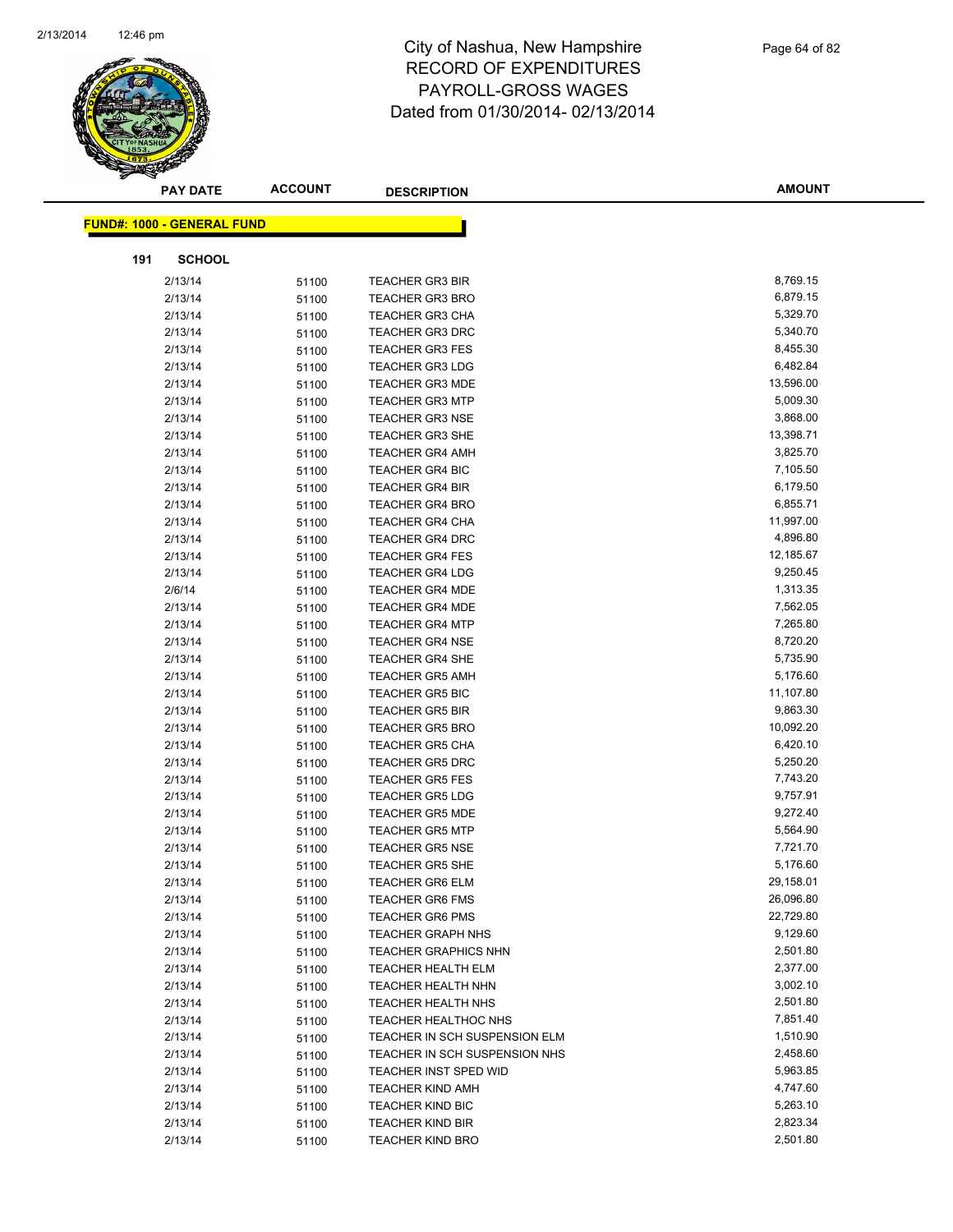

| <b>PAY DATE</b>                   | <b>ACCOUNT</b> | <b>DESCRIPTION</b>                      | <b>AMOUNT</b>        |
|-----------------------------------|----------------|-----------------------------------------|----------------------|
| <b>FUND#: 1000 - GENERAL FUND</b> |                |                                         |                      |
|                                   |                |                                         |                      |
| <b>SCHOOL</b><br>191              |                |                                         |                      |
| 2/13/14                           | 51100          | <b>TEACHER KIND CHA</b>                 | 6,871.10             |
| 2/13/14                           | 51100          | <b>TEACHER KIND DRC</b>                 | 6,192.40             |
| 2/13/14                           | 51100          | <b>TEACHER KIND FES</b>                 | 7,393.69             |
| 2/13/14                           | 51100          | <b>TEACHER KIND LDG</b>                 | 11,003.20            |
| 2/13/14                           | 51100          | <b>TEACHER KIND MDE</b>                 | 4,486.30             |
| 2/13/14                           | 51100          | <b>TEACHER KIND MTP</b>                 | 5,158.00             |
| 2/13/14                           | 51100          | <b>TEACHER KIND NSE</b>                 | 4,200.25             |
| 2/13/14                           | 51100          | <b>TEACHER KIND SHE</b>                 | 2,061.80             |
| 2/13/14                           | 51100          | <b>TEACHER MATH ELM</b>                 | 19,206.87            |
| 2/13/14                           | 51100          | <b>TEACHER MATH FMS</b>                 | 13,967.00            |
| 2/13/14                           | 51100          | TEACHER MATH NHN                        | 34,914.01            |
| 2/13/14                           | 51100          | <b>TEACHER MATH NHS</b>                 | 37,329.02            |
| 2/13/14                           | 51100          | <b>TEACHER MATH PMS</b>                 | 10,760.75            |
| 2/13/14                           | 51100          | <b>TEACHER MUSIC AMH</b>                | 1,554.80             |
| 2/13/14                           | 51100          | <b>TEACHER MUSIC BIC</b>                | 2,501.80             |
| 2/13/14                           | 51100          | <b>TEACHER MUSIC BIR</b>                | 2,501.80             |
| 2/13/14                           | 51100          | <b>TEACHER MUSIC BRO</b>                | 2,674.80             |
| 2/13/14                           | 51100          | TEACHER MUSIC CHA                       | 2,674.80             |
| 2/13/14                           | 51100          | <b>TEACHER MUSIC DRC</b>                | 2,501.80             |
| 2/13/14                           | 51100          | <b>TEACHER MUSIC ELM</b>                | 3,568.50             |
| 2/13/14                           | 51100          | <b>TEACHER MUSIC FMS</b>                | 4,747.60             |
| 2/13/14                           | 51100          | <b>TEACHER MUSIC LDG</b>                | 2,540.20             |
| 2/13/14                           | 51100          | <b>TEACHER MUSIC MDE</b>                | 1,823.10             |
| 2/13/14                           | 51100          | <b>TEACHER MUSIC NHN</b>                | 5,349.60             |
| 2/13/14                           | 51100          | <b>TEACHER MUSIC NHS</b>                | 4,797.70             |
| 2/13/14                           | 51100          | <b>TEACHER MUSIC NSE</b>                | 1,878.90             |
| 2/13/14                           | 51100          | <b>TEACHER MUSIC PMS</b>                | 4,125.60             |
| 2/13/14                           | 51100          | <b>TEACHER MUSIC SHE</b>                | 2,295.90<br>1,885.00 |
| 2/13/14                           | 51100          | TEACHER PE BIC<br><b>TEACHER PE BIR</b> | 2,540.20             |
| 2/13/14<br>2/13/14                | 51100          | <b>TEACHER PE BRO</b>                   | 2,588.30             |
| 2/13/14                           | 51100          | <b>TEACHER PE CHA</b>                   | 2,501.80             |
| 2/13/14                           | 51100          | TEACHER PE DRC                          | 2,709.80             |
| 2/13/14                           | 51100<br>51100 | <b>TEACHER PE ELM</b>                   | 7,417.29             |
| 2/13/14                           | 51100          | <b>TEACHER PE FES</b>                   | 1,823.09             |
| 2/13/14                           | 51100          | <b>TEACHER PE FMS</b>                   | 5,003.60             |
| 2/13/14                           | 51100          | <b>TEACHER PE LDG</b>                   | 1,683.50             |
| 2/13/14                           | 51100          | <b>TEACHER PE MDE</b>                   | 2,458.60             |
| 2/13/14                           | 51100          | <b>TEACHER PE MTP</b>                   | 1,801.35             |
| 2/13/14                           | 51100          | TEACHER PE NHN                          | 7,472.50             |
| 2/13/14                           | 51100          | TEACHER PE NHS                          | 7,033.10             |
| 2/13/14                           | 51100          | <b>TEACHER PE NSE</b>                   | 2,304.10             |
| 2/13/14                           | 51100          | TEACHER PE PMS                          | 5,176.60             |
| 2/13/14                           | 51100          | <b>TEACHER PE SHE</b>                   | 1,972.10             |
| 2/13/14                           | 51100          | <b>TEACHER PRESCHOOL BIC</b>            | 7,387.00             |
| 2/13/14                           | 51100          | <b>TEACHER PRESCHOOL BRO</b>            | 6,077.14             |
| 2/13/14                           | 51100          | <b>TEACHER PRESCHOOL DRC</b>            | 2,501.80             |
| 2/13/14                           | 51100          | <b>TEACHER PRESCHOOL MTP</b>            | 4,358.31             |
| 2/13/14                           | 51100          | TEACHER PRESCHOOL NHS                   | 883.60               |
| 2/13/14                           | 51100          | TEACHER PRESCHOOL NSE                   | 7,172.70             |
| 2/13/14                           | 51100          | TEACHER READ AMH                        | 2,761.40             |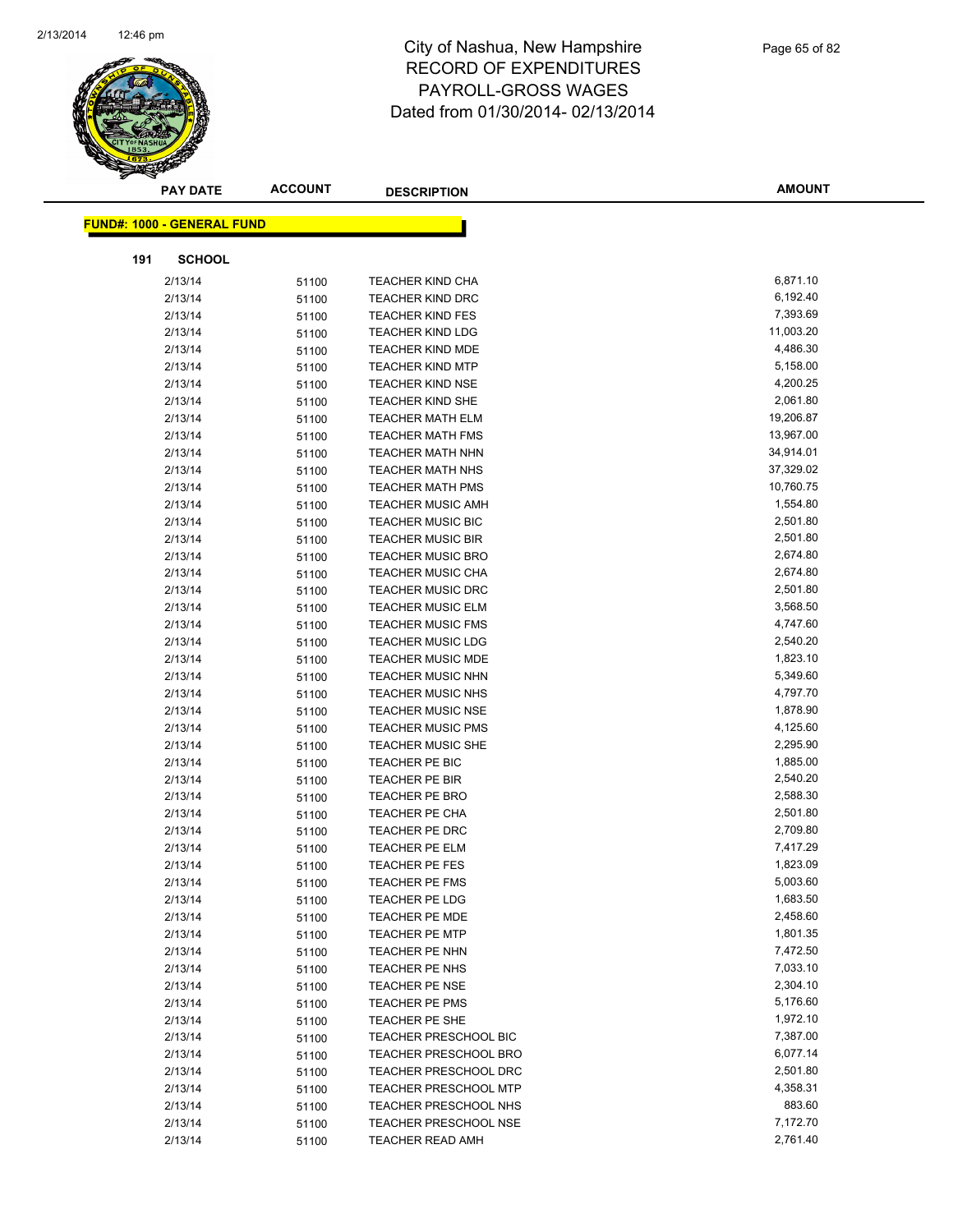

| <b>PAY DATE</b>                   | <b>ACCOUNT</b> | <b>DESCRIPTION</b>         | <b>AMOUNT</b> |
|-----------------------------------|----------------|----------------------------|---------------|
| <b>FUND#: 1000 - GENERAL FUND</b> |                |                            |               |
|                                   |                |                            |               |
| 191<br><b>SCHOOL</b>              |                |                            |               |
| 2/13/14                           | 51100          | TEACHER READ BIC           | 5,050.40      |
| 2/13/14                           | 51100          | TEACHER READ BIR           | 2,674.80      |
| 2/13/14                           | 51100          | <b>TEACHER READ BRO</b>    | 1,752.31      |
| 2/13/14                           | 51100          | <b>TEACHER READ DRC</b>    | 2,761.40      |
| 2/13/14                           | 51100          | <b>TEACHER READ ELM</b>    | 5,922.60      |
| 2/13/14                           | 51100          | <b>TEACHER READ FMS</b>    | 6,714.00      |
| 2/13/14                           | 51100          | <b>TEACHER READ LDG</b>    | 2,289.00      |
| 2/13/14                           | 51100          | TEACHER READ MDE           | 2,674.80      |
| 2/13/14                           | 51100          | TEACHER READ NHN           | 1,618.80      |
| 2/13/14                           | 51100          | <b>TEACHER READ NSE</b>    | 3,161.20      |
| 2/13/14                           | 51100          | <b>TEACHER READ PMS</b>    | 4,220.70      |
| 2/13/14                           | 51100          | <b>TEACHER READ SHE</b>    | 2,458.60      |
| 2/13/14                           | 51100          | <b>TEACHER READ WID</b>    | 7,729.80      |
| 2/13/14                           | 51100          | <b>TEACHER SCIENCE ELM</b> | 22,210.00     |
| 2/13/14                           | 51100          | <b>TEACHER SCIENCE FMS</b> | 10,253.70     |
| 2/13/14                           | 51100          | <b>TEACHER SCIENCE NHN</b> | 31,090.52     |
| 2/13/14                           | 51100          | <b>TEACHER SCIENCE NHS</b> | 39,193.60     |
| 2/13/14                           | 51100          | <b>TEACHER SCIENCE PMS</b> | 10,569.65     |
| 2/13/14                           | 51100          | TEACHER SOCIAL STUDIES ELM | 14,592.20     |
| 2/13/14                           | 51100          | TEACHER SOCIAL STUDIES FMS | 12,971.80     |
| 2/13/14                           | 51100          | TEACHER SOCIAL STUDIES NHN | 34,943.30     |
| 2/13/14                           | 51100          | TEACHER SOCIAL STUDIES NHS | 37,558.91     |
| 2/13/14                           | 51100          | TEACHER SOCIAL STUDIES PMS | 11,052.49     |
| 2/13/14                           | 51100          | <b>TEACHER SPED BIC</b>    | 5,851.40      |
| 2/13/14                           | 51100          | <b>TEACHER SPED BIR</b>    | 5,813.51      |
| 2/13/14                           | 51100          | <b>TEACHER SPED BRO</b>    | 5,436.21      |
| 2/13/14                           | 51100          | <b>TEACHER SPED CHA</b>    | 7,765.00      |
| 2/13/14                           | 51100          | <b>TEACHER SPED DRC</b>    | 2,458.60      |
| 2/13/14                           | 51100          | <b>TEACHER SPED ELM</b>    | 20,736.29     |
| 2/13/14                           | 51100          | <b>TEACHER SPED FES</b>    | 5,947.81      |
| 2/13/14                           | 51100          | <b>TEACHER SPED FMS</b>    | 3,647.10      |
| 2/13/14                           | 51100          | <b>TEACHER SPED LDG</b>    | 4,142.56      |
| 2/13/14                           | 51100          | <b>TEACHER SPED MDE</b>    | 6,036.31      |
| 2/13/14                           | 51100          | <b>TEACHER SPED MTP</b>    | 5,176.60      |
| 2/13/14                           | 51100          | <b>TEACHER SPED NHN</b>    | 19,127.91     |
| 2/13/14                           | 51100          | TEACHER SPED NHS           | 30,848.31     |
| 2/13/14                           | 51100          | <b>TEACHER SPED NSE</b>    | 1,878.90      |
| 2/13/14                           | 51100          | <b>TEACHER SPED PMS</b>    | 9,660.11      |
| 2/13/14                           | 51100          | TEACHER SPED SHE           | 5,176.60      |
| 2/13/14                           | 51100          | <b>TEACHER TECHED ELM</b>  | 8,152.70      |
| 2/13/14                           | 51100          | <b>TEACHER TECHED FMS</b>  | 5,220.00      |
| 2/13/14                           | 51100          | <b>TEACHER TECHED NHN</b>  | 8,023.63      |
| 2/13/14                           | 51100          | <b>TEACHER TECHED NHS</b>  | 7,678.40      |
| 2/13/14                           | 51100          | <b>TEACHER TECHED PMS</b>  | 2,674.80      |
| 2/13/14                           | 51100          | TEACHER TV PROD NHS        | 2,458.60      |
| 2/13/14                           | 51100          | <b>TEACHER VISION WID</b>  | 3,263.50      |
| 2/6/14                            | 51100          | TECH INTERGRATION ASST BIC | 593.37        |
| 2/13/14                           | 51100          | TECH INTERGRATION ASST BIC | 502.86        |
| 2/6/14                            | 51100          | TECH INTERGRATION ASST CHA | 562.50        |
| 2/13/14                           | 51100          | TECH INTERGRATION ASST CHA | 440.63        |
| 2/6/14                            | 51100          | TECH INTERGRATION ASST FES | 592.90        |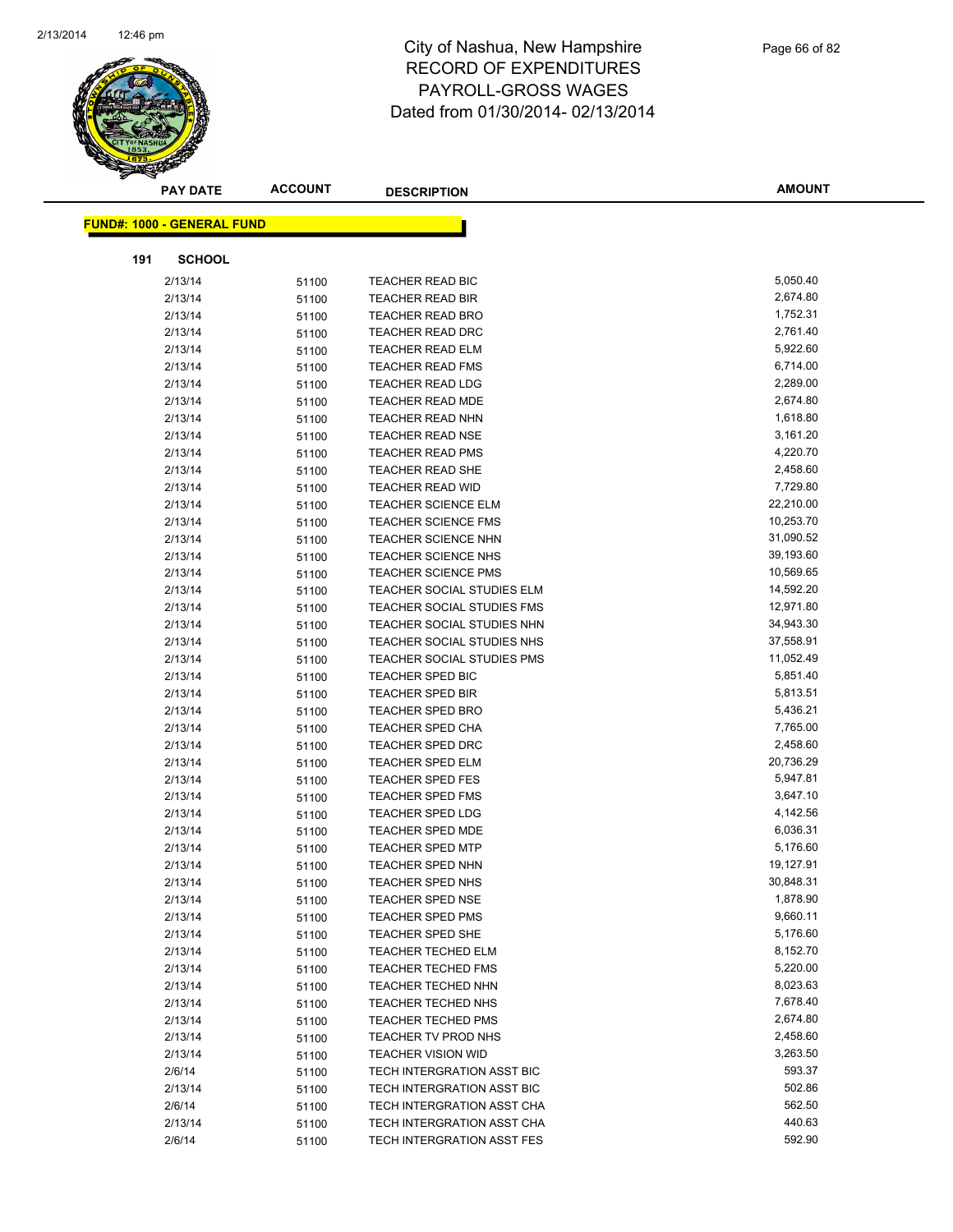

|     | <b>PAY DATE</b>                   | <b>ACCOUNT</b> | <b>DESCRIPTION</b>                            | <b>AMOUNT</b>    |
|-----|-----------------------------------|----------------|-----------------------------------------------|------------------|
|     |                                   |                |                                               |                  |
|     | <b>FUND#: 1000 - GENERAL FUND</b> |                |                                               |                  |
| 191 | <b>SCHOOL</b>                     |                |                                               |                  |
|     | 2/13/14                           | 51100          | TECH INTERGRATION ASST FES                    | 510.26           |
|     | 2/6/14                            | 51100          | TECH INTERGRATION ASST LDG                    | 547.80           |
|     | 2/13/14                           | 51100          | TECH INTERGRATION ASST LDG                    | 438.24           |
|     | 2/6/14                            | 51100          | TECH INTERGRATION ASST MDE                    | 592.90           |
|     | 2/13/14                           | 51100          | TECH INTERGRATION ASST MDE                    | 505.22           |
|     | 2/6/14                            | 51100          | TECH INTERGRATION ASST NSE                    | 559.05           |
|     | 2/13/14                           | 51100          | TECH INTERGRATION ASST NSE                    | 476.41           |
|     | 2/6/14                            | 51100          | TECH INTERGRATION ASST SHE                    | 547.81           |
|     | 2/13/14                           | 51100          | TECH INTERGRATION ASST SHE                    | 438.24           |
|     | 2/13/14                           | 51200          | 21 CENTURY ELEM MFAM RES COORD                | 592.32           |
|     | 2/13/14                           | 51200          | ASSISTANT PRINCIPAL BIR                       | 1,543.71         |
|     | 2/6/14                            | 51200          | ATHLETIC EQUIPMENT MANAGER NHN                | 160.00           |
|     | 2/13/14                           | 51200          | ATHLETIC EQUIPMENT MANAGER NHN                | 50.00            |
|     | 2/6/14                            | 51200          | ATHLETIC EQUIPMENT MANAGER NHS                | 130.00           |
|     | 2/13/14                           | 51200          | ATHLETIC EQUIPMENT MANAGER NHS                | 100.00           |
|     | 2/6/14                            | 51200          | <b>CLERICAL VOLUNTEER SUP</b>                 | 336.78           |
|     | 2/13/14                           | 51200          | CLERICAL VOLUNTEER SUP                        | 336.78           |
|     | 2/6/14                            | 51200          | <b>CROSSING GUARD WPO</b>                     | 1,964.40         |
|     | 2/13/14                           | 51200          | <b>CROSSING GUARD WPO</b>                     | 1,603.00         |
|     | 2/6/14                            | 51200          | <b>CUSTODIAN CHA</b>                          | 323.61           |
|     | 2/13/14                           | 51200          | <b>CUSTODIAN CHA</b>                          | 323.60           |
|     | 2/6/14                            | 51200          | <b>CUSTODIAN HEAD MTP</b>                     | 15.00            |
|     | 2/6/14                            | 51200          | <b>CUSTODIAN MTP</b>                          | 15.00            |
|     | 2/13/14                           | 51200          | DW TECHNOLOGY PEER COACH                      | 1,264.48         |
|     | 2/6/14                            | 51200          | FOOD SERVICE ASST PT PMS                      | 93.75            |
|     | 2/13/14                           | 51200          | FOOD SERVICE ASST PT PMS                      | 75.00            |
|     | 2/6/14                            | 51200          | FOOD SERVICE COOK LDG                         | 75.00            |
|     | 2/13/14                           | 51200          | FOOD SERVICE COOK LDG                         | 60.00            |
|     | 2/6/14                            | 51200          | <b>INSTRUMENTAL MUSIC</b>                     | 1,612.50         |
|     | 2/13/14                           | 51200          | <b>INSTRUMENTAL MUSIC</b>                     | 1,387.50         |
|     | 2/13/14                           | 51200          | LACROSSE VARSITY BOYS NHS                     | 60.00            |
|     | 2/6/14                            | 51200          | LUNCH MONITOR AMH                             | 481.47           |
|     | 2/13/14                           | 51200          | LUNCH MONITOR AMH                             | 384.45           |
|     | 2/6/14                            | 51200          | LUNCH MONITOR BIC                             | 651.75           |
|     | 2/13/14                           | 51200          | LUNCH MONITOR BIC                             | 580.25           |
|     | 2/6/14                            | 51200          | LUNCH MONITOR BIR                             | 751.65           |
|     | 2/13/14                           | 51200          | LUNCH MONITOR BIR                             | 567.63           |
|     | 2/6/14                            | 51200          | LUNCH MONITOR BRO                             | 440.00           |
|     | 2/13/14                           | 51200          | LUNCH MONITOR BRO                             | 330.00           |
|     | 2/6/14                            | 51200          | LUNCH MONITOR CHA                             | 646.25           |
|     | 2/13/14                           | 51200          | LUNCH MONITOR CHA                             | 518.16           |
|     | 2/6/14                            | 51200          | LUNCH MONITOR DRC                             | 518.15           |
|     | 2/13/14                           | 51200          | LUNCH MONITOR DRC                             | 423.52<br>352.55 |
|     | 2/6/14                            | 51200          | LUNCH MONITOR ELM                             |                  |
|     | 2/13/14                           | 51200          | LUNCH MONITOR ELM                             | 309.45<br>755.29 |
|     | 2/6/14                            | 51200          | LUNCH MONITOR FES                             |                  |
|     | 2/13/14                           | 51200          | LUNCH MONITOR FES                             | 522.69<br>186.34 |
|     | 2/6/14                            | 51200          | LUNCH MONITOR FMS                             | 79.86            |
|     | 2/13/14                           | 51200          | LUNCH MONITOR FMS                             | 659.34           |
|     | 2/6/14<br>2/13/14                 | 51200          | LUNCH MONITOR LDG<br><b>LUNCH MONITOR LDG</b> | 524.49           |
|     |                                   | 51200          |                                               |                  |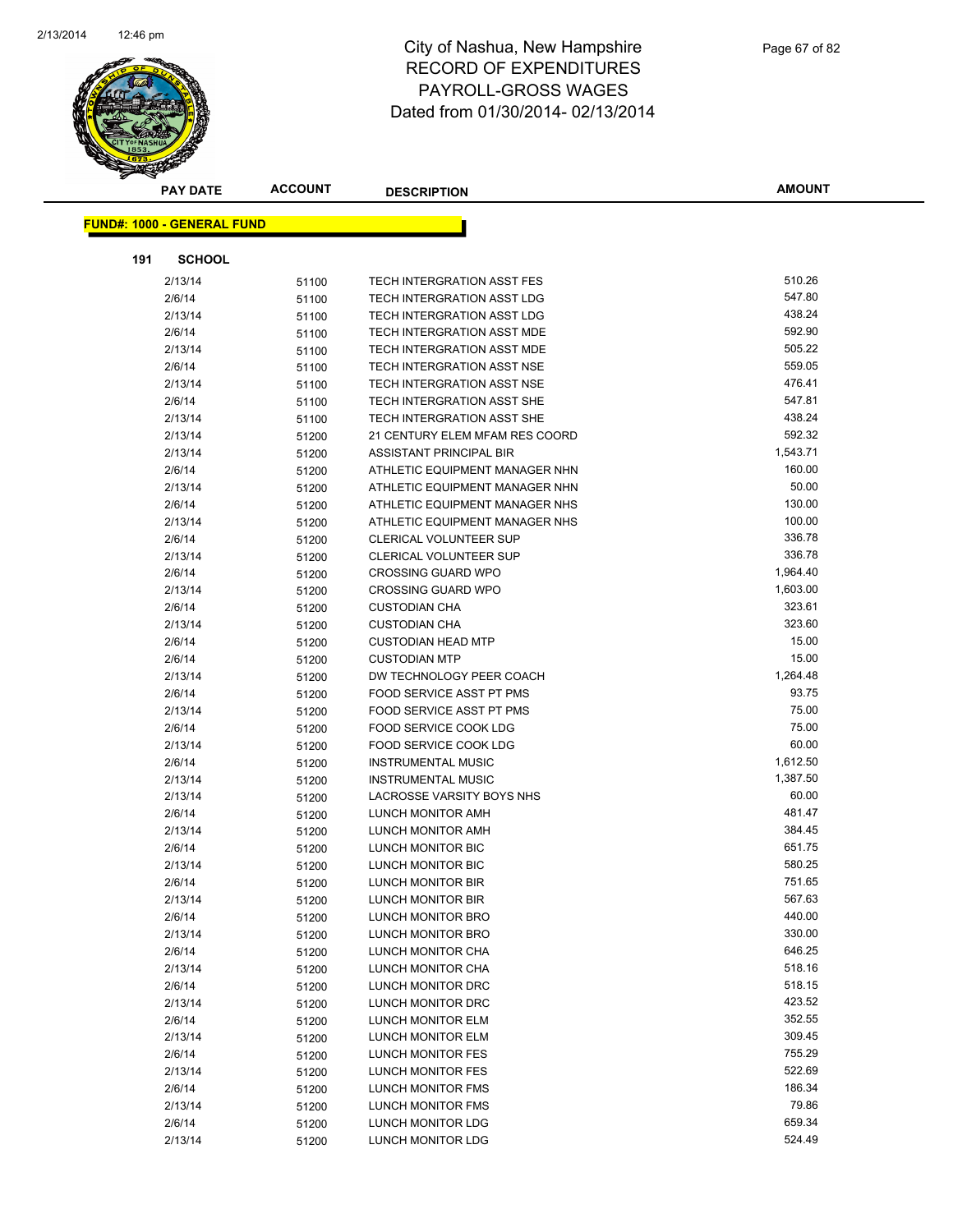

|     | <b>PAY DATE</b>                   | <b>ACCOUNT</b> | <b>DESCRIPTION</b>            | <b>AMOUNT</b>   |
|-----|-----------------------------------|----------------|-------------------------------|-----------------|
|     | <b>FUND#: 1000 - GENERAL FUND</b> |                |                               |                 |
|     |                                   |                |                               |                 |
| 191 | <b>SCHOOL</b>                     |                |                               |                 |
|     | 2/6/14                            | 51200          | LUNCH MONITOR MDE             | 678.27          |
|     | 2/13/14                           | 51200          | LUNCH MONITOR MDE             | 397.89          |
|     | 2/6/14                            | 51200          | LUNCH MONITOR MTP             | 399.76          |
|     | 2/13/14                           | 51200          | <b>LUNCH MONITOR MTP</b>      | 293.50          |
|     | 2/6/14                            | 51200          | LUNCH MONITOR NHN             | 311.54          |
|     | 2/13/14                           | 51200          | LUNCH MONITOR NHN             | 317.04          |
|     | 2/6/14                            | 51200          | LUNCH MONITOR NHS             | 299.75          |
|     | 2/13/14                           | 51200          | LUNCH MONITOR NHS             | 321.75          |
|     | 2/6/14                            | 51200          | LUNCH MONITOR NSE             | 440.00          |
|     | 2/13/14                           | 51200          | LUNCH MONITOR NSE             | 352.00          |
|     | 2/6/14                            | 51200          | LUNCH MONITOR PMS             | 275.00          |
|     | 2/13/14                           | 51200          | LUNCH MONITOR PMS             | 189.75          |
|     | 2/6/14                            | 51200          | LUNCH MONITOR SHE             | 600.45          |
|     | 2/13/14                           | 51200          | LUNCH MONITOR SHE             | 495.36          |
|     | 2/6/14                            | 51200          | PARA DW SPEC ED BIR           | 236.16          |
|     | 2/13/14                           | 51200          | PARA DW SPEC ED BIR           | 173.84          |
|     | 2/6/14                            | 51200          | PARA DW SPEC ED NHN           | 300.00          |
|     | 2/13/14                           | 51200          | PARA DW SPEC ED NHN           | 100.00          |
|     | 2/6/14                            | 51200          | PARA DW SPEC ED NHS           | 319.04          |
|     | 2/13/14                           | 51200          | PARA DW SPEC ED NHS           | 160.00          |
|     | 2/6/14                            | 51200          | PARA DW SPEC ED PMS           | 64.68           |
|     | 2/13/14                           | 51200          | PARA DW SPEC ED PMS           | 64.68           |
|     | 2/6/14                            | 51200          | PARA INST AMH                 | 691.87          |
|     | 2/13/14                           | 51200          | PARA INST AMH                 | 514.47          |
|     | 2/6/14                            | 51200          | PARA INST BIC                 | 585.90          |
|     | 2/13/14                           | 51200          | PARA INST BIC                 | 436.50          |
|     | 2/6/14                            | 51200          | PARA INST MTP                 | 338.85          |
|     | 2/13/14                           | 51200          | PARA INST MTP                 | 269.31          |
|     | 2/6/14                            | 51200          | PARA INST NHN                 | 287.77          |
|     | 2/13/14                           | 51200          | PARA INST NHN                 | 283.47<br>16.17 |
|     | 2/6/14                            | 51200          | <b>PARA INST PMS</b>          | 183.88          |
|     | 2/6/14                            | 51200          | PARA INST SHE                 | 44.13           |
|     | 2/13/14<br>2/6/14                 | 51200          | PARA INST SHE<br>PARA LIB NHN | 266.10          |
|     | 2/13/14                           | 51200          | PARA LIB NHN                  | 181.84          |
|     | 2/6/14                            | 51200<br>51200 | PARA LIB PMS                  | 214.66          |
|     | 2/13/14                           | 51200          | PARA LIB PMS                  | 188.25          |
|     | 2/6/14                            | 51200          | PARA MEDIA NHS                | 191.40          |
|     | 2/13/14                           | 51200          | PARA MEDIA NHS                | 127.60          |
|     | 2/6/14                            | 51200          | PARA MUSIC FMS                | 270.60          |
|     | 2/13/14                           | 51200          | PARA MUSIC FMS                | 107.38          |
|     | 2/6/14                            | 51200          | PARA PRE SCH BIC              | 2,685.39        |
|     | 2/13/14                           | 51200          | PARA PRE SCH BIC              | 2,023.53        |
|     | 2/6/14                            | 51200          | PARA PRE SCH BRO              | 1,678.17        |
|     | 2/13/14                           | 51200          | PARA PRE SCH BRO              | 1,217.37        |
|     | 2/6/14                            | 51200          | PARA PRE SCH DRC              | 682.00          |
|     | 2/13/14                           | 51200          | PARA PRE SCH DRC              | 1,040.88        |
|     | 2/6/14                            | 51200          | PARA PRE SCH MTP              | 2,143.10        |
|     | 2/13/14                           | 51200          | PARA PRE SCH MTP              | 1,521.70        |
|     | 2/6/14                            | 51200          | PARA PRE SCH NSE              | 3,206.84        |
|     | 2/13/14                           | 51200          | PARA PRE SCH NSE              | 2,511.27        |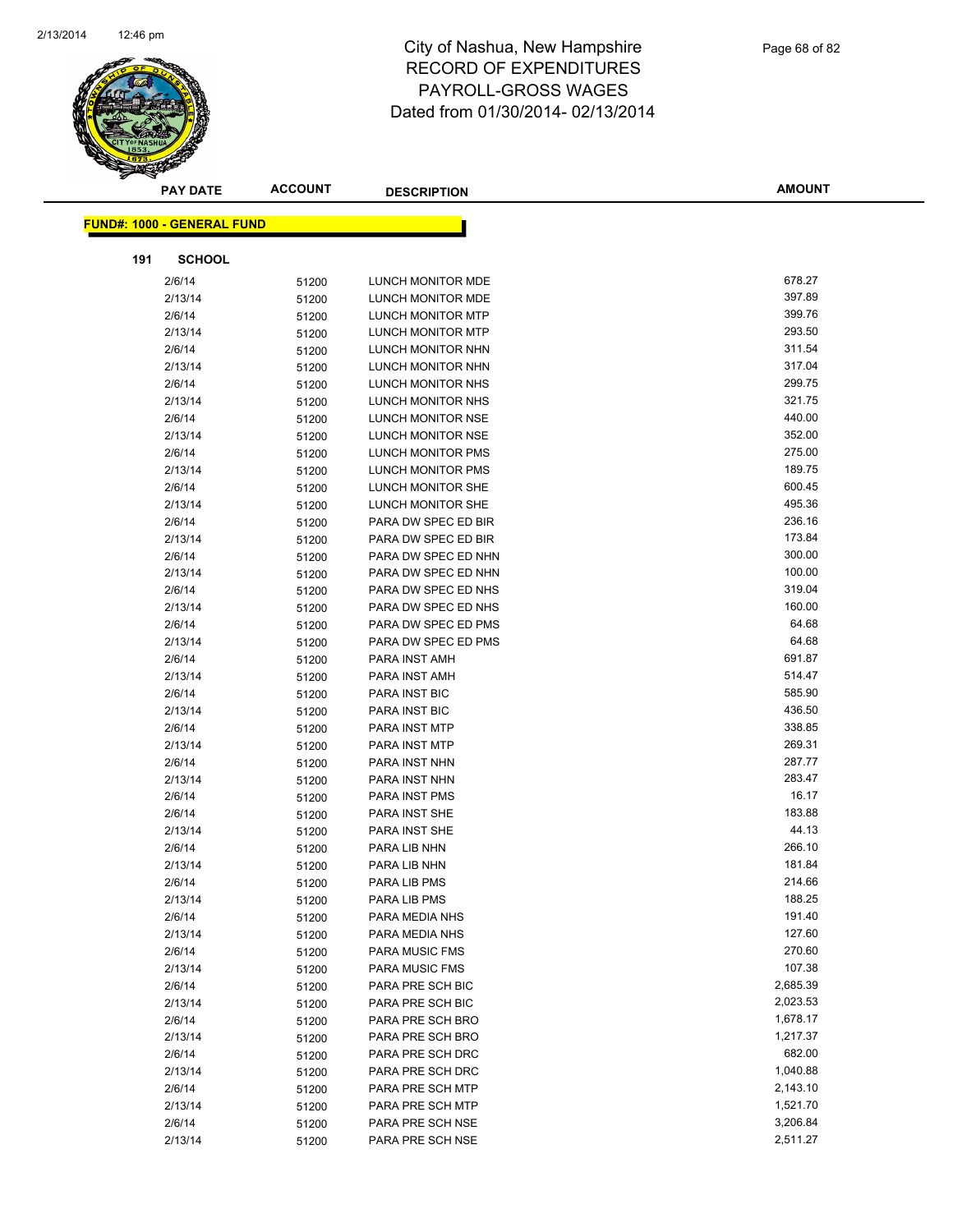

| <b>PAY DATE</b>                   | <b>ACCOUNT</b> | <b>DESCRIPTION</b>                                       | <b>AMOUNT</b>        |
|-----------------------------------|----------------|----------------------------------------------------------|----------------------|
|                                   |                |                                                          |                      |
| <b>FUND#: 1000 - GENERAL FUND</b> |                |                                                          |                      |
| <b>SCHOOL</b><br>191              |                |                                                          |                      |
| 2/6/14                            | 51200          | PARA TECH ELM                                            | 287.10               |
| 2/13/14                           | 51200          | PARA TECH ELM                                            | 200.97               |
| 2/6/14                            | 51200          | PARA TTI DRC                                             | 198.15               |
| 2/13/14                           | 51200          | PARA TTI DRC                                             | 247.69               |
| 2/6/14                            | 51200          | PARA TTI LDG                                             | 60.00                |
| 2/13/14                           | 51200          | PARA TTI LDG                                             | 60.00                |
| 2/13/14                           | 51200          | SCHOOL PSYCHOLOGIST WID                                  | 4,510.95             |
| 2/6/14                            | 51200          | <b>SCOREKEEPER NHN</b>                                   | 120.00               |
| 2/13/14                           | 51200          | <b>SCOREKEEPER NHN</b>                                   | 60.00                |
| 2/6/14                            | 51200          | <b>SCOREKEEPER NHS</b>                                   | 30.00                |
| 2/13/14                           | 51200          | <b>SCOREKEEPER NHS</b>                                   | 60.00                |
| 2/6/14                            | 51200          | SPECIAL EDUCATION TUTOR                                  | 608.30               |
| 2/13/14                           | 51200          | SPECIAL EDUCATION TUTOR                                  | 575.00               |
| 2/13/14                           | 51200          | SPEECH LANG PATHOLOGIST WID                              | 11,432.43            |
| 2/6/14                            | 51200          | <b>SUB CLERICAL</b>                                      | 877.41               |
| 2/13/14                           | 51200          | <b>SUB CROSSING GUARD</b>                                | 75.00                |
| 2/6/14                            | 51200          | <b>SUB TEACHER</b>                                       | 275.00               |
| 2/13/14                           | 51200          | <b>SUB TEACHER</b>                                       | 212.50               |
| 2/13/14                           | 51200          | TEACHER ART NHS                                          | 1,250.90             |
| 2/13/14                           | 51200          | <b>TEACHER ENGLISH NHN</b>                               | 200.00               |
| 2/13/14                           | 51200          | TEACHER ENGLISH NHS                                      | 292.88               |
| 2/13/14                           | 51200          | TEACHER FOREIGN LANG FMS                                 | 918.40               |
| 2/13/14                           | 51200          | TEACHER FOREIGN LANG NHN                                 | 1,185.40             |
| 2/13/14                           | 51200          | TEACHER HEALTH NHS                                       | 380.00               |
| 2/13/14                           | 51200          | <b>TEACHER HVAC NHS</b>                                  | 1,188.50             |
| 2/13/14                           | 51200          | <b>TEACHER KIND BIR</b>                                  | 847.30               |
| 2/13/14                           | 51200          | <b>TEACHER MUSIC AMH</b>                                 | 237.50               |
| 2/13/14                           | 51200          | <b>TEACHER MUSIC DRC</b>                                 | 275.00               |
| 2/13/14                           | 51200          | <b>TEACHER MUSIC ELM</b>                                 | 932.90               |
| 2/13/14                           | 51200          | <b>TEACHER SCIENCE FMS</b>                               | 62.50                |
| 2/13/14                           | 51200          | TEACHER SCIENCE NHS                                      | 275.00               |
| 2/13/14                           | 51200          | TEACHER SOCIAL STUDIES NHN                               | 300.00               |
| 2/13/14                           | 51200          | <b>TEACHER SPED NHN</b>                                  | 1,916.90             |
| 2/13/14                           | 51200          | TEACHER TECHED NHS                                       | 497.20<br>1,262.80   |
| 2/13/14                           | 51200          | <b>TEACHER TTI LDG</b>                                   |                      |
| 2/13/14                           | 51200          | TEACHER TTI MTP                                          | 2,657.48             |
| 2/13/14<br>2/13/14                | 51200          | <b>TEACHER TTIDRC</b>                                    | 1,262.78<br>1,337.42 |
|                                   | 51200          | <b>TEACHER VISION WIDE</b>                               | 286.77               |
| 2/6/14<br>2/13/14                 | 51200          | TECH INTERGRATION ASST NHN<br>TECH INTERGRATION ASST NHN | 189.64               |
| 2/6/14                            | 51200          | OVERTIME-REGULAR                                         | 13,897.66            |
| 2/13/14                           | 51300<br>51300 | OVERTIME-REGULAR                                         | 12,484.68            |
| 2/6/14                            | 51400          | WAGES TEMP-SEASONAL                                      | 486.78               |
| 2/13/14                           | 51400          | <b>WAGES TEMP-SEASONAL</b>                               | 1,738.64             |
| 2/6/14                            | 51412          | <b>WAGES PER DIEM</b>                                    | 37,499.84            |
| 2/13/14                           | 51412          | <b>WAGES PER DIEM</b>                                    | 35,547.89            |
| 2/6/14                            | 51600          | <b>LONGEVITY</b>                                         | 4,975.50             |
| 2/13/14                           | 51600          | <b>LONGEVITY</b>                                         | 4,694.50             |
| 2/6/14                            | 51650          | ADDITIONAL HOURS                                         | 1,717.50             |
| 2/13/14                           | 51650          | ADDITIONAL HOURS                                         | 4,137.79             |
| 2/13/14                           | 51700          | <b>STIPENDS</b>                                          | 2,809.86             |
|                                   |                |                                                          |                      |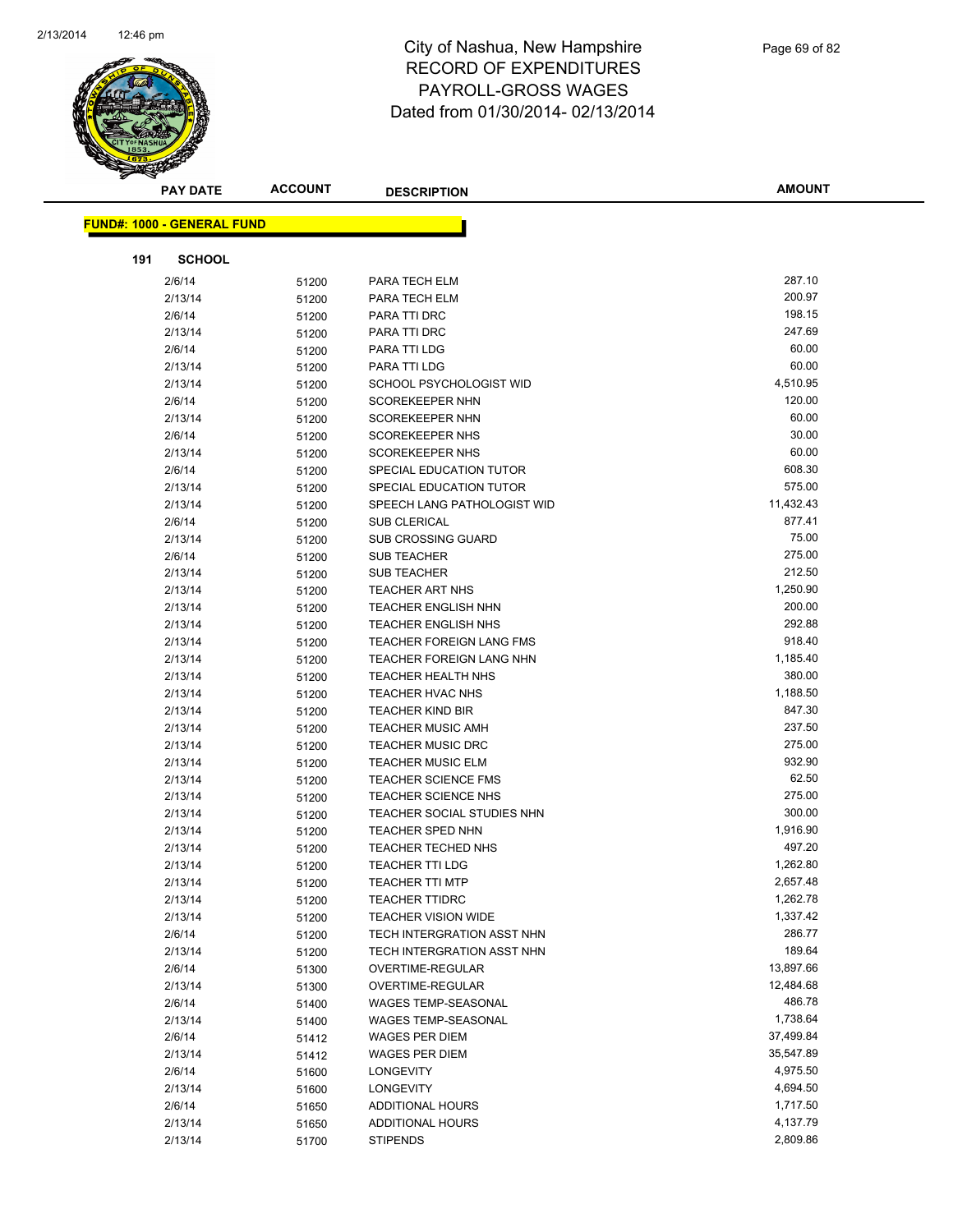| 2/13/2014 | 12:46 pm                          |                | City of Nashua, New Hampshire<br><b>RECORD OF EXPENDITURES</b><br><b>PAYROLL-GROSS WAGES</b><br>Dated from 01/30/2014-02/13/2014 | Page 70 of 82  |
|-----------|-----------------------------------|----------------|----------------------------------------------------------------------------------------------------------------------------------|----------------|
|           | <b>PAY DATE</b>                   | <b>ACCOUNT</b> | <b>DESCRIPTION</b>                                                                                                               | <b>AMOUNT</b>  |
|           | <b>FUND#: 1000 - GENERAL FUND</b> |                |                                                                                                                                  |                |
|           | <b>SCHOOL</b><br>191              |                |                                                                                                                                  |                |
|           | 2/6/14                            | 51750          | <b>RETIREMENT &amp; SEPARATION PAY</b>                                                                                           | 735.19         |
|           | 2/13/14                           | 51750          | <b>RETIREMENT &amp; SEPARATION PAY</b>                                                                                           | 48,118.82      |
|           | <b>TOTAL 191 - SCHOOL</b>         |                |                                                                                                                                  | \$3,205,863.01 |
|           |                                   |                |                                                                                                                                  |                |



| <b>FUND#: 2100 - FOOD SERVICES</b> |       |                                      |          |
|------------------------------------|-------|--------------------------------------|----------|
| 2/6/14                             | 51100 | <b>CLERICAL FOOD SERVICE NHS</b>     | 679.15   |
| 2/13/14                            | 51100 | CLERICAL FOOD SERVICE NHS            | 679.15   |
| 2/6/14                             | 51100 | DELIVERY DRIVER FOOD SERVICE         | 766.00   |
| 2/13/14                            | 51100 | DELIVERY DRIVER FOOD SERVICE         | 631.94   |
| 2/13/14                            | 51100 | DIRECTOR FOOD SERVICE                | 2,972.70 |
| 2/13/14                            | 51100 | <b>FOOD SERVICE BUSINESS MANAGER</b> | 2,174.09 |
| 2/6/14                             | 51100 | <b>FOOD SERVICE COOK AMH</b>         | 473.56   |
| 2/13/14                            | 51100 | FOOD SERVICE COOK AMH                | 378.84   |
| 2/6/14                             | 51100 | <b>FOOD SERVICE COOK BIC</b>         | 473.55   |
| 2/13/14                            | 51100 | <b>FOOD SERVICE COOK BIC</b>         | 378.84   |
| 2/6/14                             | 51100 | <b>FOOD SERVICE COOK BIR</b>         | 473.55   |
| 2/13/14                            | 51100 | <b>FOOD SERVICE COOK BIR</b>         | 378.84   |
| 2/6/14                             | 51100 | <b>FOOD SERVICE COOK BRO</b>         | 435.75   |
| 2/13/14                            | 51100 | <b>FOOD SERVICE COOK BRO</b>         | 348.60   |
| 2/6/14                             | 51100 | <b>FOOD SERVICE COOK CHA</b>         | 473.55   |
| 2/13/14                            | 51100 | FOOD SERVICE COOK CHA                | 378.84   |
| 2/6/14                             | 51100 | FOOD SERVICE COOK DRC                | 456.05   |
| 2/13/14                            | 51100 | FOOD SERVICE COOK DRC                | 364.84   |
| 2/6/14                             | 51100 | FOOD SERVICE COOK ELM                | 967.40   |
| 2/13/14                            | 51100 | <b>FOOD SERVICE COOK ELM</b>         | 773.92   |
| 2/6/14                             | 51100 | <b>FOOD SERVICE COOK FES</b>         | 415.80   |
| 2/13/14                            | 51100 | <b>FOOD SERVICE COOK FES</b>         | 332.64   |
| 2/6/14                             | 51100 | <b>FOOD SERVICE COOK FMS</b>         | 483.70   |
| 2/13/14                            | 51100 | FOOD SERVICE COOK FMS                | 386.96   |
| 2/6/14                             | 51100 | <b>FOOD SERVICE COOK LDG</b>         | 456.05   |
| 2/13/14                            | 51100 | FOOD SERVICE COOK LDG                | 364.84   |
| 2/6/14                             | 51100 | FOOD SERVICE COOK MDE                | 473.55   |
| 2/13/14                            | 51100 | <b>FOOD SERVICE COOK MDE</b>         | 378.84   |
| 2/6/14                             | 51100 | <b>FOOD SERVICE COOK NHN</b>         | 986.83   |
| 2/13/14                            | 51100 | <b>FOOD SERVICE COOK NHN</b>         | 798.29   |
| 2/6/14                             | 51100 | <b>FOOD SERVICE COOK NHS</b>         | 991.07   |
| 2/13/14                            | 51100 | FOOD SERVICE COOK NHS                | 798.56   |
| 2/6/14                             | 51100 | <b>FOOD SERVICE COOK NSE</b>         | 453.25   |
| 2/13/14                            | 51100 | FOOD SERVICE COOK NSE                | 362.60   |
| 2/6/14                             | 51100 | <b>FOOD SERVICE COOK PMS</b>         | 483.70   |
| 2/13/14                            | 51100 | FOOD SERVICE COOK PMS                | 386.96   |
| 2/6/14                             | 51100 | FOOD SERVICE COOK SHE                | 452.79   |
| 2/13/14                            | 51100 | <b>FOOD SERVICE COOK SHE</b>         | 361.58   |
|                                    |       |                                      |          |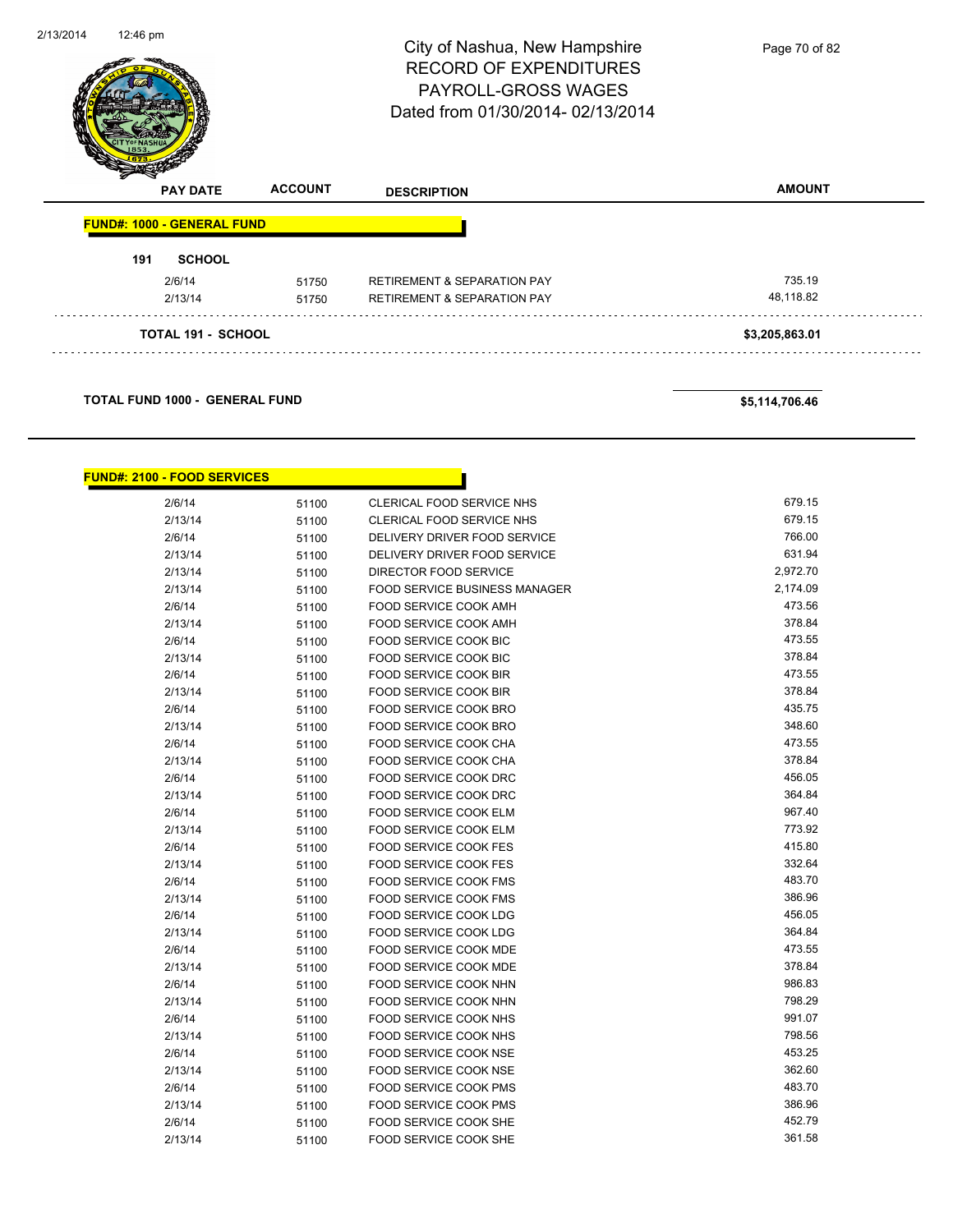

**AMOUNT**

| <b>FUND#: 2100 - FOOD SERVICES</b> |       |                                 |           |
|------------------------------------|-------|---------------------------------|-----------|
| 2/13/14                            | 51100 | FOOD SERVICE SITE CORD          | 11,366.20 |
| 2/6/14                             | 51100 | <b>FOOD SERVICECOOK MTP</b>     | 415.80    |
| 2/13/14                            | 51100 | <b>FOOD SERVICECOOK MTP</b>     | 332.64    |
| 2/6/14                             | 51200 | FOOD SERVICE ASST PT AMH        | 473.52    |
| 2/13/14                            | 51200 | <b>FOOD SERVICE ASST PT AMH</b> | 358.96    |
| 2/6/14                             | 51200 | <b>FOOD SERVICE ASST PT BIC</b> | 514.65    |
| 2/13/14                            | 51200 | FOOD SERVICE ASST PT BIC        | 411.72    |
| 2/6/14                             | 51200 | <b>FOOD SERVICE ASST PT BIR</b> | 580.20    |
| 2/13/14                            | 51200 | FOOD SERVICE ASST PT BIR        | 464.16    |
| 2/6/14                             | 51200 | FOOD SERVICE ASST PT BRO        | 339.47    |
| 2/13/14                            | 51200 | FOOD SERVICE ASST PT BRO        | 267.12    |
| 2/6/14                             | 51200 | FOOD SERVICE ASST PT CHA        | 620.15    |
| 2/13/14                            | 51200 | FOOD SERVICE ASST PT CHA        | 522.02    |
| 2/6/14                             | 51200 | FOOD SERVICE ASST PT DRC        | 843.66    |
| 2/13/14                            | 51200 | FOOD SERVICE ASST PT DRC        | 678.70    |
| 2/6/14                             | 51200 | <b>FOOD SERVICE ASST PT ELM</b> | 2,355.28  |
| 2/13/14                            | 51200 | <b>FOOD SERVICE ASST PT ELM</b> | 2,066.23  |
| 2/6/14                             | 51200 | FOOD SERVICE ASST PT FES        | 861.85    |
| 2/13/14                            | 51200 | <b>FOOD SERVICE ASST PT FES</b> | 689.48    |
| 2/6/14                             | 51200 | FOOD SERVICE ASST PT FMS        | 2,341.72  |
| 2/13/14                            | 51200 | FOOD SERVICE ASST PT FMS        | 1,919.03  |
| 2/6/14                             | 51200 | <b>FOOD SERVICE ASST PT LDG</b> | 571.75    |
| 2/13/14                            | 51200 | FOOD SERVICE ASST PT LDG        | 457.40    |
| 2/6/14                             | 51200 | FOOD SERVICE ASST PT MDE        | 714.31    |
| 2/13/14                            | 51200 | FOOD SERVICE ASST PT MDE        | 525.36    |
| 2/6/14                             | 51200 | <b>FOOD SERVICE ASST PT MTP</b> | 503.62    |
| 2/13/14                            | 51200 | FOOD SERVICE ASST PT MTP        | 381.20    |
| 2/6/14                             | 51200 | FOOD SERVICE ASST PT NHN        | 4,353.13  |
| 2/13/14                            | 51200 | FOOD SERVICE ASST PT NHN        | 3,700.97  |
| 2/6/14                             | 51200 | FOOD SERVICE ASST PT NHS        | 4,281.74  |
| 2/13/14                            | 51200 | FOOD SERVICE ASST PT NHS        | 3,710.28  |
| 2/6/14                             | 51200 | FOOD SERVICE ASST PT PMS        | 2,320.68  |
| 2/13/14                            | 51200 | <b>FOOD SERVICE ASST PT PMS</b> | 1,779.85  |
| 2/6/14                             | 51200 | <b>FOOD SERVICE ASST PT SHE</b> | 502.90    |
| 2/13/14                            | 51200 | FOOD SERVICE ASST PT SHE        | 402.32    |
| 2/6/14                             | 51300 | <b>OVERTIME-REGULAR</b>         | 114.94    |
| 2/13/14                            | 51300 | OVERTIME-REGULAR                | 97.91     |
| 2/6/14                             | 51412 | <b>WAGES PER DIEM</b>           | 2,448.81  |
| 2/13/14                            | 51412 | <b>WAGES PER DIEM</b>           | 1,725.36  |

#### **TOTAL FUND 2100 - FOOD SERVICES \$81,042.26**

**FUND#: 2201 - DRIVERS EDUCATION**

2/13/14 51200 ADULT ED DIPOLMA INST 100.00 2/13/14 51200 ADULT ED DRIVERS ED INST 175.00 2/13/14 51200 DRIVER INSTRUCTOR 225.00 2/13/14 51200 TEACHER TECHED ELM 225.00<br>2/13/14 51200 TEACHER TECHED FMS 2/13/14 100.00 2/13/14 51200 TEACHER TECHED FMS 2/6/14 51300 OVERTIME-REGULAR 57.03 2/13/14 51300 OVERTIME-REGULAR 156.84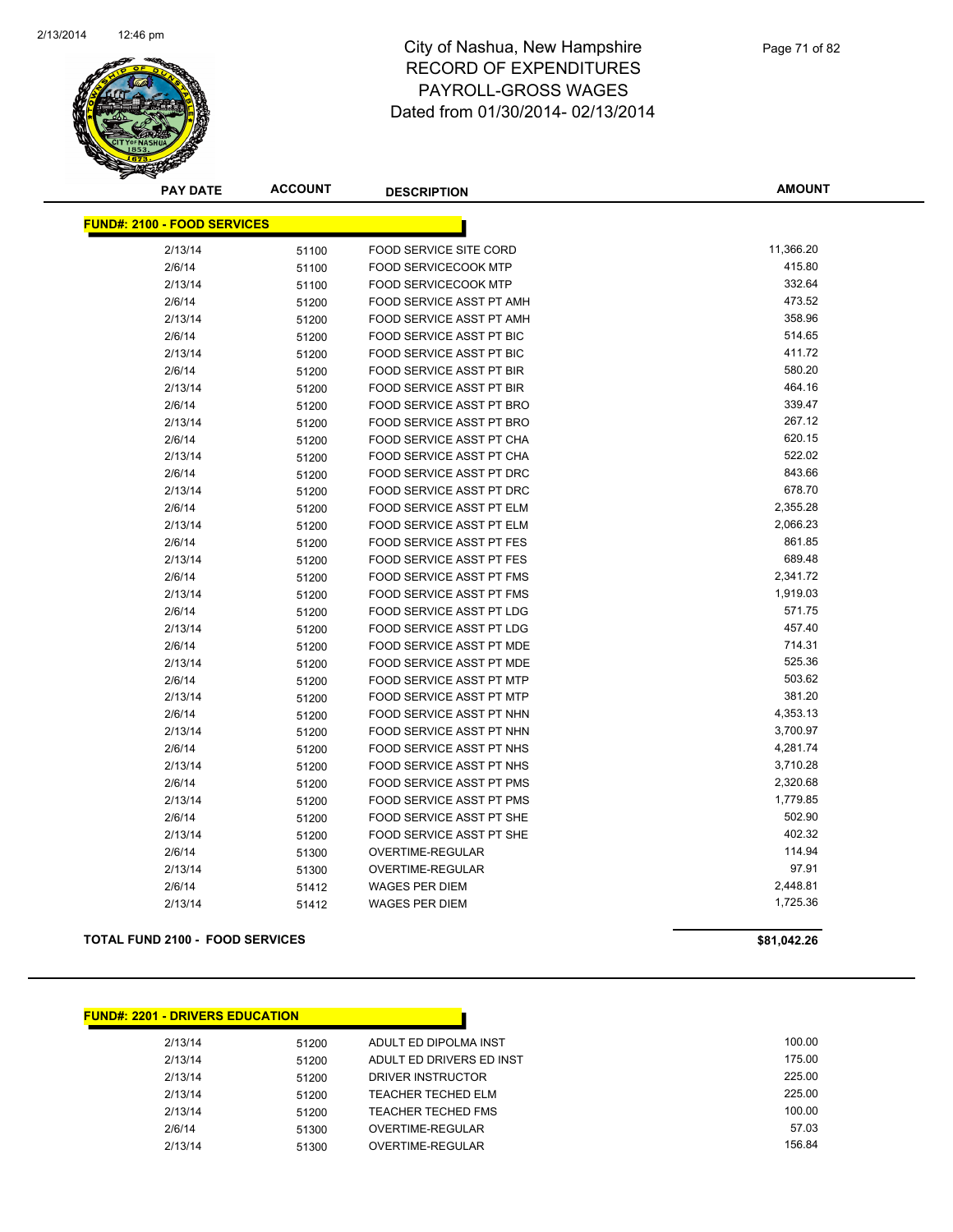|                                                                             |                | City of Nashua, New Hampshire<br><b>RECORD OF EXPENDITURES</b><br>PAYROLL-GROSS WAGES<br>Dated from 01/30/2014-02/13/2014 | Page 72 of 82 |
|-----------------------------------------------------------------------------|----------------|---------------------------------------------------------------------------------------------------------------------------|---------------|
| <b>PAY DATE</b>                                                             | <b>ACCOUNT</b> | <b>DESCRIPTION</b>                                                                                                        | <b>AMOUNT</b> |
| TOTAL FUND 2201 - DRIVERS EDUCATION                                         |                |                                                                                                                           | \$1,038.87    |
| <b>FUND#: 2207 - ADULT ED/CONTINUING ED</b>                                 |                |                                                                                                                           |               |
| 2/13/14                                                                     | 51100          | CLERICAL PRINCIPAL NHN                                                                                                    | 225.00        |
| 2/13/14                                                                     | 51200          | ADULT ED ENRICHMENT INST                                                                                                  | 150.00        |
| 2/13/14                                                                     | 51200          | ASST SYSTEMS ADMIN FULL YEAR                                                                                              | 50.00         |
| 2/6/14                                                                      | 51200          | CLERICAL PRINCIPAL NHN                                                                                                    | 37.50         |
| TOTAL FUND 2207 - ADULT ED/CONTINUING ED                                    |                |                                                                                                                           | \$462.50      |
| <b>FUND#: 2222 - AFTER SCHOOL PROGRAM</b>                                   |                |                                                                                                                           |               |
| 2/13/14                                                                     | 51100          | DIRECTOR 21 CENTURY                                                                                                       | 2,196.70      |
|                                                                             |                |                                                                                                                           |               |
|                                                                             |                |                                                                                                                           | \$2,196.70    |
| TOTAL FUND 2222 - AFTER SCHOOL PROGRAM<br>FUND#: 2252 - DAY CARE<br>2/13/14 | 51100          | PANTHER PRESCHOOL DIRECTOR                                                                                                | 2,723.04      |
| <b>TOTAL FUND 2252 - DAY CARE</b>                                           |                |                                                                                                                           | \$2,723.04    |
| <b>FUND#: 2503 - PARKS &amp; REC PROGRAMS FUND</b>                          |                |                                                                                                                           |               |
| 2/6/14                                                                      | 51100          | PROGRAM COORDINATOR                                                                                                       | 347.90        |
| 2/13/14                                                                     | 51100          | PROGRAM COORDINATOR                                                                                                       | 347.90        |
| <b>TOTAL FUND 2503 - PARKS &amp; REC PROGRAMS FUND</b>                      |                |                                                                                                                           | \$695.80      |
| <b>FUND#: 2505 - GOVT &amp; EDUCATION CHANNELS FUND</b>                     |                |                                                                                                                           |               |
| 2/6/14                                                                      | 51100          | ECHANNEL ACCESS ADMINISTRATOR                                                                                             | 1,014.70      |
| 2/13/14                                                                     | 51100          | ECHANNEL ACCESS ADMINISTRATOR                                                                                             | 1,014.70      |
| 2/6/14                                                                      | 51100          | PEG PROGRAM MANAGER                                                                                                       | 1,139.75      |
| 2/13/14                                                                     | 51100          | PEG PROGRAM MANAGER                                                                                                       | 1,139.75      |
| <b>TOTAL FUND 2505 - GOVT &amp; EDUCATION CHANNELS FUND</b>                 |                |                                                                                                                           | \$4,308.90    |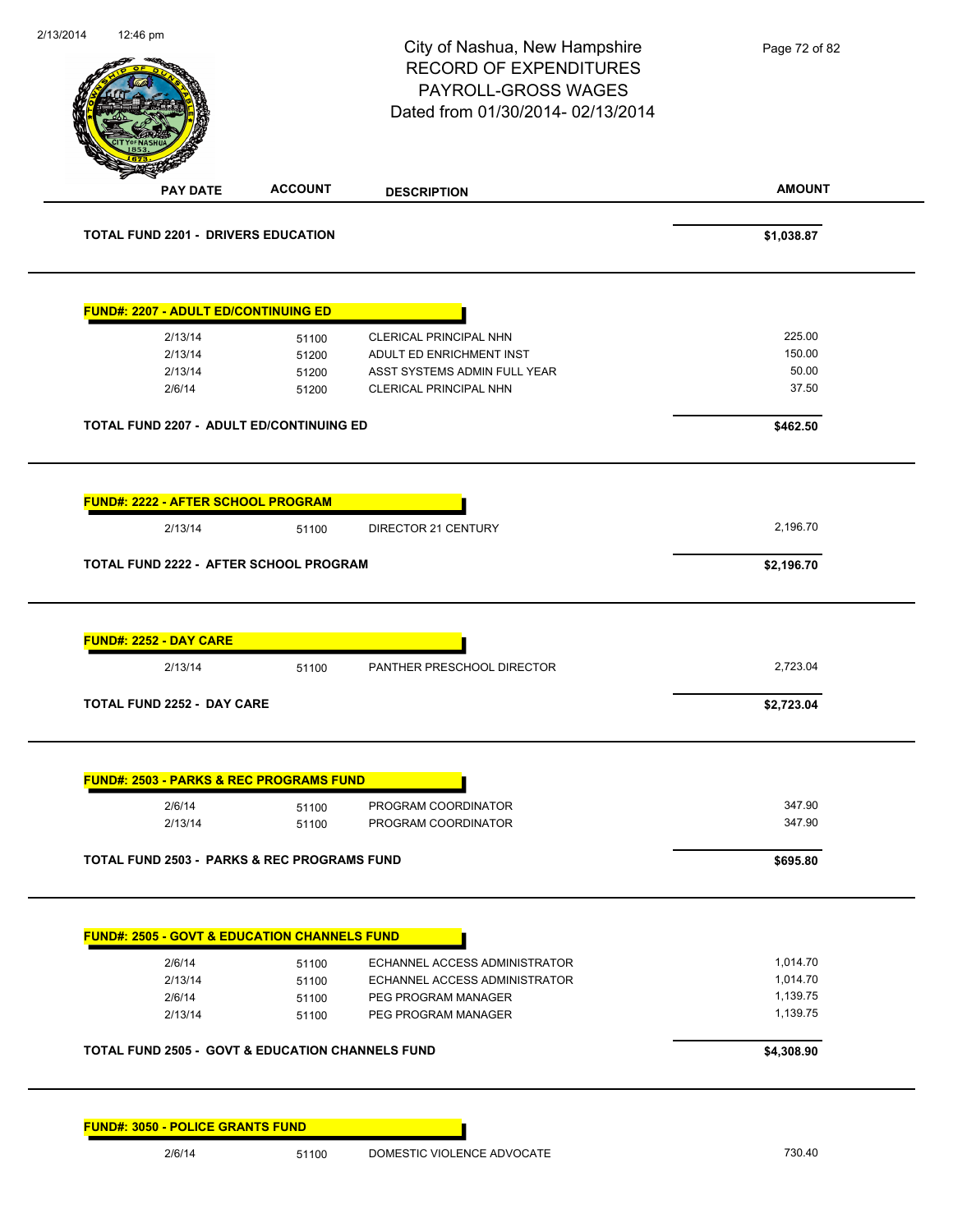

| <b>FUND#: 3050 - POLICE GRANTS FUND</b> |       |                            |          |
|-----------------------------------------|-------|----------------------------|----------|
| 2/13/14                                 | 51100 | DOMESTIC VIOLENCE ADVOCATE | 883.11   |
| 2/6/14                                  | 51100 | PATROLMAN ALL RANKS        | 1,165.00 |
| 2/13/14                                 | 51100 | PATROLMAN ALL RANKS        | 1,165.00 |
| 2/6/14                                  | 51300 | OVERTIME-REGULAR           | 283.92   |
| 2/13/14                                 | 51300 | OVERTIME-REGULAR           | 425.88   |

| <u> FUND#: 3068 - COMMUNITY SERVICES GRANTS</u> |       |                                |
|-------------------------------------------------|-------|--------------------------------|
| 2/6/14                                          | 51100 | <b>EPIDEMIOLOGIST</b>          |
| 2/13/14                                         | 51100 | <b>EPIDEMIOLOGIST</b>          |
| 2/6/14                                          | 51100 | INTAKE SPECIALIST PROGRAM ASST |
| 2/13/14                                         | 51100 | INTAKE SPECIALIST PROGRAM ASST |
| 2/6/14                                          | 51100 | PROGRAM ASSISTANT              |
| 2/13/14                                         | 51100 | PROGRAM ASSISTANT              |
| 2/6/14                                          | 51100 | PUB HEALTH NURSE               |
| 2/13/14                                         | 51100 | PUB HEALTH NURSE               |
| 2/6/14                                          | 51100 | PUB HEALTH PREPAREDNESS COORD  |
| 2/13/14                                         | 51100 | PUB HEALTH PREPAREDNESS COORD  |
| 2/6/14                                          | 51100 | SMP PROGRAM COORDINATOR        |
| 2/13/14                                         | 51100 | SMP PROGRAM COORDINATOR        |

**TOTAL FUND 3068 - COMMUNITY SERVICES GRANTS 58,332.89** 

| 2/6/14  | 51100 | PUB HEALTH NURSE      | 885.15 |
|---------|-------|-----------------------|--------|
| 2/13/14 | 51100 | PUB HEALTH NURSE      | 885.15 |
| 2/6/14  | 51412 | WAGES PER DIEM        | 114.00 |
| 2/13/14 | 51412 | <b>WAGES PER DIEM</b> | 123.50 |

| 2/6/14  | 51100 | OED PROGRAM COORDINATOR | 153.99 |
|---------|-------|-------------------------|--------|
| 2/13/14 | 51100 | OED PROGRAM COORDINATOR | 154.00 |
|         |       |                         |        |
|         |       |                         |        |

| 2/6/14  | 51100<br>. | SPECIALIST<br><b>GRANT MGMT</b> | 961.60 |
|---------|------------|---------------------------------|--------|
| 2/13/14 | 51100      | <b>GRANT MGMT SPECIALIST</b>    | 961.60 |
|         |            |                                 |        |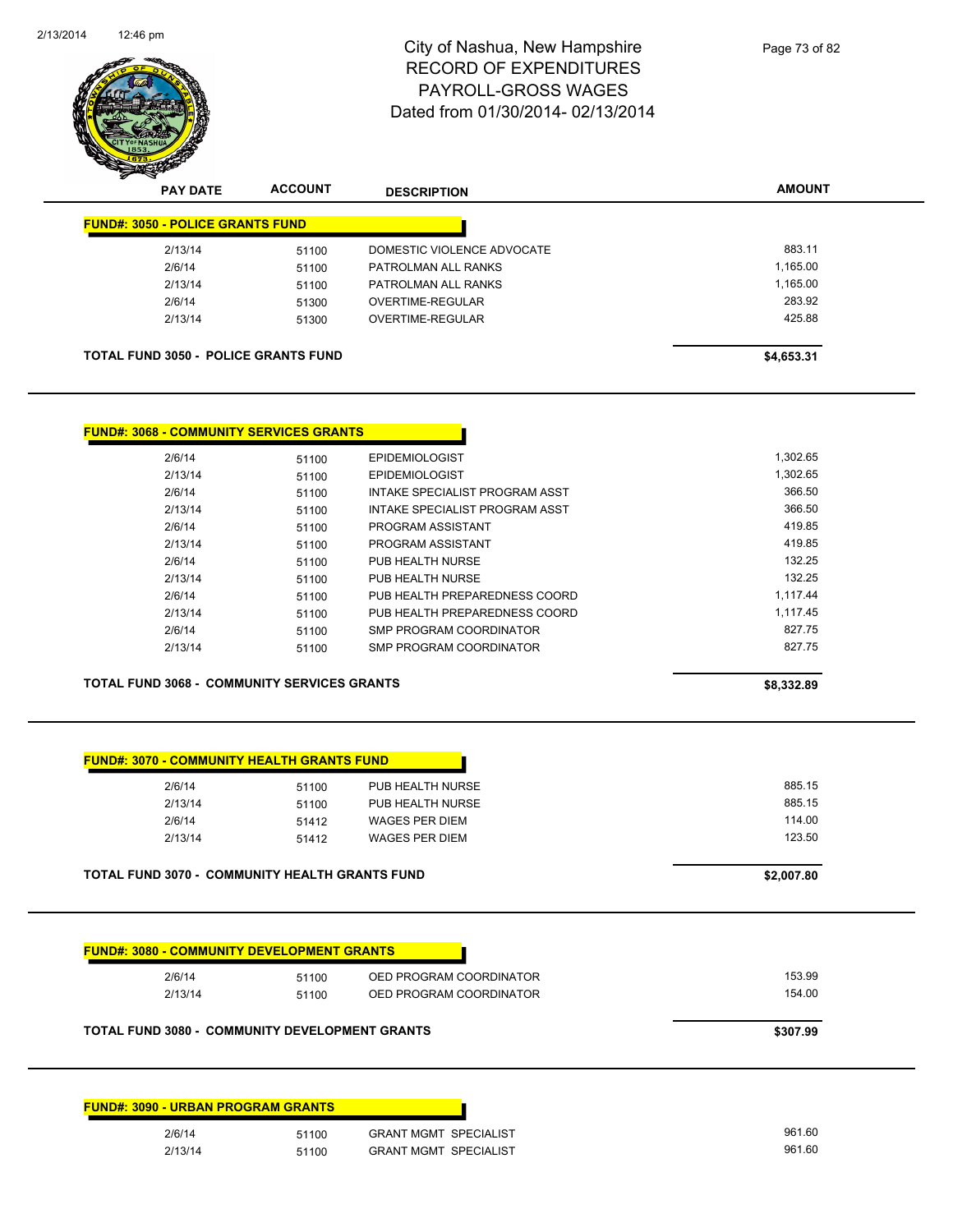

| <b>PAY DATE</b>                           | <b>ACCOUNT</b> | <b>DESCRIPTION</b>                 | <b>AMOUNT</b> |
|-------------------------------------------|----------------|------------------------------------|---------------|
| <b>FUND#: 3090 - URBAN PROGRAM GRANTS</b> |                |                                    |               |
| 2/6/14                                    | 51100          | INTAKE SPECIALIST PROGRAM ASST     | 549.70        |
| 2/13/14                                   | 51100          | INTAKE SPECIALIST PROGRAM ASST     | 549.70        |
| 2/6/14                                    | 51100          | <b>MANAGER URBAN PROGRAMS</b>      | 1,408.20      |
| 2/13/14                                   | 51100          | <b>MANAGER URBAN PROGRAMS</b>      | 1,408.20      |
| 2/6/14                                    | 51100          | PROGRAM COORDINATOR LP&HH          | 1,073.90      |
| 2/13/14                                   | 51100          | PROGRAM COORDINATOR LP&HH          | 1,073.90      |
| 2/6/14                                    | 51100          | PROJECT ADMINISTRATOR              | 1,162.45      |
| 2/13/14                                   | 51100          | PROJECT ADMINISTRATOR              | 1,162.45      |
| 2/6/14                                    | 51100          | PROJECT ADMINISTRATOR LP&HH        | 1,000.40      |
| 2/13/14                                   | 51100          | PROJECT ADMINISTRATOR LP&HH        | 1.000.40      |
| 2/6/14                                    | 51200          | CODE ENFORCEMENT OFFICER II        | 559.68        |
| 2/13/14                                   | 51200          | <b>CODE ENFORCEMENT OFFICER II</b> | 559.68        |
|                                           |                |                                    |               |

**TOTAL FUND 3090 - URBAN PROGRAM GRANTS \$13,431.86** 

#### **FUND#: 3120 - TRANSIT GRANTS**

| 2/6/14  | 51100 | OED PROGRAM COORDINATOR               | 153.99   |
|---------|-------|---------------------------------------|----------|
| 2/13/14 | 51100 | OED PROGRAM COORDINATOR               | 154.00   |
| 2/6/14  | 51100 | <b>TRANSIT FINANCE COORDINATOR</b>    | 1,139.65 |
| 2/13/14 | 51100 | <b>TRANSIT FINANCE COORDINATOR</b>    | 1,139.65 |
| 2/6/14  | 51100 | <b>TRANSIT FLEET FACILITIES SUPV</b>  | 961.60   |
| 2/13/14 | 51100 | <b>TRANSIT FLEET FACILITIES SUPV</b>  | 961.60   |
| 2/6/14  | 51100 | <b>TRANSIT MECHANICS</b>              | 1,744.00 |
| 2/13/14 | 51100 | <b>TRANSIT MECHANICS</b>              | 1,744.00 |
| 2/6/14  | 51100 | <b>TRANSIT OPER MKTG SUPV</b>         | 985.15   |
| 2/13/14 | 51100 | <b>TRANSIT OPER MKTG SUPV</b>         | 985.15   |
| 2/6/14  | 51100 | <b>TRANSIT OPERATIONS COORDINATOR</b> | 863.35   |
| 2/13/14 | 51100 | <b>TRANSIT OPERATIONS COORDINATOR</b> | 863.36   |
| 2/6/14  | 51100 | TRANSIT UTILITY SERVICE WORKER        | 869.92   |
| 2/13/14 | 51100 | <b>TRANSIT UTILITY SERVICE WORKER</b> | 798.27   |
| 2/6/14  | 51100 | <b>TRANSPORTATION DEPT MANAGER</b>    | 1,460.55 |
| 2/13/14 | 51100 | <b>TRANSPORTATION DEPT MANAGER</b>    | 1,460.55 |
| 2/6/14  | 51300 | <b>OVERTIME-REGULAR</b>               | 97.13    |
| 2/13/14 | 51300 | <b>OVERTIME-REGULAR</b>               | 311.12   |
|         |       |                                       |          |

#### **TOTAL FUND 3120 - TRANSIT GRANTS \$16,693.04**

| <b>FUND#: 3800 - SCHOOL GRANTS FUND</b> |       |                                |          |
|-----------------------------------------|-------|--------------------------------|----------|
| 2/13/14                                 | 51100 | 21 CENTURY ELEM MFAM RES COORD | 4.036.01 |
| 2/13/14                                 | 51100 | 21 CENTURY MIDL FAM RES COORD  | 2,088.30 |
| 2/13/14                                 | 51100 | ASSISTANT PRINCIPAL BRO        | 1,403.90 |
| 2/13/14                                 | 51100 | ASSISTANT PRINCIPAL MDE        | 1.406.20 |
| 2/13/14                                 | 51100 | AYP FACILITATOR DRC            | 2,193.70 |
| 2/13/14                                 | 51100 | AYP FACILITATOR FES            | 1,955.80 |
| 2/13/14                                 | 51100 | AYP FACILITATOR LDG            | 3,365.80 |
| 2/6/14                                  | 51100 | <b>CLERICAL 21 CENTURY</b>     | 712.90   |
| 2/13/14                                 | 51100 | <b>CLERICAL 21 CENTURY</b>     | 641.60   |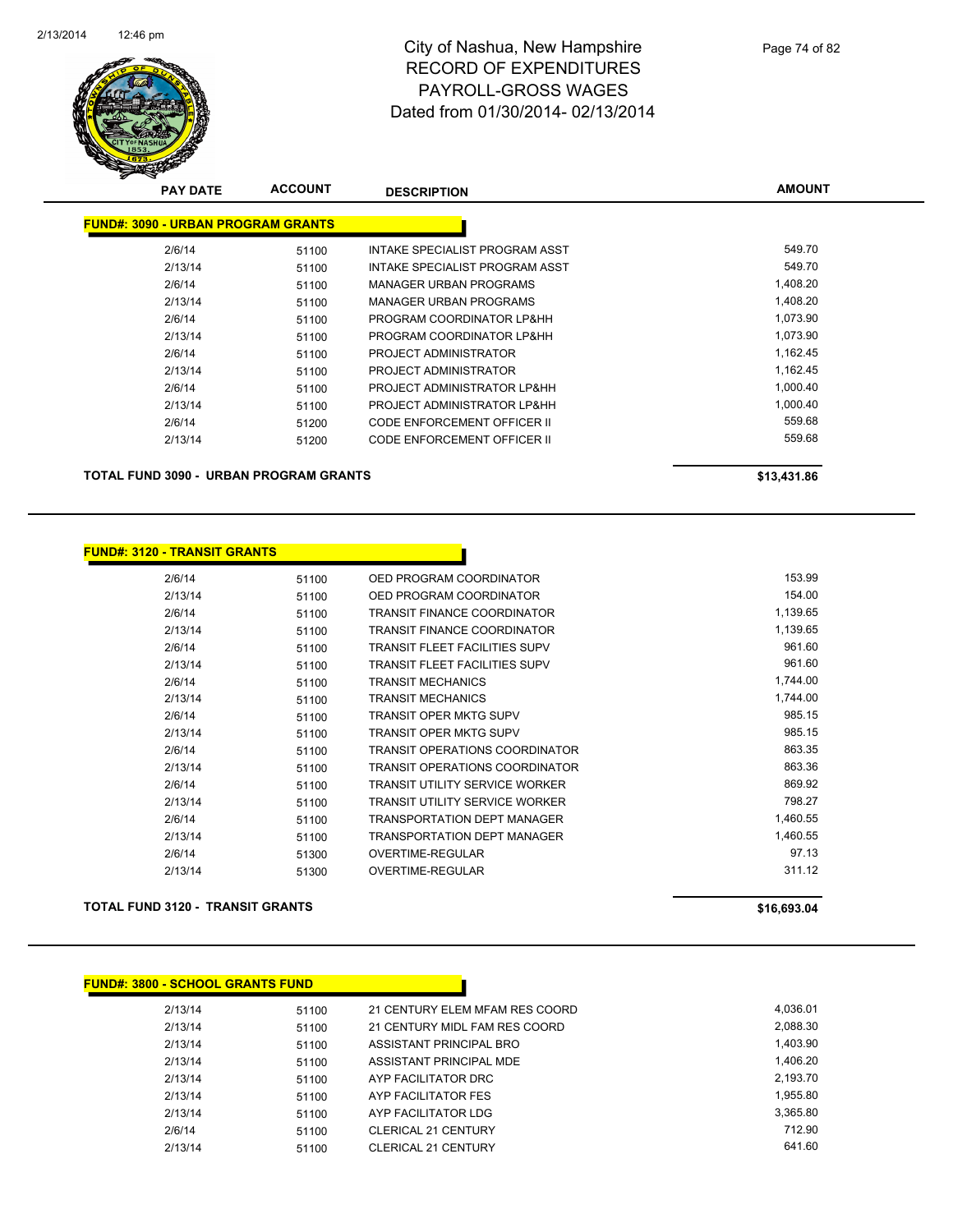

**AMOUNT**

| <b>FUND#: 3800 - SCHOOL GRANTS FUND</b> |       |                                     |          |
|-----------------------------------------|-------|-------------------------------------|----------|
| 2/13/14                                 | 51100 | <b>DIRECTOR TITLE 1</b>             | 3,153.80 |
| 2/13/14                                 | 51100 | JOB DEVELOPER SPED NHS              | 1,955.80 |
| 2/13/14                                 | 51100 | OFFICE MANAGER TITLE 1              | 1,494.60 |
| 2/6/14                                  | 51100 | PARA TTI AMH                        | 541.07   |
| 2/13/14                                 | 51100 | PARA TTI AMH                        | 434.63   |
| 2/6/14                                  | 51100 | PARA TTI DRC                        | 885.46   |
| 2/13/14                                 | 51100 | PARA TTI DRC                        | 679.73   |
| 2/6/14                                  | 51100 | PARA TTI LDG                        | 1,584.10 |
| 2/13/14                                 | 51100 | PARA TTI LDG                        | 1,584.25 |
| 2/6/14                                  | 51100 | PARA TTI NURSERY                    | 1,140.49 |
| 2/13/14                                 | 51100 | PARA TTI NURSERY                    | 821.15   |
| 2/13/14                                 | 51100 | SYSTEMS ADMIN SCH YEAR              | 2,143.50 |
| 2/13/14                                 | 51100 | <b>TEACHER COMPUTER FMS</b>         | 1,752.30 |
| 2/13/14                                 | 51100 | TEACHER DWSE BIR                    | 1,694.50 |
| 2/13/14                                 | 51100 | TEACHER DWSE BRO                    | 1,832.90 |
| 2/13/14                                 | 51100 | <b>TEACHER DWSE CHA</b>             | 1,858.09 |
| 2/13/14                                 | 51100 | <b>TEACHER DWSE ELM</b>             | 1,554.80 |
| 2/13/14                                 | 51100 | <b>TEACHER DWSE MDE</b>             | 1,762.10 |
| 2/13/14                                 | 51100 | <b>TEACHER DWSE SHE</b>             | 1,554.80 |
| 2/13/14                                 | 51100 | <b>TEACHER GR3 BIC</b>              | 3,249.30 |
| 2/13/14                                 | 51100 | <b>TEACHER KIND FES</b>             | 1,686.40 |
| 2/13/14                                 | 51100 | TEACHER PRESCHOOL NHS               | 1,877.80 |
| 2/13/14                                 | 51100 | <b>TEACHER SPED AMH</b>             | 3,377.89 |
| 2/13/14                                 | 51100 | TEACHER SPED DRC                    | 3,378.00 |
| 2/13/14                                 | 51100 | <b>TEACHER SPED ELM</b>             | 1,554.80 |
| 2/13/14                                 | 51100 | <b>TEACHER SPED FES</b>             | 2,295.90 |
| 2/13/14                                 | 51100 | <b>TEACHER SPED FMS</b>             | 3,575.39 |
| 2/13/14                                 | 51100 | TEACHER SPED LDG                    | 3,506.60 |
| 2/13/14                                 | 51100 | <b>TEACHER SPED MDE</b>             | 1,554.80 |
| 2/13/14                                 | 51100 | TEACHER SPED NHN                    | 6,694.90 |
| 2/13/14                                 | 51100 | <b>TEACHER SPED NHS</b>             | 5,072.50 |
| 2/13/14                                 | 51100 | <b>TEACHER SPED NSE</b>             | 1,622.40 |
| 2/13/14                                 | 51100 | <b>TEACHER SPED PMS</b>             | 1,554.80 |
| 2/13/14                                 | 51100 | <b>TEACHER SPED SHE</b>             | 1,823.10 |
| 2/6/14                                  | 51100 | TEACHER TEAM FACILITATOR MTP        | 1,272.07 |
| 2/13/14                                 | 51100 | <b>TEACHER TEAM FACILITATOR MTP</b> | 1,337.79 |
| 2/13/14                                 | 51100 | TEACHER TEAM FACILITATOR NHS        | 2,501.80 |
| 2/13/14                                 | 51200 | 21 CENTURY ELEM MFAM RES COORD      | 135.04   |
| 2/6/14                                  | 51200 | 21ST CENTURY INSTRUCTOR             | 1,809.43 |
| 2/13/14                                 | 51200 | 21ST CENTURY INSTRUCTOR             | 1,373.86 |
| 2/13/14                                 | 51200 | ADULT ED DIPOLMA TEACHER            | 100.00   |
| 2/13/14                                 | 51200 | ADULT ED ENRICHMENT INST            | 362.50   |
| 2/13/14                                 | 51200 | ADULT ED INSTRUCTOR                 | 225.00   |
| 2/6/14                                  | 51200 | CLERICAL GUIDANCE NHN               | 110.46   |
| 2/13/14                                 | 51200 | <b>CLERICAL GUIDANCE NHN</b>        | 170.30   |
| 2/6/14                                  | 51200 | <b>CLERICAL PRINCIPAL AMH</b>       | 30.04    |
| 2/13/14                                 | 51200 | <b>CLERICAL PRINCIPAL AMH</b>       | 30.04    |
| 2/6/14                                  | 51200 | ELL TUTOR                           | 300.00   |
| 2/13/14                                 | 51200 | <b>ELL TUTOR</b>                    | 150.00   |
| 2/6/14                                  | 51200 | <b>FAMILY LIAISON</b>               | 368.75   |
| 2/13/14                                 | 51200 | <b>FAMILY LIAISON</b>               | 318.75   |
| 2/13/14                                 | 51200 | FOCUS MONITORING DATA ANALYST       | 1,721.30 |
| 2/6/14                                  | 51200 | FOOD SERVICE COOK LDG               | 70.00    |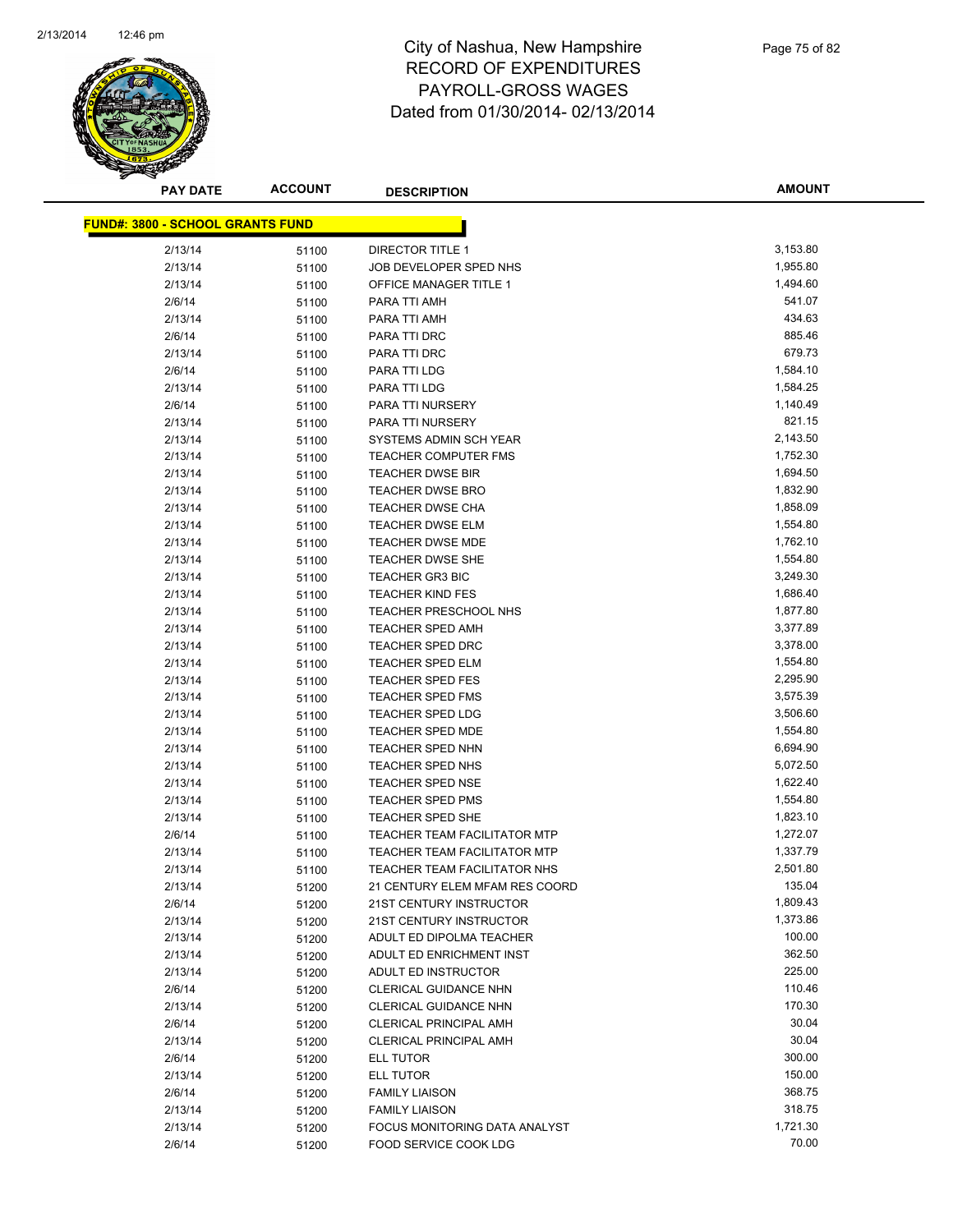

| <b>PAY DATE</b>                         | <b>ACCOUNT</b> | <b>DESCRIPTION</b>            | <b>AMOUNT</b> |
|-----------------------------------------|----------------|-------------------------------|---------------|
| <b>FUND#: 3800 - SCHOOL GRANTS FUND</b> |                |                               |               |
|                                         |                |                               |               |
| 2/13/14                                 | 51200          | FOOD SERVICE COOK LDG         | 35.00         |
| 2/13/14                                 | 51200          | <b>GUIDANCE COUNSELOR FES</b> | 173.38        |
| 2/6/14                                  | 51200          | HOME SCHOOL CORD TTI          | 3,349.49      |
| 2/13/14                                 | 51200          | HOME SCHOOL CORD TTI          | 2,673.91      |
| 2/13/14                                 | 51200          | <b>LIBRARIAN FMS</b>          | 100.00        |
| 2/13/14                                 | 51200          | <b>LIBRARIAN NHN</b>          | 100.00        |
| 2/13/14                                 | 51200          | <b>LIBRARIAN NHS</b>          | 50.00         |
| 2/6/14                                  | 51200          | LUNCH MONITOR DRC             | 185.92        |
| 2/13/14                                 | 51200          | LUNCH MONITOR DRC             | 140.90        |
| 2/6/14                                  | 51200          | LUNCH MONITOR SHE             | 151.28        |
| 2/13/14                                 | 51200          | LUNCH MONITOR SHE             | 166.70        |
| 2/6/14                                  | 51200          | PARA DW SPEC ED AMH           | 256.82        |
| 2/13/14                                 | 51200          | PARA DW SPEC ED AMH           | 120.07        |
| 2/13/14                                 | 51200          | PARA DW SPEC ED NHN           | 75.00         |
| 2/6/14                                  | 51200          | PARA DW SPEC ED PMS           | 148.75        |
| 2/13/14                                 | 51200          | PARA DW SPEC ED PMS           | 158.76        |
| 2/6/14                                  | 51200          | PARA DW SPEC ED WID           | 41.68         |
| 2/13/14                                 | 51200          | PARA DW SPEC ED WID           | 35.00         |
| 2/6/14                                  | 51200          | PARA DW SPEC ELM              | 234.16        |
| 2/13/14                                 | 51200          | PARA DW SPEC ELM              | 210.00        |
| 2/6/14                                  | 51200          | PARA ELL MTP                  | 92.55         |
| 2/6/14                                  | 51200          | PARA INST AMH                 | 41.68         |
| 2/13/14                                 | 51200          | PARA INST AMH                 | 41.68         |
| 2/6/14                                  | 51200          | PARA INST DRC                 | 206.75        |
| 2/6/14                                  | 51200          | PARA INST FES                 | 320.05        |
| 2/13/14                                 | 51200          | PARA INST FES                 | 205.04        |
| 2/6/14                                  | 51200          | PARA INST FMS                 | 87.50         |
| 2/13/14                                 | 51200          | PARA INST FMS                 | 105.00        |
| 2/6/14                                  | 51200          | PARA INST LDG                 | 339.26        |
| 2/13/14                                 | 51200          | PARA INST LDG                 | 223.35        |
| 2/6/14                                  | 51200          | PARA INST NHN                 | 90.03         |
| 2/13/14                                 | 51200          | PARA INST NHN                 | 90.03         |
| 2/6/14                                  | 51200          | PARA INST PMS                 | 270.44        |
| 2/13/14                                 | 51200          | PARA INST PMS                 | 209.19        |
| 2/6/14                                  | 51200          | PARA KIND AMH                 | 105.00        |
| 2/13/14                                 | 51200          | PARA KIND AMH                 | 70.00         |
| 2/6/14                                  | 51200          | PARA KIND LDG                 | 83.35         |
| 2/13/14                                 | 51200          | PARA KIND LDG                 | 41.68         |
| 2/6/14                                  | 51200          | PARA MEDIA NHN                | 125.03        |
| 2/13/14                                 | 51200          | PARA MEDIA NHN                | 86.69         |
| 2/6/14                                  | 51200          | PARA PRE SCH MTP              | 166.70        |
| 2/13/14                                 | 51200          | PARA PRE SCH MTP              | 131.70        |
| 2/6/14                                  | 51200          | PARA TTI DRC                  | 105.00        |
| 2/13/14                                 | 51200          | PARA TTI DRC                  | 70.00         |
| 2/6/14                                  | 51200          | PARA TTI LDG                  | 105.00        |
| 2/13/14                                 | 51200          | PARA TTI LDG                  | 105.00        |
| 2/13/14                                 | 51200          | SOCIAL WORKER FMS             | 131.25        |
| 2/6/14                                  | 51200          | <b>SUB TEACHER</b>            | 42.50         |
| 2/13/14                                 | 51200          | <b>SUB TEACHER</b>            | 217.50        |
| 2/13/14                                 | 51200          | SUB TEACHER LONG TERM         | 42.50         |
| 2/13/14                                 | 51200          | TEACHER ART PMS               | 35.00         |
| 2/13/14                                 | 51200          | <b>TEACHER DWSE ELM</b>       | 70.00         |
| 2/13/14                                 | 51200          | TEACHER ENGLISH ELM           | 25.00         |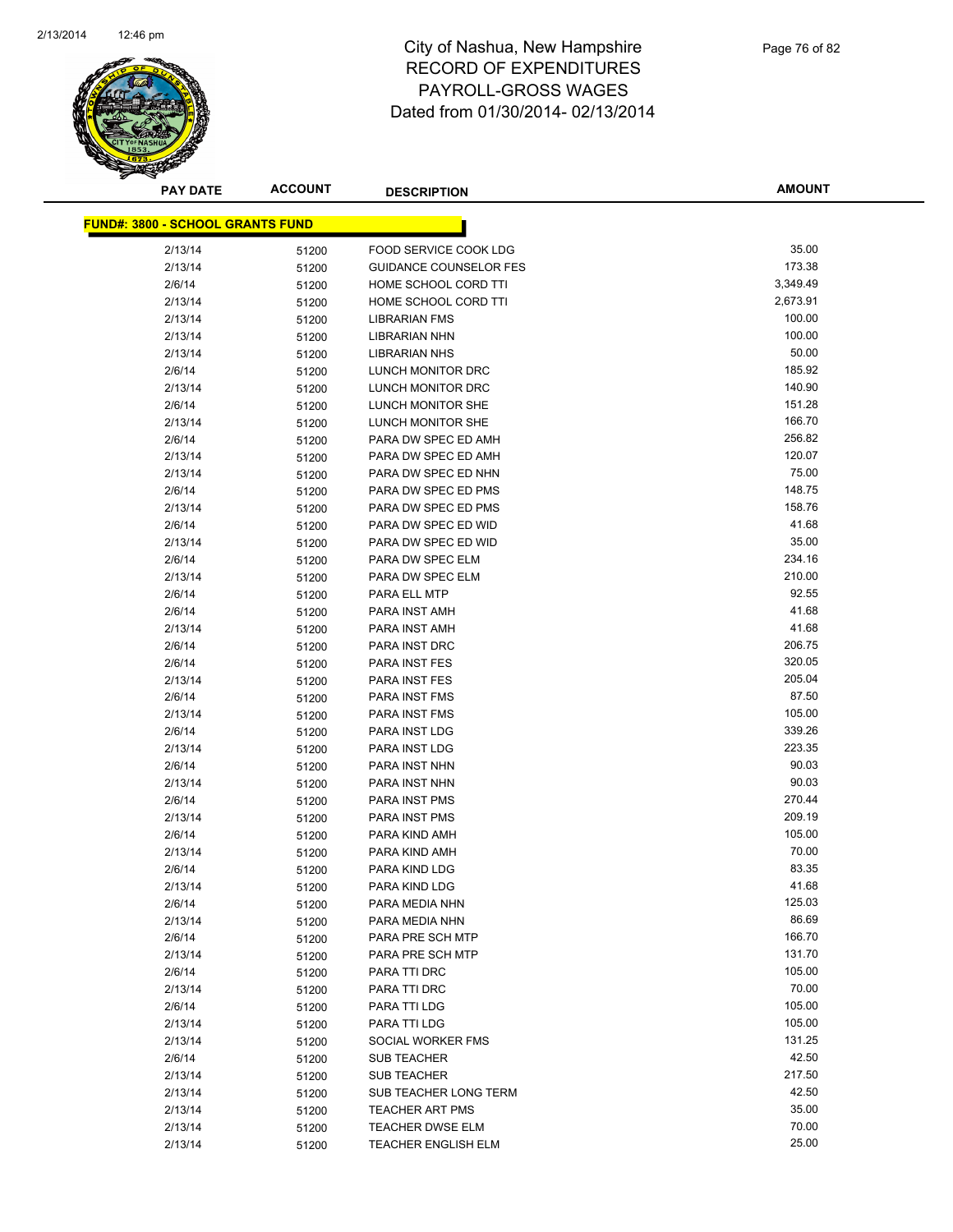

| <b>PAY DATE</b>                             | <b>ACCOUNT</b> | <b>DESCRIPTION</b>                | <b>AMOUNT</b> |
|---------------------------------------------|----------------|-----------------------------------|---------------|
| <b>FUND#: 3800 - SCHOOL GRANTS FUND</b>     |                |                                   |               |
| 2/13/14                                     | 51200          | TEACHER ENGLISH FMS               | 472.51        |
| 2/13/14                                     | 51200          | TEACHER ENGLISH NHS               | 100.00        |
| 2/13/14                                     | 51200          | <b>TEACHER FOREIGN LANG PMS</b>   | 17.50         |
| 2/13/14                                     | 51200          | <b>TEACHER GR2 DRC</b>            | 100.00        |
| 2/13/14                                     | 51200          | <b>TEACHER GR3 DRC</b>            | 100.00        |
| 2/13/14                                     | 51200          | <b>TEACHER GR3 SHE</b>            | 17.50         |
| 2/13/14                                     | 51200          | <b>TEACHER GR4 FES</b>            | 35.00         |
| 2/13/14                                     | 51200          | <b>TEACHER GR4 LDG</b>            | 130.00        |
| 2/13/14                                     | 51200          | <b>TEACHER GR5 MTP</b>            | 85.00         |
| 2/13/14                                     | 51200          | <b>TEACHER GR6 ELM</b>            | 262.50        |
| 2/13/14                                     | 51200          | <b>TEACHER GR6 FMS</b>            | 142.50        |
| 2/13/14                                     | 51200          | <b>TEACHER GR6 PMS</b>            | 42.50         |
| 2/13/14                                     | 51200          | <b>TEACHER KIND DRC</b>           | 1,650.70      |
| 2/13/14                                     | 51200          | <b>TEACHER MATH ELM</b>           | 25.00         |
| 2/13/14                                     | 51200          | <b>TEACHER MATH NHS</b>           | 175.00        |
| 2/13/14                                     | 51200          | <b>TEACHER MUSIC PMS</b>          | 87.50         |
| 2/13/14                                     | 51200          | <b>TEACHER READ PMS</b>           | 35.00         |
| 2/13/14                                     | 51200          | <b>TEACHER SCIENCE ELM</b>        | 192.50        |
| 2/13/14                                     | 51200          | <b>TEACHER SCIENCE NHN</b>        | 100.00        |
| 2/13/14                                     | 51200          | <b>TEACHER SCIENCE NHS</b>        | 100.00        |
| 2/13/14                                     | 51200          | TEACHER SOCIAL STUDIES ELM        | 70.00         |
| 2/13/14                                     | 51200          | TEACHER SOCIAL STUDIES NHN        | 200.00        |
| 2/13/14                                     | 51200          | TEACHER SOCIAL STUDIES NHS        | 175.00        |
| 2/13/14                                     | 51200          | <b>TEACHER SOCIAL STUDIES PMS</b> | 175.00        |
| 2/13/14                                     | 51200          | <b>TEACHER SPED FMS</b>           | 175.00        |
| 2/13/14                                     | 51200          | <b>TEACHER SPED LDG</b>           | 383.35        |
| 2/13/14                                     | 51200          | TEACHER SPED NHS                  | 25.00         |
| 2/13/14                                     | 51200          | <b>TEACHER TECHED ELM</b>         | 35.00         |
| 2/13/14                                     | 51200          | <b>TEACHER TTI AMH</b>            | 7,342.01      |
| 2/13/14                                     | 51200          | <b>TEACHER TTI FES</b>            | 14,528.40     |
| 2/13/14                                     | 51200          | <b>TEACHER TTI LDG</b>            | 9,629.08      |
| 2/13/14                                     | 51200          | <b>TEACHER TTI MTP</b>            | 5,034.00      |
| 2/13/14                                     | 51200          | <b>TEACHER TTI NURSERY</b>        | 4,498.00      |
| 2/13/14                                     | 51200          | <b>TEACHER TTIDRC</b>             | 8,229.63      |
| 2/6/14                                      | 51412          | <b>WAGES PER DIEM</b>             | 41.76         |
| 2/13/14                                     | 51650          | <b>ADDITIONAL HOURS</b>           | 3,668.75      |
| <b>TOTAL FUND 3800 - SCHOOL GRANTS FUND</b> |                |                                   | \$172,012.95  |

| 2/6/14  | 51300                                             | OVERTIME-REGULAR        | 772.62     |
|---------|---------------------------------------------------|-------------------------|------------|
| 2/13/14 | 51300                                             | <b>OVERTIME-REGULAR</b> | 1,607.63   |
|         |                                                   |                         |            |
|         | <b>TOTAL FUND 3810 - FOOD SERVICE GRANTS FUND</b> |                         | \$2,380.25 |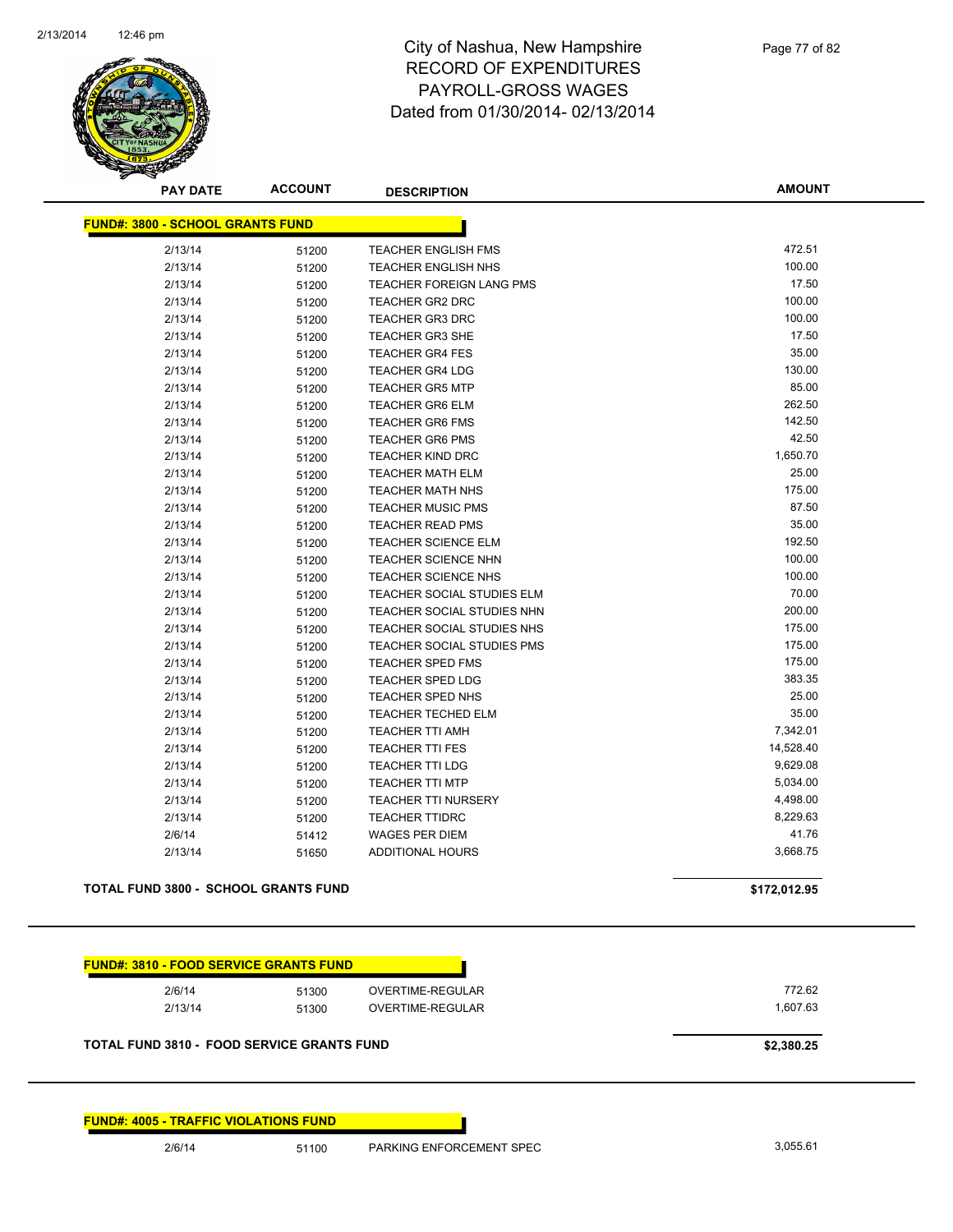

| <b>PAY DATE</b>                                  | <b>ACCOUNT</b> | <b>DESCRIPTION</b>                     | <b>AMOUNT</b> |
|--------------------------------------------------|----------------|----------------------------------------|---------------|
| <b>FUND#: 4005 - TRAFFIC VIOLATIONS FUND</b>     |                |                                        |               |
| 2/13/14                                          | 51100          | PARKING ENFORCEMENT SPEC               | 3,055.61      |
| 2/6/14                                           | 51100          | PV/MV COORDINATOR                      | 844.05        |
| 2/13/14                                          | 51100          | PV/MV COORDINATOR                      | 844.05        |
| 2/6/14                                           | 51100          | RESOURCE COORDINATOR                   | 113.10        |
| 2/13/14                                          | 51100          | RESOURCE COORDINATOR                   | 113.10        |
| 2/6/14                                           | 51100          | <b>VEHICLE REGISTRATION CLERK</b>      | 1,364.85      |
| 2/13/14                                          | 51100          | <b>VEHICLE REGISTRATION CLERK</b>      | 787.39        |
| 2/6/14                                           | 51300          | OVERTIME-REGULAR                       | 98.91         |
| 2/13/14                                          | 51300          | OVERTIME-REGULAR                       | 612.35        |
| 1/30/14                                          | 51390          | <b>OVERTIME-OTHER</b>                  | 188.40        |
| 2/6/14                                           | 51390          | <b>OVERTIME-OTHER</b>                  | 229.75        |
| 2/13/14                                          | 51390          | <b>OVERTIME-OTHER</b>                  | 230.32        |
| 2/6/14                                           | 51750          | <b>RETIREMENT &amp; SEPARATION PAY</b> | 2,468.62      |
|                                                  |                |                                        |               |
| <b>TOTAL FUND 4005 - TRAFFIC VIOLATIONS FUND</b> |                |                                        | \$14,006.11   |

| 2/6/14  | 51100 | <b>VEHICLE REGISTRATION CLERK</b> | 787.40 |
|---------|-------|-----------------------------------|--------|
| 2/13/14 | 51100 | <b>VEHICLE REGISTRATION CLERK</b> | 673.34 |
| 2/6/14  | 51300 | OVERTIME-REGULAR                  | 24.63  |

| 2/6/14  | 51200 | <b>OUTSIDE DETAIL SPEC PT</b> | 588.28   |
|---------|-------|-------------------------------|----------|
| 2/13/14 | 51200 | <b>OUTSIDE DETAIL SPEC PT</b> | 588.28   |
| 2/6/14  | 51712 | <b>SPECIAL DETAIL</b>         | 5,192.53 |
| 2/13/14 | 51712 | <b>SPECIAL DETAIL</b>         | 5.812.51 |

| 2/6/14                                     | 51300 | OVERTIME-REGULAR | 1,321.49   |
|--------------------------------------------|-------|------------------|------------|
| 2/13/14                                    | 51300 | OVERTIME-REGULAR | 1,729.73   |
| <b>TOTAL FUND 4035 - POLICE OT BILLING</b> |       |                  | \$3,051.22 |

|         | <u> FUND#. 4000 - ECON DEV-GREATER NASHUA RLF</u> |
|---------|---------------------------------------------------|
| 2/6/14  | OED PROGRAM COORDINATOR<br>51100                  |
| 2/13/14 | OED PROGRAM COORDINATOR<br>51100                  |

**FUND#: 4600 - ECON DEV-GREATER NASHUA RLF**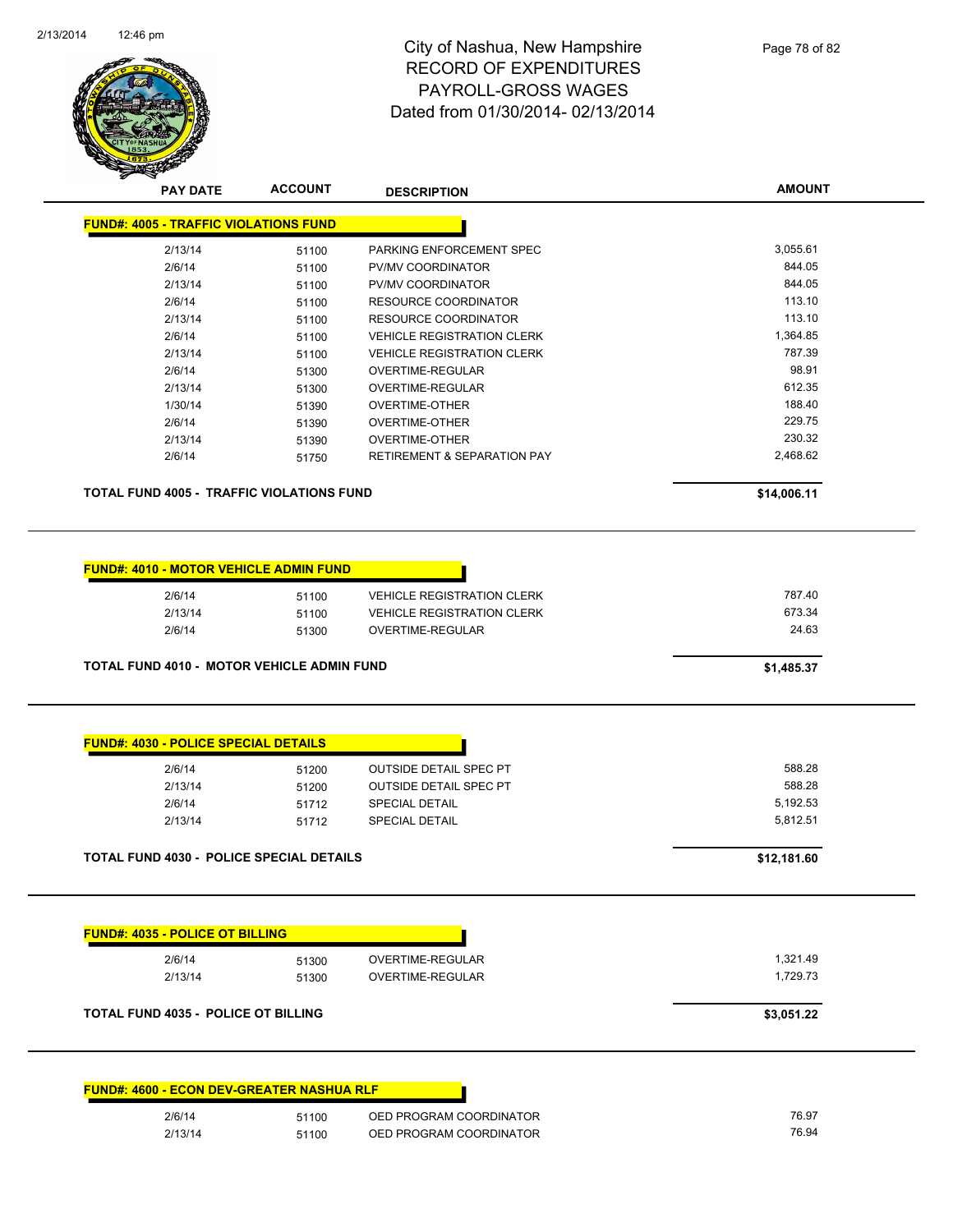

| \$650.14 |
|----------|
|          |

 $FUN$ 

| D#: 6000 - SOLID WASTE FUND |       |                                      |          |
|-----------------------------|-------|--------------------------------------|----------|
| 2/6/14                      | 51100 | ACCOUNTING COMPLIANCE MGR            | 153.40   |
| 2/13/14                     | 51100 | ACCOUNTING COMPLIANCE MGR            | 153.40   |
| 2/6/14                      | 51100 | ADMINISTRATIVE ASSISTANT I           | 632.00   |
| 2/13/14                     | 51100 | ADMINISTRATIVE ASSISTANT I           | 632.00   |
| 2/6/14                      | 51100 | <b>ADMINISTRATIVE ASSISTANT II</b>   | 601.13   |
| 2/13/14                     | 51100 | ADMINISTRATIVE ASSISTANT II          | 665.60   |
| 2/6/14                      | 51100 | AUTOMATIC COLLECTION EQUIP OPR       | 3,636.80 |
| 2/13/14                     | 51100 | AUTOMATIC COLLECTION EQUIP OPR       | 3,636.80 |
| 2/6/14                      | 51100 | <b>CITY ENGINEER</b>                 | 298.00   |
| 2/13/14                     | 51100 | <b>CITY ENGINEER</b>                 | 297.99   |
| 2/6/14                      | 51100 | <b>COLLECTION EQUIP OPR</b>          | 8,609.84 |
| 2/13/14                     | 51100 | <b>COLLECTION EQUIP OPR</b>          | 8,618.79 |
| 2/6/14                      | 51100 | COLLECTION EQUIP OPR LANDFILL        | 900.80   |
| 2/13/14                     | 51100 | <b>COLLECTION EQUIP OPR LANDFILL</b> | 827.61   |
| 2/6/14                      | 51100 | DEP TREASURER TAX COLLECTOR          | 230.60   |
| 2/13/14                     | 51100 | DEP TREASURER TAX COLLECTOR          | 230.60   |
| 2/6/14                      | 51100 | DEPUTY MANAGER OF ENGINEERING        | 74.50    |
| 2/13/14                     | 51100 | DEPUTY MANAGER OF ENGINEERING        | 74.50    |
| 2/6/14                      | 51100 | <b>DIRECTOR PUBLIC WORKS</b>         | 205.85   |
| 2/13/14                     | 51100 | <b>DIRECTOR PUBLIC WORKS</b>         | 205.85   |
| 2/6/14                      | 51100 | <b>DIVISION OPERATIONS MANAGER</b>   | 171.55   |
| 2/13/14                     | 51100 | <b>DIVISION OPERATIONS MANAGER</b>   | 171.55   |
| 2/6/14                      | 51100 | DPW BILLING ACCOUNTANT               | 438.30   |
| 2/13/14                     | 51100 | DPW BILLING ACCOUNTANT               | 438.30   |
| 2/6/14                      | 51100 | DPW COLLECTIONS SPEC III             | 364.60   |
| 2/13/14                     | 51100 | DPW COLLECTIONS SPEC III             | 364.60   |
| 2/6/14                      | 51100 | DPW CONTRACT ADMINISTRATOR           | 108.35   |
| 2/13/14                     | 51100 | DPW CONTRACT ADMINISTRATOR           | 108.30   |
| 2/6/14                      | 51100 | <b>ENVIRONMENTAL ENGINEER</b>        | 1,255.85 |
| 2/13/14                     | 51100 | ENVIRONMENTAL ENGINEER               | 1,255.85 |
| 2/6/14                      | 51100 | <b>EQUIPMENT OPR LANDFILL</b>        | 4,597.93 |
| 2/13/14                     | 51100 | <b>EQUIPMENT OPR LANDFILL</b>        | 4,520.34 |
| 2/6/14                      | 51100 | EXECUTIVE ADMINISTRATOR              | 143.33   |
| 2/13/14                     | 51100 | <b>EXECUTIVE ADMINISTRATOR</b>       | 144.25   |
| 2/6/14                      | 51100 | FINANCE AND ADMIN MANAGER            | 372.35   |
| 2/13/14                     | 51100 | FINANCE AND ADMIN MANAGER            | 372.35   |
| 2/6/14                      | 51100 | LICENSED SCALE OPERATOR              | 680.10   |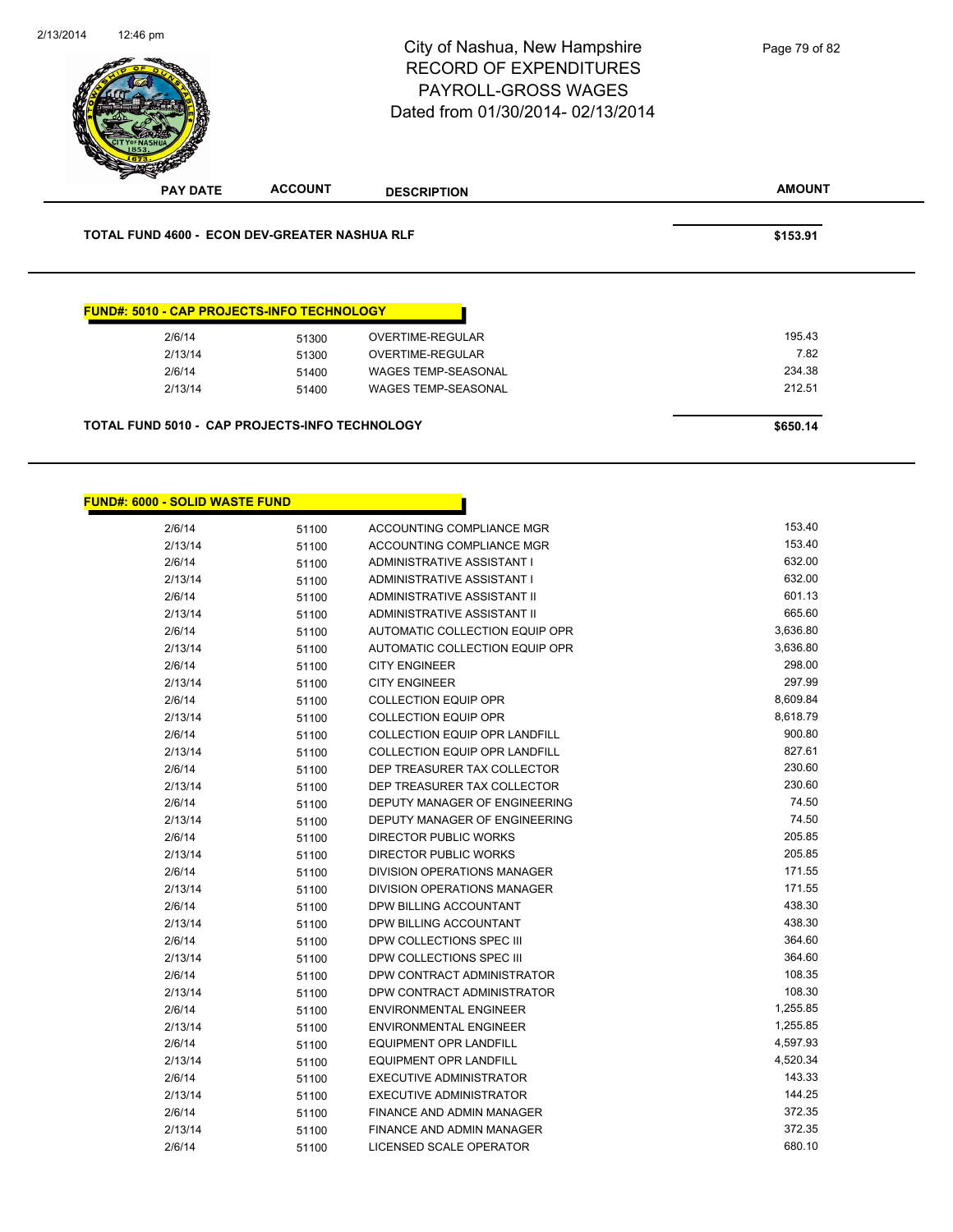

| <b>PAY DATE</b>                       | <b>ACCOUNT</b> | <b>DESCRIPTION</b>                     | <b>AMOUNT</b> |
|---------------------------------------|----------------|----------------------------------------|---------------|
| <b>FUND#: 6000 - SOLID WASTE FUND</b> |                |                                        |               |
| 2/13/14                               | 51100          | LICENSED SCALE OPERATOR                | 680.10        |
| 2/6/14                                | 51100          | <b>RECYCLING COORDINATOR</b>           | 1,061.70      |
| 2/13/14                               | 51100          | <b>RECYCLING COORDINATOR</b>           | 1,061.70      |
| 2/6/14                                | 51100          | SOLID WASTE ATTENDANT                  | 832.00        |
| 2/13/14                               | 51100          | SOLID WASTE ATTENDANT                  | 832.00        |
| 2/6/14                                | 51100          | <b>SOLID WASTE FOREMAN</b>             | 2,113.92      |
| 2/13/14                               | 51100          | <b>SOLID WASTE FOREMAN</b>             | 2,164.02      |
| 2/6/14                                | 51100          | <b>STAFF ENGINEER</b>                  | 114.34        |
| 2/13/14                               | 51100          | <b>STAFF ENGINEER</b>                  | 114.35        |
| 2/6/14                                | 51100          | SUPERINTENDENT OF SOLID WASTE          | 1,529.80      |
| 2/13/14                               | 51100          | SUPERINTENDENT OF SOLID WASTE          | 1,529.80      |
| 2/6/14                                | 51300          | OVERTIME-REGULAR                       | 1,742.82      |
| 2/13/14                               | 51300          | <b>OVERTIME-REGULAR</b>                | 2,526.87      |
| 2/13/14                               | 51750          | <b>RETIREMENT &amp; SEPARATION PAY</b> | 138.91        |
|                                       |                |                                        |               |

**TOTAL FUND 6000 - SOLID WASTE FUND \$62,636.29 \$62,636.29** 

| <b>FUND#: 6200 - WASTEWATER FUND</b> |       |                                      |          |
|--------------------------------------|-------|--------------------------------------|----------|
| 2/6/14                               | 51100 | <b>ACCOUNTING COMPLIANCE MGR</b>     | 306.70   |
| 2/13/14                              | 51100 | ACCOUNTING COMPLIANCE MGR            | 306.70   |
| 2/6/14                               | 51100 | ADMINISTRATIVE ASSISTANT II          | 811.25   |
| 2/13/14                              | 51100 | ADMINISTRATIVE ASSISTANT II          | 811.25   |
| 2/6/14                               | 51100 | <b>ANALYTICAL CHEMIST</b>            | 856.88   |
| 2/13/14                              | 51100 | <b>ANALYTICAL CHEMIST</b>            | 853.70   |
| 2/6/14                               | 51100 | <b>CITY ENGINEER</b>                 | 695.35   |
| 2/13/14                              | 51100 | <b>CITY ENGINEER</b>                 | 695.35   |
| 2/6/14                               | 51100 | <b>COLLECTION SYSTEM FOREMAN</b>     | 1,087.55 |
| 2/13/14                              | 51100 | <b>COLLECTION SYSTEM FOREMAN</b>     | 1,087.56 |
| 2/6/14                               | 51100 | <b>COLLECTION SYSTEMS OPERATOR</b>   | 2,727.61 |
| 2/13/14                              | 51100 | <b>COLLECTION SYSTEMS OPERATOR</b>   | 2,279.84 |
| 2/6/14                               | 51100 | <b>COLLECTION SYSTEMS TECHNICIAN</b> | 2,318.00 |
| 2/13/14                              | 51100 | <b>COLLECTION SYSTEMS TECHNICIAN</b> | 1,952.00 |
| 2/6/14                               | 51100 | <b>COLLECTIONS SPEC II</b>           | 791.45   |
| 2/13/14                              | 51100 | <b>COLLECTIONS SPEC II</b>           | 791.45   |
| 2/6/14                               | 51100 | <b>CSO STORM WATER ENGINEER</b>      | 1,200.50 |
| 2/13/14                              | 51100 | <b>CSO STORM WATER ENGINEER</b>      | 1,200.50 |
| 2/6/14                               | 51100 | <b>CSO TECHNICIAN INSPECTOR</b>      | 993.75   |
| 2/13/14                              | 51100 | <b>CSO TECHNICIAN INSPECTOR</b>      | 993.75   |
| 2/6/14                               | 51100 | DEP TREASURER TAX COLLECTOR          | 230.60   |
| 2/13/14                              | 51100 | DEP TREASURER TAX COLLECTOR          | 230.60   |
| 2/6/14                               | 51100 | DEPUTY MANAGER OF ENGINEERING        | 744.65   |
| 2/13/14                              | 51100 | <b>DEPUTY MANAGER OF ENGINEERING</b> | 744.65   |
| 2/6/14                               | 51100 | <b>DIRECTOR PUBLIC WORKS</b>         | 411.90   |
| 2/13/14                              | 51100 | <b>DIRECTOR PUBLIC WORKS</b>         | 411.90   |
| 2/6/14                               | 51100 | DIVISION OPERATIONS MANAGER          | 171.60   |
| 2/13/14                              | 51100 | DIVISION OPERATIONS MANAGER          | 171.60   |
| 2/6/14                               | 51100 | DPW BILLING ACCOUNTANT               | 438.25   |
| 2/13/14                              | 51100 | DPW BILLING ACCOUNTANT               | 438.25   |
| 2/6/14                               | 51100 | DPW COLLECTIONS SPEC III             | 364.61   |

2/13/14 51100 DPW COLLECTIONS SPEC III 364.60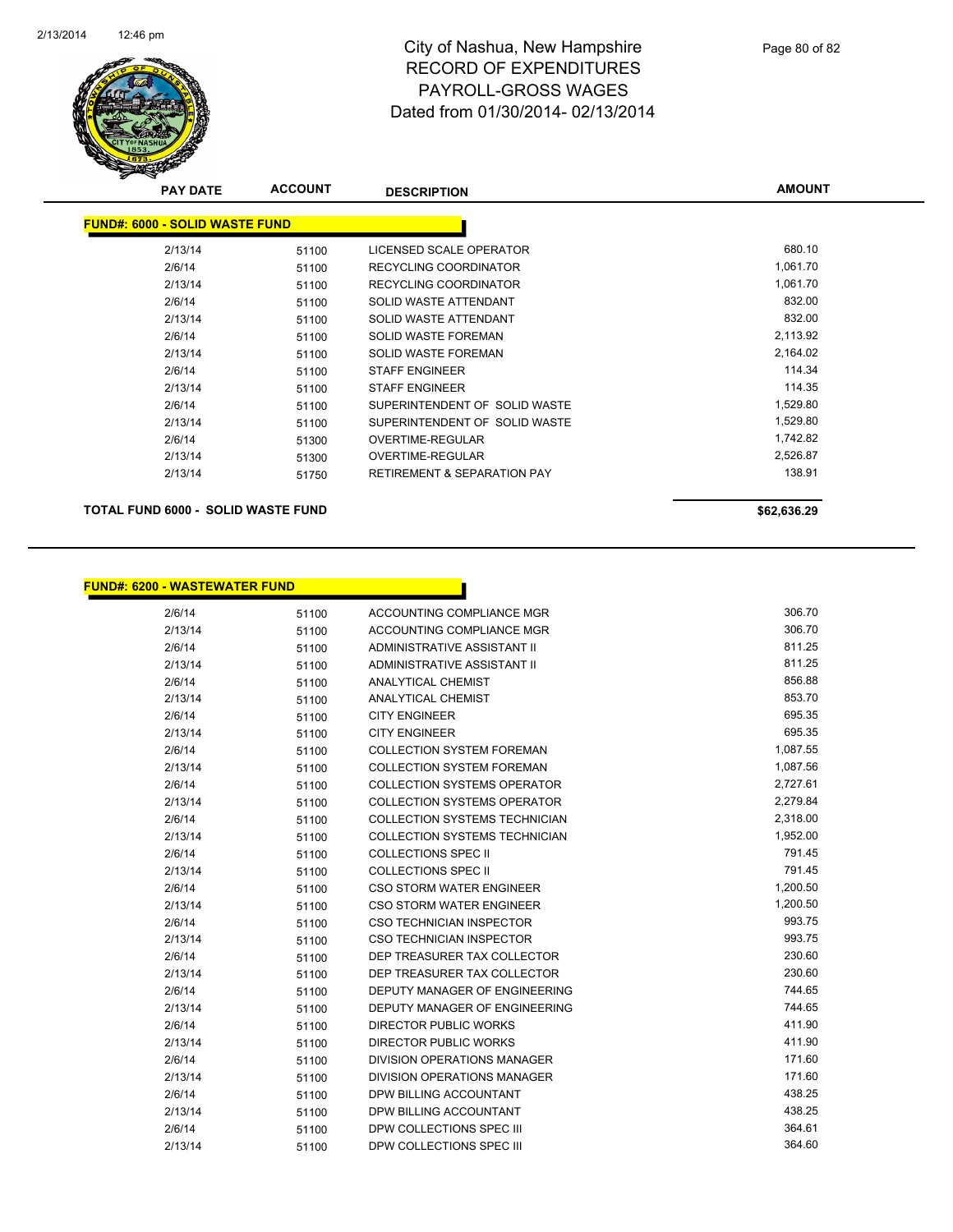

**AMOUNT**

| <b>FUND#: 6200 - WASTEWATER FUND</b> |       |                                        |          |  |  |
|--------------------------------------|-------|----------------------------------------|----------|--|--|
| 2/6/14                               | 51100 | DPW CONTRACT ADMINISTRATOR             | 649.70   |  |  |
| 2/13/14                              | 51100 | DPW CONTRACT ADMINISTRATOR             | 649.74   |  |  |
| 2/6/14                               | 51100 | ELECTRICAL DIAGNOSTIC TECH I           | 2,079.20 |  |  |
| 2/13/14                              | 51100 | ELECTRICAL DIAGNOSTIC TECH I           | 2,079.20 |  |  |
| 2/6/14                               | 51100 | <b>ENGINEERING DESIGNER INSP</b>       | 228.19   |  |  |
| 2/13/14                              | 51100 | <b>ENGINEERING DESIGNER INSP</b>       | 228.19   |  |  |
| 2/13/14                              | 51100 | <b>ENGINEERING INSPECTORS</b>          | 28.55    |  |  |
| 2/6/14                               | 51100 | <b>EXECUTIVE ADMINISTRATOR</b>         | 143.35   |  |  |
| 2/13/14                              | 51100 | <b>EXECUTIVE ADMINISTRATOR</b>         | 144.25   |  |  |
| 2/6/14                               | 51100 | FINANCE AND ADMIN MANAGER              | 372.35   |  |  |
| 2/13/14                              | 51100 | <b>FINANCE AND ADMIN MANAGER</b>       | 372.35   |  |  |
| 2/6/14                               | 51100 | FLEET MANAGER STREET DEPT              | 352.05   |  |  |
| 2/13/14                              | 51100 | FLEET MANAGER STREET DEPT              | 352.05   |  |  |
| 2/6/14                               | 51100 | INDUSTRIAL PRETREATMENT COORD          | 1,154.10 |  |  |
| 2/13/14                              | 51100 | INDUSTRIAL PRETREATMENT COORD          | 1,154.10 |  |  |
| 2/6/14                               | 51100 | <b>MECHANIC WWTP 1ST CLASS</b>         | 4,012.80 |  |  |
| 2/13/14                              | 51100 | MECHANIC WWTP 1ST CLASS                | 4,004.80 |  |  |
| 2/6/14                               | 51100 | OPERATOR II WWTP                       | 3,976.80 |  |  |
| 2/13/14                              | 51100 | OPERATOR II WWTP                       | 3,976.80 |  |  |
| 2/6/14                               | 51100 | OPERATOR II WWTP 2nd                   | 1,009.20 |  |  |
| 2/13/14                              | 51100 | OPERATOR II WWTP 2nd                   | 1,009.20 |  |  |
| 2/6/14                               | 51100 | OPERATOR II WWTP 3rd                   | 2,026.40 |  |  |
| 2/13/14                              | 51100 | OPERATOR II WWTP 3rd                   | 2,026.41 |  |  |
| 2/6/14                               | 51100 | <b>OPERATOR III WWTP</b>               | 3,164.81 |  |  |
| 2/13/14                              | 51100 | OPERATOR III WWTP                      | 2,938.40 |  |  |
| 2/6/14                               | 51100 | PLANT OPERATIONS SUPERVISOR            | 1,405.05 |  |  |
| 2/13/14                              | 51100 | PLANT OPERATIONS SUPERVISOR            | 1,405.06 |  |  |
| 2/6/14                               | 51100 | PROCESS CHEMIST                        | 1,073.90 |  |  |
| 2/13/14                              | 51100 | PROCESS CHEMIST                        | 1,073.90 |  |  |
| 2/6/14                               | 51100 | <b>STAFF ENGINEER</b>                  | 628.80   |  |  |
| 2/13/14                              | 51100 | <b>STAFF ENGINEER</b>                  | 628.80   |  |  |
| 2/6/14                               | 51100 | SUPERINTENDENT OF WASTEWATER           | 1,720.00 |  |  |
| 2/13/14                              | 51100 | SUPERINTENDENT OF WASTEWATER           | 1,720.00 |  |  |
| 2/6/14                               | 51100 | <b>SUPV LABORATORY</b>                 | 1,154.10 |  |  |
| 2/13/14                              | 51100 | <b>SUPV LABORATORY</b>                 | 1,154.10 |  |  |
| 2/6/14                               | 51100 | TRUCK DRIVER STREET REPAIR             | 848.80   |  |  |
| 2/13/14                              | 51100 | TRUCK DRIVER STREET REPAIR             | 843.20   |  |  |
| 2/6/14                               | 51100 | <b>WASTEWATER PROJECT ENGINEER</b>     | 1,293.11 |  |  |
| 2/13/14                              | 51100 | <b>WASTEWATER PROJECT ENGINEER</b>     | 1,293.10 |  |  |
| 2/6/14                               | 51300 | OVERTIME-REGULAR                       | 1,110.37 |  |  |
| 2/13/14                              | 51300 | OVERTIME-REGULAR                       | 1,892.31 |  |  |
| 2/13/14                              | 51750 | <b>RETIREMENT &amp; SEPARATION PAY</b> | 764.02   |  |  |

#### **TOTAL FUND 6200 - WASTEWATER FUND \$85,625.96**

| <b>FUND#: 6500 - PROPERTY &amp; CASUALTY FUND</b> |       |                                |
|---------------------------------------------------|-------|--------------------------------|
| 2/6/14                                            | 51100 | <b>PROGRAM SUPV</b>            |
| 2/13/14                                           | 51100 | <b>PROGRAM SUPV</b>            |
| 2/6/14                                            | 51100 | PROPERTY AND CASUALTY ADJUSTER |
| 2/13/14                                           | 51100 | PROPERTY AND CASUALTY ADJUSTER |